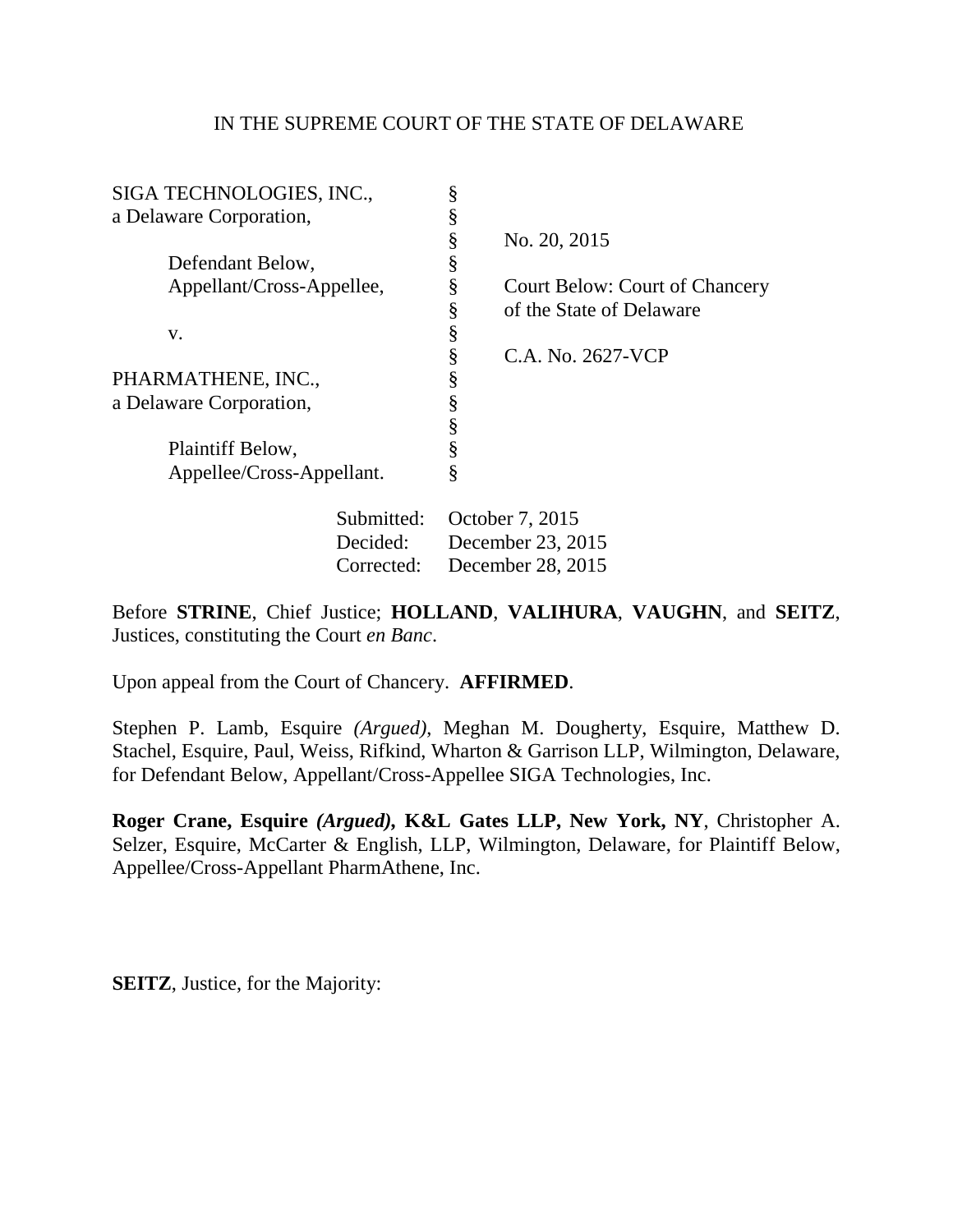### **I. INTRODUCTION**

This is the second appeal by SIGA Technologies, Inc. ("SIGA") from a Court of Chancery judgment awarding PharmAthene, Inc. ("PharmAthene") damages stemming from failed merger and license negotiations between the parties. In the first appeal, this Court upheld the Court of Chancery's finding that SIGA in bad faith breached its contractual obligation to negotiate a license agreement consistent with the parties' license agreement term sheet, known throughout this litigation as the "LATS." This Court also held that where parties have agreed to negotiate in good faith, and would have reached an agreement but for the defendant's bad faith conduct during the negotiations, the plaintiff can recover contract expectation damages, so long as the plaintiff can prove damages with reasonable certainty. Because the Court of Chancery ruled out expectation damages in its first decision, this Court remanded the case to reconsider an award of damages to SIGA in a decision we will call "*SIGA I*."[1](#page-1-0)

The Court of Chancery did as instructed and reevaluated the evidence, including evidence of expectation damages. Although the court previously found that lump-sum expectation damages were too speculative to recover, the Court of Chancery held on remand that PharmAthene met its burden of proving with reasonable certainty

<span id="page-1-0"></span> <sup>1</sup> *SIGA Techs. Inc. v. PharmAthene, Inc.*, 67 A.3d 330, 347 (Del. 2013) [hereinafter *SIGA I*].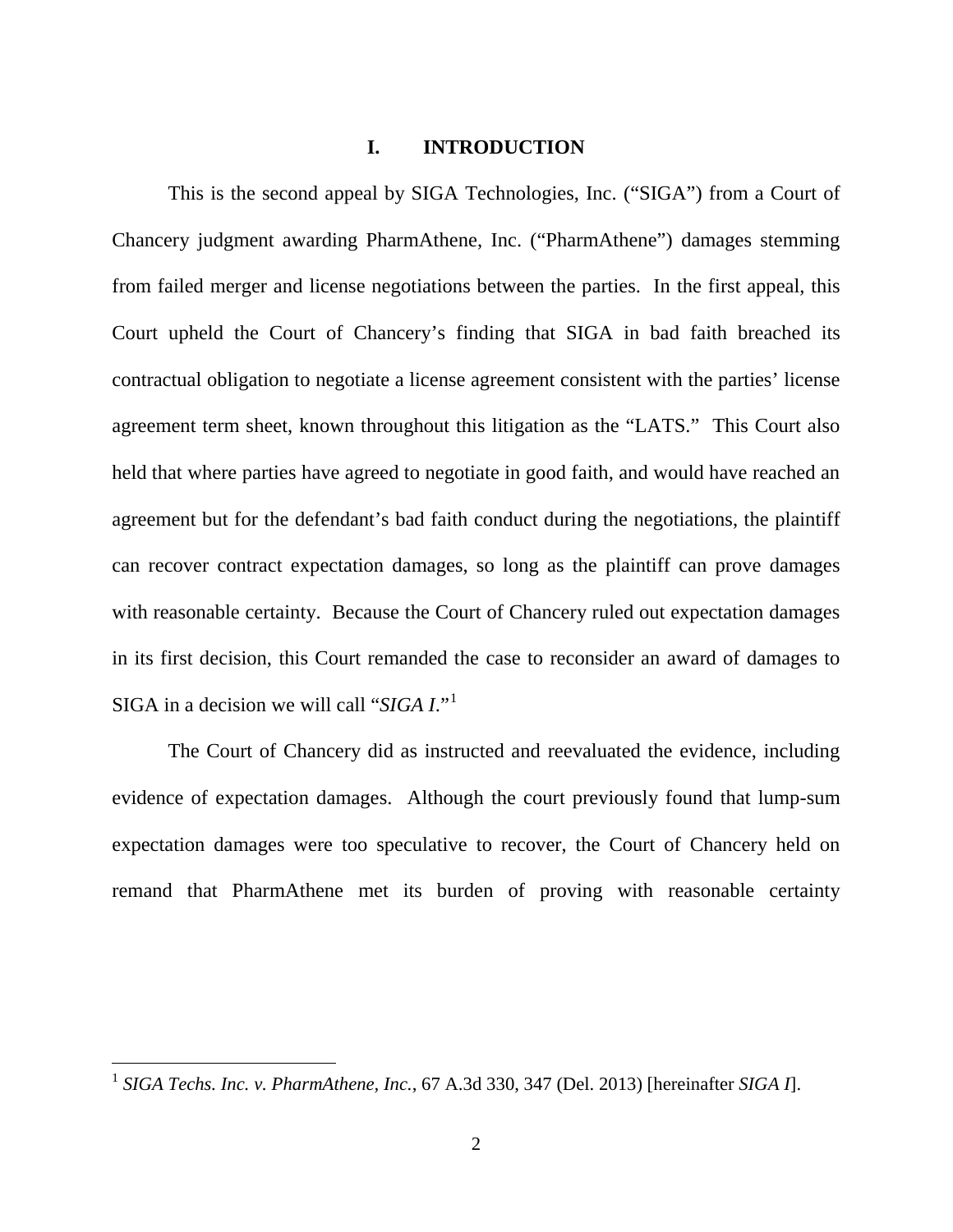expectation damages and awarded PharmAthene  $$113$  million.<sup>[2](#page-2-0)</sup> The parties once again appealed to this Court.

SIGA raises essentially two claims of error in the current appeal: first, the Court of Chancery was not free to reconsider its prior holding that lump-sum expectation damages were too speculative; and, second, if reconsideration was permitted, the expectation damages awarded following remand were too speculative. After careful consideration of SIGA's arguments, we find that the law of the case doctrine did not preclude the Court of Chancery from reconsidering its earlier determination that lump-sum expectation damages were too speculative. In *SIGA I*, this Court clarified that expectation damages were available, instructed the Court of Chancery to revisit its damages award, directed the trial court to reevaluate the helpfulness of expert testimony, and permitted the court to make any order in further progress of the case not inconsistent with the *SIGA* I decision. The Court of Chancery followed the law of the case by complying with the mandate in *SIGA I*.

We also find that the court did not abuse its discretion when it awarded PharmAthene lump-sum expectation damages, and its factual findings supporting its new damages determination were not clearly erroneous. The Court of Chancery considered anew all issues relevant to the remedy, including the uncertainty caused by the wrongdoer's breach. When a party breaches a contract, that party often creates a course of events that is different from those that would have transpired absent the breach. The

<span id="page-2-0"></span> <sup>2</sup> *PharmAthene, Inc. v. Siga Techs., Inc.*, 2015 WL 220445, at \*1 (Del. Ch. Jan. 15, 2015) [hereinafter Final Remand Order].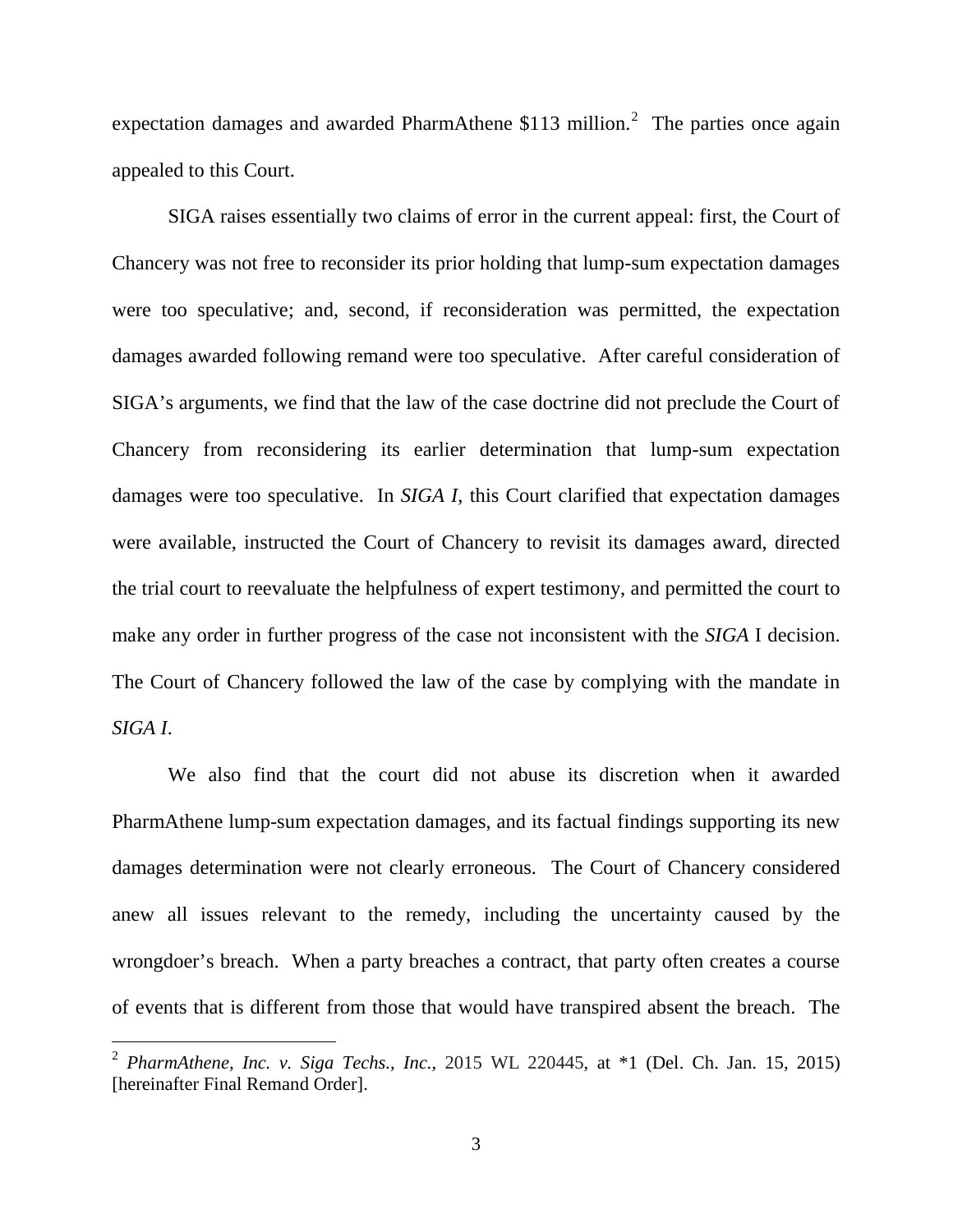breaching party cannot avoid responsibility for making the other party whole simply by arguing that expectation damages based on lost profits are speculative because they come from an uncertain world created by the wrongdoer. Rather, when a contract is breached, expectation damages can be established as long as the plaintiff can prove the *fact* of damages with reasonable certainty. The *amount* of damages can be an estimate.<sup>[3](#page-3-0)</sup> When awarding lump-sum expectation damages for breach of a Type II contract, the Court of Chancery correctly took into account all the circumstances of the breach, including the wrongdoer's willfulness,<sup>[4](#page-3-1)</sup> especially when the wrongdoer caused uncertainty about the economic terms of the transaction by its failure to negotiate in good faith.<sup>[5](#page-3-2)</sup> Accordingly, we affirm the judgment of the Court of Chancery.

# **II. FACTUAL BACKGROUND**[6](#page-3-3)

### **A. SIGA's Development Of ST-246**

In 2004, SIGA acquired technology for ST-246, an antiviral drug for the treatment of smallpox. At that time, the viability, potential uses, safety, and efficacy of the drug, as

<span id="page-3-0"></span> <sup>3</sup> *Beard Research, Inc v. Kates*, 8 A.3d 573, 613 (Del. Ch. 2010), *aff'd sub. nom. ASDI, Inc. v. Beard Research, Inc.*, 11 A.3d 749 (Del. 2010); *Del. Express Shuttle, Inc. v. Older*, 2002 WL 31458243, at \*15 (Del. Ch. Oct. 23, 2002) (quoting *Red Sail Easter Ltd. Partners, L.P. v. Radio City Music Hall Prods., Inc.*, 1992 WL 251380, at \*7 (Del. Ch. Sept. 29, 1992)).

<span id="page-3-1"></span><sup>4</sup> *Cura Fin. Servs. N.V. v. Elec. Payment Exch., Inc.*, 2001 WL 1334188, at \*20 (Del. Ch. Oct. 22, 2001) (citing RESTATEMENT (SECOND) OF CONTRACTS § 352 cmt. a (1981)).

<span id="page-3-2"></span><sup>&</sup>lt;sup>5</sup> *Beard*, 8 A.3d at 613 ("Public policy has led Delaware courts to show a general willingness to make a wrongdoer 'bear the risk of uncertainty of a damages calculation where the calculation cannot be mathematically proven.'") (quoting *Great Am. Opportunities, Inc. v. Cherrydale Fundraising, LLC*, 2010 WL 338219, at \*23 (Del. Ch. Jan. 29, 2010) (citing *[Duncan v. TheraTx,](https://a.next.westlaw.com/Link/Document/FullText?findType=Y&serNum=2001518927&pubNum=162&originatingDoc=I2229f523fbbd11df88699d6fd571daba&refType=RP&fi=co_pp_sp_162_1023&originationContext=document&transitionType=DocumentItem&contextData=(sc.Search)#co_pp_sp_162_1023)  Inc.,* [775 A.2d 1019, 1023 \(Del. 2001\);](https://a.next.westlaw.com/Link/Document/FullText?findType=Y&serNum=2001518927&pubNum=162&originatingDoc=I2229f523fbbd11df88699d6fd571daba&refType=RP&fi=co_pp_sp_162_1023&originationContext=document&transitionType=DocumentItem&contextData=(sc.Search)#co_pp_sp_162_1023) *Henne v. Balick,* [146 A.2d 394, 396 \(Del. 1958\);](https://a.next.westlaw.com/Link/Document/FullText?findType=Y&serNum=1959132101&pubNum=162&originatingDoc=I2229f523fbbd11df88699d6fd571daba&refType=RP&fi=co_pp_sp_162_396&originationContext=document&transitionType=DocumentItem&contextData=(sc.Search)#co_pp_sp_162_396) *[Gotham](https://a.next.westlaw.com/Link/Document/FullText?findType=Y&serNum=2003490532&pubNum=162&originatingDoc=I2229f523fbbd11df88699d6fd571daba&refType=RP&fi=co_pp_sp_162_1067&originationContext=document&transitionType=DocumentItem&contextData=(sc.Search)#co_pp_sp_162_1067)  [P'rs, L.P. v. Hallwood Realty P'rs, L.P.,](https://a.next.westlaw.com/Link/Document/FullText?findType=Y&serNum=2003490532&pubNum=162&originatingDoc=I2229f523fbbd11df88699d6fd571daba&refType=RP&fi=co_pp_sp_162_1067&originationContext=document&transitionType=DocumentItem&contextData=(sc.Search)#co_pp_sp_162_1067)* 855 A.2d 1059, 1067 (Del. Ch. 2003); *[Dionisi v.](https://a.next.westlaw.com/Link/Document/FullText?findType=Y&serNum=1995144874&pubNum=0000999&originatingDoc=I2229f523fbbd11df88699d6fd571daba&refType=RP&originationContext=document&transitionType=DocumentItem&contextData=(sc.Search))  DeCampli,* [1995 WL 398536, at \\*18 \(Del.](https://a.next.westlaw.com/Link/Document/FullText?findType=Y&serNum=1995144874&pubNum=0000999&originatingDoc=I2229f523fbbd11df88699d6fd571daba&refType=RP&originationContext=document&transitionType=DocumentItem&contextData=(sc.Search)) Ch. June 28, 1995)).

<span id="page-3-3"></span> $6$  The background facts are taken from the extensive record in both appeals.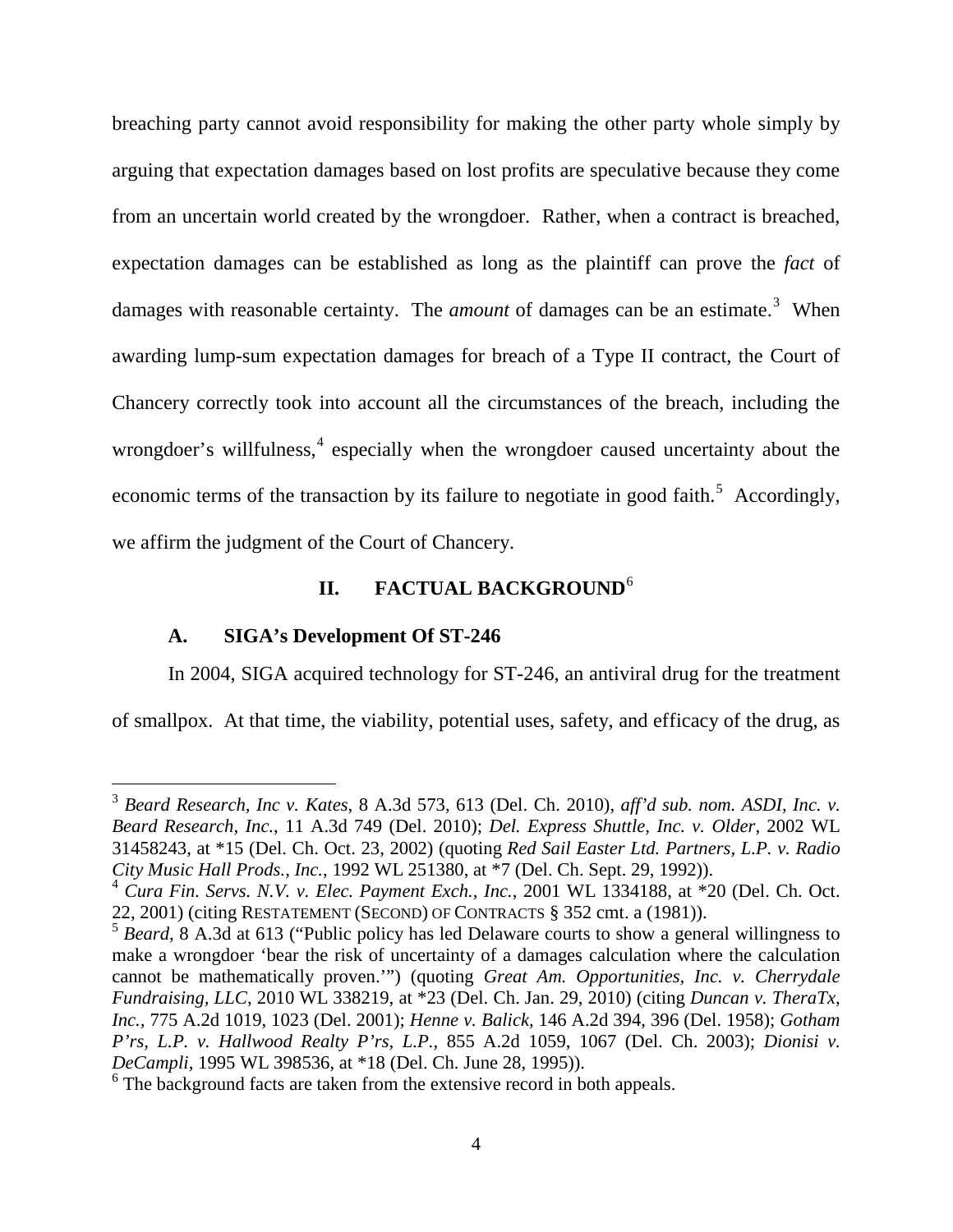well as the likelihood of SIGA obtaining regulatory approval or making sales to the government, were, as is typical in this industry, uncertain.

By late 2005, SIGA was running out of money, its largest shareholder, MacAndrews & Forbes, refused to invest additional funds, and the NASDAQ threatened to de-list its shares. SIGA estimated that it needed an additional \$16 million to complete development of the drug. On top of its financial problems, SIGA was having trouble developing ST-246 because it had no experience or employee expertise bringing a drug to market.

#### **B. SIGA And PharmAthene Negotiate A Business Collaboration**

In dire straits, SIGA began discussing a possible collaboration with PharmAthene. This was not their first attempt to work together. PharmAthene had previously backed out of merger negotiations between the parties in late 2003. Nevertheless, Thomas Konatich, SIGA's Chief Financial Officer, contacted Eric Richman, PharmAthene's Vice President of Business Development and Strategies, to begin discussions. According to Richman's contemporaneous notes, due to the prior failed attempt at a merger and to SIGA's need for a fast cash infusion, SIGA insisted on framing a license agreement before discussing a potential merger.

Both companies put together teams to negotiate the potential business collaboration. On SIGA's side, in addition to CFO Konatich, the key participants included the Chairman of SIGA's board, Donald Drapkin, who also served as the Vice Chairman of SIGA's biggest stockholder, MacAndrews & Forbes; SIGA's Chief Scientific Officer, Dennis Hruby, who kept SIGA's senior management apprised of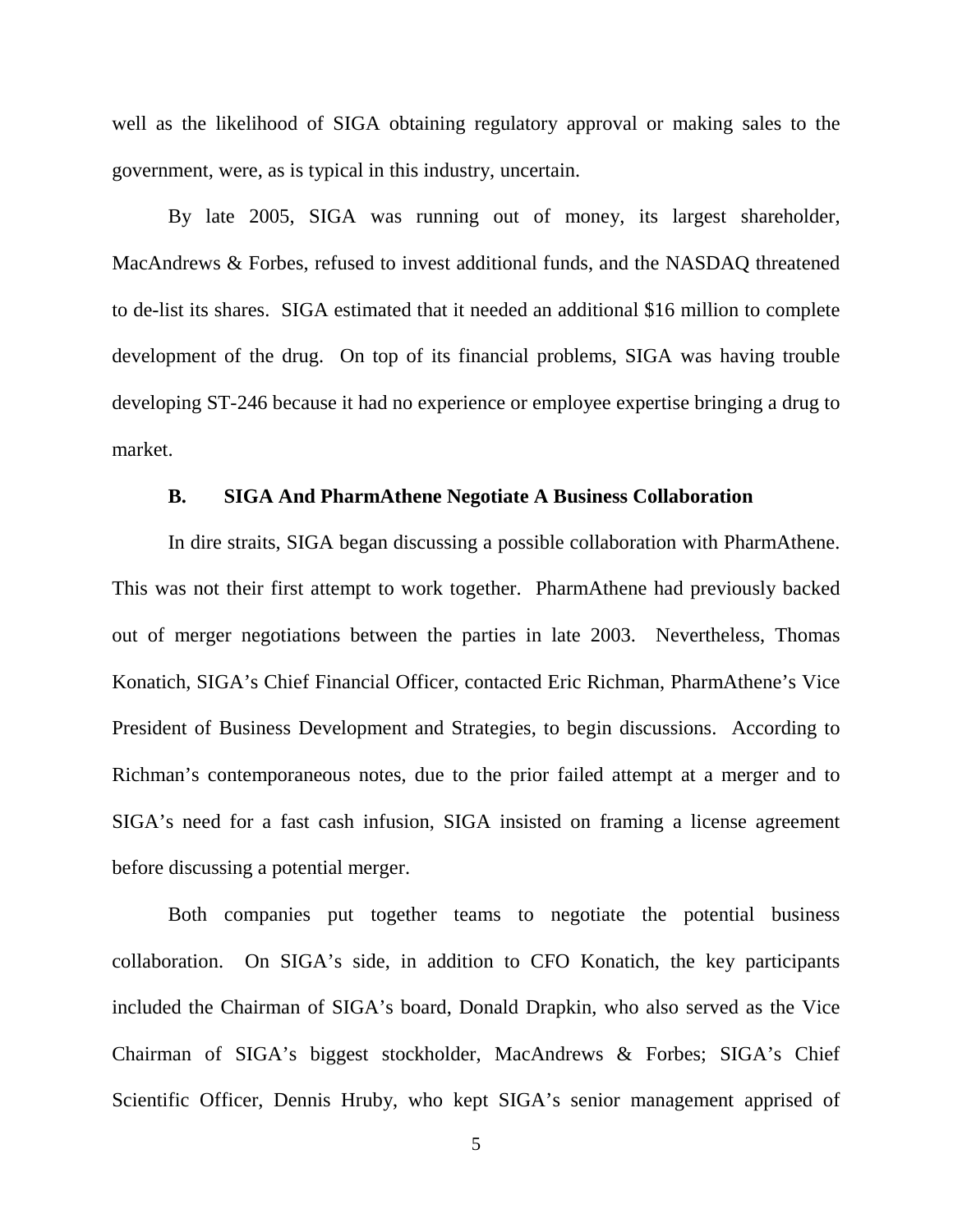ST-246's scientific developments; and then-board member and current Chief Executive Officer, Eric Rose. SIGA's financial controller, Ayelet Dugary, prepared financial projections that informed the negotiations. Additionally, several in-house lawyers from MacAndrews & Forbes took an active role in negotiating with PharmAthene on SIGA's behalf, including Michael Borofsky who was involved in negotiating the terms of the LATS; and Steven Fasman, who worked with SIGA personnel to prepare a valuation of ST-246, and who was involved in discussions with PharmAthene after SIGA experienced positive developments and backed out of the merger and the LATS negotiations. SIGA also hired attorney Nicholas Coch to represent it in communications with PharmAthene's attorney right before SIGA breached its obligation to negotiate a license agreement according to the LATS.

PharmAthene's team, assembled by Richman, included CEO David Wright; CFO Ronald Kaiser; and board member Elizabeth Czerepark; as well as attorney Jeffrey Baumel. PharmAthene also later hired attorney Elliot Olstein who communicated with SIGA's attorney Coch in the time leading up to SIGA's breach.

### **1. SIGA And PharmAthene Negotiate And Sign The LATS**

Konatich and Richman led the negotiations over the license agreement on behalf of their companies. The Court of Chancery found that at the end of 2005, the parties conservatively valued ST-246's market potential at around \$1 billion to \$1.26 billion.<sup>[7](#page-5-0)</sup> The parties reflected their negotiations in the specific terms of the LATS, with the last

<span id="page-5-0"></span> <sup>7</sup> *PharmAthene, Inc. v. Siga Techs., Inc.*, 2011 WL 4390726, at \*3 (Del. Ch. Sept. 22, 2011) [hereinafter 2011 Opinion].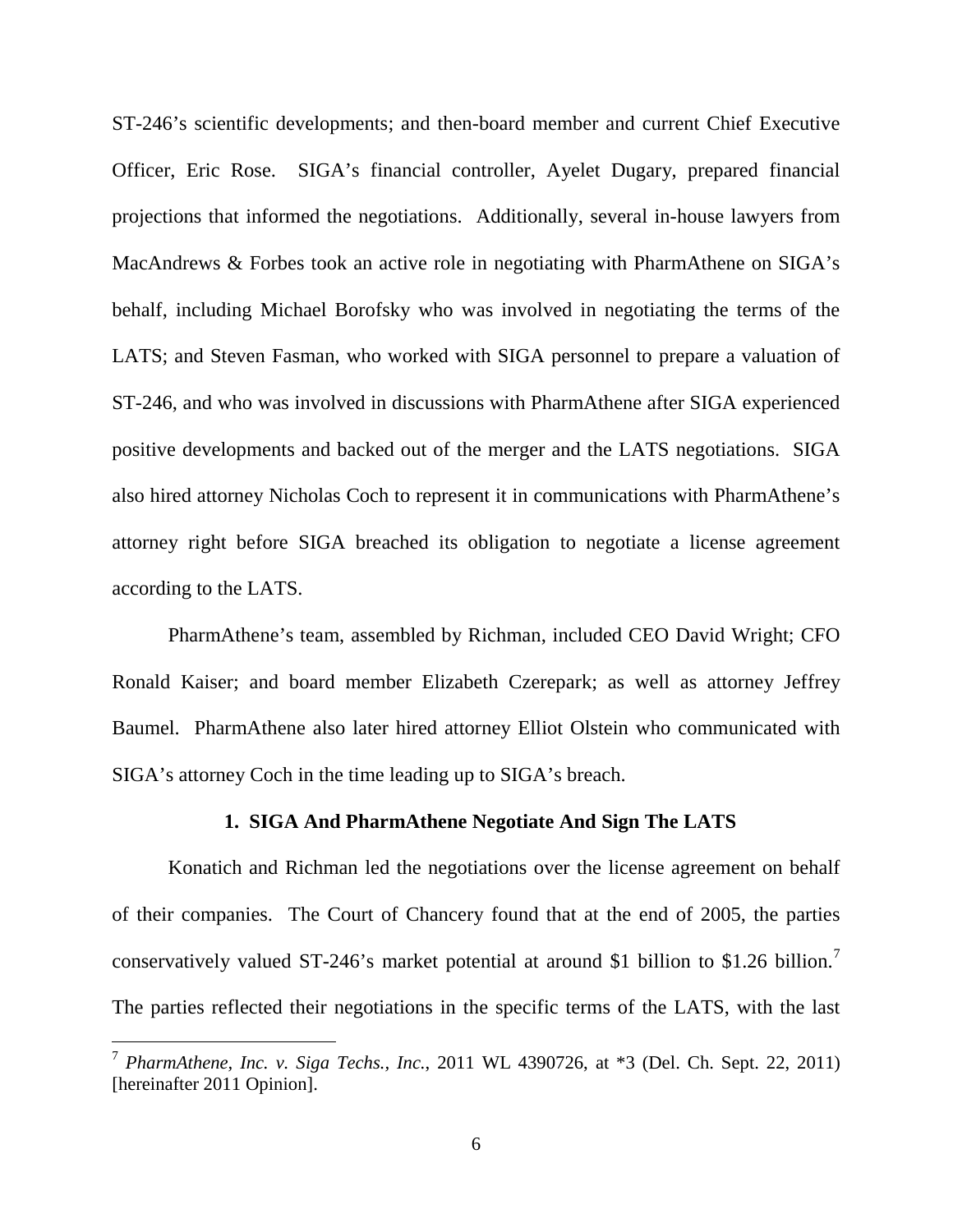revisions dated January 26, 2006. This final version of the LATS was titled "SIGA/PharmAthene Partnership" and the footer of the document read: "Non Binding Terms."<sup>[8](#page-6-0)</sup> The objective read: "To establish a partnership to further develop & commercialize [ST-246] for the treatment of Smallpox and orthopox related infections and to develop other orthopox virus therapeutics."<sup>[9](#page-6-1)</sup> The LATS provided that SIGA would grant PharmAthene a worldwide, exclusive license to use, develop, sell, and sublicense ST-246 and related products. The LATS also contemplated a joint research and development committee and allocated certain roles on the committee to PharmAthene and SIGA. PharmAthene would also fund research at SIGA based on a defined research and development plan and budget.

The LATS included a number of economic terms. PharmAthene had to pay a total "License Fee" of \$6 million, consisting of (1) a \$2 million upfront cash payment; (2) a \$2.5 million deferred license fee to be paid 12 months after the execution of a license agreement upon the occurrence of certain events; and (3) a \$1.5 million payment to be made after SIGA obtained over \$15 million in financing. The LATS also required PharmAthene to pay up to an additional \$10 million for SIGA's achievement of certain milestones such as meeting specific sales targets and obtaining necessary regulatory approvals. Additionally, PharmAthene was required to make incremental annual royalty payments on net sales of "Patented Products" on a sliding percentage scale of between 8% and 12%, depending on the amount of yearly sales. SIGA was also "entitled to

<span id="page-6-0"></span> <sup>8</sup> App. to Answering Br. at 1498 (The License Agr. Term Sheet).

<span id="page-6-1"></span><sup>9</sup> *Id.*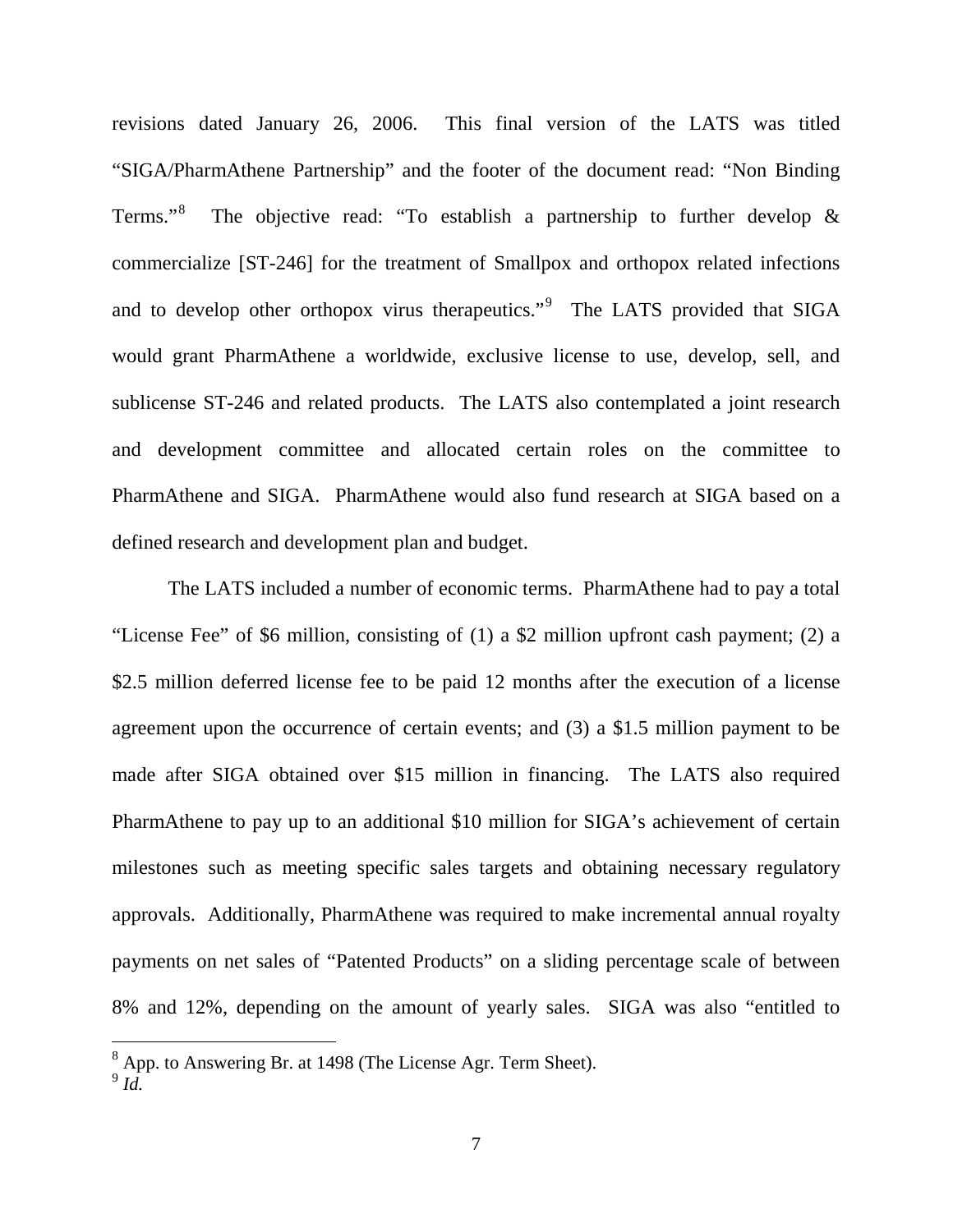receive 50% of any amounts by which [the] net margin exceed[ed] 20% on sales to the [U.S.] Federal Government."<sup>10</sup> After negotiating the LATS, the parties turned their focus to merger negotiations.

### **2. SIGA And PharmAthene Enter Into A Bridge Loan Agreement And A Merger Agreement**

Due to SIGA's precarious financial position, PharmAthene agreed to provide SIGA with bridge financing for continued development of ST-246 while the parties negotiated a merger. On March 20, 2006, the parties entered into a Bridge Loan Agreement whereby PharmAthene loaned SIGA \$3 million. Section 2.3(a) of the Bridge Loan Agreement bound the parties to negotiate in good faith a license agreement in accordance with the terms of the LATS if the merger was terminated or not executed, and imposed a 90-day exclusivity period.<sup>11</sup>

After executing the Bridge Loan Agreement, SIGA and PharmAthene continued to negotiate the merger. In connection with the merger discussions, PharmAthene created a financial model in February 2006 based on SIGA's evaluation of ST-246's market potential (the "PharmAthene Model"). On June 8, the parties signed a Merger

<span id="page-7-0"></span> <sup>10</sup> *Id.* at 1499.

<span id="page-7-1"></span><sup>&</sup>lt;sup>11</sup> App. to Opening Br. at 132 (Bridge Loan Agreement § 2.3(a)):

Upon any termination of the Merger Term Sheet . . . , termination of the Definitive Agreement relating to the Merger, or if a Definitive Agreement is not executed . . . , SIGA and PharmAthene will negotiate in good faith with the intention of executing a definitive License Agreement in accordance with the terms set forth in the [LATS] and [SIGA] agrees for a period of 90 days during which the definitive license agreement is under negotiation, it shall not, directly or indirectly, initiate discussions or engage in negotiations with any corporation, partnership, person or other entity or group concerning any Competing Transaction without the prior written consent of the other party or notice from the other party that it desires to terminate discussions hereunder.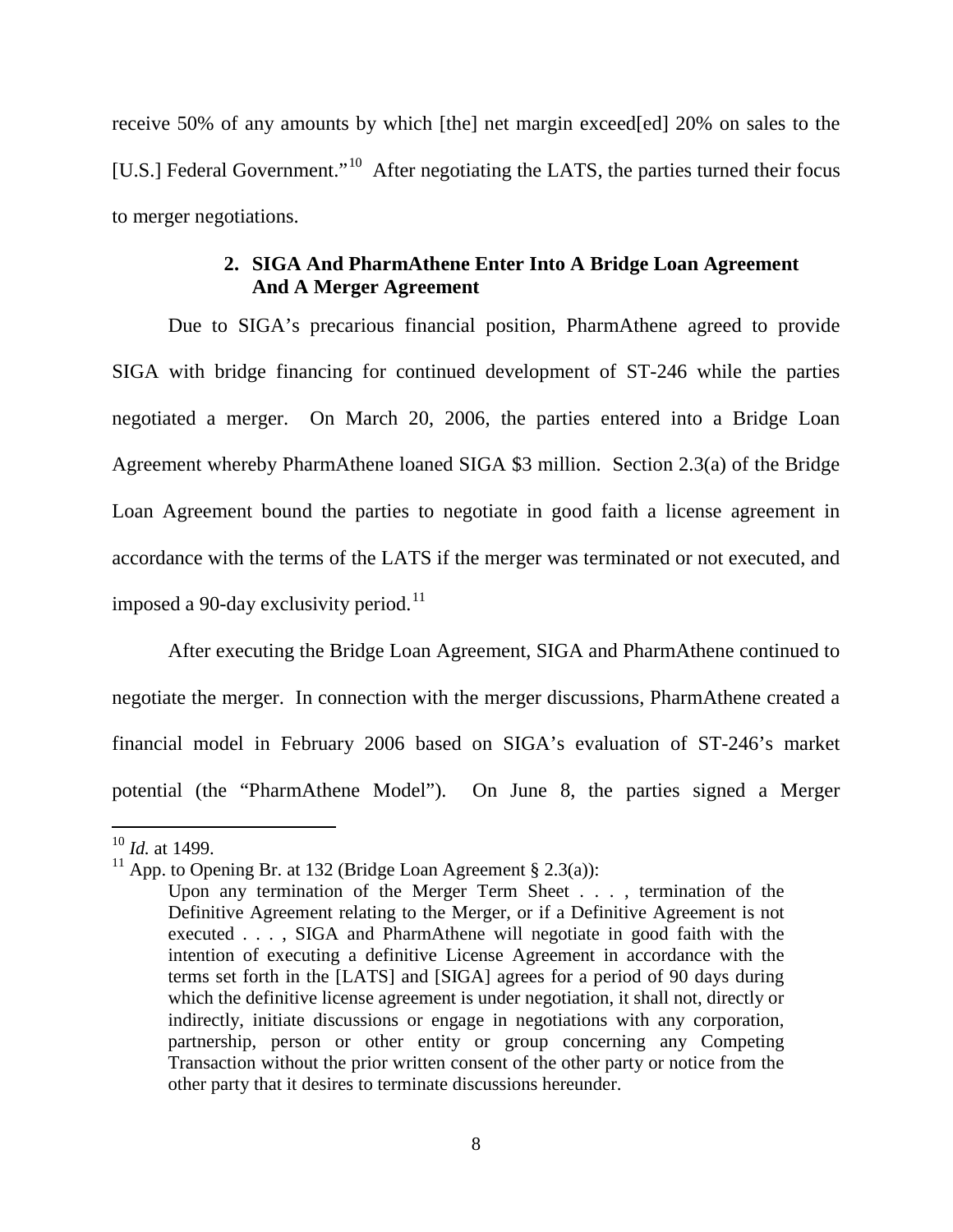Agreement. Section 12.3 of the Merger Agreement imposed a similar obligation on the parties to negotiate in good faith a license agreement in accordance with the LATS if the merger was terminated.<sup>[12](#page-8-0)</sup> The Merger Agreement had a drop-dead date of September 30. The parties attached the LATS as an exhibit to the Bridge Loan Agreement and the Merger Agreement.

### **C. ST-246's Prospects Improve As The Drug Hits Development Milestones And SIGA Acquires Funding**

After the parties signed the Merger Agreement, SIGA experienced several positive developments, the most important of which related to developments suggesting that ST-246 had bright prospects. First, on June 9, SIGA's Chief Scientific Officer, Hruby, received news of a \$5.4 million award for ST-246 from the National Institute of Allergy and Infectious Disease.<sup>13</sup> Hruby informed Konatich of the grant in an email, to which Konatich responded: "[I]t is a damn shame we had to merge."<sup>[14](#page-8-2)</sup> Hruby stated in his response: "With the 5.4M grant being activated, the 10.9M BAA award on its way, an 8M grant pending along with a couple of appropriations—we could have gone all the way ourselves. Instead we got sold into slave labor and if anything the [PharmAthene] gang

<span id="page-8-0"></span><sup>&</sup>lt;sup>12</sup> *Id.* at 271 (Merger Agreement § 12.3):

Upon any termination of this Agreement, SIGA and PharmAthene will negotiate in good faith with the intention of executive a definitive License Agreement in accordance with the terms set forth in the [LATS] and SIGA agrees for a period of 90 days during which the definitive license agreement is under negotiation, it shall not . . . initiate discussions or engage in negotiations with any corporation, partnership, person or other entity or group concerning any Competing Transaction . . . without the prior written consent of PharmAthene . . . .

<span id="page-8-2"></span><span id="page-8-1"></span> $13$  App. to Answering Br. at 807–08 (Email Chain between Hruby and Konatich). <sup>14</sup> *Id.* at 807.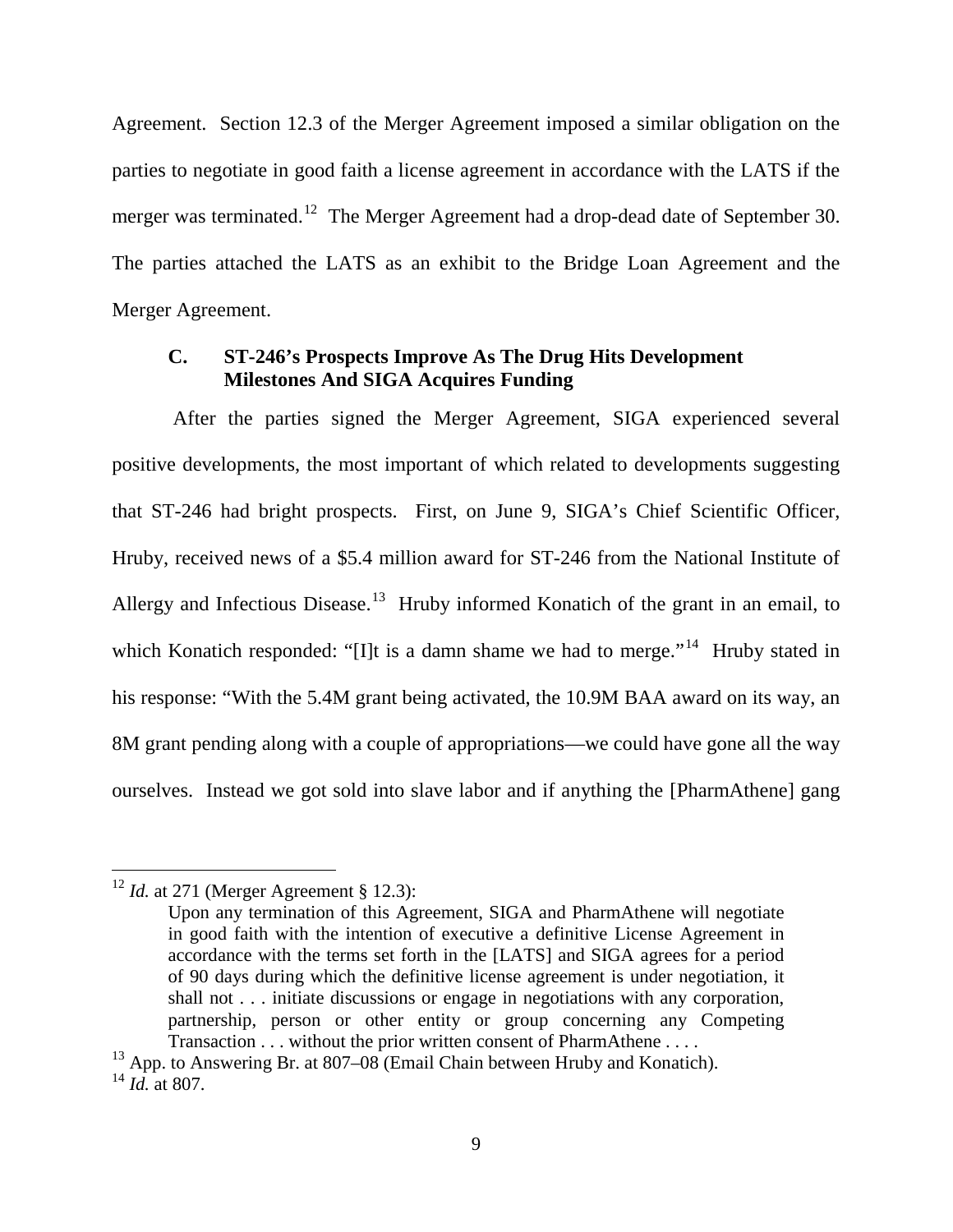will drag us down."<sup>15</sup> Next, on July 13, SIGA announced that "its lead smallpox drug candidate, [ST-246], has successfully completed the first planned human clinical safety trial."[16](#page-9-1) Then, on September 13, Hruby called Richman to tell him that personnel at the Centers for Disease Control and Prevention, where tests of ST-246 were conducted, "are beside themselves—never saw anything like it." $17$ 

A few months later, on September 27, Hruby emailed a number of high-level SIGA officials (including CEO, Donald Drapkin, and board member Adnan Mjalli) to inform them of the company's recent accomplishments. In this email, Hruby lauded the success of recent trials of  $ST-246$  as "excellent" and having "no adverse effects."<sup>[18](#page-9-3)</sup> He also noted that he presented to the Department of Homeland Security and the Department of Defense ("DoD") the week before, and that the agencies were "very 'impressed' and both indicated acquisitions in the future."<sup>19</sup> He further explained that "[the Department of Homeland Security] is developing an implementation plan that will be disclosed ~ Jan. 1 that should spell out the timing and size of the acquisition. Of note, both groups also indicated an interest in acquiring our HFV antivirals in development.<sup>"[20](#page-9-5)</sup> Notably, Hruby also announced the following:

[W]e just received today notice of award on a \$16.5M contract from the [National Institutes of Health] to fund all ST-246 development activities up to and through the NDA filing. Bottom line is the product's entire

<span id="page-9-0"></span> <sup>15</sup> *Id.* 

<span id="page-9-1"></span><sup>&</sup>lt;sup>16</sup> *Id.* at 811 (SIGA Press Release).

<span id="page-9-2"></span><sup>&</sup>lt;sup>17</sup> *Id.* at 1133 (Email from Richman to Wright).

<span id="page-9-3"></span><sup>&</sup>lt;sup>18</sup> *Id.* at 1135 (Email from Hruby to Drapkin).

<span id="page-9-4"></span> $19$  App. to Answering Br. at 1135.

<span id="page-9-5"></span> $^{20}$  *Id.*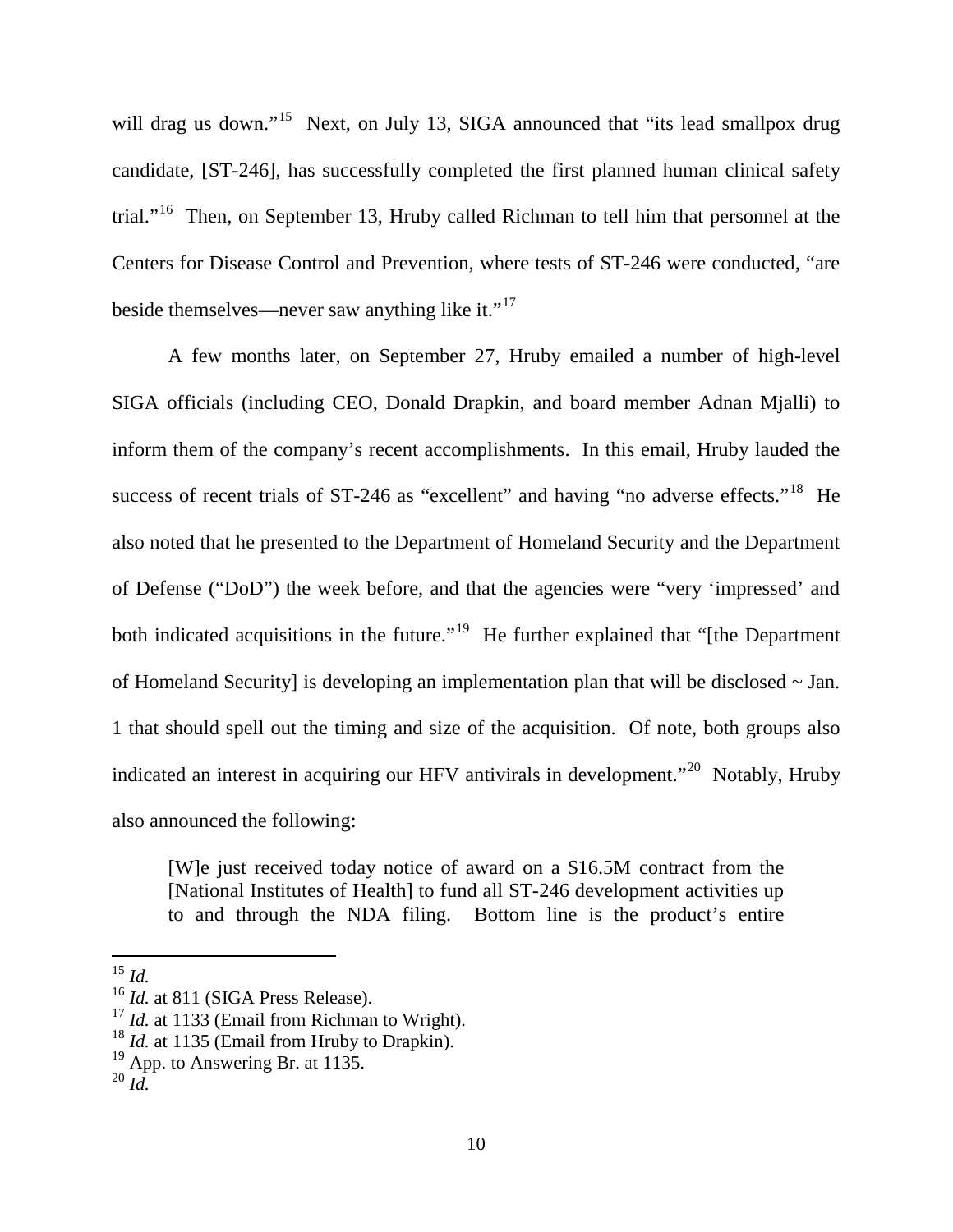development is supported, we have all the necessary partnerships and advocates in place, and we have the team in place to see it through.<sup>[21](#page-10-0)</sup>

After pointing out all of SIGA's recent successes, Hruby concluded in his email:

I have grave concerns about the merger as it is currently going forward in that it appears that the merged company will not be [Small Business Innovation Research] compliant. In that case, we would have to shut down \$30M in current grants and contracts and damage all the positive relationships we have developed to date. $^{22}$ 

When Hruby testified at trial, he stated that his representation that \$30 million would be lost "might have been an exaggeration."<sup>[23](#page-10-2)</sup>

## **D. SIGA Terminates The Merger Agreement And Proposes A LLC Agreement In Place Of A Licensing Agreement In Accordance With The Terms Of The LATS**

Meanwhile, the Merger Agreement's drop-dead date of September 30 approached,

but the SEC had not yet approved SIGA's draft of the related proxy statement. On October 3, Fasman emailed Hruby stating: "Here is the decision to be reached: Should SIGA continue with its merger plans or should it try to go it alone?"<sup>24</sup> SIGA's board met the next day. According to the board minutes, Chairman Drapkin discussed the planned merger and whether SIGA should exercise its right to terminate the merger given that it did not close before September 30, or whether SIGA should grant PharmAthene an extension. Hruby gave a presentation about SIGA's scientific results and Konatich presented on SIGA's financial status. At this meeting, the SIGA board resolved to terminate the Merger Agreement.

<span id="page-10-0"></span> $^{21}$  *Id.* 

<span id="page-10-1"></span> $^{22}$  *Id.* 

<span id="page-10-2"></span><sup>23</sup> *Id.* at 2574 (Trial Test. of Hruby).

<span id="page-10-3"></span><sup>&</sup>lt;sup>24</sup> *Id.* at 1141 (Email from Fasman to Hruby).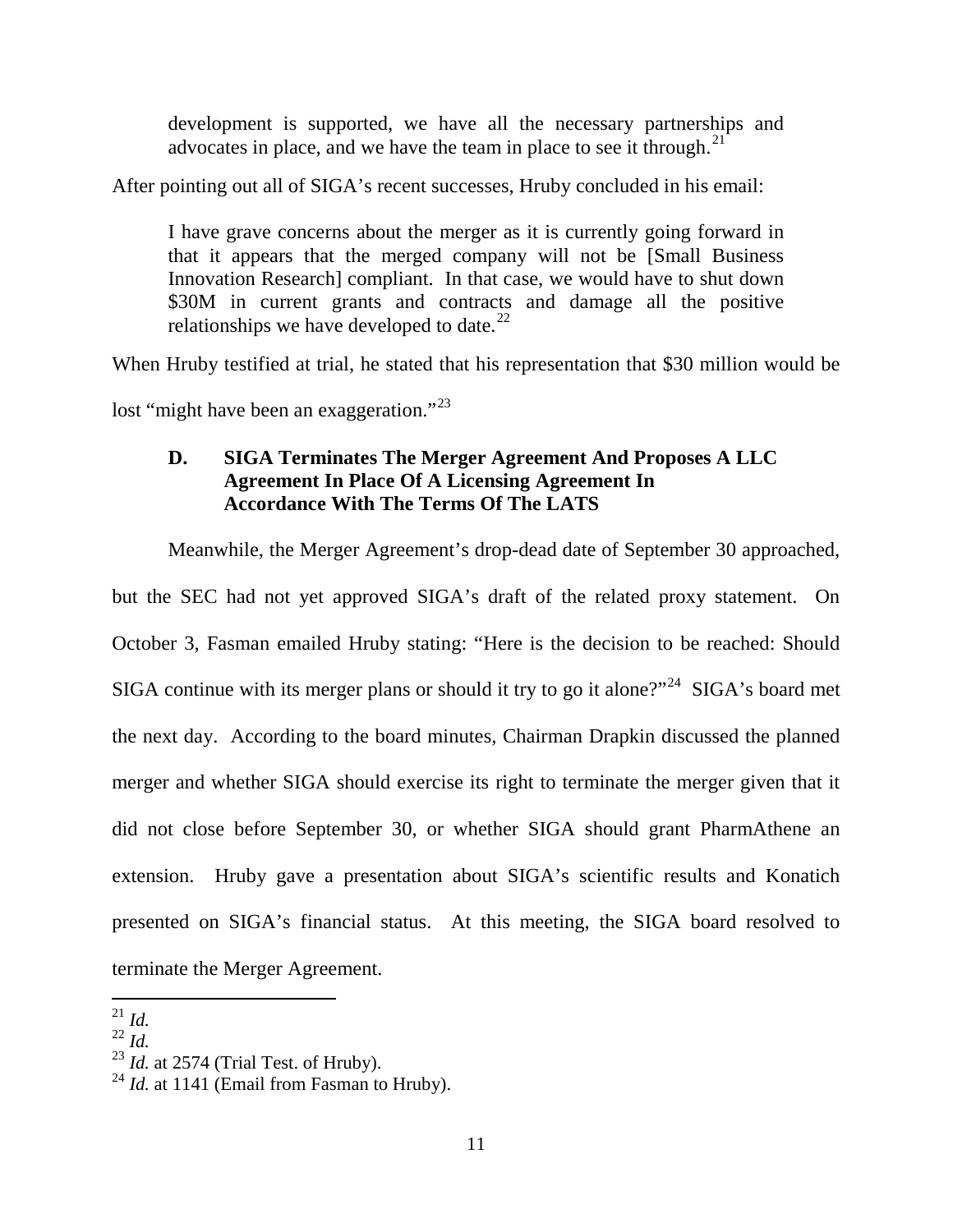Two weeks later, SIGA publicly announced that the results of a primate trial showed that ST-246 provided 100% protection against smallpox. On October 18, SIGA's Controller, Dugary, emailed Konatich and SIGA's legal representatives a financial analysis concluding that total past and future development costs equaled \$39.66 million, and that a \$40 million upfront license fee would support a 50-50 split of ST-246's profits.[25](#page-11-0) On October 19, SIGA announced a \$9 million private placement whereby it sold two million shares of its stock at a price three times greater than SIGA's 2005 share price.

On October 26, PharmAthene attorney Elliot Olstein emailed SIGA attorney Nicholas Coch, advising Coch that PharmAthene was prepared to sign its proposed draft of the license agreement. Coch responded that the nature of the negotiations necessitated a meeting. $27$ 

On November 6, the parties met for the first time since SIGA's termination of the merger agreement to discuss a license agreement. Richman attended the meeting with PharmAthene attorneys Baumel and Olstein. Konatich and Rose were present on SIGA's side along with their legal counsel, Coch and attorney Fasman. Fasman spoke to SIGA's perspective, emphasizing the LATS's reference to a "partnership" between the parties and the need to revise some of the economic terms of the LATS. He proposed a \$40 to

 $\frac{25}{25}$  App. to Answering Br. at 1166–70 (SIGA ST-246 Market Potential Presentation).

<span id="page-11-0"></span> $26\,2011$  Opinion at  $*9$ .

<span id="page-11-2"></span><span id="page-11-1"></span><sup>27</sup> *Id.*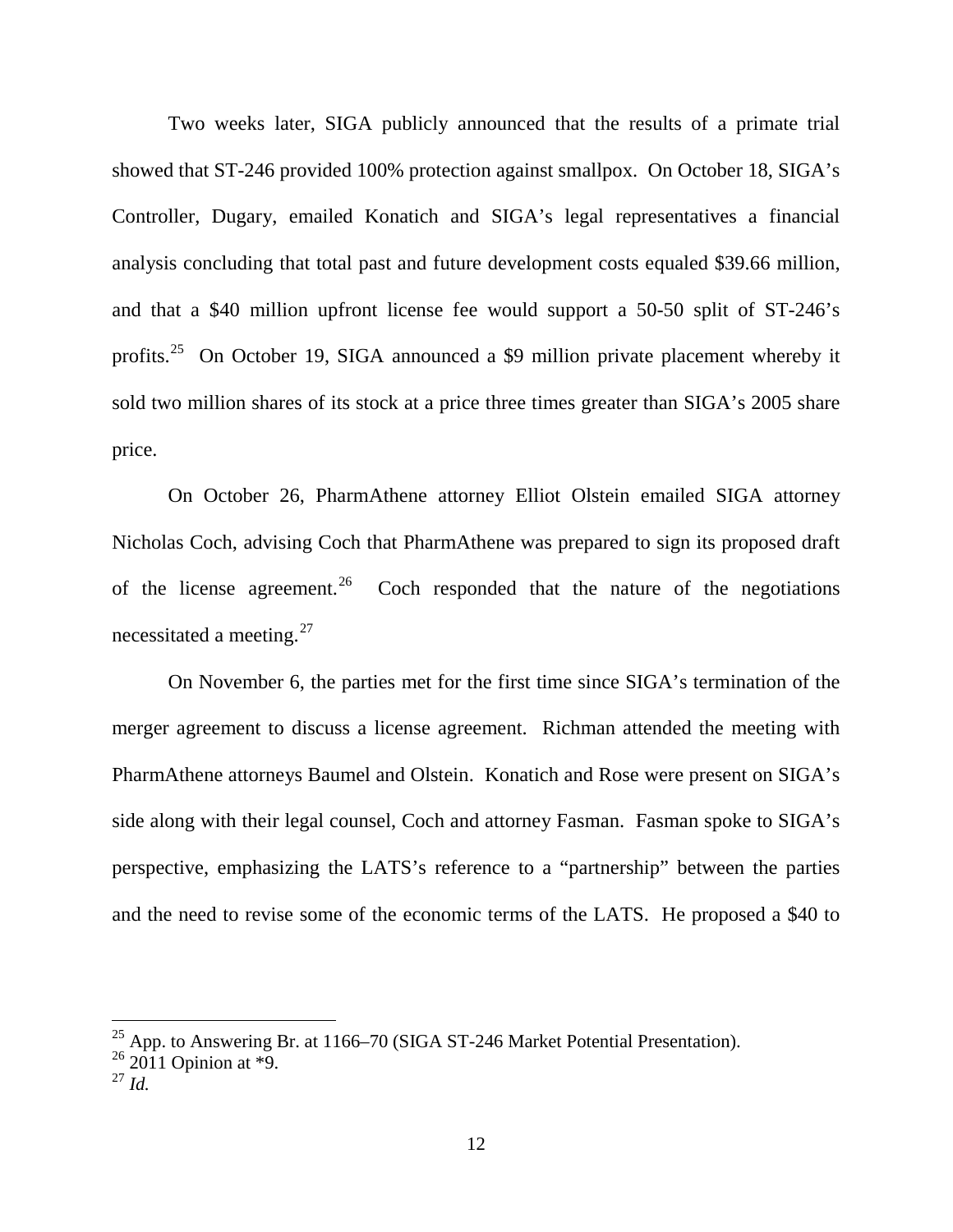\$45 million upfront fee and a 50-50 profit split. Olstein insisted that the parties were bound by the LATS but allowed SIGA to put together a formal proposal.

On November 9, SIGA announced that ST-246 demonstrated protection against the monkeypox virus in two primate trials. Then, on November 21, SIGA sent PharmAthene a draft LLC Agreement that departed drastically from the terms of the LATS in a way that strongly favored SIGA.

## **E. SIGA's Internal Valuation Of ST-246 Ranged Between \$3 Billion And \$5.6 Billion Before SIGA's Breach**

With SIGA's proposed draft of an LLC agreement in the background, in a series of emails on November 27 and 28, Fasman communicated with SIGA's senior management—including CFO Konatich, CEO Drapkin, Controller Dugary, and two board members—about ST-246's valuation.<sup>[28](#page-12-0)</sup> Fasman's initial email on November 27 criticized the PharmAthene Model, which reflected sales of between \$300 million and \$700 million per year starting in 2008, calling this projection "clearly erroneous."<sup>[29](#page-12-1)</sup> Fasman attached a revised revenue projection that he prepared with input from Konatich and Dugary, and proposed that SIGA should advocate to use the assumptions in his projection in its discussions with PharmAthene.<sup>30</sup> He concluded, "[a]s you will see, all of the individual assumptions are easily justified, and the result shows a *\$3 billion* valuation

<span id="page-12-0"></span><sup>&</sup>lt;sup>28</sup> App. to Answering Br. at 1189–201 (Fasman Emails).

<span id="page-12-1"></span><sup>&</sup>lt;sup>29</sup> *Id.* at 1189 ("Nonetheless, PharmAthene's projection is clearly erroneous in several important respects. For example, PharmAthene assumes that the drug is useful only for populations where vaccine is contra-indicated. PharmAthene also grossly understates the potential for foreign sales. At the same time, PharmAthene assumes that [ST-246] can be sold for \$100/treatment in the U.S. and \$150/treatment abroad, prices that appear to us excessive.").

<span id="page-12-2"></span><sup>30</sup> *Id.* at 1190–91.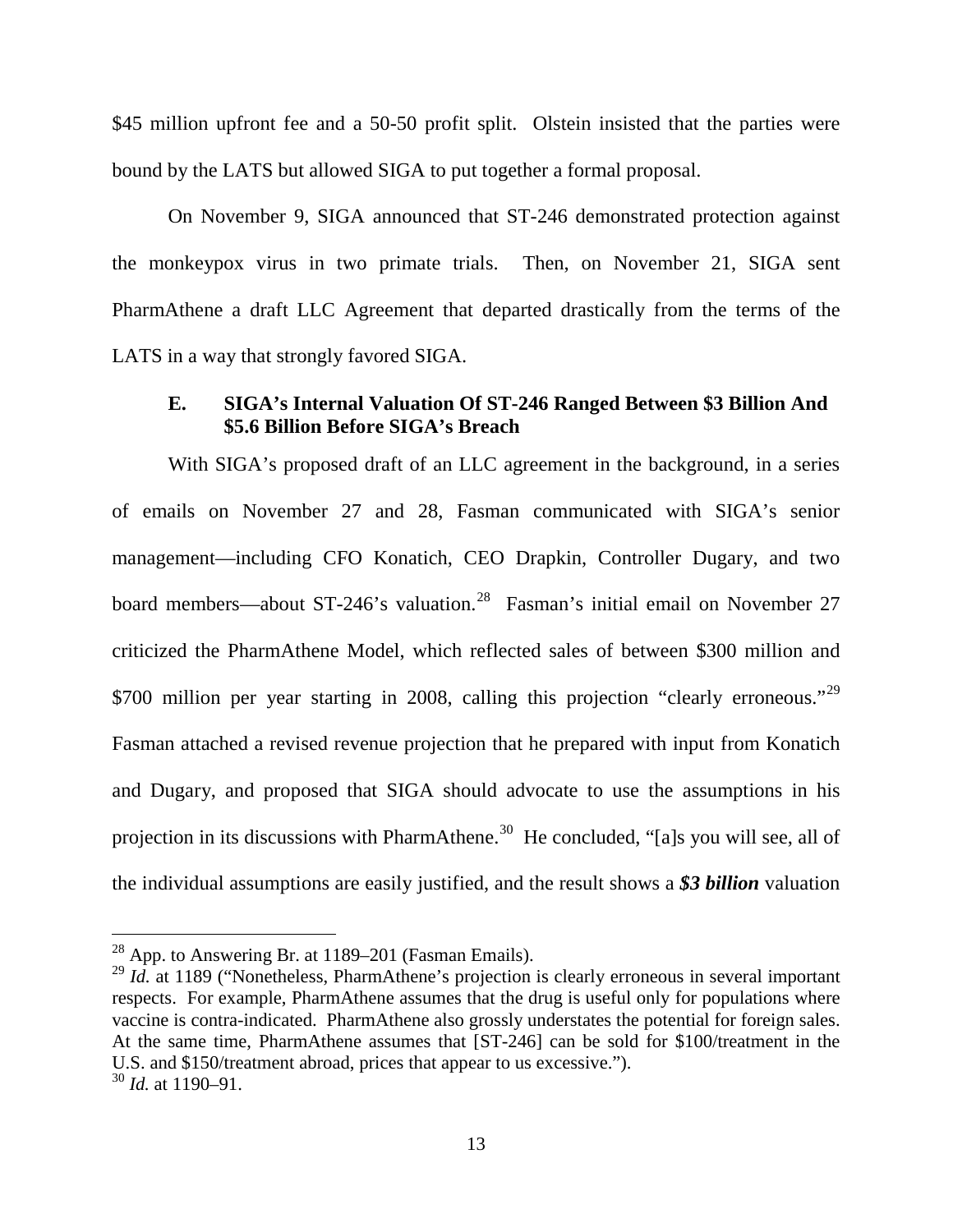for [ST-246], which makes the financial terms that SIGA proposed in the [LLC Agreement between SIGA and PharmAthene] draft circulated last week a bargain."<sup>[31](#page-13-0)</sup> Fasman also noted in this email that "PharmAthene assumes that [ST-246] can be sold for \$100/treatment in the U.S. and \$150/treatment abroad, prices that appear to us to be excessive."<sup>[32](#page-13-1)</sup>

A comparison of the parties' assumption attached to Fasman's email shows that SIGA assumed a price of \$75 per course of treatment in the U.S. and \$100 abroad (with a smaller net margin abroad due to greater marketing expenses).<sup>33</sup> The comparison table revealed additional differences between the parties' assumptions. For example, PharmAthene assumed a 5% contraindication rate<sup>[34](#page-13-3)</sup> for purchase into the Strategic National Stockpile (the "National Stockpile") whereas SIGA's table stated that ST-246 can be "therapeutic, prophylactic and adjuvant" and assumed a 20% contraindication rate,<sup>[35](#page-13-4)</sup> which Fasman lowered to 15% in a subsequent email.<sup>36</sup> Also, as to purchase of ST-246 into the National Stockpile, the table reflected that PharmAthene's view was that the "[r]equirement does not yet exist—dependent on DHHS 'integration plan' to be

<span id="page-13-0"></span> $31$  *Id.* at 1189 (emphasis added). Fasman also stated that he intended to share these documents with PharmAthene at a meeting the following afternoon. *Id.* 

<span id="page-13-1"></span><sup>32</sup> *Id*. at 1189.

<span id="page-13-2"></span><sup>33</sup> *Id.* at 1190.

<span id="page-13-3"></span><sup>&</sup>lt;sup>34</sup> The Court of Chancery noted that "[c]ontraindication rate refers to the fact that, for any number of reasons, a vaccine will not be effective at preventing or curing a disease for some particular individuals." *PharmAthene, Inc. v. SIGA Techs., Inc.*, 2014 WL 3974167, at \*15 n.70 (Del. Ch. Aug. 8, 2014) [hereinafter Remand Opinion].

<span id="page-13-4"></span> $35$  App. to Answering Br. at 1190.

<span id="page-13-5"></span><sup>36</sup> *Id.* at 1200.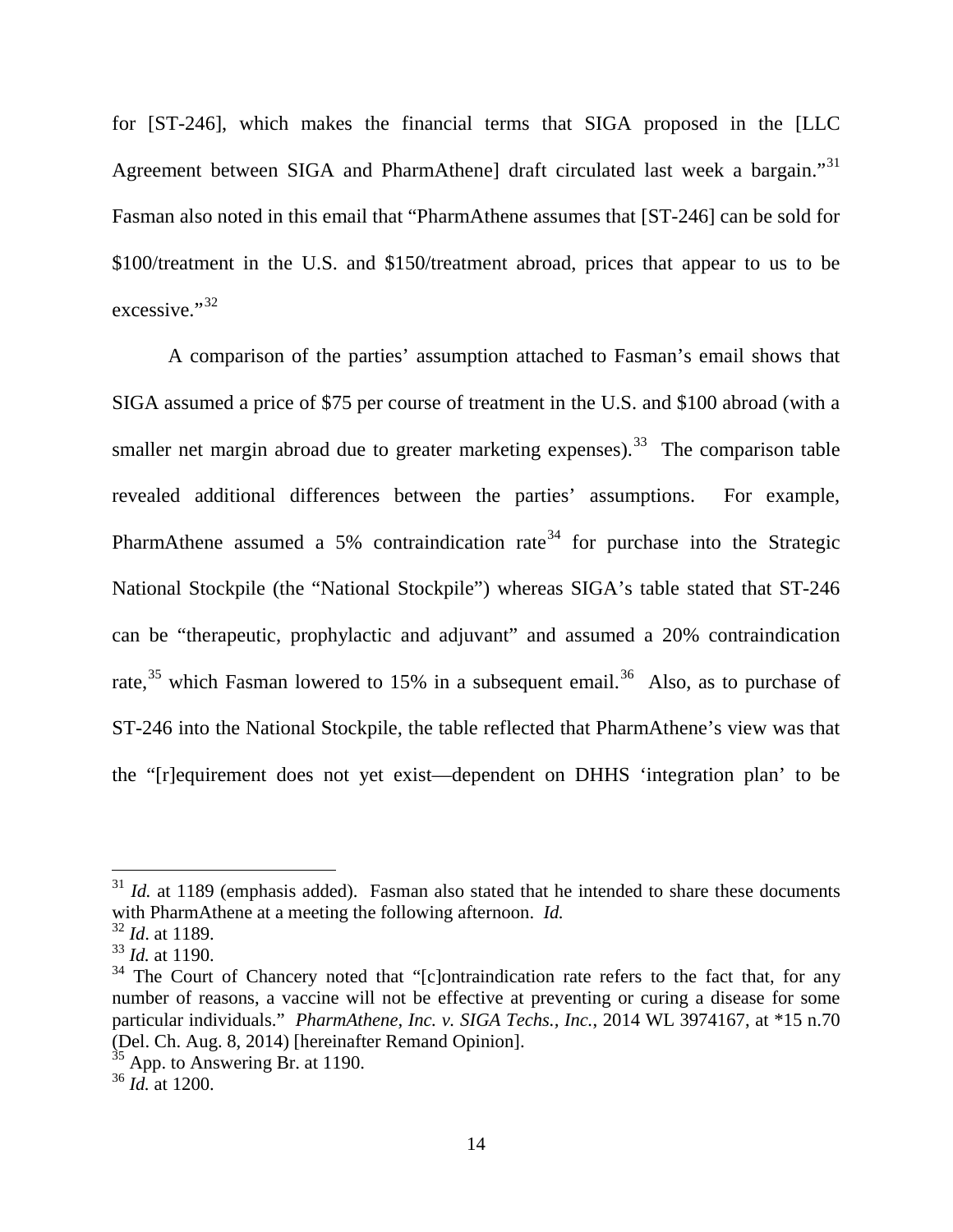released IQ 07," and SIGA's column stated "same."<sup>[37](#page-14-0)</sup> Additionally, relative to PharmAthene, SIGA assumed higher sales to the military because it assumed that the size of the military would grow with the population.<sup>[38](#page-14-1)</sup> Finally, the table reflected PharmAthene's position that sales of ST-246 to the [DoD] may require FDA approval, but SIGA's position was that this was "Inlot true, or not an obstacle."<sup>[39](#page-14-2)</sup>

In response to Fasman's initial email, Dugary suggested that Fasman raise the profit margin used in his projection: "I think the excel spreadsheet you sent reflected only 33% margin. If you recalculate (see attached revised) with the 75% margin, the net present value increases to  $$5.1$  billion.<sup> $40$ </sup> Fasman replied to inform the group that he raised the profit margin, but that this resulted in a net present value that was "unreasonably high."<sup>[41](#page-14-4)</sup> He further explained in his email that he made additional adjustments to his original valuation to come up with a net present value of *\$5.6 billion*, calling this "more than sufficient for  $[SIGA's]$  needs."<sup>42</sup> In another email sent later that day, however, Fasman noted that "accepting [PharmAthene's] treatment and pricing assumptions, which would lead to a profit margin in excess of 90%, and otherwise using the same cost and discounting assumptions that the prior spreadsheet used, leads to a

<span id="page-14-0"></span> <sup>37</sup> *Id.* at 1190.

<span id="page-14-1"></span><sup>38</sup> *Id.* PharmAthene assumed a 10% contraindication rate for military personnel, but SIGA assumed that the government would purchase ST-246 for 50% of the then-current military population because that population would grow.

<span id="page-14-2"></span> $39$   $\tilde{I}$ *d.* 

<span id="page-14-3"></span><sup>40</sup> *Id.* at 1193 (emphasis added).

<span id="page-14-4"></span><sup>41</sup> *Id.* at 1195.

<span id="page-14-5"></span><sup>42</sup> *Id.* (emphasis added).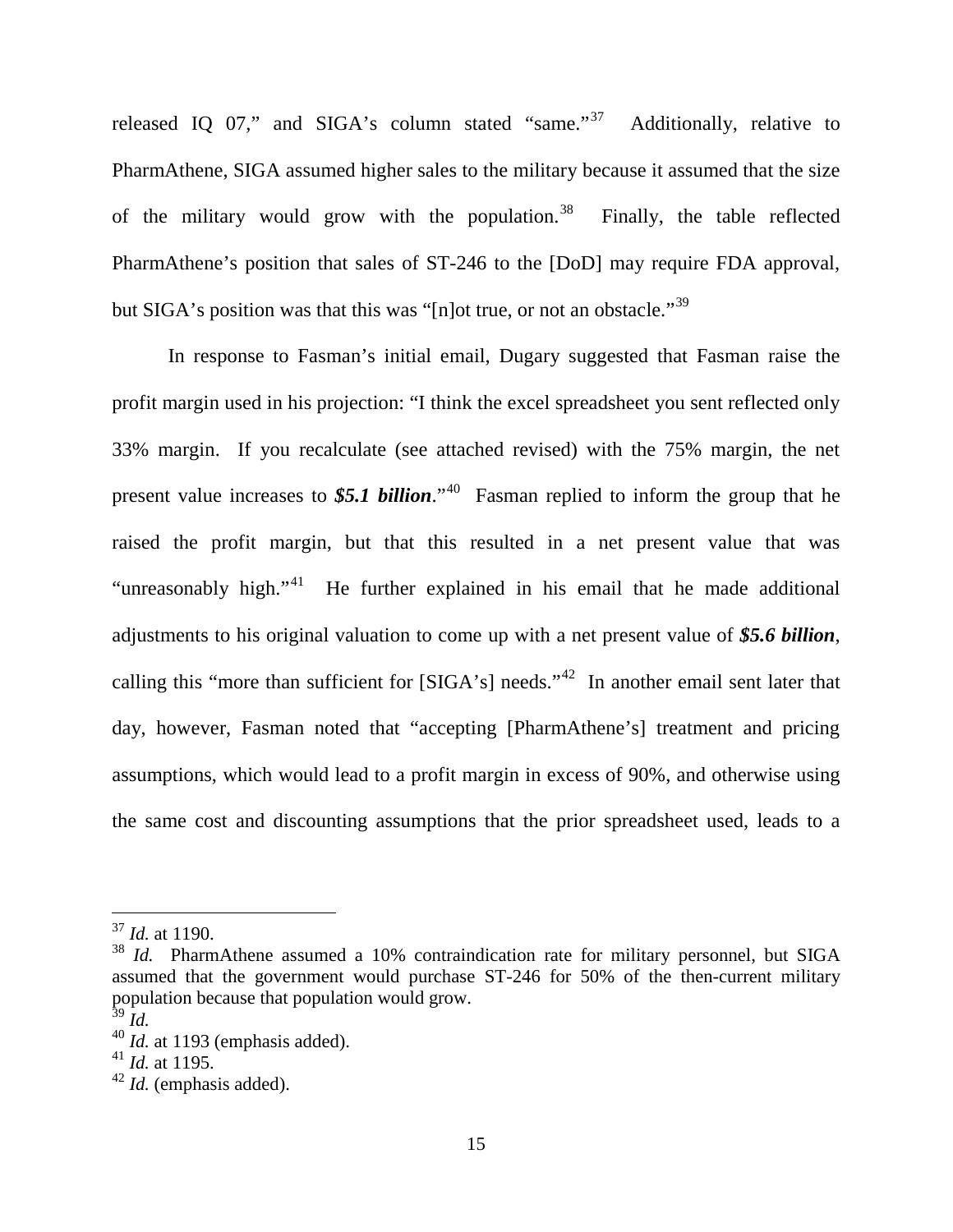present value *well in excess of* \$2.3 *billion*.<sup>"43</sup> He concluded that "[b] ecause this valuation is more than sufficient to justify our upfront and milestone payments, we will begin our discussions with the [PharmAthene]-based valuation model."<sup>[44](#page-15-1)</sup>

On December 4, SIGA attorney Coch sent a letter to PharmAthene attorney Olstein. Coch's letter stated that SIGA received PharmAthene's projections for ST-246, reflecting a future revenue stream of over \$2 billion. He further stated that the terms in the proposed LLC agreement were realistic and fair given PharmAthene's valuation, "[a]lthough SIGA believes the actual value of [ST-246] is *well in excess of \$5 billion* (based on projected sales that incorporate more realistic assumptions of the size of the market and up-to-date information concerning the likely uses of [the drug])."<sup>45</sup> On December 6, Olstein replied that PharmAthene indicated at a meeting with SIGA that it was "willing to consider" a 50-50 split, and that if SIGA was "married" to having an LLC structure it should incorporate the split into that structure. PharmAthene at no time indicated that it was "prepared to accept a 50-50 proposal or any other proposal in lieu of the binding terms of the [LATS]."<sup>[46](#page-15-3)</sup> On December 12, Coch sent a letter back to Olstein, stating that SIGA was prepared to negotiate a definitive agreement "without preconditions," but that if PharmAthene insisted on the terms of the LATS as binding,

<span id="page-15-0"></span> <sup>43</sup> *Id.* (emphasis added).

<span id="page-15-1"></span><sup>44</sup> *Id.* 

<span id="page-15-2"></span><sup>45</sup> *Id.* at 1204 n.1 (Letter from Coch to Olstein) (emphasis added).

<span id="page-15-3"></span><sup>46</sup> *Id.* at 1205 (Letter from Olstein to Coch).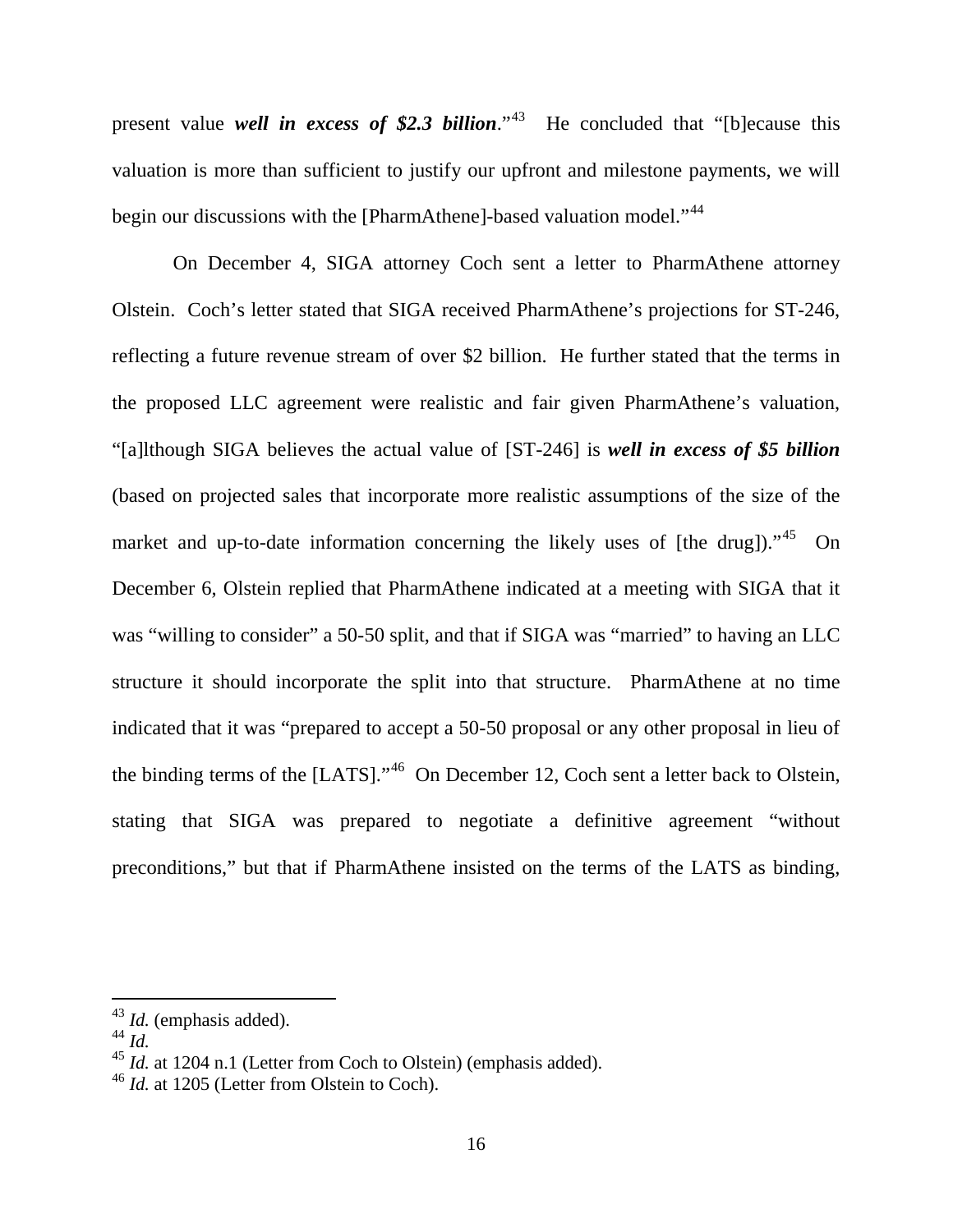then the parties would have "nothing more to talk about."<sup>[47](#page-16-0)</sup> About a week later, PharmAthene filed a lawsuit in the Court of Chancery.

\*\*\*\*\*

The reason for the end of negotiations has to be underscored to understand the Court of Chancery's damages award. SIGA refused to enter into a license agreement in accordance with the LATS not because of any uncertainty about the strongly positive future results for ST-246. Rather, SIGA refused to contract on terms consistent with the LATS because it had come to the belief that ST-246 was worth \$3 billion as a conservative matter—due to events that suggested that ST-246's prospects were much brighter than when the parties agreed to the LATS. As is the case in any business situation, SIGA's belief was based on its estimate of the future cash flow ST-246 would generate. This reasoned estimate led SIGA first to refuse to merge, and then refuse to negotiate a license agreement on the same material terms as were in the LATS.

#### **III. PROCEDURAL HISTORY**

#### **A. The Court of Chan**c**ery's 2011 Decision**

In January 2011, the court held an eleven-day trial. In a September 22, 2011 decision (the "2011 Decision") the Court of Chancery found, among other things, that (1) SIGA breached its contractual obligation under the Bridge Loan Agreement and the Merger Agreement to negotiate in good faith a definitive license agreement in accordance with the terms of the LATS; (2) the parties would have agreed to a license agreement that

<span id="page-16-0"></span><sup>&</sup>lt;sup>47</sup> *Id.* at 1207 (Letter from Coch to Olstein).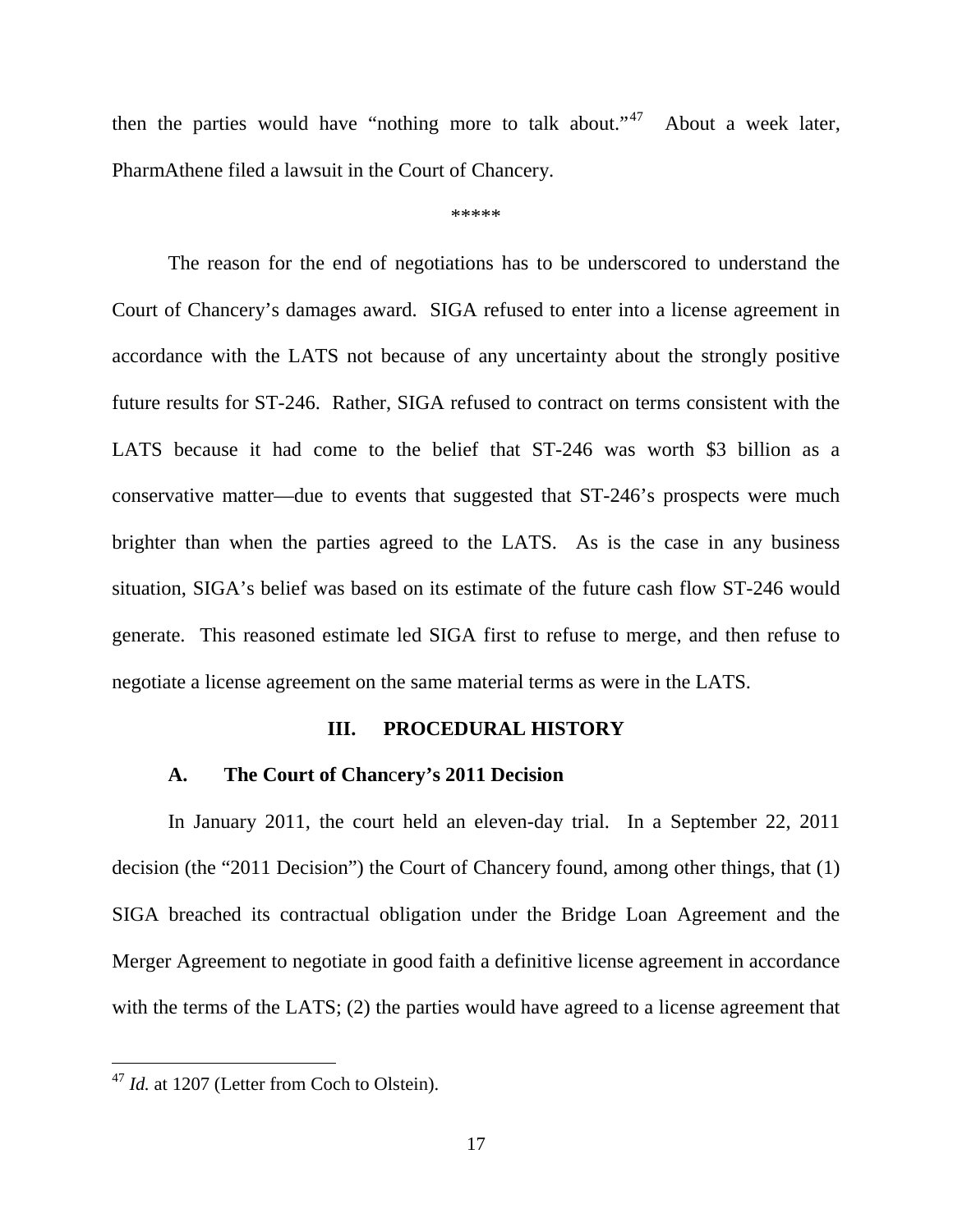was generally in accordance with the LATS had it not been for SIGA's bad faith breach;<sup>[48](#page-17-0)</sup> (3) SIGA was liable for damages under the doctrine of promissory estoppel; and (4) the proper remedy under these circumstances was to impose an equitable payment stream based on SIGA's future profits.<sup>49</sup>

The Court of Chancery declined to award lump-sum expectation damages to PharmAthene, finding that "a specific sum of money representing the present value of the future profits it would have received absent SIGA's breach is speculative and too uncertain, contingent, and conjectural."<sup>50</sup> The Court of Chancery additionally declined to order specific performance because it would impose too great a burden on the trial court to supervise the parties to ensure that they were faithfully carrying out their obligations to negotiate a license agreement in accordance with the terms of the LATS.<sup>51</sup>

On May 31, 2012, the Court of Chancery issued a Final Order and Judgment together with a Letter Opinion. SIGA appealed and PharmAthene cross-appealed to this Court.

<span id="page-17-0"></span> <sup>48</sup> On this point, the Court of Chancery stated:

I [] find that, but for SIGA's bad faith negotiations, the parties likely would have reached agreement on a transaction generally in accordance with the LATS. PharmAthene was willing to agree to a license agreement for ST-246 on terms that varied "to some extent" from the LATS. . . . Had SIGA engaged in good faith negotiations, I am convinced that a license agreement between PharmAthene and SIGA for ST–246 would have resulted in terms no less favorable to PharmAthene than the 50/50 profit split it already had mentioned and an increase in the upfront and milestone payments from a total of \$16 million, as specified in the LATS to something in the range of \$40 million.

<sup>2011</sup> Opinion at \*38.

<span id="page-17-1"></span><sup>49</sup> *See* 2011 Opinion. <sup>50</sup> *Id.* at \*37.

<span id="page-17-2"></span>

<span id="page-17-3"></span> $^{51}$  *Id.* at \*35.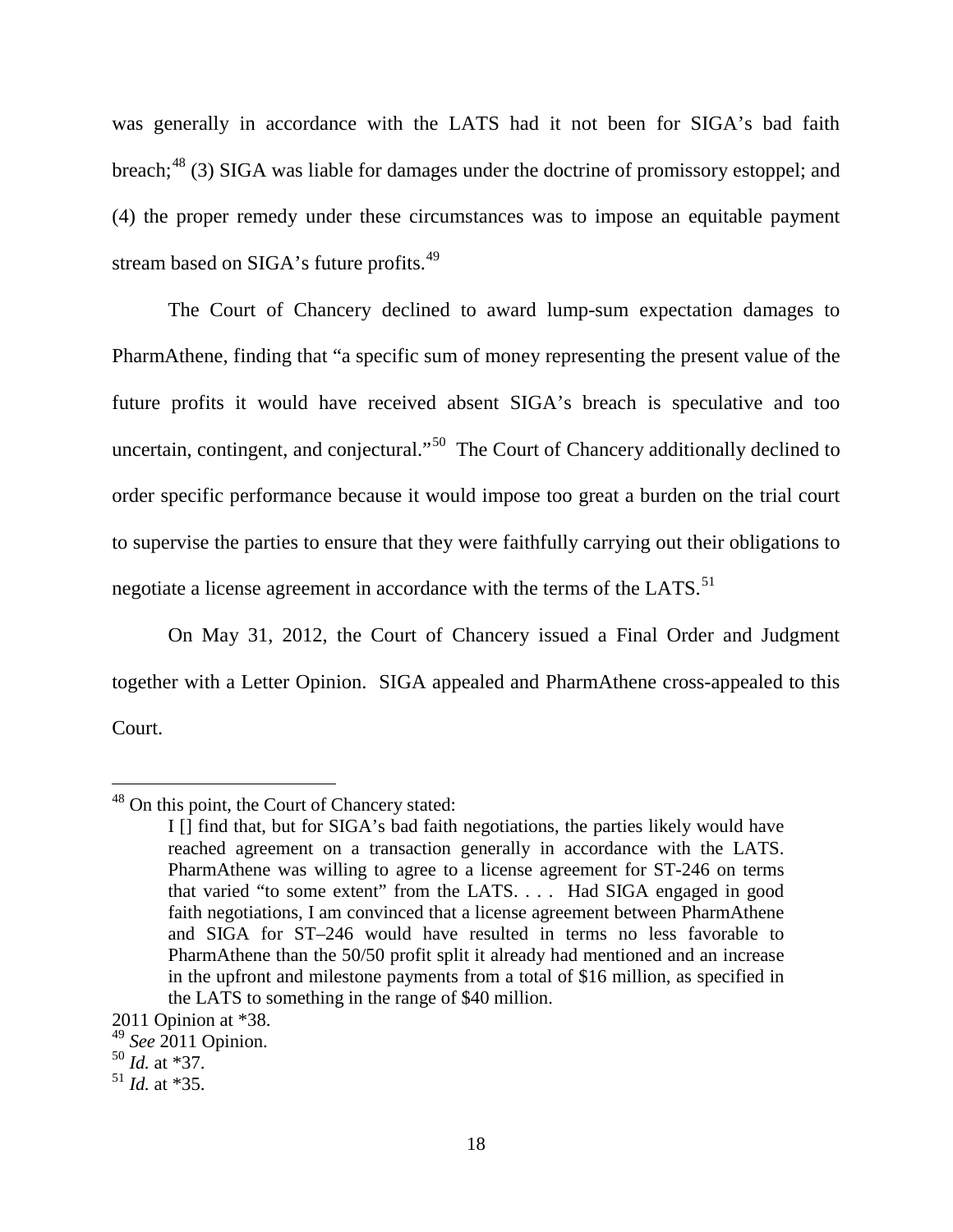## **B. The 2013 Supreme Court Decision**

On May 24, 2013, in *SIGA I*, this Court affirmed the Court of Chancery's decision in part, reversed in part, and remanded for further proceedings consistent with its opinion. To begin, *SIGA I* upheld the Court of Chancery's decision that SIGA had in bad faith breached its contractual obligations under the Bridge Loan Agreement and the Merger Agreement to negotiate a license agreement in accordance with the LATS.<sup>52</sup>

*SIGA I* then reversed the Court of Chancery's finding that SIGA was liable on a theory of promissory estoppel. In *SIGA*, this Court reasoned that "promissory estoppel does not apply . . . where a fully integrated, enforceable contract governs the promise at issue,"[53](#page-18-1) and in this case, there were two enforceable contracts. [54](#page-18-2) *SIGA I* noted that the Court of Chancery "must look to the contract as a source of remedy on the breach of an obligation to negotiate in good faith."<sup>55</sup>

Next, *SIGA I* discussed "Type II preliminary agreements," which are "preliminary agreements [where the parties] 'agree on certain major terms, but leave other terms open for further negotiation."<sup>[56](#page-18-4)</sup> After surveying the law adopted by federal courts,<sup>[57](#page-18-5)</sup> *SIGA I* held:

<span id="page-18-5"></span><span id="page-18-1"></span><span id="page-18-0"></span><sup>52</sup> *SIGA I*, 67 A.3d at 347 (Del. 2013). <sup>53</sup> *Id.* at 348.

<span id="page-18-2"></span><sup>&</sup>lt;sup>54</sup> *Id.* ("The promise to negotiate in good faith for a definitive license agreement in accordance with the LATS's terms is expressly included in both the Bridge Loan and Merger Agreements."); 2011 Opinion at \*21 ("By executing the Bridge Loan Agreement and the Merger Agreement, both SIGA and PharmAthene became bound by the terms of those contracts.").

<span id="page-18-3"></span><sup>55</sup> *SIGA I* at 348.

<span id="page-18-4"></span><sup>56</sup> *Id.* at 349 (quoting *Adjustrite Sys., Inc. v. GAB Bus. Servs., Inc.*, 145 F.3d 543, 548 (2d Cir. 1998)).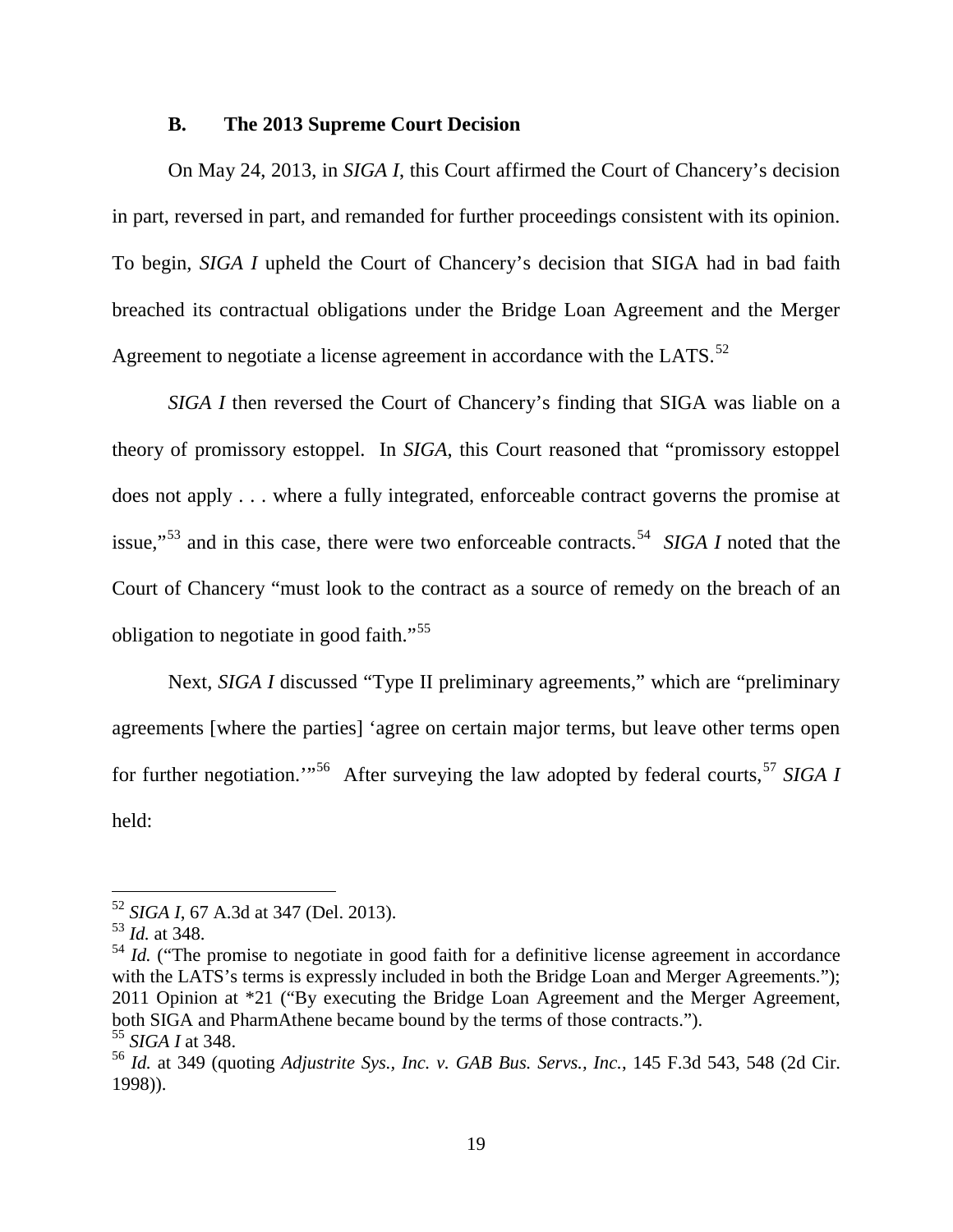[W]here the parties have a Type II preliminary agreement to negotiate in good faith, and the trial judge makes a factual finding, supported by the record, that the parties would have reached an agreement but for the defendant's bad faith negotiations, the plaintiff is entitled to recover contract expectation damages.[58](#page-19-0)

In a footnote to this holding, *SIGA I* stated that "[a]n expectation damages award

presupposes that the plaintiff can prove damages with reasonable certainty."[59](#page-19-1)

Based on the foregoing, *SIGA I* remanded to the Court of Chancery with specific

instructions to reconsider the damages issue:

Because we had not previously addressed whether Delaware recognizes Type II preliminary agreements and permits a plaintiff to recover expectation damages, and because it is unclear to what extent the Vice Chancellor based his damages award upon a promissory estoppel holding rather than upon a contractual theory of liability predicated on a Type II preliminary agreement, we reverse the Vice Chancellor's damages award and remand the case for reconsideration of the damages award consistent with this opinion.  $60$ 

In *SIGA I*, this Court also explained when instructing the Court of Chancery to

reconsider the award of attorneys' fees:

On remand, the Vice Chancellor shall redetermine his damage award in light of this opinion and is free to reevaluate the helpfulness of expert testimony. Therefore, we reverse the award of attorneys' fees and expenses

 <sup>57</sup> *Id.* at 349–50 (discussing *Goodstein Constr. Corp. v. City of New York*, 604 N.E.2d 1356, 1360 (N.Y. 1992); *Fairbrook Leasing, Inc. v. Mesaba Aviation, Inc.*, 519 F.3d 421, 428–30, 428 n.7, 429, 430 (8th Cir. 2008) (citations omitted); *Venture Assocs. v. Zenith Data Sys. Corp.*, 96 F.3d 275, 277, 278–79, 281 (7th Cir. 1996)).

<span id="page-19-0"></span> $\frac{58}{1}$ *Id.* at 350–51.

<span id="page-19-1"></span><sup>59</sup> *Id.* at 351 n.99 (citing *Callahan v. Rafail*, 2001 WL 283012, at \*1 (Del. Super. Mar. 16, 2001) (citation omitted) ("It is well-settled law that 'a recovery for lost profits will be allowed only if their loss is capable of being proved, with a reasonable degree of certainty. No recovery can be had for loss of profits which are determined to be uncertain, contingent, conjectural, or speculative.")).

<span id="page-19-2"></span><sup>60</sup> *Id.* at 351–52.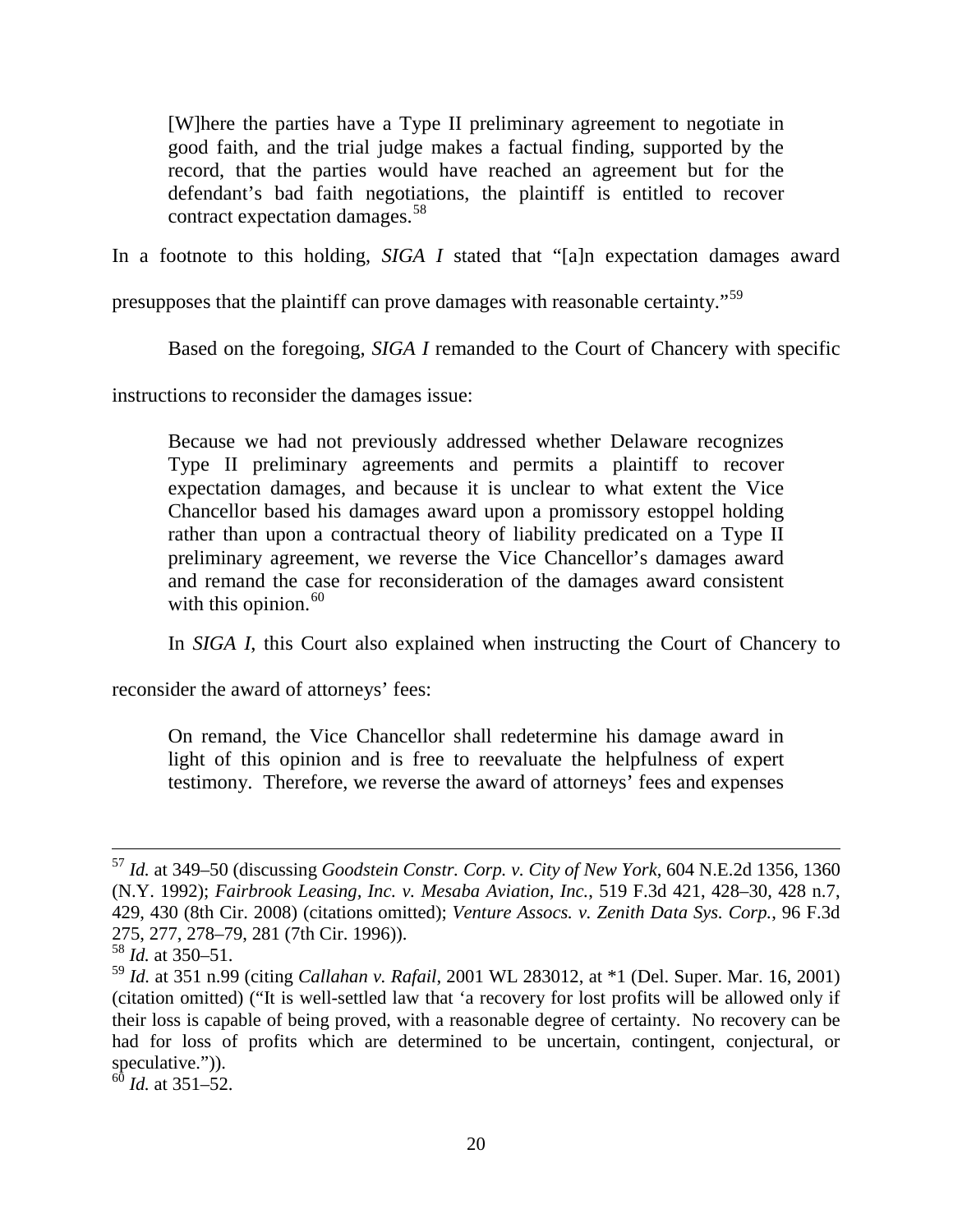so that the Vice Chancellor may determine on remand the proper award consistent with this opinion. $61$ 

Finally, *SIGA I* noted that it did not reach any of PharmAthene's claims on cross-

appeal, specifically acknowledging that it did not determine whether the Court of

Chancery erred in declining to award specific performance, among other remedies:

PharmAthene's claims that it is entitled to (1) an alternative payment stream based on the LATS's terms, (2) specific performance granting it a license in accordance with the LATS's terms because the LATS is an enforceable contract, or (3) recover damages under the doctrine of unjust enrichment. All those claims are alternative contentions advanced in the event we do not affirm the Vice Chancellor's judgment. Because we affirm the Vice Chancellor's finding that SIGA is liable for breaching its contractual obligations to negotiate in good faith in accordance with the LATS's terms, we do not reach these arguments.

Significant to the present appeal, *SIGA I* observed that the Court had not

determined whether the Court of Chancery erred in declining to award lump-sum

expectation damages because such damages were too speculative, and instead remanded

for reconsideration of the issue:

PharmAthene also contends that the Vice Chancellor erroneously failed to award PharmAthene its lump-sum expectation damages on the basis that they would be too speculative. We do not need to reach this claim either, because we reverse the Vice Chancellor's damages award and remand for him to reconsider it in light of this opinion.<sup>[62](#page-20-1)</sup>

## **C. The Court of Chancery's Decision On Remand**

## **1. The Court Of Chancery Determined That It Was Not Bound By Its Prior Decision Denying Expectation Damages As Too Speculative**

 <sup>61</sup> *Id.* at 353.

<span id="page-20-1"></span><span id="page-20-0"></span><sup>62</sup> *Id.*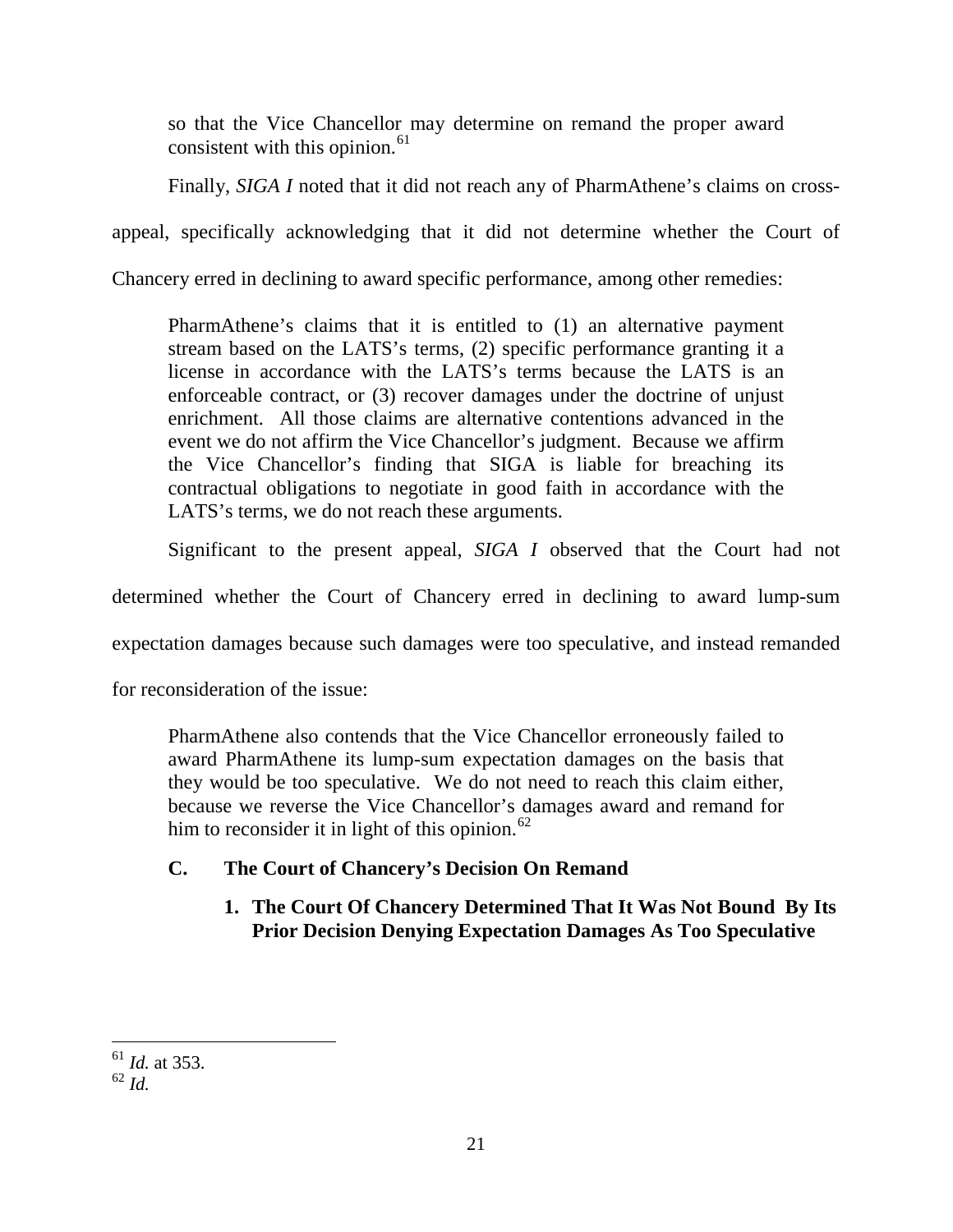On remand, and over SIGA's objection, PharmAthene moved to reopen the record to introduce post-breach evidence.<sup>[63](#page-21-0)</sup> The Court of Chancery granted PharmAthene's motion, but noted that it would evaluate any new evidence before admitting it.<sup>[64](#page-21-1)</sup> After a two day evidentiary hearing and post-hearing briefing, on August 8, 2014, the court issued a Memorandum Opinion ("Remand Opinion"), as well as an accompanying Order instructing PharmAthene's damages expert how to adjust the damages calculation based on the Court of Chancery's findings ("Remand Order").<sup>[65](#page-21-2)</sup>

The Vice Chancellor first addressed the threshold questions—whether the trial court may reconsider conclusions made in the 2011 Decision and, if so, whether there was any basis to change his prior holding in those respects. On the first issue, the Vice Chancellor concluded that "[t]he plain language of the Supreme Court decision indicates that I may reconsider my prior finding that an award of lump-sum expectation damages to PharmAthene would be improper because such a measure of damages is too speculative."[66](#page-21-3) The Vice Chancellor based that conclusion on several aspects of *SIGA I*. He cited the fact that *SIGA I* did not reach PharmAthene's claim that the Court of Chancery erred in not imposing lump-sum expectation damages for being too speculative.

<span id="page-21-0"></span> <sup>63</sup> *See* Ex. A to Opening Br. (Oral Arg. on Pl.'s Mot. to Reopen the R., Aug. 15, 2013).

<span id="page-21-1"></span><sup>&</sup>lt;sup>64</sup> *Id.* at 31 ("[A]s to all this new evidence, I am going to have to decide, number one, does it come in at all, is it relevant, and does it meet the requirements.").

<span id="page-21-2"></span><sup>65</sup> *PharmAthene, Inc. v. Siga Techs., Inc.*, 2014 WL 3893449 (Del. Ch. Aug. 8, 2014) [hereinafter Remand Order].

<span id="page-21-3"></span><sup>&</sup>lt;sup>66</sup> Remand Opinion at \*3.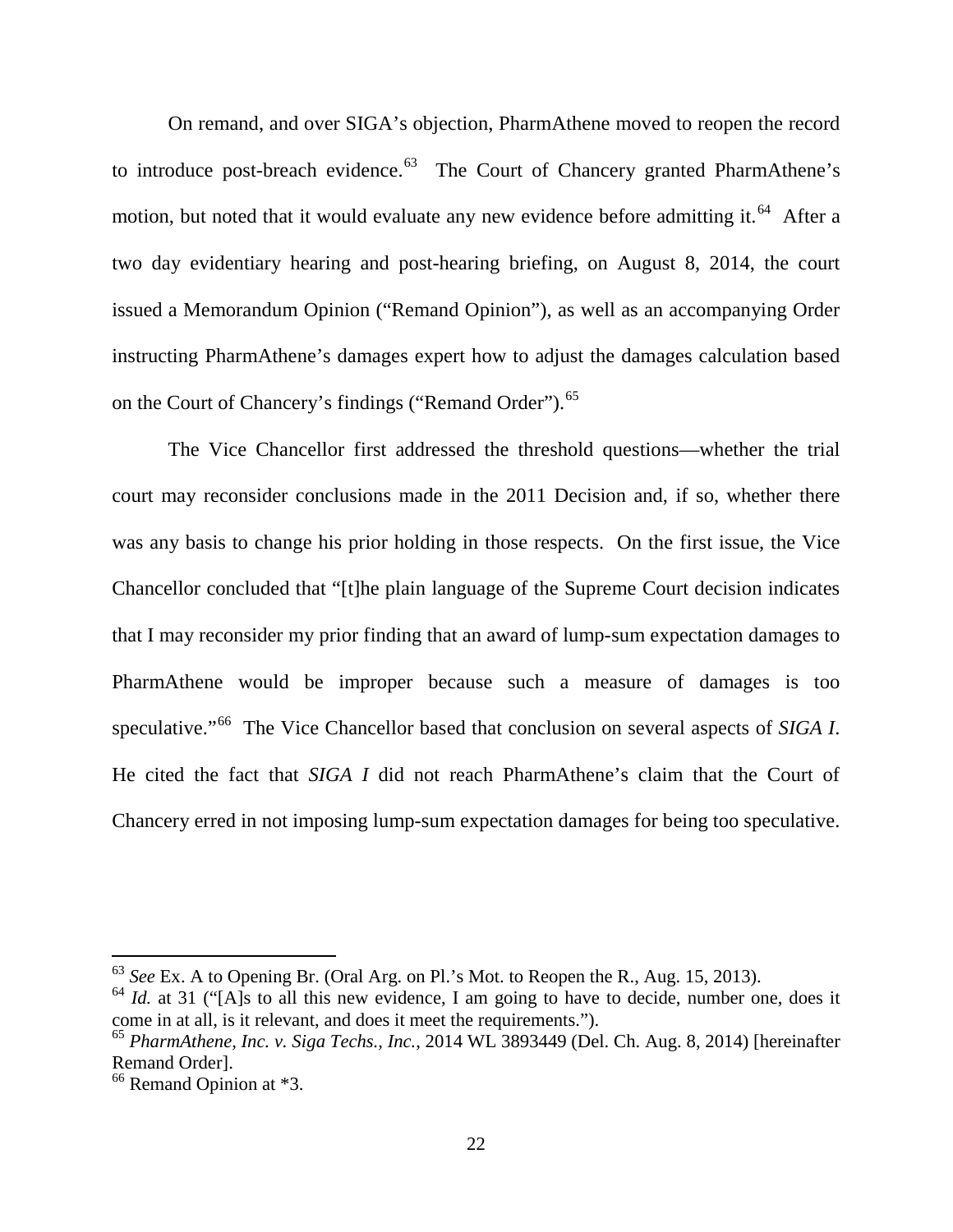He also pointed to *SIGA I*'s instruction that the Court of Chancery was free to "reevaluate the helpfulness of expert testimony."<sup>67</sup>

The Vice Chancellor reasoned that the latter guidance "would be rendered largely superfluous if the rest of [*SIGA I*] is read as prohibiting [the Court of Chancery] from reconsidering whether PharmAthene is entitled to lump-sum expectation damages for SIGA's bad faith breach."[68](#page-22-1) Thus, the Vice Chancellor concluded that "while I have the authority to reaffirm my previous decision in that regard, I am not required or bound by it to reach the same conclusion I did previously."<sup>69</sup>

The Vice Chancellor expressed a similar sentiment where he discussed the merits of an award of lump-sum expectation damages. There, he stated that "the Supreme Court explicitly invited me to reconsider my prior holding that an award of lump-sum expectation damages to PharmAthene for SIGA's bad faith was unduly speculative."<sup>[70](#page-22-3)</sup> He then reasoned that a meaningful reconsideration requires a reexamination of the expert testimony relating to expectation damages. According to the Vice Chancellor, his conclusion was supported by the instruction in *SIGA I* to redetermine the attorneys' fees and expenses award, and by *SIGA I*'s holding that Type II agreements could support an award of expectation damages, noting that the uncertainty as to this point of law was part of the reason that he had imposed an equitable remedy in the first instance.

<span id="page-22-0"></span> <sup>67</sup> *Id.*; *SIGA I* at 353.

<span id="page-22-1"></span><sup>68</sup> Remand Opinion at \*3.

<span id="page-22-2"></span><sup>69</sup> *Id.*

<span id="page-22-3"></span> $^{70}$  *Id.* at \*6.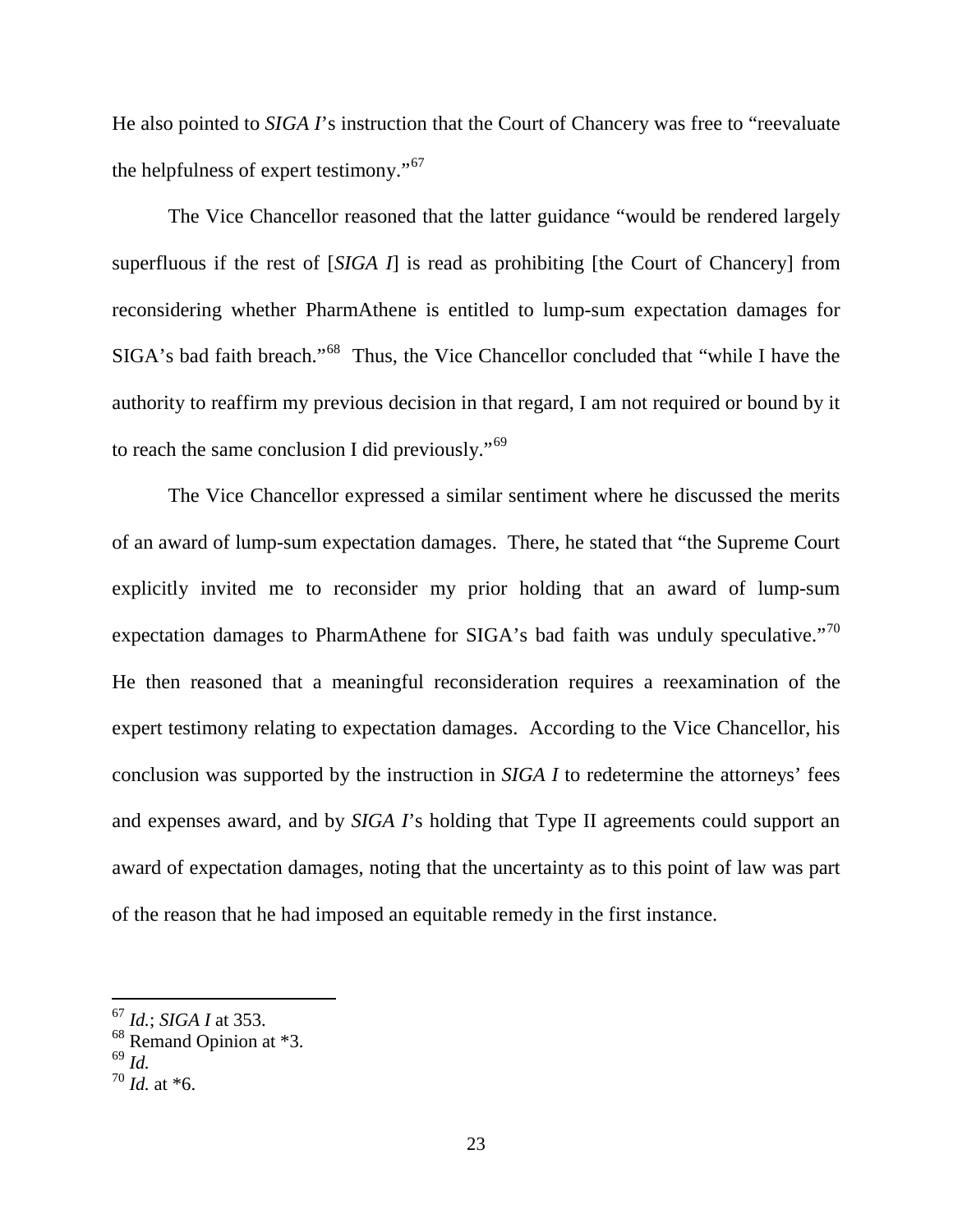The Vice Chancellor then took account of the additional guidance in *SIGA I*. Specifically, he noted that, in the 2011 Decision, he "awarded PharmAthene a payment stream with terms that were significantly less favorable to it than those set out in the LATS."<sup>71</sup> And he acknowledged *SIGA I*'s ruling that "neither party could in good faith propose terms inconsistent with [the LATS] appears to place greater weight on the terms specified in the LATS than I afforded those terms in determining my prior damages award."<sup>72</sup> From this, he concluded that the Court of Chancery must "[a]t a minimum . . . reexamine the role of the terms of the LATS in crafting any such award."<sup>[73](#page-23-2)</sup> Relatedly, the Vice Chancellor noted the reality that SIGA ended up expending materially more time and money to develop ST-246 without PharmAthene's participation than the parties contemplated in the LATS.<sup>74</sup> The Vice Chancellor also observed that, after the 2011 Decision, SIGA secured a lucrative U.S. government contract to sell ST-246 to the Biomedical Advanced Research Development Authority ("BARDA"). The Vice Chancellor stated that this fact "mitigates or possibly eliminates some of the concerns [] expressed in the 2011 Decision regarding ST-246's future prospects."<sup>[75](#page-23-4)</sup>

Finding that the court was not restricted from reconsidering its prior holding that an award of lump-sum expectation damages would be too speculative, the Court of Chancery proceeded to analyze the issue on the merits.

<span id="page-23-2"></span>

<span id="page-23-0"></span> $171$  *Id.* at \*4.

<span id="page-23-1"></span> $72 \text{Remand Opinion at } *4 \text{ (quoting SIGA I at 351).}$ 

<span id="page-23-3"></span><sup>74</sup> *Id*. at \*5.

<span id="page-23-4"></span> $^{75}$  *Id.* at  $*6$ .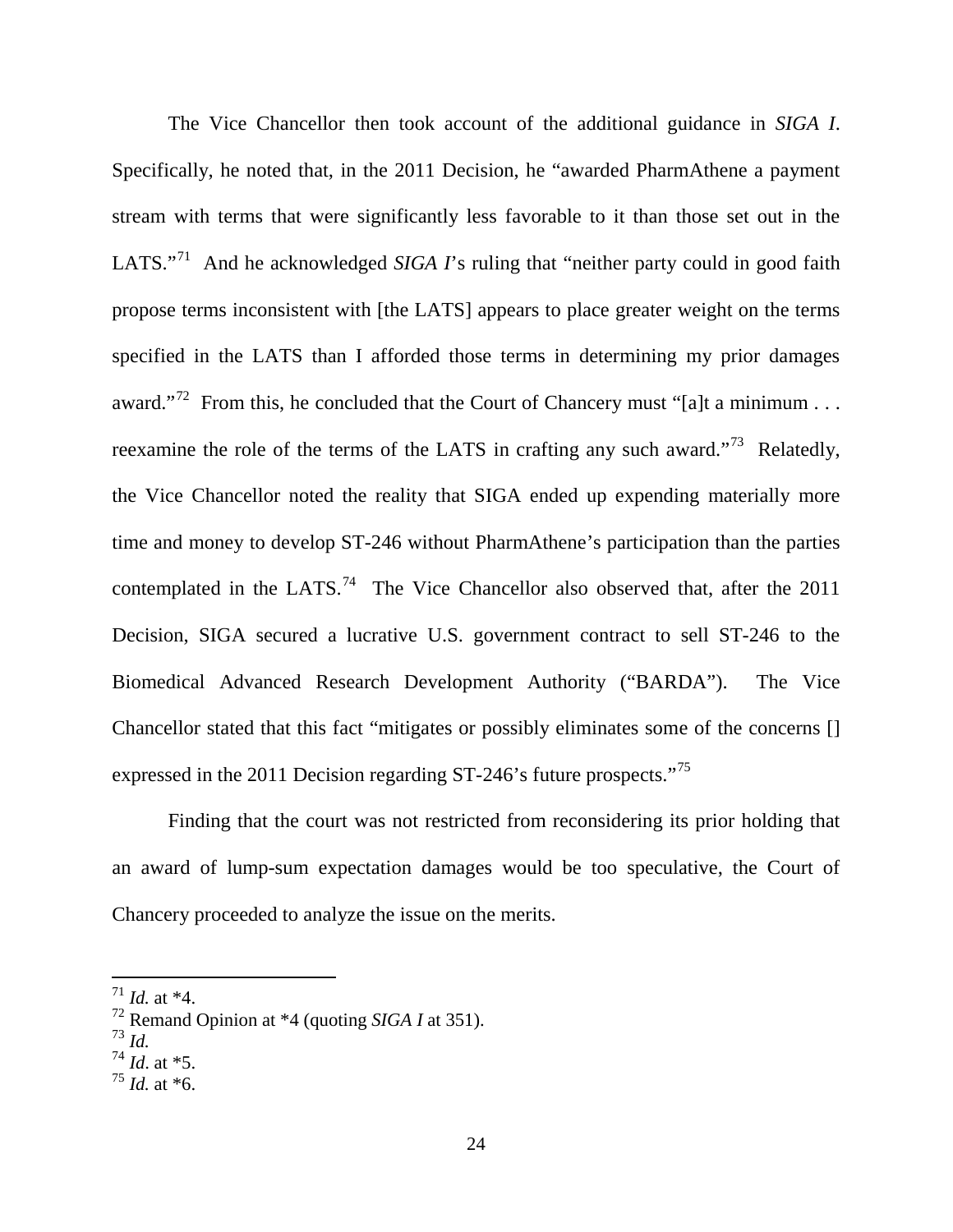## **2. The Court of Chancery Found That PharmAthene Met Its Burden Of Proving That It Was Entitled To Lump-Sum Expectation Damages**

At the outset, the Court of Chancery noted that the relevant inquiry for awarding expectation damages was: "[A]t the time of SIGA's breach in December 2006, what were the parties' reasonable expectations regarding PharmAthene's ability to realize profits from the sale of ST-246 under a license agreement in accordance with the LATS $[?]$ <sup>[76](#page-24-0)</sup> The Court of Chancery also acknowledged *SIGA I*'s observation that an award of lost profits "'presupposes that the plaintiff can prove damages with reasonable certainty.'"<sup>[77](#page-24-1)</sup> Further, the Court of Chancery stated that "[w]hile proof of the fact of damages must be certain, proof of the amount can be an estimate, uncertain, or inexact.<sup> $78$ </sup> The court additionally noted its ability to "take into account all the circumstances of the breach, including willfulness, in deciding whether to require a lesser degree of certainty, giving greater discretion to the trier of facts."<sup>[79](#page-24-3)</sup> In addition to considering events that existed at

<span id="page-24-0"></span> <sup>76</sup> *Id.* at \*8.

<span id="page-24-1"></span><sup>77</sup> *Id.* at \*7 (citing *SIGA I* at 351 n.99).

<span id="page-24-2"></span><sup>78</sup> *Id.* at \*8 (quoting *Agilent Techs., Inc. v. Kirkland,* 2010 WL 610725, at \*29 n.271 (Del. Ch. Feb. 18, 2010)); ROBERT L. DUNN, RECOVERY OF DAMAGES FOR LOST PROFITS § 1.3 (6th ed. 2005); WILLISTON ON CONTRACTS § 64:9 (4th ed. 2000) ("Thus, it is now well established that the uncertainty that prevents recovery is uncertainty as to the fact of damage and not as to its amount.").

<span id="page-24-3"></span><sup>79</sup> *Id.* (quoting *Cura*, 2001 WL 1334188, at \*20 (internal citations omitted)); *Beard Research, Inc v. Kates*, 8 A.3d 573, 613 (Del. Ch. 2010) ("Public policy has led Delaware courts to show a general willingness to make a wrongdoer 'bear the risk of uncertainty of a damages calculation where the calculation cannot be mathematically proven."") (quoting *Great Am. Opportunities, Inc. v. Cherrydale Fundraising, LLC*, 2010 WL 338219, at \*23 (Del. Ch. Jan. 29, 2010)); RESTATEMENT (SECOND) OF CONTRACTS § 352 cmt. a (1981).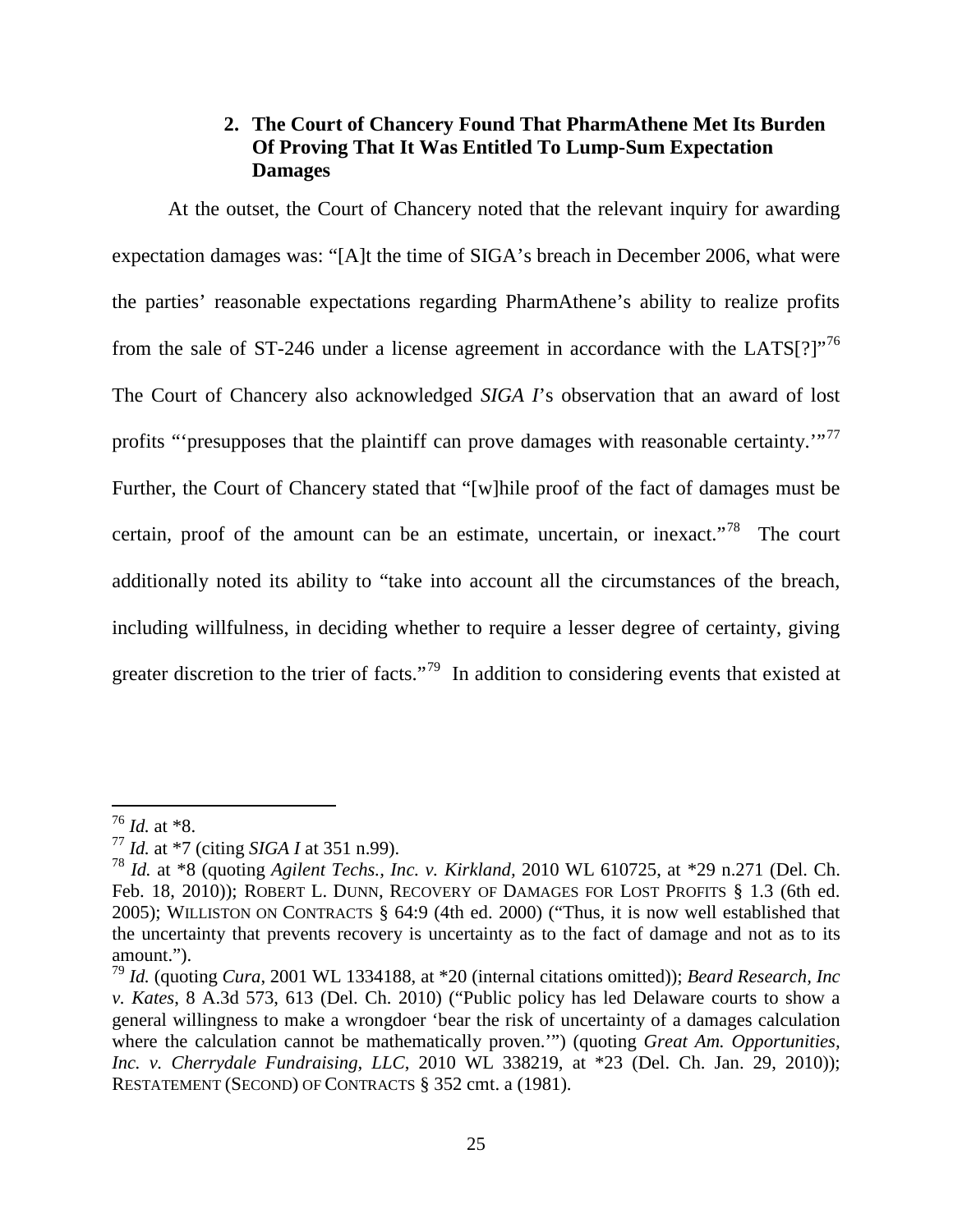the time of the breach, the trial court took into account several post-breach developments "to aid in its determination of the proper expectations at the time of the breach."<sup>[80](#page-25-0)</sup>

The Court of Chancery then considered PharmAthene's claim for expectation damages by considering the parties' expectations and analyzing a damages calculation model prepared for the original trial by an experienced valuation expert, Jeffrey L. Baliban.<sup>81</sup> Baliban's report stated that PharmAthene retained him "to calculate the net present value of expected PharmAthene earnings from sales of the antiviral ST-246, had SIGA executed a license agreement in accordance with the terms of the LATS."<sup>[82](#page-25-2)</sup> At trial, Baliban presented six variations of damages calculations. Noting *SIGA I*'s focus on the LATS as the appropriate yardstick for measuring damages, the court based its analysis on the "Basis 1 LATS Scenario," where "Baliban calculated PharmAthene's damages according to the terms of the LATS based on facts purportedly known as of December 20, 2006."<sup>83</sup> The court also considered some information from another variation of Baliban's calculations, the "Basic 2 LATS Scenario," which was still based

<span id="page-25-0"></span> <sup>80</sup> *Id.* at \*9 (quoting *Comrie v. Enterasys Networks, Inc.*, 837 A.2d 1, 17 (Del. Ch. 2003)). The Court of Chancery noted that "[f]or example, while it is appropriate to consider the fact that, to date, SIGA has sold 'X dollars' worth of ST-246 to evaluate whether at the time of the breach PharmAthene had a reasonable expectation of commercializing ST-246, it would be inappropriate to use 'X dollars' as the basis of a damages award because it was neither known nor knowable at the time of SIGA's breach." *Id.* at \*9.

<span id="page-25-1"></span><sup>81</sup> *Id.* at \*9–10. Baliban was a Senior Vice President in the Securities and Finance practice at National Economic Research Associates, Inc., a global economic consulting firm. The Court of Chancery observed that SIGA failed to present an alternative damages model, and instead was content to have its experts criticize PharmAthene's model.

<span id="page-25-2"></span> $82$  App. to Answering Br. at 1453 (Baliban's Report).

<span id="page-25-3"></span><sup>83</sup> Remand Opinion at \*9.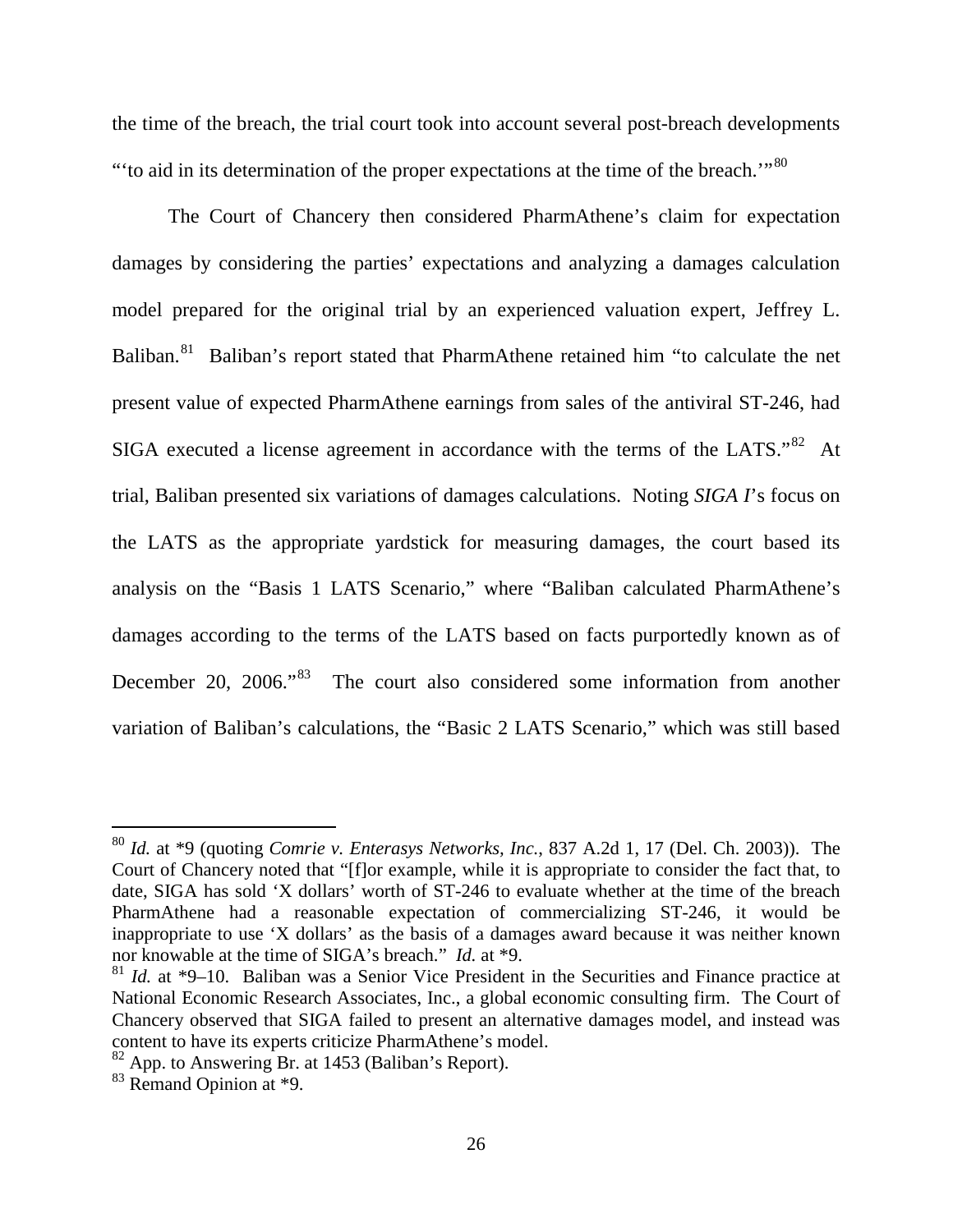on the LATS but used facts known as of November 2009, nearly three years after SIGA's breach.<sup>[84](#page-26-0)</sup>

To determine the value to PharmAthene of a license for ST-246, Baliban used a discounted future earnings model to forecast earnings ten years into the future and then discounted them to their net present value at the time of the breach. As with any financial model, this required Baliban to make certain assumptions. A number of these assumptions were based on the PharmAthene Model, which was prepared by PharmAthene in early 2006 and used by the parties in their negotiations. $85$  Specifically, Baliban used the PharmAthene Model's quantity and price projections for sales of ST-246 over a ten-year period from 2008 to 2017. He found that, over those ten years, PharmAthene would have sold approximately 91.9 million courses of the drug at \$100 per course.

Baliban then deducted research and development costs, the costs of goods sold, and selling, general, and administrative expenses. The LATS did not address these expenses, and Baliban noted that the parties did not provide "any comprehensive analysis of costs and expense estimates or expected margins."<sup>[86](#page-26-2)</sup> Thus, Baliban relied on "discussions with PharmAthene management personnel" and on "independent research supporting typical pharmaceutical costs and expenses" to come up with these figures.<sup>[87](#page-26-3)</sup>

<span id="page-26-0"></span> <sup>84</sup> *Id.* at \*9 n.45.

<span id="page-26-1"></span><sup>85</sup> *Id.* at \*10.

<span id="page-26-2"></span><sup>86</sup> App. to Answering Br. at 1473 (Baliban's Report).

<span id="page-26-3"></span><sup>87</sup> *Id.*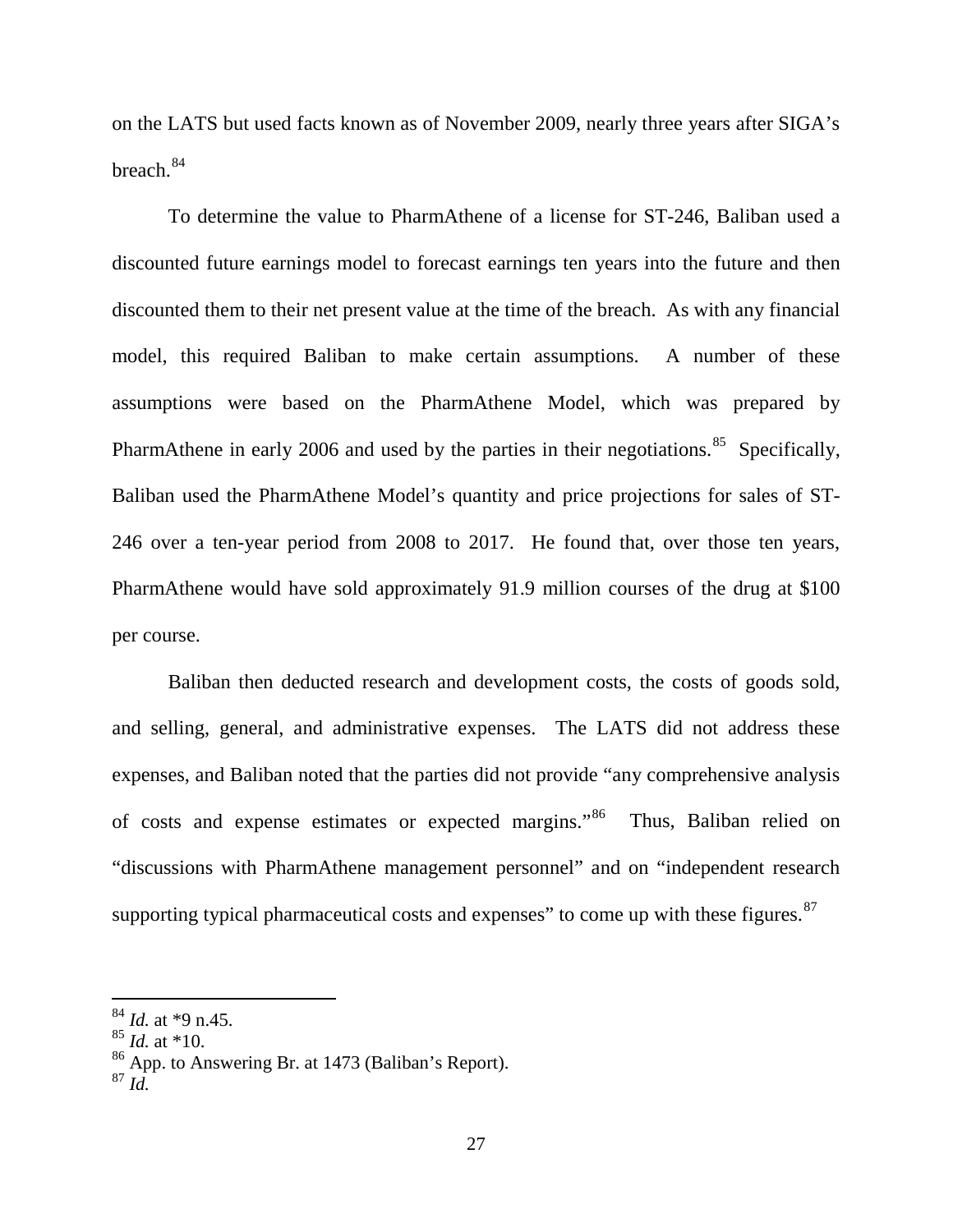Once Baliban calculated ST-246's discounted future earnings, he incorporated the terms of the LATS before allocating the return generated from projected sales of ST-246 to the parties, noting in his report that:

The LATS provided that, to the extent the net margin on sales to the U.S. Government exceeded 20 percent, such excess margin would be split 50-50 between PharmAthene and SIGA. The LATS also provided for license fees, milestone payments and royalties to be paid to SIGA in accordance with referenced amounts and timing schedules. We apply these rates to expected future ST-246 earnings . . . to yield the allocation of product earnings to PharmAthene and SIGA.<sup>[88](#page-27-0)</sup>

He then applied an 84% probability of success factor to the total expected earnings from ST-246. Finally, he discounted the earnings to present value using PharmAthene's weighted average cost of capital.<sup>89</sup> This yielded a total payment due to PharmAthene of \$1.07 billion.

The Court of Chancery scrutinized Baliban's assumptions and inputs to aid its own analysis of the parties' reasonable expectations at the time of breach. The court concluded that PharmAthene's expectations of ST-246's future prospects were informed by four primary factors: "(1) the likelihood that ST-246 ever would be sold commercially in meaningful quantities; (2) the timing of when any such sales would begin; (3) the price at which ST-246 would be sold; and (4) the quantity of ST-246 that would be sold."[90](#page-27-2) For each of these factors, the court engaged in a careful and thorough analysis of how they affected the lost profits calculation.

<span id="page-27-0"></span> <sup>88</sup> *Id.* at 1475.

<span id="page-27-1"></span><sup>&</sup>lt;sup>89</sup> Because PharmAthene only had equity financing as of December 2006, the WACC rate was equivalent to PharmAthene's cost of capital. *Id.* at 1475–76.

<span id="page-27-2"></span> $90^{\circ}$  Remand Opinion at  $*10$ .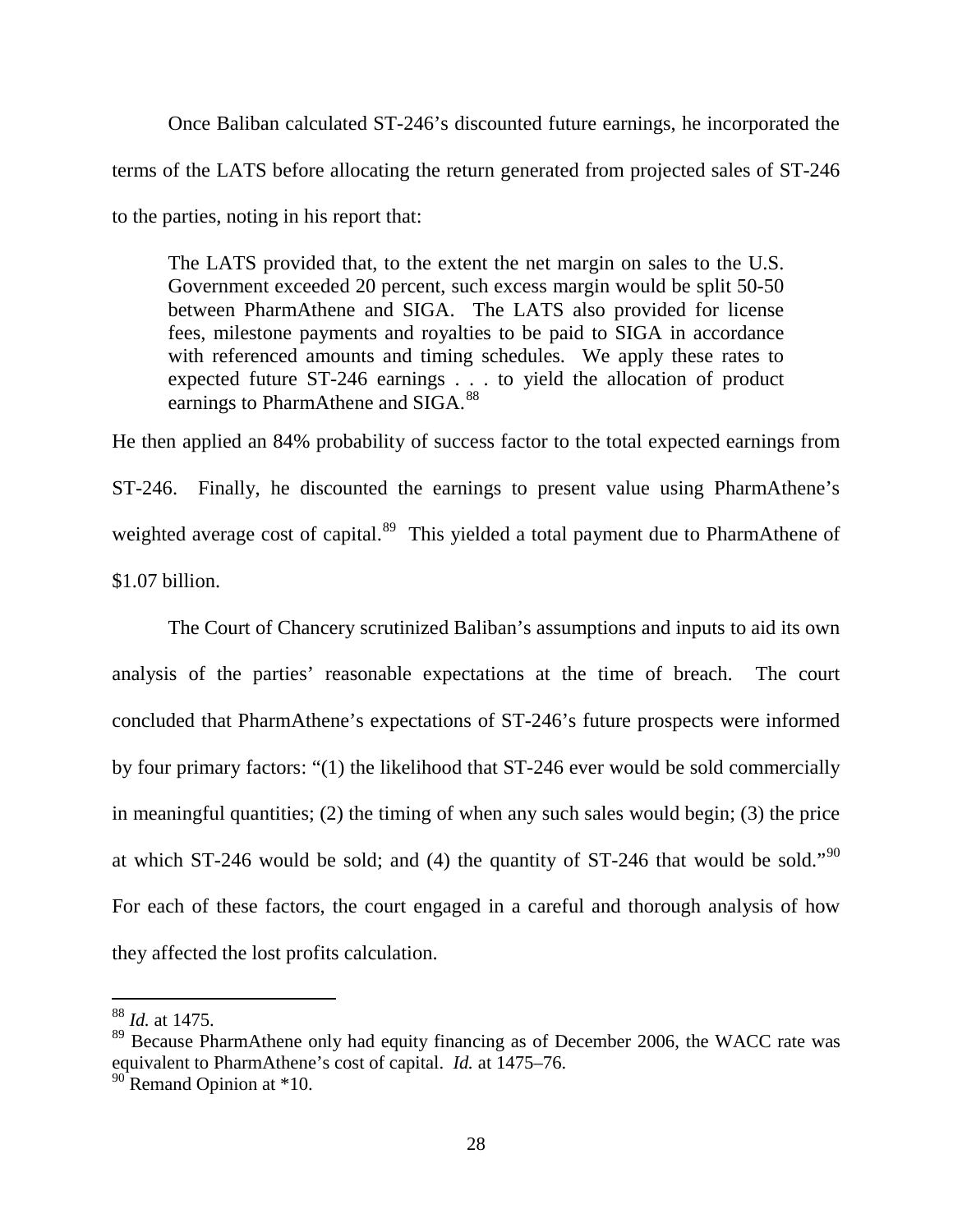#### a. The Likelihood That ST-246 Would Be Sold Commercially

The Court of Chancery took note of the facts established at the original trial and upheld by *SIGA I*: "SIGA's own confidence in ST-246's prospects, which caused it internally to value ST-246 at the time of the breach at between three and five billion dollars, and SIGA's development of 'seller's remorse' which ultimately motivated its bad faith conduct."<sup>[91](#page-28-0)</sup> Based on this evidence, the court found that PharmAthene established that, at the time of SIGA's breach, the parties had a reasonable expectation that ST-246 would be commercialized in the near future. In other words, the Court of Chancery reasonably took into account that it was SIGA's increasingly bullish view of ST-246's prospects based on what was known in December 2006 that caused it to commit a breach to secure more of the drug's future value for itself than it would have had from a deal consistent with the terms of the LATS.

The trial court also noted that, even though SIGA was not awarded the BARDA contract until after the January 2011 trial, "the record supports a reasonable inference that [the parties] knew of BARDA's imminent establishment" at the time of  $SIGA$ 's breach.<sup>[92](#page-28-1)</sup> The Court of Chancery further observed that, at the time of the breach, the U.S. government had already established requirements for procuring pharmaceuticals for ST-246's target market, the National Stockpile, and that such requirements did not include FDA approval of the drug to be considered for acquisition.

<span id="page-28-0"></span><sup>91</sup> *Id.* at \*11. <sup>92</sup> *Id.* 

<span id="page-28-1"></span>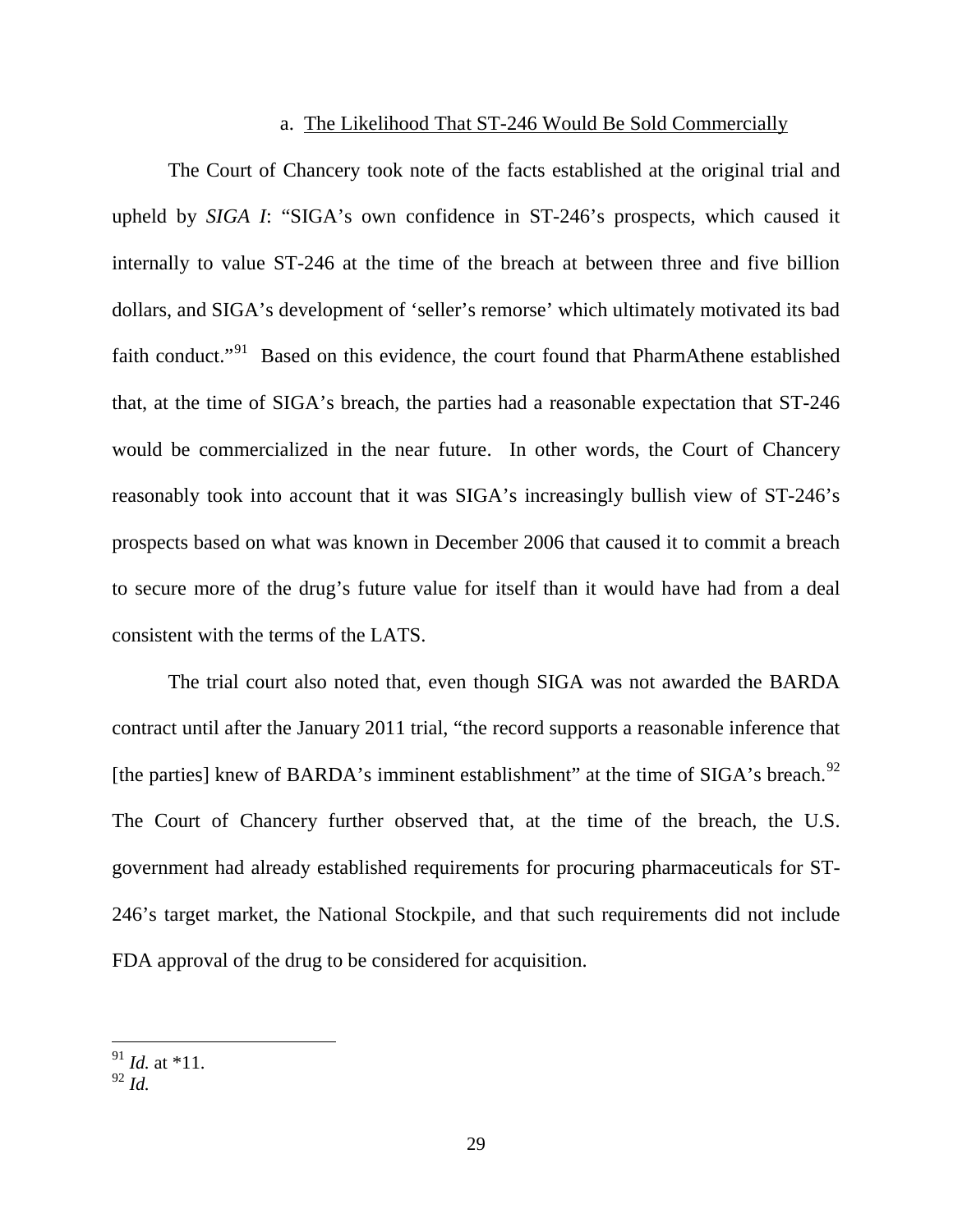The Court of Chancery then considered whether the 84% "probability of success" input used in Baliban's damages calculation was reasonable or unduly speculative.  $93$ That number was based on a report provided by PharmAthene's pharmaceutical expert, Dr. Carl Peck. Dr. Peck's report stated that, at the time of SIGA's breach, there was an 84% to 95% chance that ST-246 would obtain FDA approval; but a more than 95% chance that the drug would meet the criteria for purchase into the National Stockpile. The court considered the fact that PharmAthene had a reasonable expectation at the time of breach that ST-246 would be eligible for acquisition for the National Stockpile and hit certain milestones in 2006, such as "becoming the first drug to demonstrate 100% protection against the human smallpox virus in a primate trial [and] demonstrating protection against the monkey virus in two primate trials in November 2006.<sup>"94</sup>

The Court of Chancery also noted that post-breach sales of ST-246 to BARDA showed that the drug was being sold to its intended purchaser, and that this demonstrated that the parties in 2006 had a reasonable expectation it would be successful. Finally, the court noted that these facts came on top of SIGA's own conduct and beliefs as to ST-246's promising prospects, which motivated its breach, so "PharmAthene was not alone in reasonably believing ST-246 imminently would be commercialized with great success."<sup>[95](#page-29-2)</sup> Based on all of these factors, the Court of Chancery concluded that in December 2006, ST-246 had "a very high likelihood of being commercialized in the near

<span id="page-29-0"></span> <sup>93</sup> *Id.*

<span id="page-29-1"></span><sup>94</sup> *Id.* at \*12 n.57.

<span id="page-29-2"></span><sup>95</sup> *Id.* at \*12.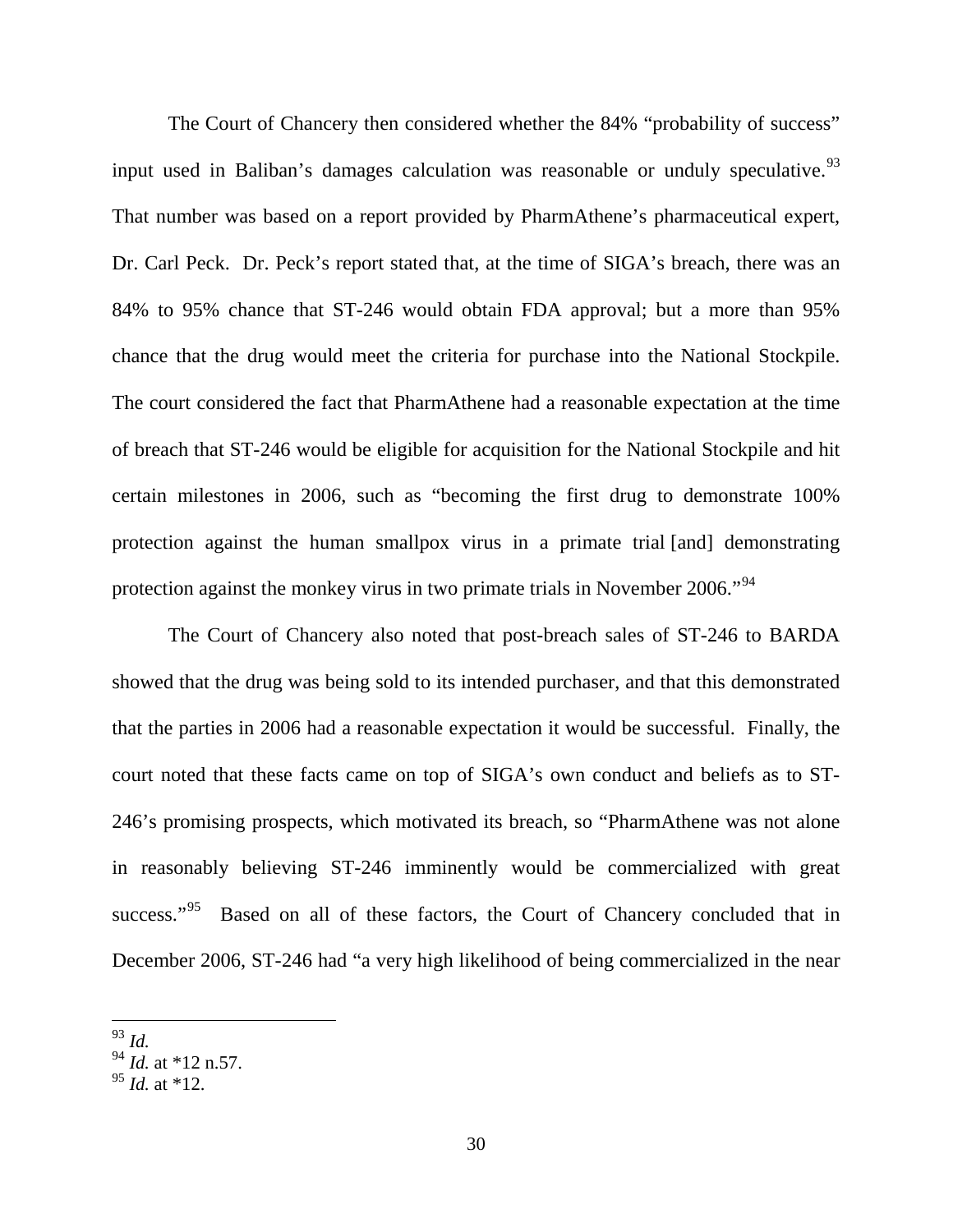future" and thus the "84% 'probability of success' factor was both reasonable and supported by the evidence."<sup>[96](#page-30-0)</sup>

#### b. The Timing Of When Sales Of ST-246 Would Begin

Baliban used 2008 as the time when sales of ST-246 would begin. In response, SIGA pointed out that the first courses of the drug were not delivered until 2013. PharmAthene claimed that the parties used 2008 as the start date during their negotiations and that the delay in delivery was caused by SIGA's failure to develop the drug efficiently due to its lack of experience, whereas PharmAthene would have completed the process sooner. The Court of Chancery weighed the evidence and noted that, at the time of breach, there was no evidence as to *when* the drug might be procured for the National Stockpile. But, taking into account the "tremendous promise in preliminary studies, [which] enabled SIGA to raise over \$20 million in development funding," and the fact that ST-246 was "granted 'orphan drug' and 'fast track' status by the FDA," all of which was known at the time of the breach, the Court of Chancery concluded that PharmAthene had a reasonable expectation that the U.S. government would start buying ST-246 for the National Stockpile by 2010, as opposed to  $2008.<sup>97</sup>$  $2008.<sup>97</sup>$  $2008.<sup>97</sup>$ 

#### c. The Price At Which ST-246 Would Be Sold

Baliban assumed that PharmAthene would sell ST-246 for \$100 per course of treatment. PharmAthene claimed that this number was rooted in the parties' negotiations and that it was comparable to the price the U.S. government paid for other bioterrorism-

<span id="page-30-0"></span> <sup>96</sup> *Id.* 

<span id="page-30-1"></span><sup>97</sup> *Id.* at \*13.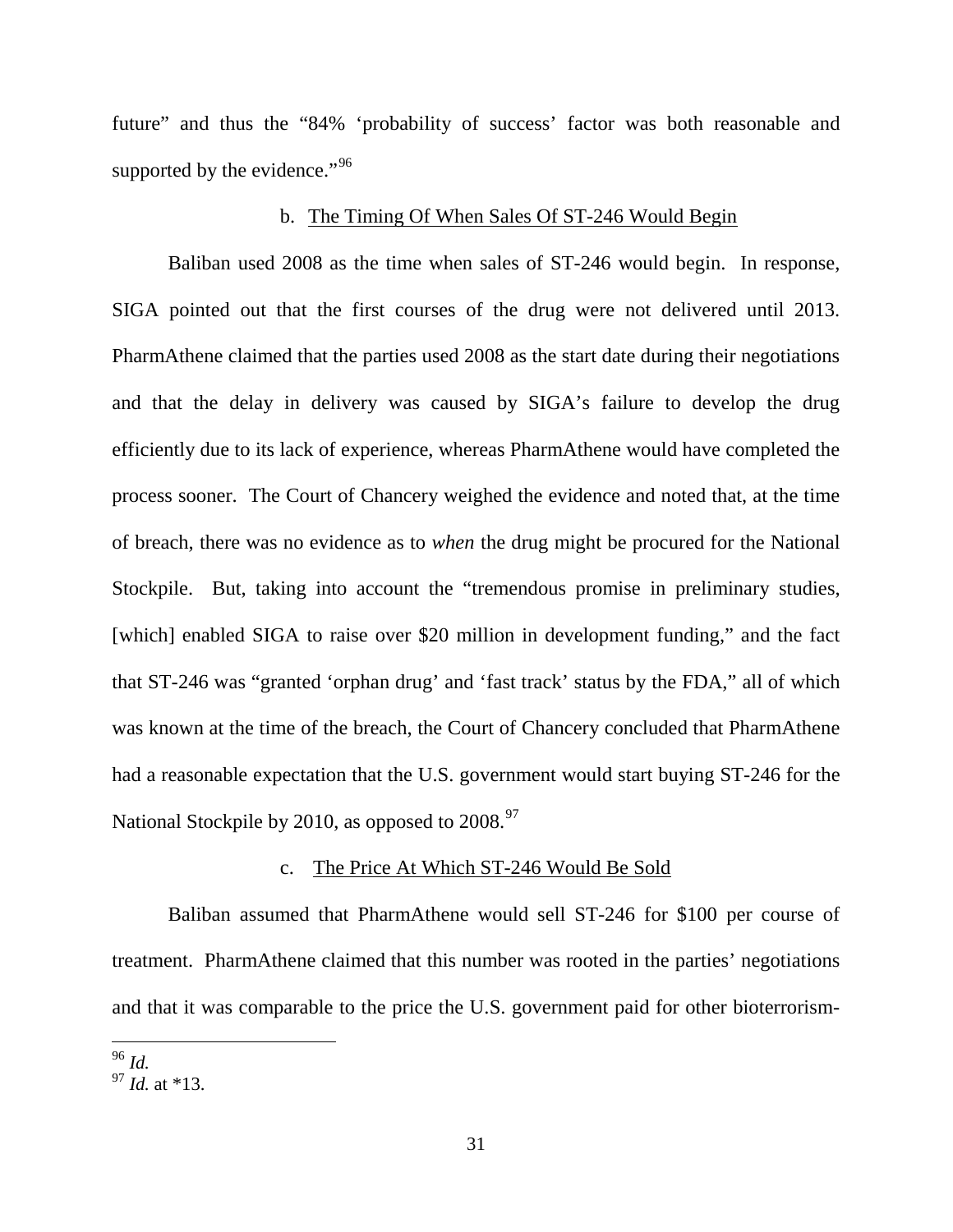related countermeasures. The Court of Chancery noted that Baliban independently assessed the parties' use of the  $$100$  per course price in their negotiations<sup>[98](#page-31-0)</sup> and found that the price was consistent with the government's prior purchases. The court also took into account the fact that the post-breach BARDA contract "requires the government to pay *significantly* more than \$100 per course."<sup>99</sup> On these bases, the Court of Chancery concluded that PharmAthene met its burden to show that it had a reasonable expectation at the time of breach that ST-246 would be commercialized at a price of \$100 per course.

#### d. The Quantity Of ST-246 That Would Be Sold

Analyzing the reasonable expectation at the time of breach of the quantity of ST-246 to be sold, the Court of Chancery considered Baliban's quantity inputs for three separate categories of sales: (1) sales to the National Stockpile; (2) sales to the DoD; and (3) sales outside of the U.S. to foreign nations.

#### *i. Sales Of ST-246 To The National Stockpile*

Baliban used the sales projections in the PharmAthene model as a starting point to estimate the quantity of sales to the National Stockpile. PharmAthene calculated these sales by multiplying the size of the National Stockpile's smallpox vaccine stockpile by the percentage of the population contraindicated for the smallpox vaccine, which it assumed to be 5%. Because ST-246 was intended to help the percentage of the

<span id="page-31-0"></span><sup>&</sup>lt;sup>98</sup> The parties used the \$100 per course of treatment price point in their own negotiations because this price was incorporated into the PharmAthene Model which SIGA was comfortable using in negotiations before its breach, even though this price was "excessive" from SIGA's perspective. App. to Answering Br. at 1189 (Fasman Email).<br><sup>99</sup> Remand Opinion at \*14 (emphasis in original).

<span id="page-31-1"></span>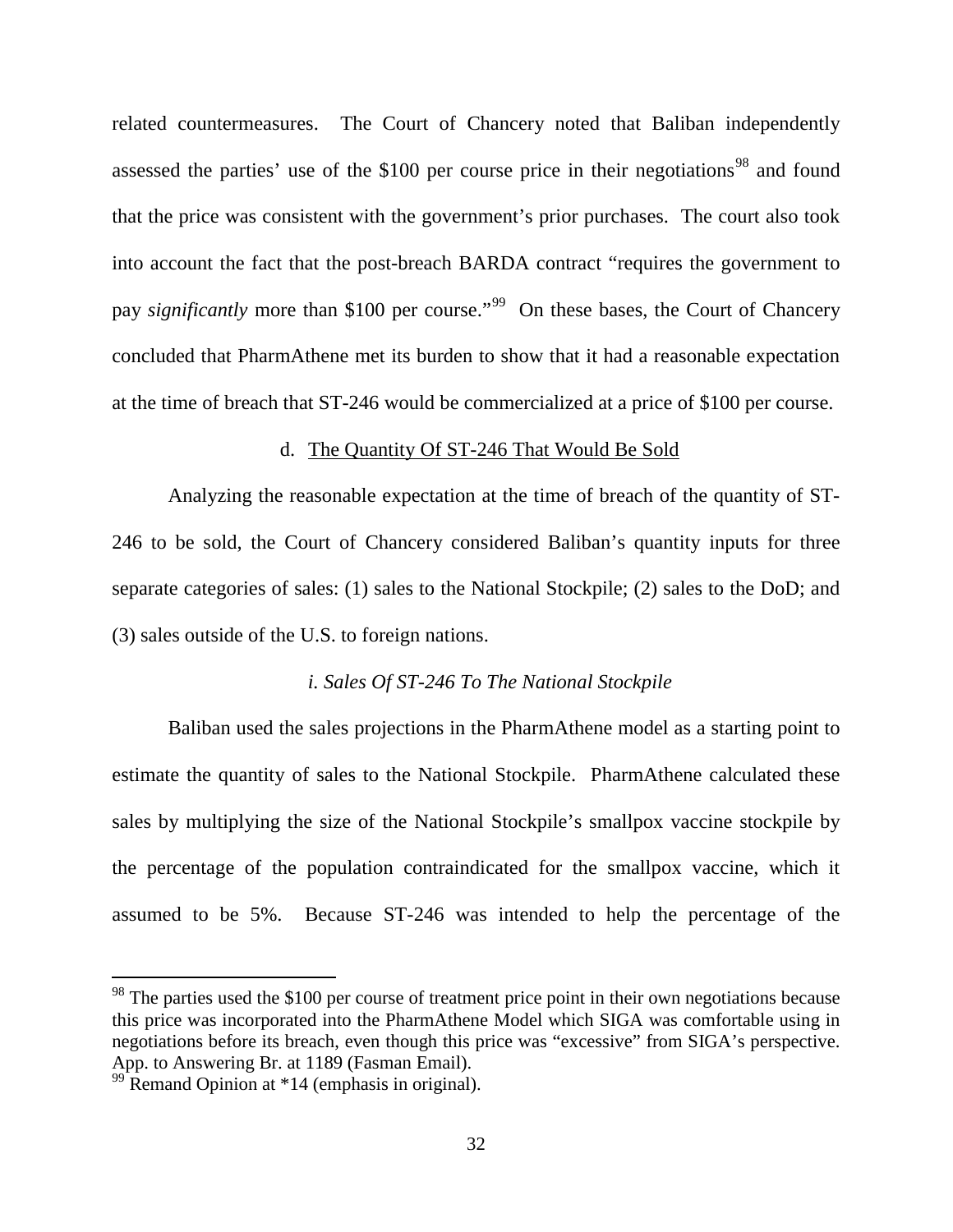population that is contraindicated for the smallpox vaccine, the contraindication rate had a directly proportional effect on the quantity of sales to the National Stockpile. Although Baliban used the PharmAthene Model's quantity figure for National Stockpile sales, he increased those sales from 10,300,000 courses to 14,778,000 courses. He based this increase on an observation that the size of the National Stockpile was roughly equal to the size of the U.S. population in 2002. Baliban then assumed that the size of the National Stockpile in 2006 would be equal to the size of the U.S. population as of the July 1, 2005 U.S. Census Bureau estimate. Further, even though Baliban believed that, based on his research, the 5% contraindication rate used in the PharmAthene Model was understated; he kept the conservative 5% figure.

In assessing the reasonableness of these inputs, the Court of Chancery took account of the fact that the U.S. government was increasingly focused on bioterrorism counter-measures between 2002 and 2006 to conclude that it was reasonable that the size of the National Stockpile would continue to track the U.S. population during that time period, as opposed to decline as the PharmAthene Model assumed. As for the 5% contraindication rate, the court found it important that SIGA and PharmAthene appeared to incorporate this number in the projections used during negotiations. The court also noted that Baliban's research showed a contraindication rate of between 20% and 30%, so the 5% figure was a relatively conservative estimate.

Finally, the Court of Chancery addressed some of the criticisms presented by SIGA's damages expert, Dr. Keith Ugone. As a general matter, the court found Dr. Ugone's approach of challenging Baliban's assumptions to be largely unpersuasive,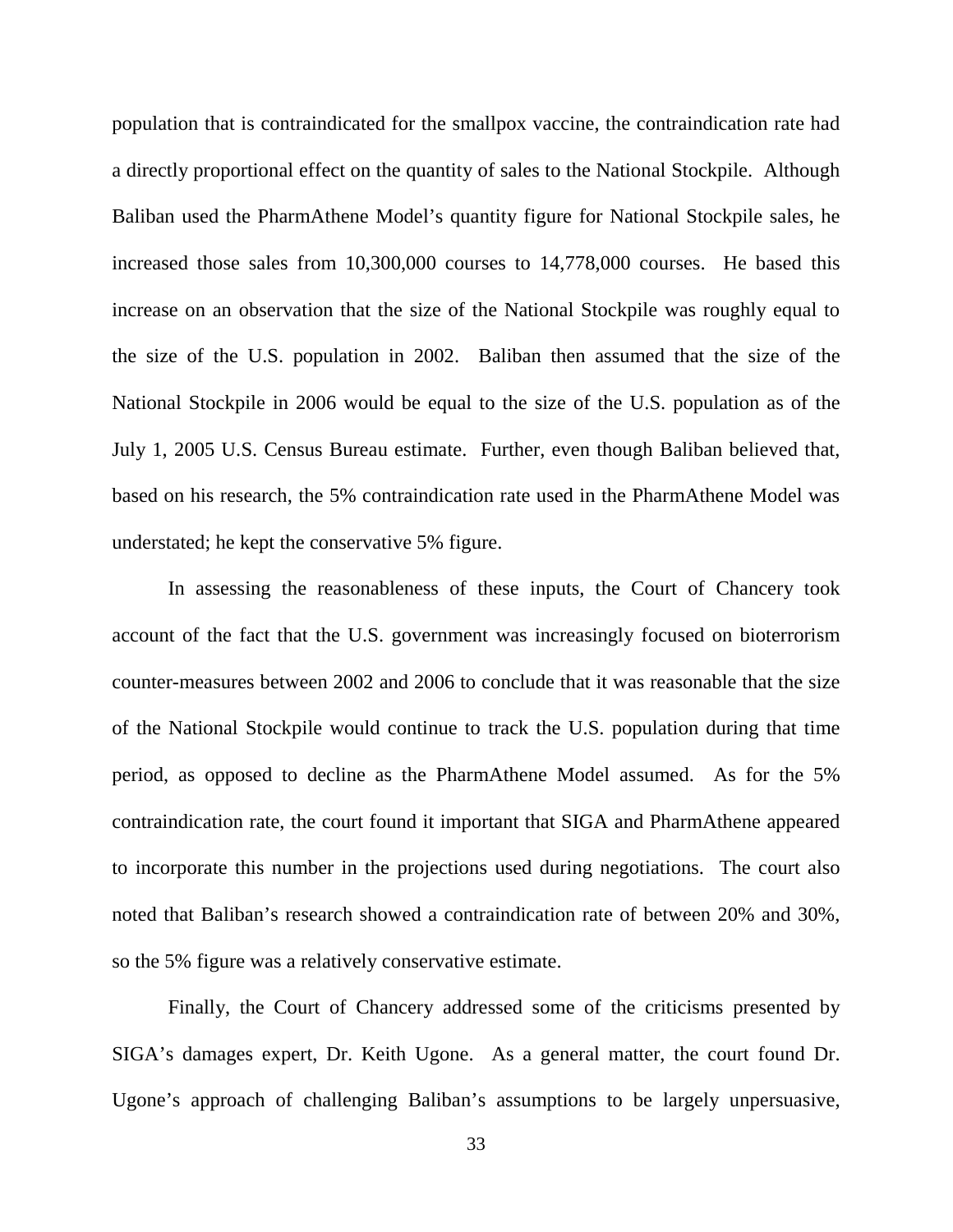stating: "Dr. Ugone's credibility was undermined by the fact that at trial he merely attempted to discredit Baliban's analysis without providing an alternative calculation of his own."<sup>[100](#page-33-0)</sup> The court nonetheless still considered his criticisms.

Dr. Ugone criticized Baliban's calculation for failing to account for ST-246's competitors and the seven-year duration of the orphan drug status, explaining that these considerations would have materially reduced the quantity of National Stockpile sales as well as the time period during which those sales would have successfully been made. The Court of Chancery disagreed with these assertions on the basis that "[a]t the time of the breach, ST-246 [appeared] to have been 8,000 times more effective than its closest competing product" and that SIGA pointed to no evidence to suggest that ST-246's orphan drug status was the basis for the calculation's use of a ten-year time period.<sup>[101](#page-33-1)</sup> The court also reasoned that any overstatement on these grounds was offset by the conservative contraindication rate and Baliban's use of a high discount rate of 23.1%. Based on these facts, the Court of Chancery found that PharmAthene proved with reasonable certainty that it had a reasonable expectation of the quantity of National Stockpile sales used in Baliban's model. Finally, the court allocated delivery of National Stockpile sales to five years instead of the four used in Baliban's model.

#### *ii. Sales Of ST-246 To The DoD*

<span id="page-33-1"></span><span id="page-33-0"></span><sup>&</sup>lt;sup>100</sup> *Id.* at \*16 n.78. The Court of Chancery noted that the court "has been critical of such an approach in the past." *Id.* (citing *Agilent*, 2010 WL 610725, at \*29). The court further stated: "If the Court were to credit completely the testimony of Dr. Ugone, it would never be possible to award expectation damages in a case such as this one, no matter how much the underlying breach of contract could be attributed to the breaching party's bad faith." *Id.* 101 *Id.* at \*16.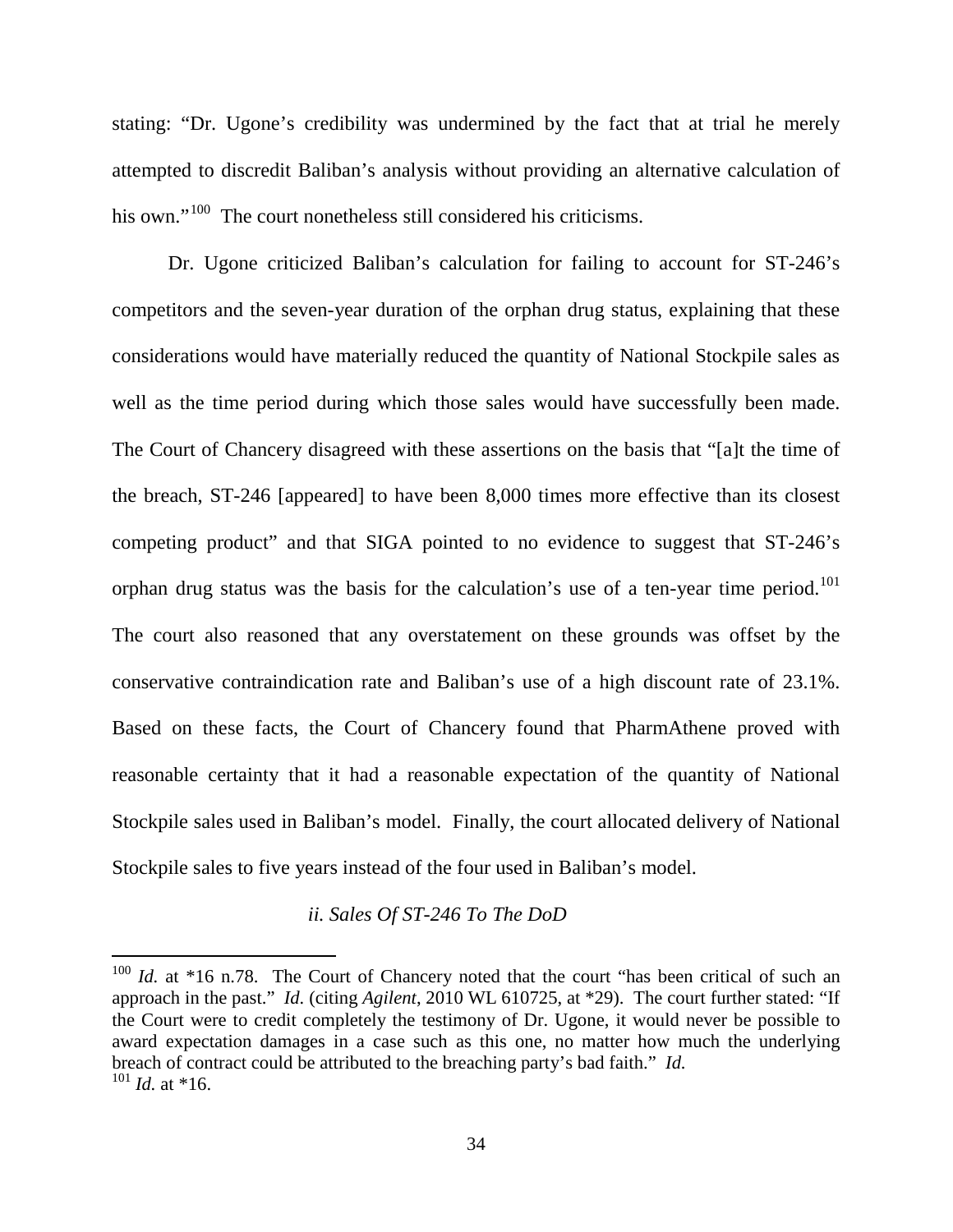The Court of Chancery noted that there was evidence in the record that the parties "projected that the [DoD] would purchase ST-246" although it acknowledged that those projections varied materially due to their different estimates of the size of the U.S. military population.<sup>[102](#page-34-0)</sup> The court noted that it was unclear what PharmAthene used to come up with the estimate in the PharmAthene Model, but that Baliban again relied on U.S. Census data. The court found that Baliban's estimate of sales based on a military population size taken from the U.S. Census data was reasonable. But Baliban used a 10% contraindication rate for the military population, which the court rejected, finding that PharmAthene did not meet its burden of justifying why the higher rate was appropriate, and that it was reasonable to assume a 5% contraindication rate instead. The court ultimately found that, even if the parties' projections of sales "differed significantly," that both parties believed the DoD would buy ST-246. Based on the lowered contraindication rate, the court found that PharmAthene proved that "it had a reasonable expectation of selling approximately half of the quantities of ST-246 to the DoD that Baliban projected in his model." $103$ 

## *iii. Foreign And Replacement Sales Of ST-246*

Baliban's damages calculation assumed that foreign sales would be equal to National Stockpile sales. But the Court of Chancery noted that, although there was evidence of the prospect of sales to U.S. government agencies at the time of the breach, it was missing evidence to suggest material future sales to foreign countries. Further, the

<span id="page-34-0"></span><sup>102</sup> *Id.* at \*17. 103 *Id.*

<span id="page-34-1"></span>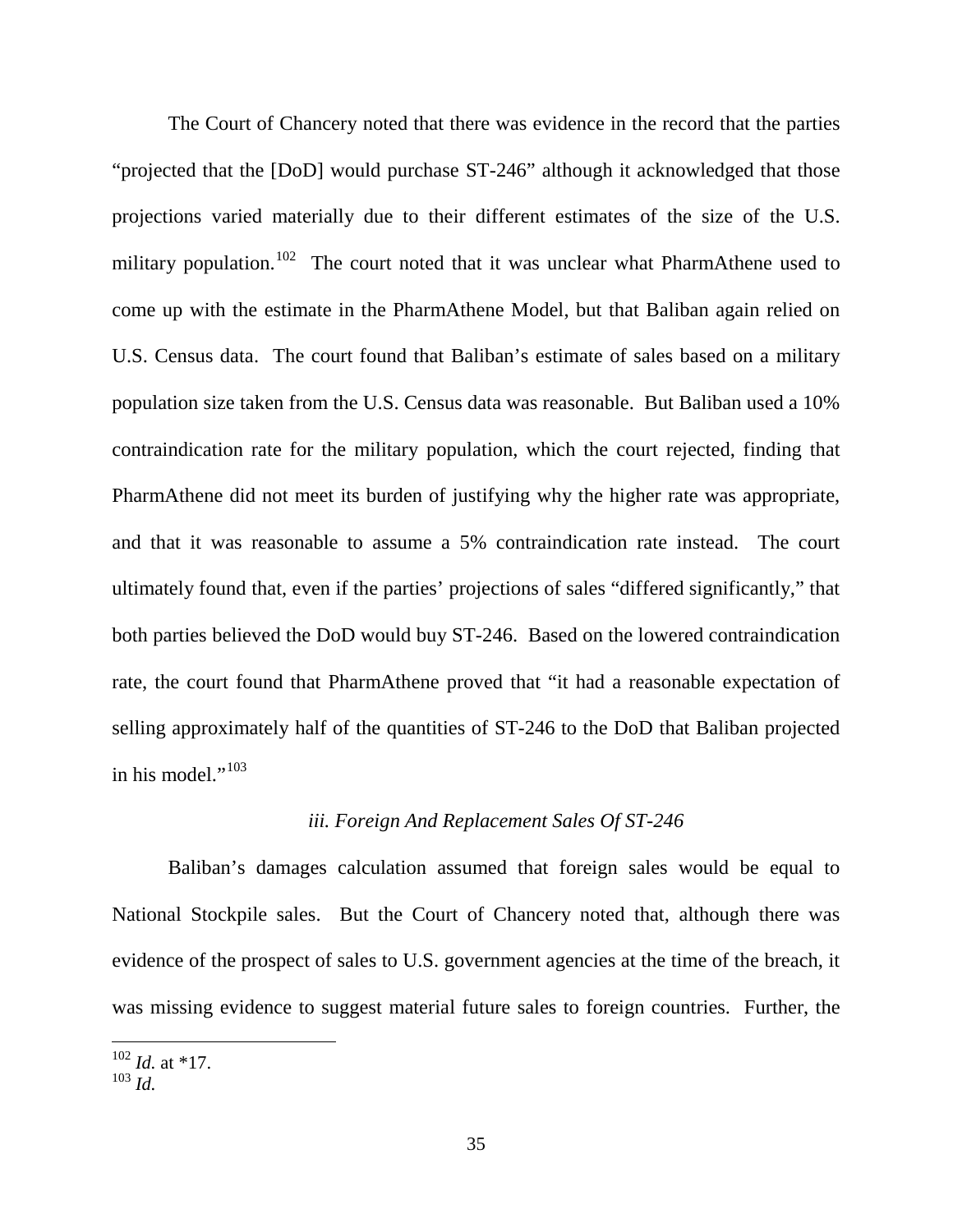court noted that there was no clear evidence presented at trial as to what criteria other countries would use to procure pharmaceuticals. Based on this lack of evidence, the court found that PharmAthene did not meet its burden to show that SIGA had a reasonable expectation at the time of breach of selling ST-246 to foreign nations.

Finally, the Court of Chancery addressed Baliban's assumption that "ST-246 had a shelf life of three to five years and . . . as a result, replacement purchases to replace courses that expired would occur every four years . . . ."<sup>[104](#page-35-0)</sup> Dr. Ugone criticized this assumption on the grounds that there were too many uncertainties as to the U.S. government's future plans for the purchase of bioterrorism measures and that the more time passed, the higher the likelihood was that a competitor would enter the market. The Court of Chancery found these criticisms persuasive and found there was insufficient evidence that PharmAthene had a reasonable expectation of sales to the U.S. government nine years down the road.

#### \*\*\*\*\*

Based on its exhaustive and independent analysis of the four factors, the Court of Chancery required Baliban to make substantial adjustments to his model, most if not all of which benefitted SIGA, and held that PharmAthene met its burden of demonstrating it was entitled to lump-sum expectation damages. After Baliban submitted a revised damages calculation, on January 7, 2015, the Court of Chancery issued a Letter Opinion

<span id="page-35-0"></span> <sup>104</sup> *Id.* at \*18.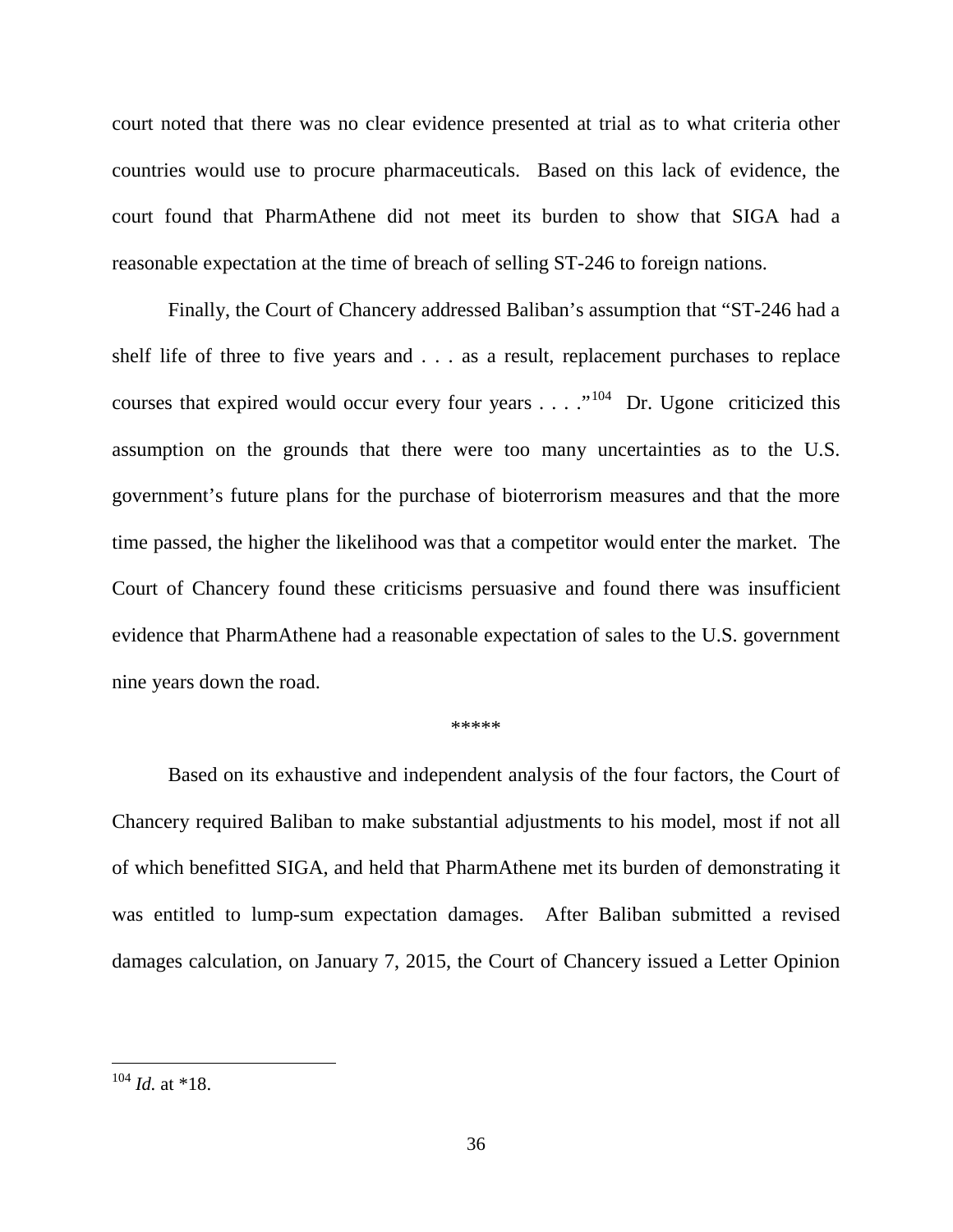to address additional criticisms raised by SIGA's expert of the revised calculation.<sup>105</sup> In response to SIGA's criticisms, the court made two additional adjustments in SIGA's favor to the damages calculation. First, SIGA objected to Baliban reducing certain selling, general, and administrative expenses for the year 2006 in the revised calculation due to the December 20 date of SIGA's breach. Second, SIGA criticized Baliban's use of a "mid-year convention of discounting in calculating the present value of the relevant cash flows."<sup>106</sup> The court noted that both changes were departures from the methodology used in Baliban's original damages calculation and directed him to return to his previous assumptions. After making these final adjustments, the Court of Chancery awarded PharmAthene \$113 million in contract expectation damages in a January 15, 2015 Final Order and Judgment.<sup>107</sup>

### **IV. ANALYSIS**

SIGA raises two primary issues on appeal—whether the law of the case doctrine precluded the Court of Chancery from revisiting its earlier determination that expectation damages were too speculative; and if not, whether the Court of Chancery should have found again on remand that lump-sum expectation damages were unavailable as too speculative. We review the Court of Chancery's law of the case determination *de* 

<span id="page-36-0"></span> <sup>105</sup> *Re: PharmAthene, Inc. v. SIGA Techs., Inc.*, 2015 WL 98901, at \*1–2 (Del. Ch. Jan. 7, 2015) [hereinafter Letter Opinion].

<span id="page-36-1"></span> $106$  *Id.* at \*1.

<span id="page-36-2"></span><sup>&</sup>lt;sup>107</sup> Final Remand Order at \*1.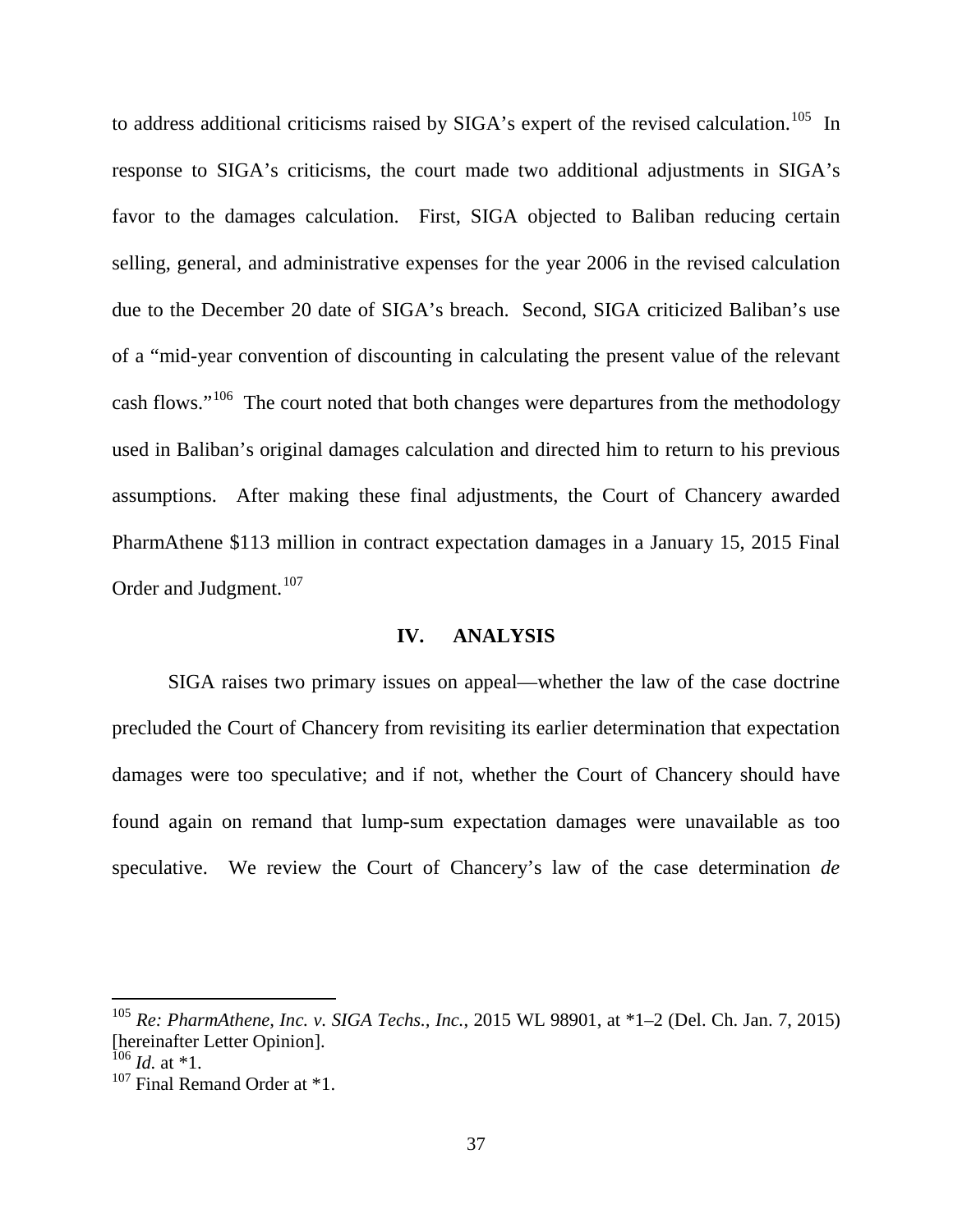*novo*. [108](#page-37-0) We review its damages determination for abuse of discretion, and will uphold its factual findings unless they are clearly erroneous.<sup>[109](#page-37-1)</sup>

# **A. The Court of Chancery Did Not Err In Reconsidering Expectation Damages**

SIGA argues that the law of the case bound the Court of Chancery on remand to its previous determination that lump-sum expectation damages were too speculative. The Court of Chancery found otherwise, and held that *SIGA I* expressly instructed it to reconsider expectation damages. We agree with the Court of Chancery's interpretation of *SIGA I*.

The law of the case doctrine, like *stare decisis*, "is founded on principles of efficiency, finality, stability and respect for the judicial system."<sup>[110](#page-37-2)</sup> Where the Supreme Court remands for further proceedings, "the trial court must proceed in accordance with the appellate court's mandate as well as the law of the case established on appeal."<sup>111</sup>

The law of the case doctrine did not require the Court of Chancery to follow its earlier decision ruling out expectation damages. It would have been error to have done so because in *SIGA I* this Court remanded with the specific instruction to revisit damages, including expectation damages. In *SIGA I*, when discussing PharmAthene's cross-appeal challenging the Court of Chancery's refusal to award lump-sum expectation damages as

<span id="page-37-0"></span> <sup>108</sup> *Cede & Co. v. Technicolor, Inc.*, 884 A.2d 26, 36 (Del. 2005).

<span id="page-37-1"></span><sup>109</sup> *Gatz Props., LLC v. Auriga Capital Corp.*, 59 A.3d 1206, 1212 (Del. 2012) (citing *William Penn P'ship v. Saliba*, 13 A.3d 749, 758 (Del. 2001)); *Weinberger v. UOP, Inc.*, 457 A.2d 701, 715 (Del. 1983).

<span id="page-37-2"></span><sup>110</sup> *Cede*, 884 A.2d at 39 (citing *Gannett Co. v. Kanaga*, 750 A.2d 1174, 1181 (Del. 2000)). <sup>111</sup> *Id.* at 38 (citing *Ins. Corp. of Am. v. Barker*, 628 A.2d 38, 40 (Del. 1993)).

<span id="page-37-3"></span>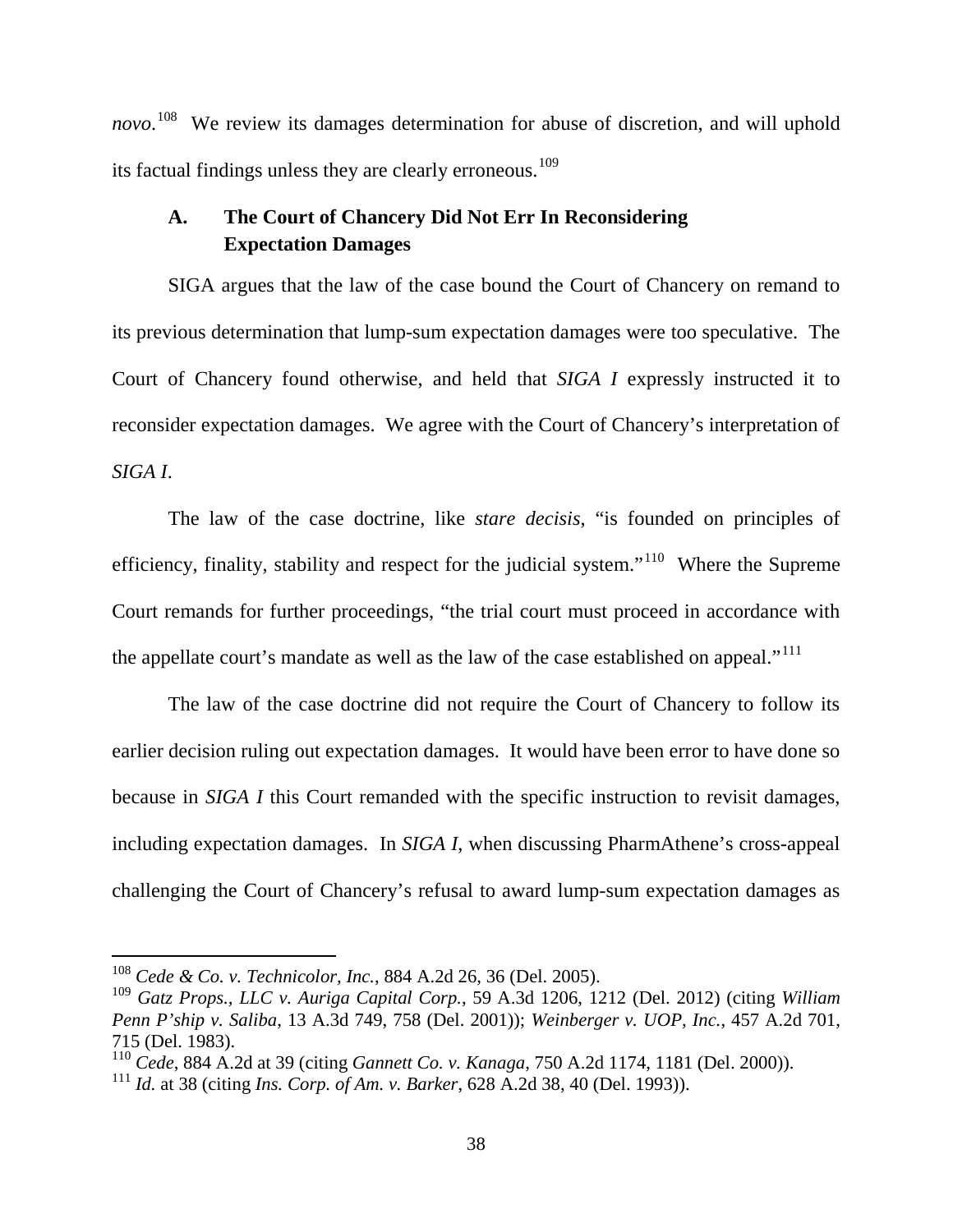speculative, this Court stated that it did not need to decide the issue and "reverse[d] the Vice Chancellor's damages award and remand[ed] for him to reconsider it in light of this opinion."[112](#page-38-0) In other words, *SIGA I* remanded to the Court of Chancery to reconsider damages, which included the expectation damages now possible as a result of *SIGA I*.

Further guidance in *SIGA I* supports the Vice Chancellor's determination. *SIGA I* stated that the Court of Chancery was free to "reevaluate the helpfulness of expert testimony," which would be a meaningless statement if the court could not review expectation damages on remand.<sup>113</sup> *SIGA I* also clarified that expectation damages *were* possible with Type II agreements, and acknowledged that the Court of Chancery had been unable to award such damages because whether they were possible was, at the time, an unsettled legal question.<sup>[114](#page-38-2)</sup> Further, *SIGA I* expressly overturned the Court of Chancery's prior finding that PharmAthene was entitled to damages based on a promissory estoppel theory, and directed the court to revisit damages under a contractual theory.<sup>115</sup>

On remand, the Court of Chancery was free to "make any order or direction in further progress of the case so long as it is not inconsistent with the decision of the appellate court, as to any question not settled by the decision."[116](#page-38-4) Consistent with and as required by *SIGA I*, the Vice Chancellor revisited the damages award, including

<span id="page-38-1"></span><span id="page-38-0"></span><sup>112</sup> *SIGA I* at 353.<sup>113</sup> *Id.*; Remand Opinion at \*3. 114 *SIGA I* at 350–52.

<span id="page-38-2"></span>

<span id="page-38-3"></span><sup>115</sup> *Id.* at 347–48.

<span id="page-38-4"></span><sup>116</sup> *Cede*, 884 A.2d at 39 (citing *Barker*, 628 A.2d at 41).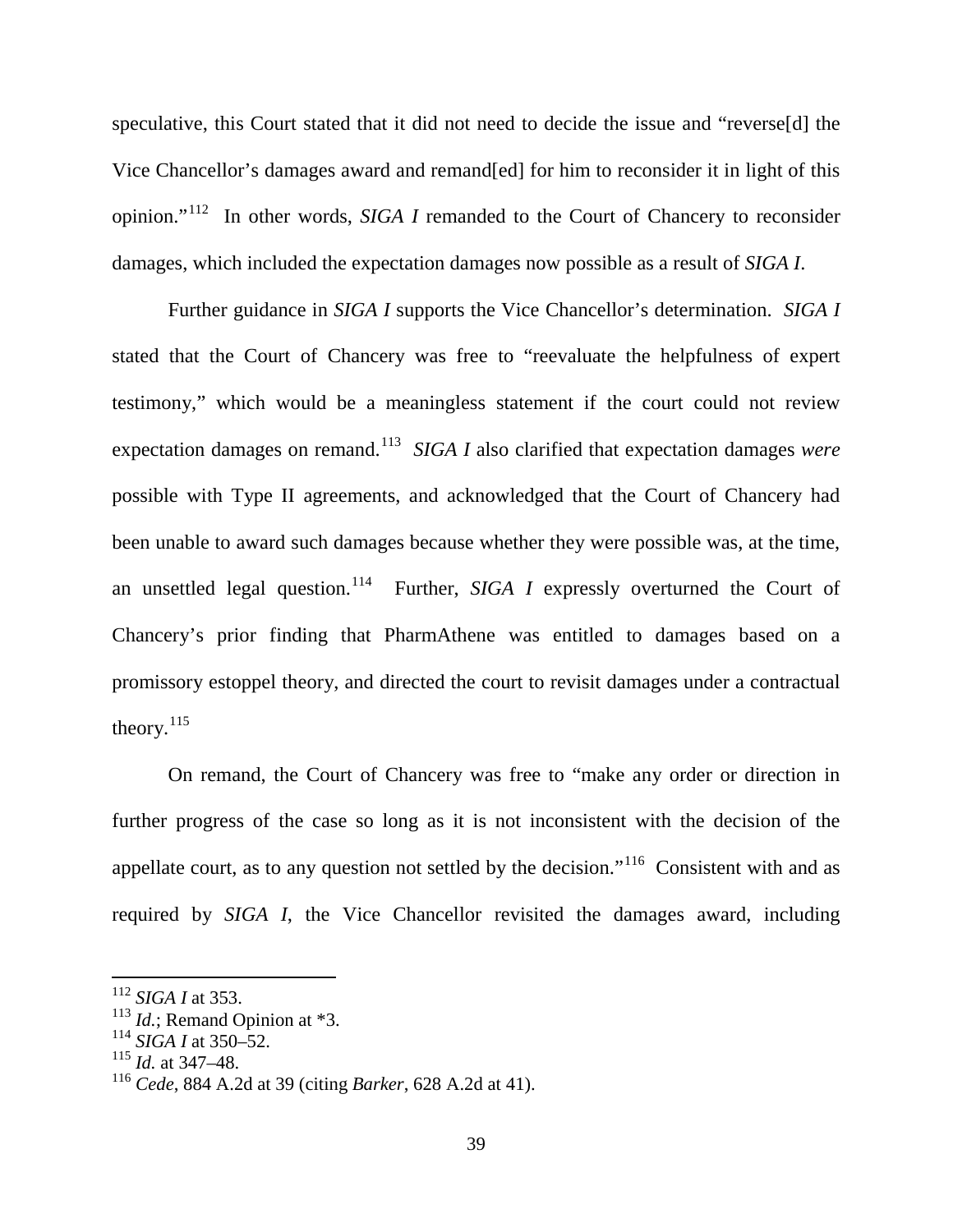expectation damages, and therefore the law of the case was not a bar to reconsideration.<sup>117</sup> The Vice Chancellor properly wrote on a clean slate when he reevaluated expectation damages.

# **B. The Court of Chancery Did Not Abuse Its Discretion In Finding That PharmAthene Met Its Burden To Show That Lump-Sum Expectation Damages Were Proper**

SIGA asserts that, regardless of law of the case, the Court of Chancery determined prior to remand that expectation damages were "speculative and too uncertain, contingent, and conjectural,"[118](#page-39-1) and should have come to the same conclusion after remand. It further argues that the court improperly relied on post-breach evidence because the same uncertainties noted by the court in its earlier decision were never resolved. In the alternative, SIGA argues that the new evidence was insufficient to firm up the earlier uncertainties in calculating expectation damages.

PharmAthene responds that the Court of Chancery properly based its damages award on SIGA's reasonable expectations at the time of its breach, evidenced by SIGA's internal communications praising the company's successes and questioning the merger, and by the internal analysis prepared by Fasman for SIGA's senior officials, which valued the company as high as \$5.6 billion. PharmAthene also contends that the Court of Chancery properly considered post-breach facts for the limited purpose of determining the reasonableness of the parties' expectations at the time of SIGA's breach. Finally, PharmAthene agreed with the Court of Chancery's analysis of the four primary drivers of

<span id="page-39-0"></span> <sup>117</sup> Remand Opinion at \*3–6; *SIGA I* at 353.

<span id="page-39-1"></span> $118$  Opening Br. at 22 (citing 2011 Opinion at \*37).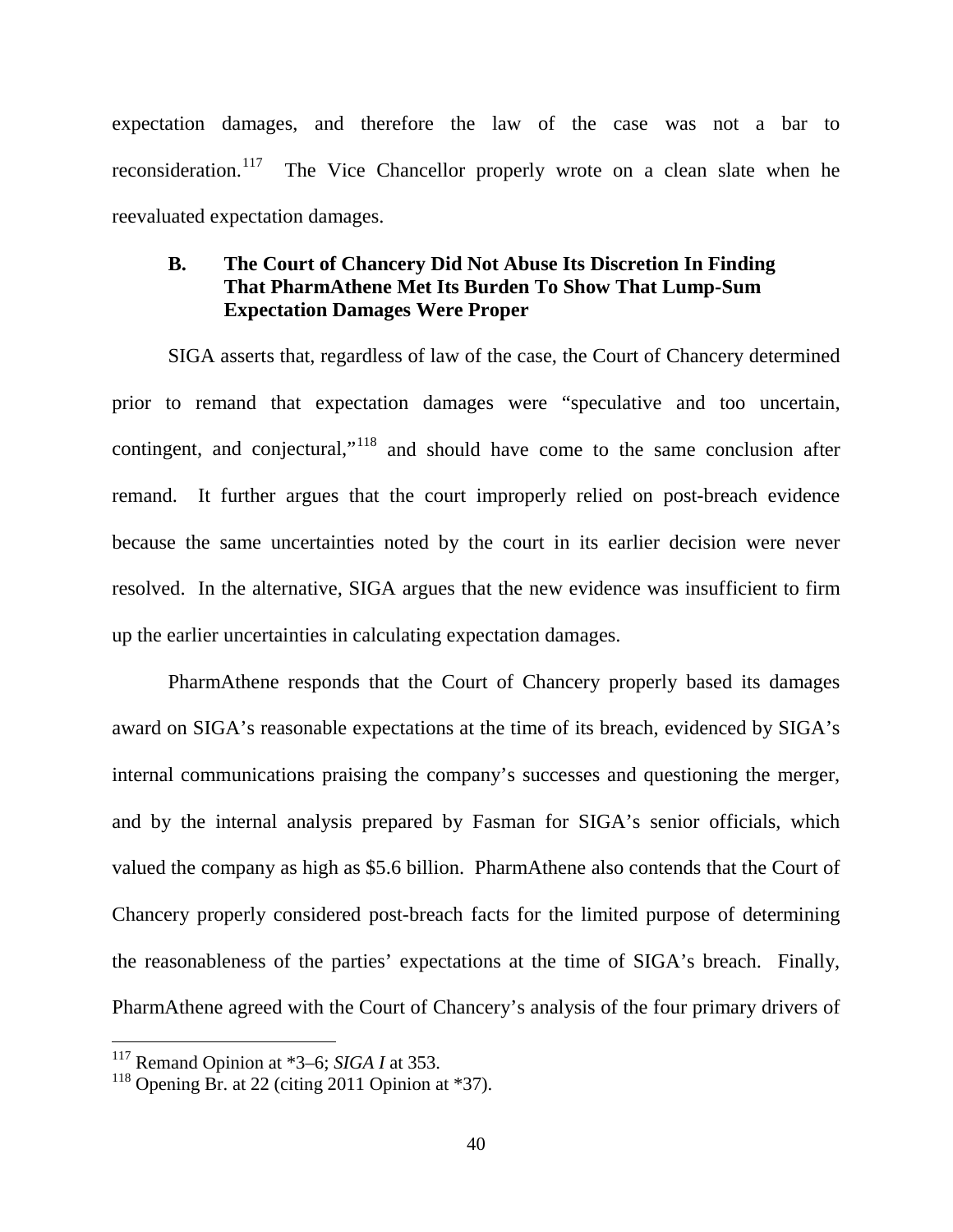its expectations of ST-246's prospects, except for the finding that PharmAthene did not establish foreign sales prospects with sufficient certainty.<sup>[119](#page-40-0)</sup>

We emphasize the limited scope of appellate review of a damages award. Damages awards are reviewed for abuse of discretion.<sup>120</sup> Thus, "we do not substitute our own notions of what is right for those of the trial judge if that judgment was based upon conscience and reason, as opposed to capriciousness and arbitrariness."[121](#page-40-2) We also will uphold the Court of Chancery's factual findings so long as they are not clearly erroneous.<sup>[122](#page-40-3)</sup> The clearly erroneous standard applies to factual determinations based on credibility and the evidence.<sup>123</sup> Where there is more than one permissible determination to be drawn from the evidence, and the trial court chooses one, its finding cannot be clearly erroneous.<sup>124</sup>

## **1. The Court Of Chancery Applied The Correct Legal Standard**

SIGA argues as an initial matter that the Vice Chancellor should have simply followed his prior determination because expectation damages are difficult to measure for undeveloped products and new businesses, and especially so in the case of new drugs subject to regulatory approval.

<span id="page-40-0"></span> $119$  PharmAthene did not cross-appeal this finding in light of the abuse of discretion and clearly erroneous standards of review that apply to the Court of Chancery's decision.

<span id="page-40-1"></span><sup>120</sup> *Gatz*, 59 A.3d at 1212 (Del. 2012); *Weinberger*, 457 A.2d at 715 ("[The Court of Chancery has] broad discretion . . . to fashion such relief as the facts of a given case may dictate . . . .").

<span id="page-40-2"></span><sup>121</sup> *Gatz*, 59 A.3d at 1212 (quoting *William Penn P'ship v. Saliba*, 13 A.3d 749, 758 (Del. 2001)) (quotations omitted).

<span id="page-40-3"></span><sup>122</sup> *Id.* (citing *Cede*, 758 A.2d at 491); *Bank of N.Y. Mellon Trust Co. v. Liberty Media Corp.*, 29 A.3d 225, 236 (Del. 2011).

<sup>123</sup> *Bank of N.Y. Mellon Trust Co.*, 29 A.3d at 236.

<span id="page-40-5"></span><span id="page-40-4"></span><sup>124</sup> *Id.*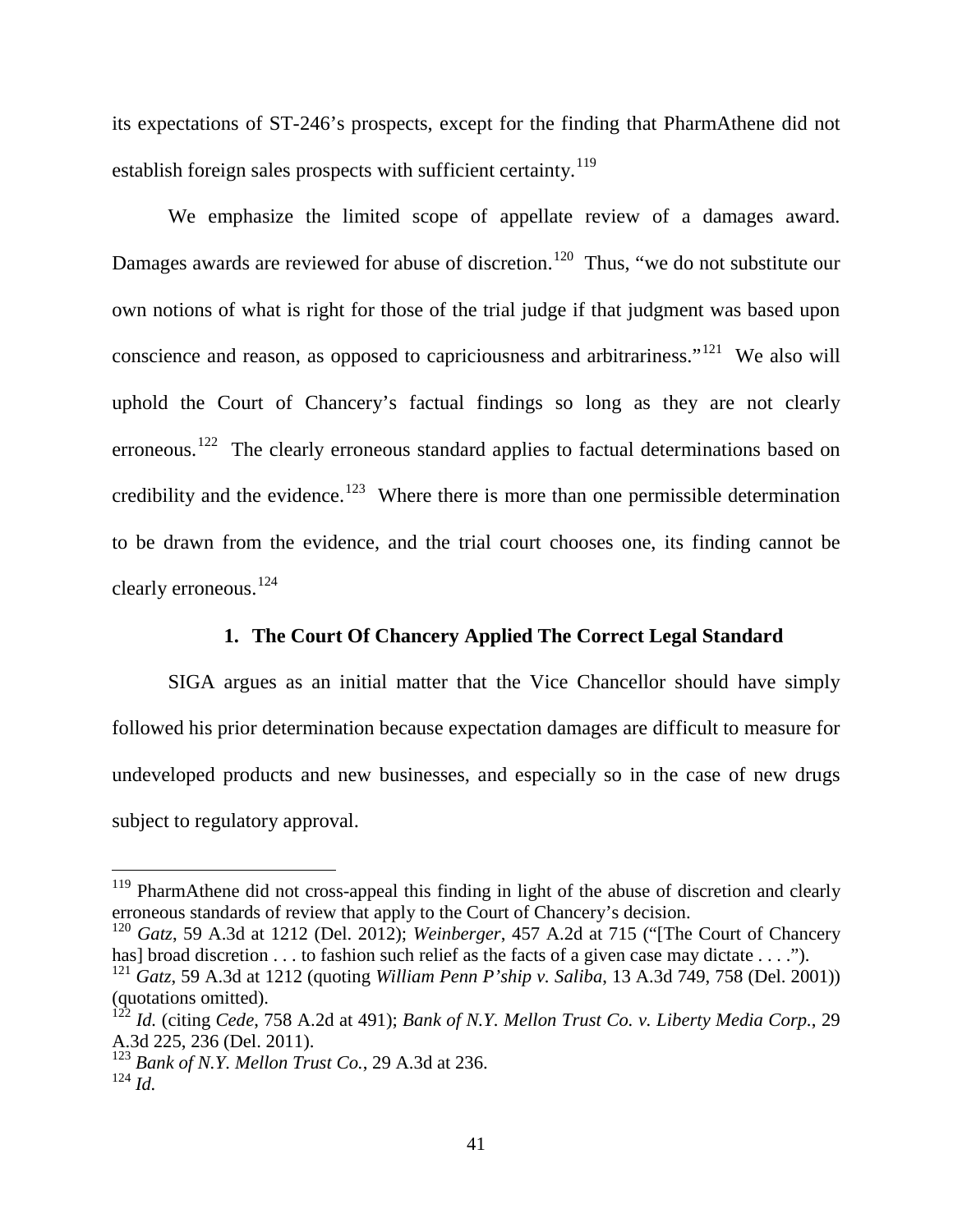As a preliminary matter, and perhaps most significant, *SIGA I* directed the Court of Chancery to reconsider its damages award. *SIGA I* also instructed the Court of Chancery to reevaluate the helpfulness of expert testimony, and reconsider an award of lump-sum expectation damages in light of the opinion. These instructions were not ambiguous. *SIGA I* required the Court of Chancery to take a fresh look at the expert testimony in light of the clarified legal point that lump-sum expectation damages were available.

The Court of Chancery followed *SIGA I*'s mandate. First, it applied the correct legal standard to evaluate expectation damages. As this Court said in *Duncan v. Theratx*, *Inc.*:

[T]he standard remedy for breach of contract is based upon the reasonable expectations of the parties *ex ante*. This principle of expectation damages is measured by the amount of money that would put the promisee in the same position as if the promisor had performed the contract. Expectation damages thus require the breaching promisor to compensate the promisee for the promisee's reasonable expectation of the value of the breached contract, and, hence, what the promisee lost.<sup>[125](#page-41-0)</sup>

The Court of Chancery recognized this Court's admonition in *SIGA I* that expectation damages must be proven with reasonable certainty, and "no recovery can be had for loss of profits which are determined to be uncertain, contingent, conjectural, or speculative."<sup>[126](#page-41-1)</sup> But it also confirmed what has been established by our courts—that certain presumptions apply when evaluating harm and loss. Where the injured party has proven the *fact* of damages—meaning that there would have been some profits from the

<span id="page-41-0"></span> <sup>125</sup> 775 A.2d 1019, 1022 (Del. 2001) (footnotes omitted).

<span id="page-41-1"></span> $126$  67 A.3d at 351 (quotations and citations omitted).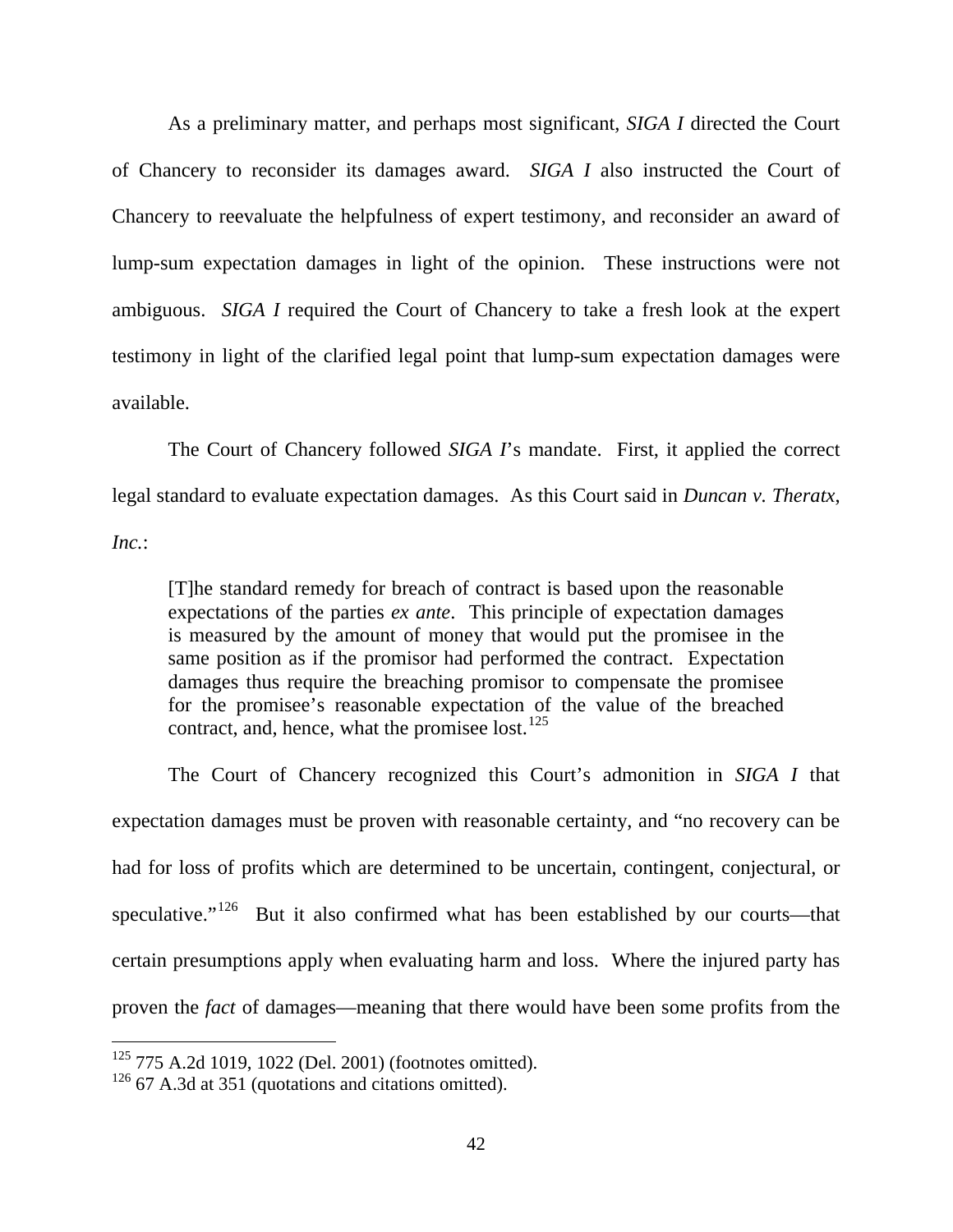contract—less certainty is required of the proof establishing the *amount* of damages.<sup>[127](#page-42-0)</sup> In other words, the injured party need not establish the amount of damages with precise certainty "where the wrong has been proven and injury established."<sup>[128](#page-42-1)</sup>

The Vice Chancellor found that PharmAthene firmly established the fact of damages. SIGA's breach caused PharmAthene to lose out on the opportunity to develop the vaccine, to enhance its reputation, and to access government funding to support continued drug development.<sup>129</sup> PharmAthene "was poised to commercialize profitably ST-246 in a way that it was reasonably certain would be profitable and . . . SIGA deprived it of that opportunity."<sup>[130](#page-42-3)</sup> The Court of Chancery also applied the established presumption that doubts about the extent of damages are generally resolved against the breaching party. As a corollary to this presumption, the court noted it could take into account the willfulness of the breach in deciding whether to require a lesser degree of certainty. [131](#page-42-4)

SIGA argues that the Court of Chancery applied the "wrongdoer rule" punitively, because it is only to those uncertainties caused by the breach that the presumption

<span id="page-42-0"></span> <sup>127</sup> *Beard Research, Inc. v. Kates*, 8 A.3d 573, 613 (Del. Ch. 2010), *aff'd sub. nom. ASDI, Inc. v. Beard Research, Inc.*, 11 A.3d 749 (Del. 2010); *Del. Express Shuttle, Inc. v. Older*, 2002 WL 31458243, at \*15 (Del. Ch. Oct. 23, 2002) (quoting *Red Sail Easter Ltd. Partners, L.P. v. Radio City Music Hall Prods., Inc.*, 1992 WL 251380, at \*7 (Del. Ch. Sept. 29, 1992)).

<span id="page-42-1"></span><sup>&</sup>lt;sup>128</sup> *Del. Express*[, 2002 WL 31458243, at \\*17 \(](https://a.next.westlaw.com/Link/Document/FullText?findType=Y&serNum=2002700486&pubNum=999&originatingDoc=I92d770480f5a11dfa7e0c40c26bf1b92&refType=RP&originationContext=document&transitionType=DocumentItem&contextData=(sc.DocLink))"Responsible estimates that lack mathematical certainty are permissible so long as the court has a basis to make a responsible estimate of damages.").

<span id="page-42-2"></span><sup>&</sup>lt;sup>129</sup> Remand Opinion \*8 n.41.<br><sup>130</sup> Id

<span id="page-42-3"></span>

<span id="page-42-4"></span><sup>&</sup>lt;sup>131</sup> *Id.* at \*8 (citing *Cura,* 2001 WL 1334188, at \*20 (citing RESTATEMENT (SECOND) OF CONTRACTS § 352 cmt. a (1981) ("A court may take into account all the circumstances of the breach, including willfulness, in deciding whether to require a lesser degree of certainty, giving greater discretion to the trier of the facts.")).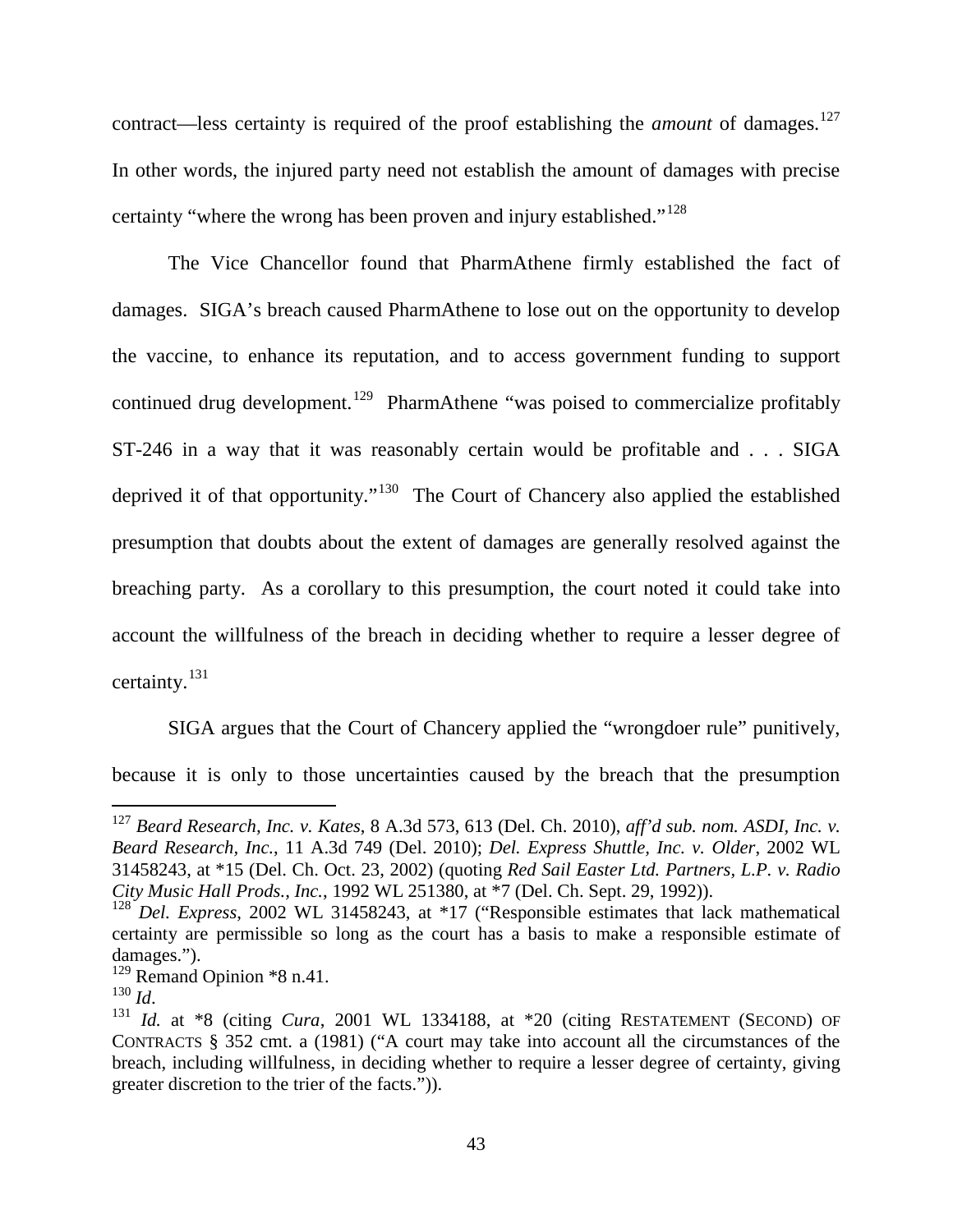applies. SIGA is correct that the trial court did not have unbridled authority to dress up punitive damages as expectation damages by importing the willfulness of the breach into the damage award. And it is not every contract case where the court should assess the *bona fides* of the breaching party. But in a case about expectation damages caused by breach of a Type II agreement, where the wrongdoer caused uncertainty about the final economics of the transaction by its failure to negotiate in good faith, willfulness is a relevant factor in deciding the quantum of proof required to establish the damages amount. $132$ 

The Vice Chancellor applied the wrongdoer rule in a limited and proper way. For instance, as the Vice Chancellor found, if SIGA had negotiated in good faith under the

<span id="page-43-0"></span><sup>&</sup>lt;sup>132</sup> Courts in Delaware and other jurisdictions have frequently applied the "wrongdoer rule" where the wrongdoer's breach contributed to uncertainty over the amount of damages. *See Duncan*, 775 A.2d at 1023 ("The intuition behind this rule is that the issuer-defendant should bear the risk of uncertainty in the share price because the defendant's acts prevent a court from determining with any degree of certainty what the plaintiff would have done with his securities had they been freely alienable.") (quotations omitted); *Agilent*, 2010 WL 610725, at \*26–27 ("[I[n cases where a specific injury to the plaintiff cannot be established, the defendant's actual gain may be considered.") (citations omitted); *Beard*, 8 A.3d at 613; *Thorpe v. CERBCO, Inc.*, 1993 WL 443406, at \*963 (Del. Ch. Oct. 29, 1993); *Am. Gen. Corp. v. Cont'l Airlines Corp.*, 622 A.2d 1, 10 (Del. Ch. 1992) ("[Because the acts of a wrongdoer defendant created uncertainties,] fundamental justice requires that, as between [the plaintiff] and [the defendant], the perils of such uncertainty should be 'laid at the defendant's door'") (quoting *Madison Fund, Inc. v. Charter Co.*, 427 F. Supp. 597, 608 (S.D.N.Y. 1977)); *Tanner v. Exxon Corp.*, 1981 WL 191389, at \*2 (Del. Super. July 23, 1981) (citing 5 CORBIN ON CONTRACTS § 1020 (Rev. ed. 1969)); *see also Story Parchment Co. v. Paterson Parchment Paper Co.*, 282 U.S. 555, 565 (1931) ("[W]hatever uncertainty there may be in this mode of estimating damages is an uncertainty caused by the defendants' own wrongful act; and justice and sound public policy alike require that he should bear the risk of the uncertainty thus produced.") (quoting *Gilbert v. Kennedy*, 22 Mich. 117, 131 (1871)); *Boyce v. Soundview Tech. Grp.*, 464 F.3d 376, 391 (2d Cir. 2006) ("[W]here the existence of damage is certain, and the only uncertainty is as to its amount, . . . the burden of uncertainty as to the amount of damage is upon the wrongdoer.") (quotations and citations omitted); 17A AM. JUR. 2d *Contracts* § 611; RESTATEMENT (SECOND) OF CONTRACTS § 352 cmt. a (1981).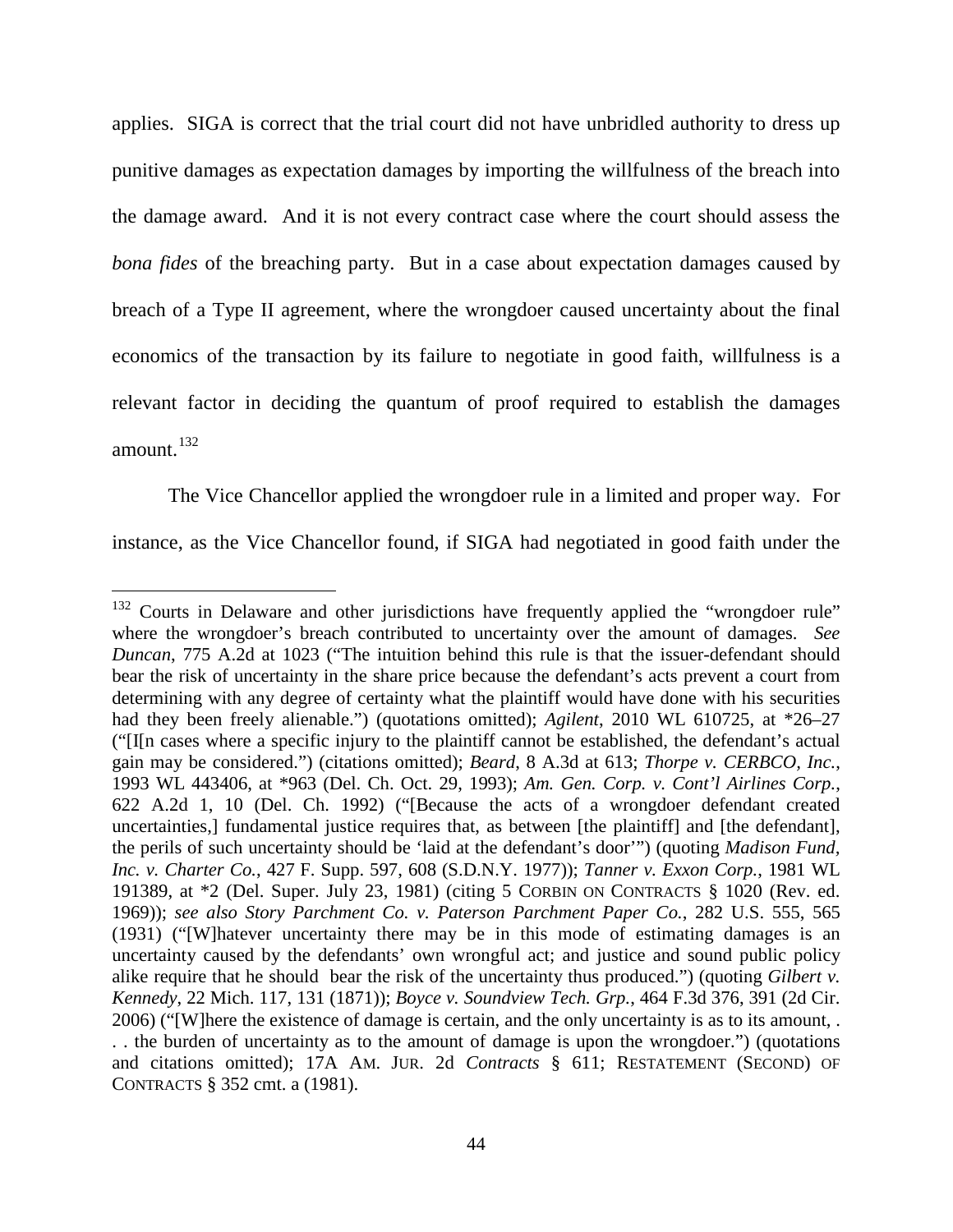LATS, and the parties had executed a final agreement, there would have been no uncertainty about the research and development costs under the final license agreement.<sup>133</sup> The court resolved the uncertainties about those costs against SIGA. Where uncertainty could not be traced to SIGA's breach, the Court of Chancery did not resolve the uncertainty against SIGA. For example, the court rejected certain assumptions about foreign sales used in Baliban's model.<sup>134</sup> The court found that these assumptions were not supported by sufficient evidence and that it was "inappropriate to award lost profits on foreign sales because those sales were too speculative as of December 2006."<sup>[135](#page-44-2)</sup> The court did not apply the wrongdoer rule to resolve all uncertainty against SIGA, where SIGA's breach was not the cause of the lack of information.

 In addition, the LATS's core financial terms were not in dispute and did not have to be construed one way or the other. *SIGA I* stated that "[i]n this case, the Vice Chancellor made [the factual finding], supported by the record, [that] the parties memorialized the basic terms of a transaction in the LATS."<sup>[136](#page-44-3)</sup> "[T]he LATS was intended to capture 'the key economic components' of any license agreement to which the two sides would agree regarding ST-246."[137](#page-44-4) The Court of Chancery did not have to

<span id="page-44-0"></span> $133$  Remand Opinion at \*14 n.67 ("Had SIGA negotiated in good faith, [the parties] would have reached a license agreement in which PharmAthene would have controlled ST-246's development and would have been in a position to know the exact amount of such cost figures."). 134 *Id.* at \*17.

<span id="page-44-2"></span><span id="page-44-1"></span> $\frac{135 \text{ H}}{1d. \text{ at } *17 \text{ n}.84.}$ 

<span id="page-44-3"></span><sup>&</sup>lt;sup>136</sup> *SIGA I* at 351. *SIGA I* also reiterated and affirmed that "but for SIGA's bad faith negotiations, the parties would have consummated a license agreement." *Id.*

<span id="page-44-4"></span> $137$  Remand Opinion at  $*5$ .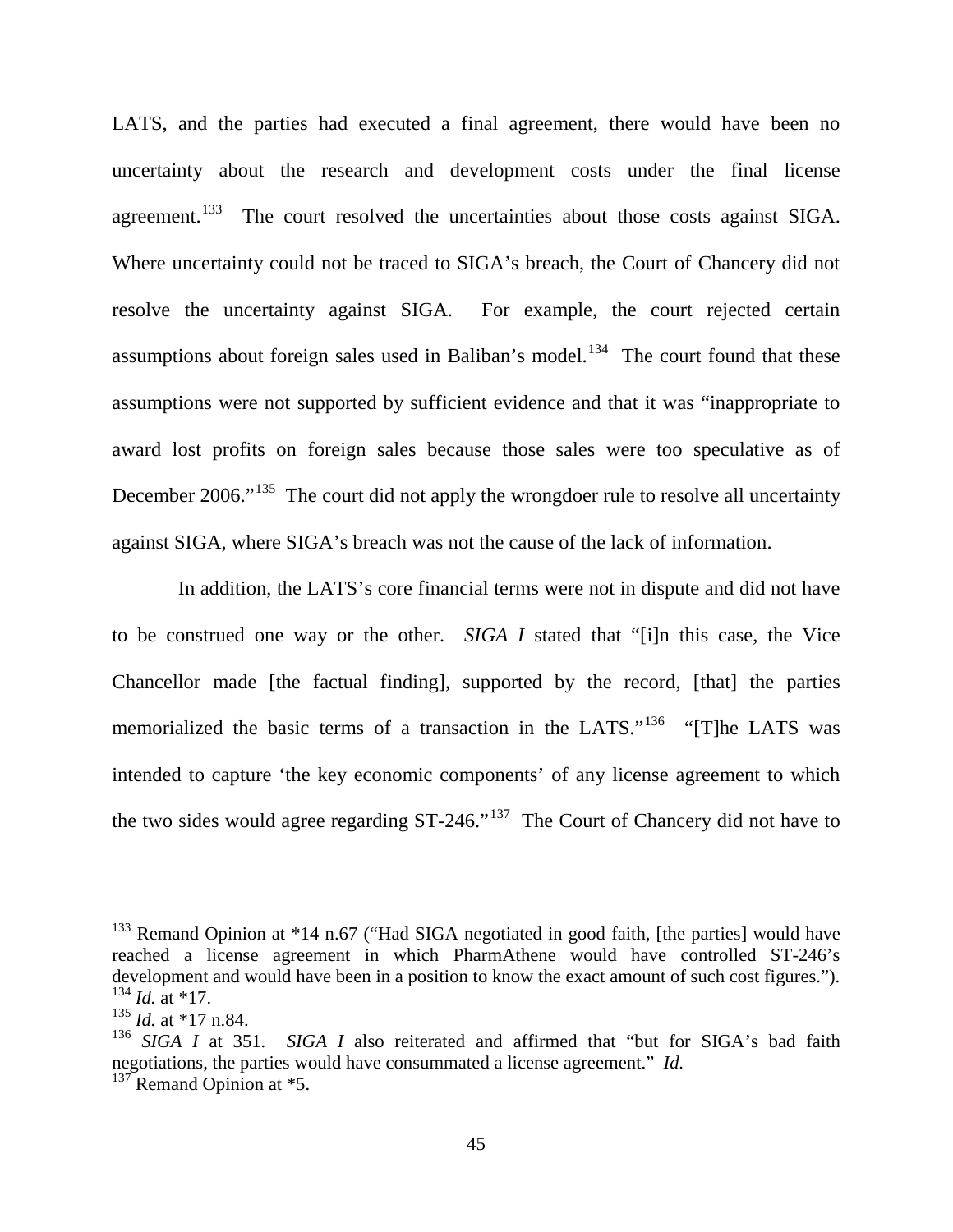resort to the wrongdoer rule to construe the LATS's financial terms, which provided the framework for the court's damage award.

# **2. The Court Of Chancery Relied On Post-Breach Evidence For A Limited And Proper Purpose**

The Court of Chancery correctly noted that "[u]nder Delaware law, the standard remedy for breach of contract is based on the reasonable expectations of the parties that existed before or at the time of the breach."<sup>[138](#page-45-0)</sup> The court also properly acknowledged that PharmAthene must show that there would be some future profits, but after this showing, the amount of such profits may be an estimate.<sup>[139](#page-45-1)</sup> SIGA does not dispute that the court could consider post-breach evidence when determining the reasonable expectations of the parties before or at the time of the breach.<sup>[140](#page-45-2)</sup> Instead, SIGA argues that the Court of Chancery improperly used post-breach evidence "to cure the fatally

<span id="page-45-0"></span><sup>&</sup>lt;sup>138</sup> *Id.* at \*7 (citing *Duncan*, 775 A.2d at 1022 (Del. 2001)). The Court of Chancery noted: Proof of the fact of damages in a lost profits case means proof that there would have been some profits. If the plaintiff's proof leaves uncertain whether plaintiff would have made any profits at all, there can be no recovery. But once this level of causation has been established for the fact of damages, less certainty (perhaps none at all) is required in proof of the amount of damages. . . . [P]roof of the amount can be an estimate, uncertain, or inexact.

*Id.* at \*8 (quoting *[Agilent](https://a.next.westlaw.com/Link/Document/FullText?findType=Y&serNum=2021404381&pubNum=0000999&originatingDoc=Ie4de4750249f11e4ac19a502906ac9cf&refType=RP&originationContext=document&transitionType=DocumentItem&contextData=(sc.UserEnteredCitation))*, 2010 WL 610725, at \*29 n.271 (citations omitted)). The court also accounted for the wrongdoer rule, noting:

Doubts [about the extent of damages] are generally resolved against the party in breach. A party who has, by his breach, forced the injured party to seek compensation in damages should not be allowed to profit from his breach where it is established that a significant loss has occurred. *A court may take into account all the circumstances of the breach, including willfulness, in deciding whether to require a lesser degree of certainty, giving greater discretion to the trier of the facts.* Damages need not be calculable with mathematical accuracy and are often at best approximate.

*Id.* (citing *Cura*, [2001 WL 1334188, at \\*20\)](https://a.next.westlaw.com/Link/Document/FullText?findType=Y&serNum=2001919892&pubNum=0000999&originatingDoc=Ie4de4750249f11e4ac19a502906ac9cf&refType=RP&originationContext=document&transitionType=DocumentItem&contextData=(sc.History*oc.Search)) (emphasis in original).

<span id="page-45-1"></span><sup>139</sup> *[Agilent](https://a.next.westlaw.com/Link/Document/FullText?findType=Y&serNum=2021404381&pubNum=0000999&originatingDoc=Ie4de4750249f11e4ac19a502906ac9cf&refType=RP&originationContext=document&transitionType=DocumentItem&contextData=(sc.UserEnteredCitation))*, 2010 WL 610725, at \*29 n.271.

<span id="page-45-2"></span> $140$  Remand Opinion at  $*9$ .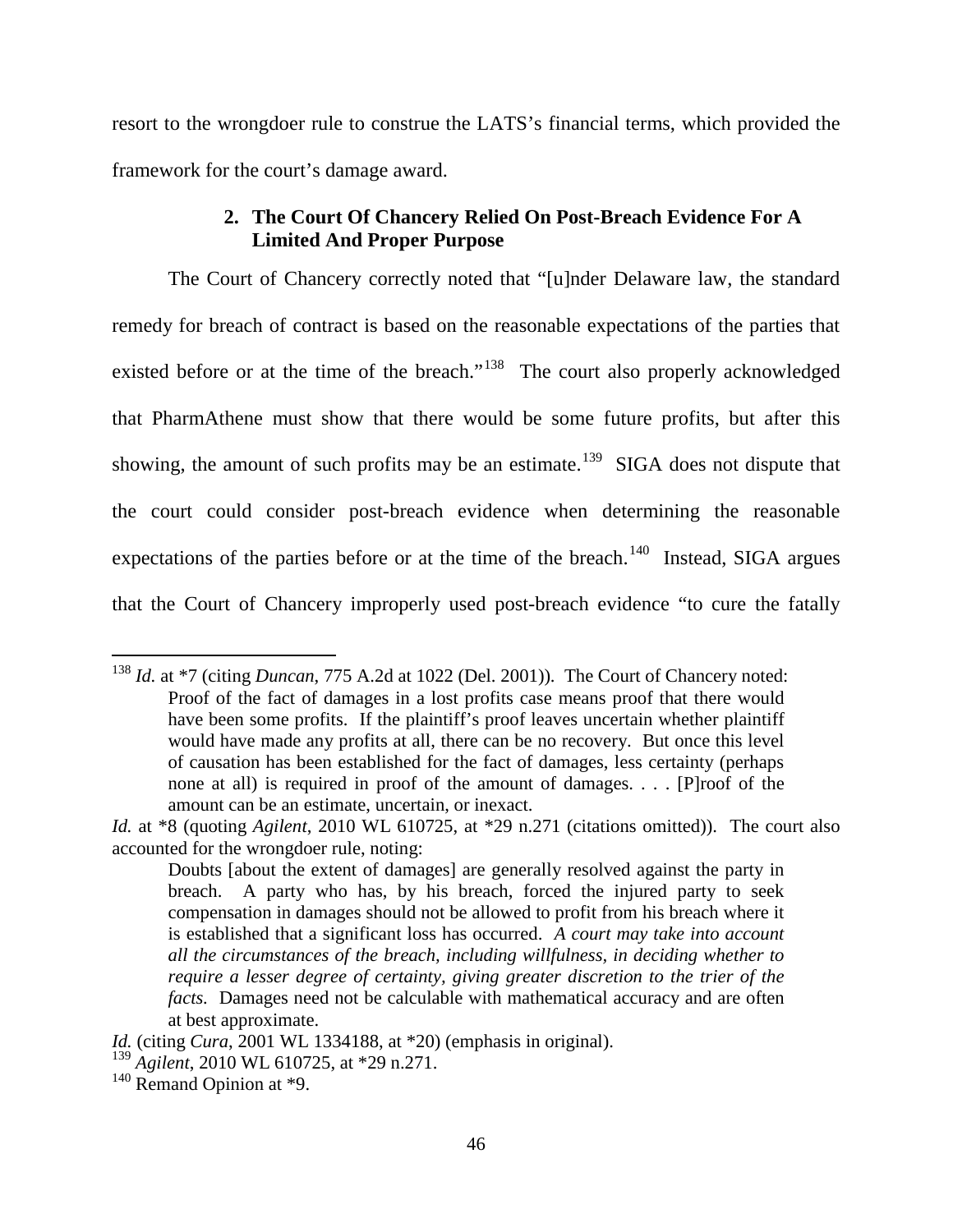speculative nature of the damages at the time of the breach."<sup>[141](#page-46-0)</sup> The record does not support SIGA's argument.

The Court of Chancery recognized that post-breach evidence could be used "in order to aid in its determination of the proper expectations as of the date of the breach," but relied on such evidence "sparingly."<sup>142</sup> According to the court, it also limited the use of such evidence to the parties' expectations, and "in all other respects" determined that the post-breach evidence was "irrelevant" to measure expectation damages at the time of the breach.<sup>[143](#page-46-2)</sup> We find after reviewing the record that the Court of Chancery properly limited the use of post-breach evidence to confirm its conclusions as to the parties' reasonable expectations at the time of breach, or used the evidence to adjust the damages award in SIGA's favor.

First, the Court of Chancery observed that even though SIGA did not secure the BARDA contract until after the 2011 trial, there was a reasonable inference that the

<span id="page-46-0"></span><sup>&</sup>lt;sup>141</sup> Opening Br. at 33.

<span id="page-46-1"></span><sup>142</sup> Remand Opinion at \*9 (citing *Comrie*, 837 A.2d at 17; *Cura*, 2001 WL 1334188, at \*23–24 (considering evidence of post-breach transactions to calculate a damages award); *Honeywell Int'l, Inc. v. Hamilton Sundstrand Corp.*, 378 F. Supp. 2d 459, 465 (D. Del. 2005)); *see also Sinclair Ref. Co. v. Jenkins Petroleum Process Co.*, 289 U.S. 689, 697–98 (1933) ("The law will make the best appraisal that it can, summoning to its service whatever aids it can command. At times the only evidence available may be that supplied by testimony of experts. . . . But a different situation is presented if years have gone by before the evidence is offered. Experience is then available to correct uncertain prophecy. Here is a book of wisdom that courts may not neglect. We find no rule of law that sets a clasp upon its pages, and forbids us to look within.") (citations omitted).

<span id="page-46-2"></span> $143$  Remand Opinion at  $*9$ .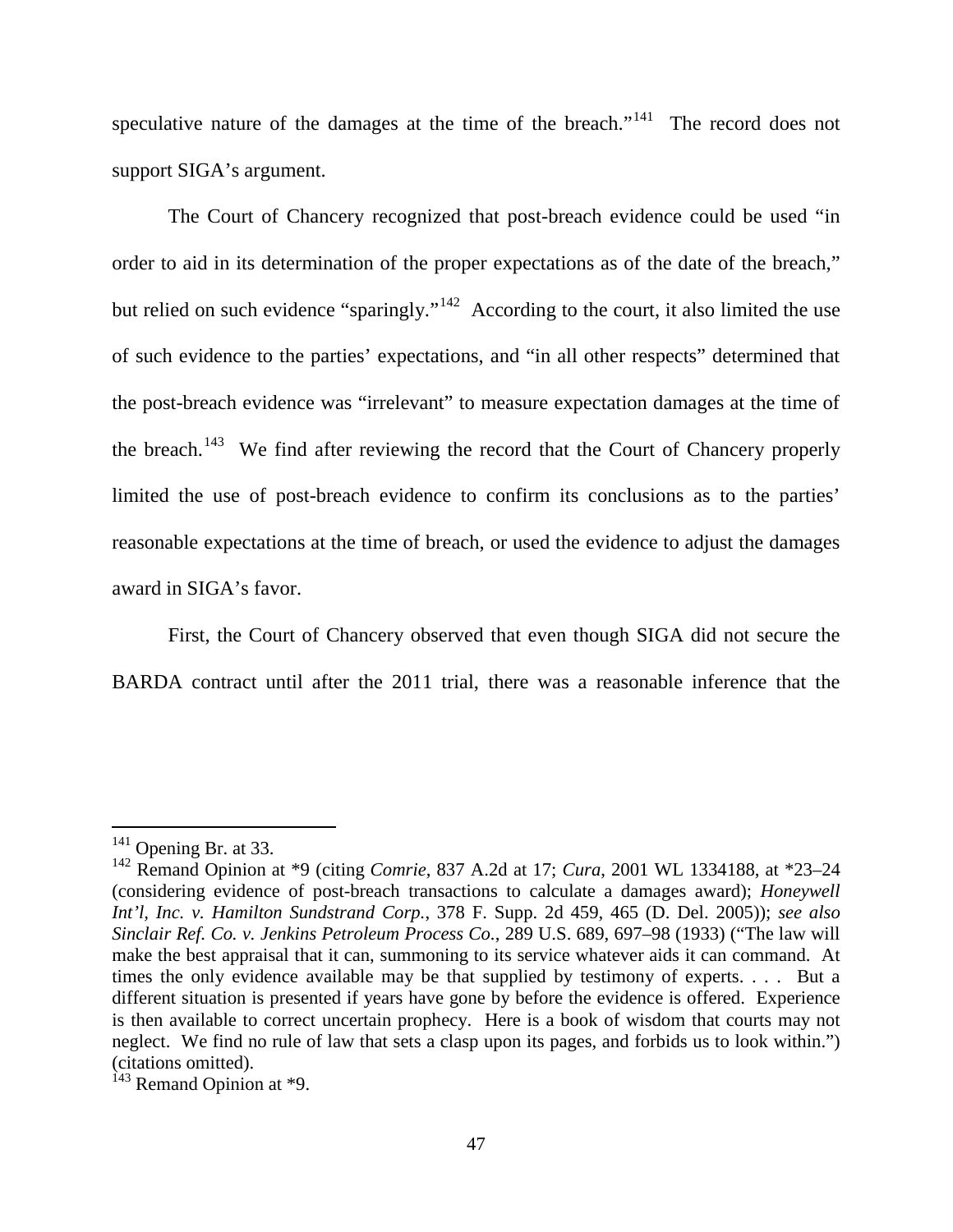parties knew this contract was imminent at the time of SIGA's breach.<sup>144</sup> The Court of Chancery also found ST-246's post-breach sale to BARDA supported its conclusion that PharmAthene had a reasonable expectation at the time of SIGA's breach that the U.S. government would contract to buy ST-246 in the near future, because the drug was actually sold to its intended buyer. These inferences supported ST-246's commercial viability at the time of SIGA's breach, including SIGA's own optimism and high valuation of the drug's prospects.<sup>[145](#page-47-1)</sup>

SIGA's internal emails revealed that Vice President Konatich, Chief Scientific Officer, Hruby, and attorney Fasman, all questioned the need for a business collaboration with PharmAthene given the success of  $ST-246$ .<sup>[146](#page-47-2)</sup> Additionally, Hruby's emails showed that government agencies were interested in a potential acquisition in the near future, <sup>[147](#page-47-3)</sup> and that SIGA received over \$21 million in grant money because agencies recognized the potential of ST-246.<sup>[148](#page-47-4)</sup> SIGA also publicly announced the successful results of ST-246 in primate trials and was able to sell its stock at a premium following its positive developments. Additionally, PharmAthene was willing to consider giving SIGA more

<span id="page-47-0"></span><sup>&</sup>lt;sup>144</sup> *Id.* ("Although officially BARDA did not come into existence until roughly contemporaneously with SIGA's bad faith conduct, the record supports a reasonable inference that both SIGA and PharmAthene knew of BARDA's imminent establishment.").

<span id="page-47-1"></span> $145$  The Court of Chancery specifically noted the facts of SIGA's "own confidence in ST-246's prospects, which caused it internally to value ST-246 at the time of the breach at between three and five billion dollars, and SIGA's development of 'seller's remorse' which ultimately motivated its bad faith conduct." *Id.*

<span id="page-47-2"></span><sup>&</sup>lt;sup>146</sup> App. to Answering Br. at 807 (Email from Hruby to Konatich); *id.* at 1141 (Email from Fasman to Hruby).

<span id="page-47-4"></span><span id="page-47-3"></span><sup>&</sup>lt;sup>147</sup> *Id.* at 1135 (Email from Hruby to Drapkin). <sup>148</sup> *Id.* at 808 (Email from Hruby to Konatich).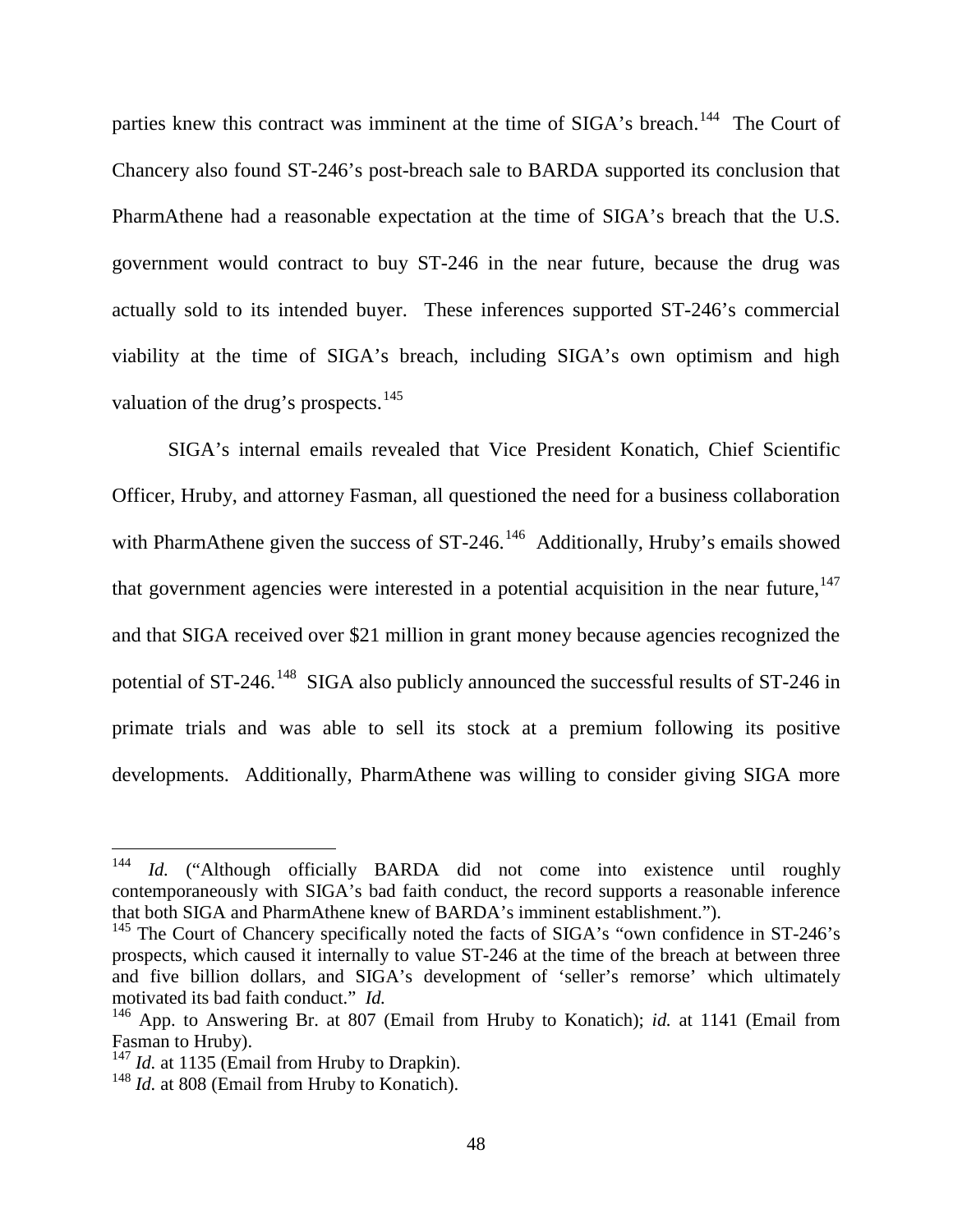favorable terms than those contemplated in the LATS, $149$  likely because it recognized ST-246's potential for commercial success and because SIGA was balking at going forward because of its self-proclaimed view that ST-246 had a conservative value of \$3 billion<sup>[150](#page-48-1)</sup> and an optimistic value of \$5.6 billion.<sup>151</sup> Based on these facts, there was substantial evidence, including post-breach information about the BARDA contract, that the parties had a reasonable expectation at the time of SIGA's breach that ST-246 would be commercialized in the near future.

Finally, the Court of Chancery noted that BARDA contracted to buy ST-246 for "significantly" more than \$100 per course (SIGA is eligible to receive at least \$180 per course under the contract) supported its conclusion that, at the time of SIGA's breach, PharmAthene had a reasonable expectation of commercializing ST-246 for \$100 per course.[152](#page-48-3) Although around the time of SIGA's breach, Fasman viewed PharmAthene's \$100 per course of treatment price as "excessive" and assumed a price of  $$75$ ,  $$^{153}$  $$^{153}$  $$^{153}$  SIGA was willing to continue negotiations based on the assumptions in the PharmAthene Model, which used the \$100 figure.<sup>154</sup> According to Baliban's research, the \$100 per course of treatment price was comparable to the price the U.S. government paid for similar pharmaceutical countermeasures.

<span id="page-48-1"></span><span id="page-48-0"></span><sup>&</sup>lt;sup>149</sup> *Id.* at 1205 (Letter from Olstein to Coch).<br><sup>150</sup> *Id.* at 1195.<br><sup>151</sup> *Id.* at 1204 n.1 (Letter from Coch to Olstein).

<span id="page-48-4"></span><span id="page-48-3"></span><span id="page-48-2"></span><sup>&</sup>lt;sup>152</sup> Remand Opinion at \*14 n.66.<br><sup>153</sup> App. to Answering Br. at 1189 (Fasman Email). <sup>154</sup> *Id.* at 1195.

<span id="page-48-5"></span>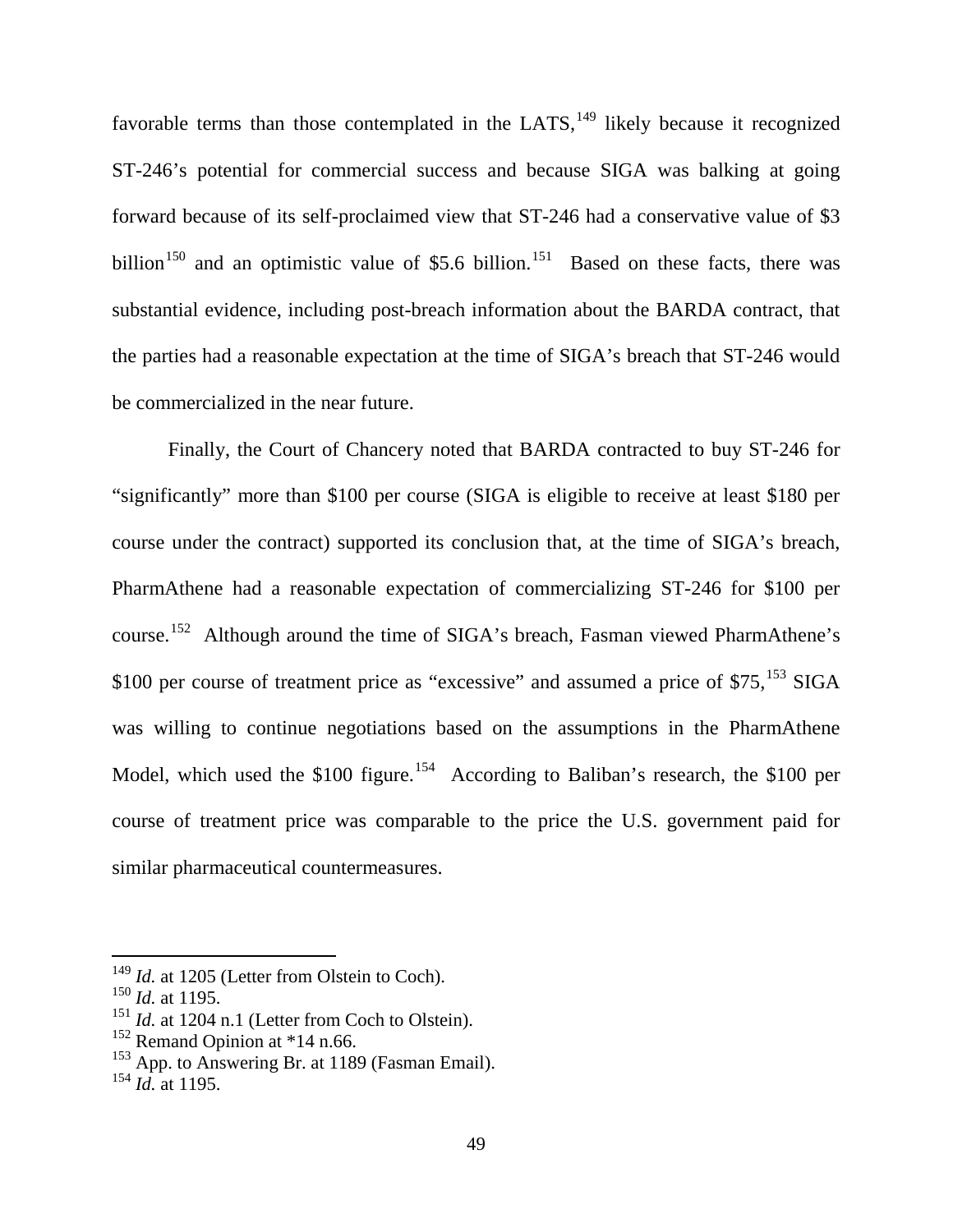The fact that BARDA agreed to pay 80% more per course confirmed that the parties' expectations at the time of SIGA's breach were reasonable. Had the court given more weight to the post-breach BARDA contract, it could have concluded that the \$100 price per course expectation at the time of breach was unreasonable for being too low. The Court of Chancery did not give undue weight to post-breach evidence, and properly limited the post-breach evidence to corroborate other facts establishing the expectation of the parties at the time of the breach.<sup>[155](#page-49-0)</sup>

# **3. The Court Of Chancery Used The LATS Economic Terms To Determine Expectation Damages**

SIGA argues that the Court of Chancery found in its 2011 Decision that the parties

would have reached an agreement on terms substantially different from those set forth in

the LATS. We read the 2011 Decision otherwise. The Vice Chancellor stated:

I [] find that, but for SIGA's bad faith negotiations, the parties likely would have reached agreement on a transaction *generally in accordance with the LATS*. PharmAthene was willing to agree to a license agreement for ST-246 on terms that varied "to some extent" from the LATS. . . . Had SIGA engaged in good faith negotiations, I am convinced that a license agreement between PharmAthene and SIGA for ST–246 would have resulted in terms no less favorable to PharmAthene than the 50/50 profit split it already had mentioned and an increase in the upfront and milestone payments from a total of \$16 million, as specified in the LATS to something in the range of  $$40$  million.<sup>[156](#page-49-1)</sup>

<span id="page-49-0"></span><sup>&</sup>lt;sup>155</sup> SIGA also argues that the Court of Chancery "selectively and arbitrarily" considered the postbreach evidence, and supposedly "ignored" post-breach evidence that proved damages were speculative or should have been far less than awarded. Opening Br. at 35. The weighing of pertinent evidence is within the discretion of the trial court, and will not be second-guessed on appeal. *See Gatz*, 59 A.3d at 1212; *Bank of N.Y. Mellon Trust Co.*, 29 A.3d at 236; *Hudak v. Procek*, 806 A.2d 140, 150 (Del. 2002) ("The weight to be given to evidence . . . is for the trier of fact to determine.").

<span id="page-49-1"></span><sup>&</sup>lt;sup>156</sup> 2011 Opinion at \*38 (emphasis added).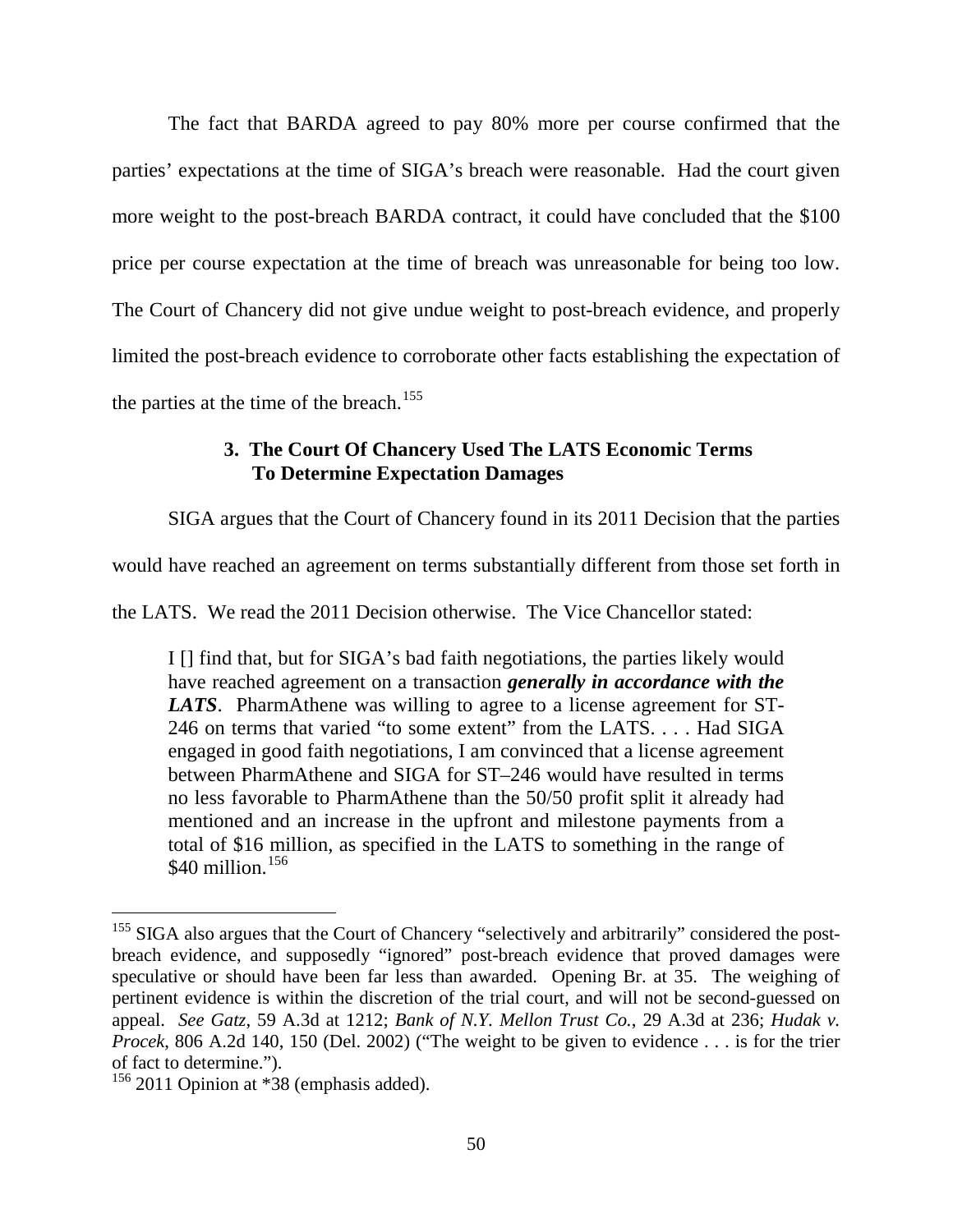Although the parties might have agreed to modifications of the LATS in SIGA's favor given ST-246's recent successes, had SIGA not breached its obligation to negotiate in good faith toward a license agreement in accordance with the LATS, fairly read the Vice Chancellor found that the parties would still have reached an agreement that was "generally in accordance with the LATS."<sup>157</sup> The financial terms of the LATS were a sufficiently certain basis to calculate damages, and the Court of Chancery did not err in rely on the LATS financial terms used by Baliban in his financial model.

SIGA also argues that the Court of Chancery deviated from the material financial terms of the LATS. Once again the record does not support SIGA's argument. The Court of Chancery used Baliban's Basis 1 damages calculation, which incorporated the LATS economic terms. After Baliban prepared a projection of ST-246's future profit using inputs from the PharmAthene Model as well as assumptions that were based on his research, he applied the key LATS economic terms to the calculation. That is, the license fees, milestone payments, and royalties PharmAthene owed SIGA were all applied to the calculation before earnings from ST-246 were allocated to the parties. Thus, the economic terms of the LATS were incorporated into Baliban's damages calculation, which served as the basis for the Court of Chancery's analysis of the damages award.

Furthermore, in its Remand Order, the Court of Chancery directed Baliban to apply the economic terms of the LATS to its calculation of damages and altered the timing of when certain upfront and milestone payments would have been made. The

<span id="page-50-0"></span> <sup>157</sup> *Id.*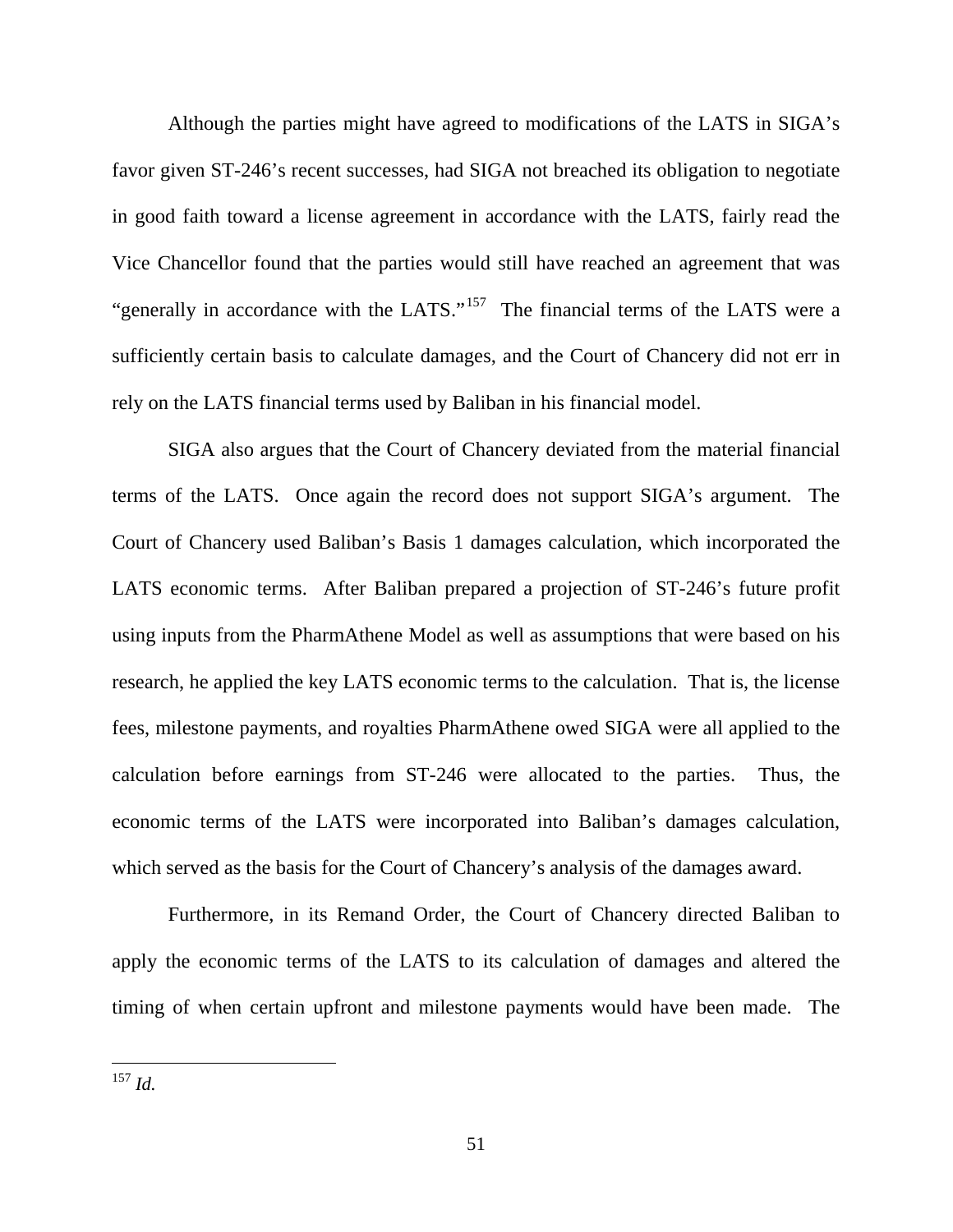court gave SIGA the opportunity to comment on the revised calculations.<sup>158</sup> The Remand Order accounted for the license fee payments and the milestone payments, all of which PharmAthene owed to SIGA under the express economic terms of the LATS. Thus, the court's analysis in its Remand Opinion and its instructions in the Remand Order were based on the economic terms of the LATS.

## **4. The Court Of Chancery's Factual Findings Were Not Clearly Erroneous**

The Court of Chancery took into account SIGA's own conduct and beliefs about ST-246's prospects before the breach, and painstakingly considered the relevant factors underlying Baliban's damages calculation. In evaluating the evidence, the Court of Chancery first took account of ST-246's successes and SIGA's own optimism about the drug's prospects. Specifically, it noted that the criteria for purchase into the National Stockpile was already known at the time of SIGA's breach, and the parties had a reasonable expectation that ST-246 would meet that criteria. It also noted that FDA approval was not one of the requirements for being considered for the National Stockpile, which weakened SIGA's argument that ST-246's prospects were too speculative because of the uncertainty of obtaining FDA approval. Had the parties truly believed that the success of the drug was premised on FDA approval, they would have been much more conservative in their valuations, and SIGA might not have walked away from the merger or a deal consistent with the LATS.

<span id="page-51-0"></span>Remand Order at \*2 ("SIGA shall serve on PharmAthene any objections to the revised calculations within ten days of receiving . . . the calculations . . . . **The scope of these objections shall be limited to computational errors . . . .**") (emphasis in original).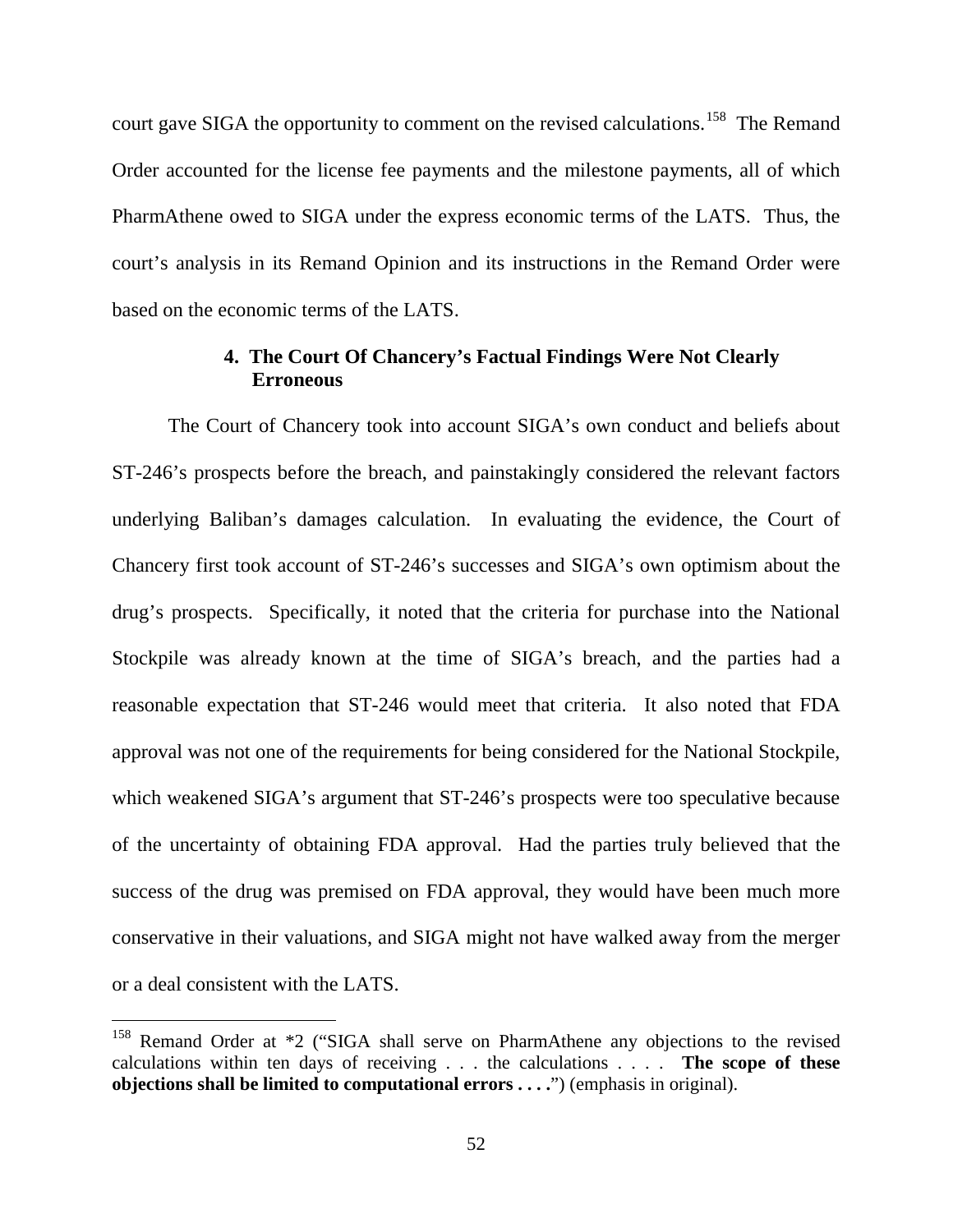Further, the Court of Chancery considered SIGA's damages expert's criticisms of Baliban's damages calculation and either found them wanting or made the requested adjustments. For example, SIGA's expert criticized Baliban's damages calculation for failing to consider competitors and failing to account for the seven-year duration of the "orphan drug" status. The court noted, however, that the 5% contraindication rate used in Baliban's model was conservative as compared to Baliban's independent research, which showed contraindication rates of between  $20\%$  and  $30\%$ .<sup>[159](#page-52-0)</sup> Thus, the court reasoned that the shortcomings of Baliban's calculation were offset by the use of a conservative contradiction rate. It also noted that Baliban's use of a high discount rate of 23.1% compensated for these criticisms. The court considered and responded to SIGA's expert's criticisms, but could not rely on an alternative model for comparison because SIGA did not provide one. Also, in the January 7, 2015 Letter Opinion, the court directed Baliban to adhere to his original assumptions, which further reduced PharmAthene's damages award.<sup>[160](#page-52-1)</sup> In this regard, it is worth noting that this is another instance where SIGA faults the Vice Chancellor for using a more conservative approach than he could have given the evidence. When it was deciding to breach, SIGA's internal valuation used a contraindication rate of  $15\%$ .<sup>[161](#page-52-2)</sup> The Vice Chancellor would have been within his discretion to hold SIGA to its own contemporaneous estimate.

<span id="page-52-0"></span><sup>&</sup>lt;sup>159</sup> App. to Answering Br. at 1468 (Baliban's Report).

<span id="page-52-1"></span><sup>&</sup>lt;sup>160</sup> Letter Opinion at  $\overline{1}$ -2.

<span id="page-52-2"></span><sup>&</sup>lt;sup>161</sup> App. to Answering Br. at 1200.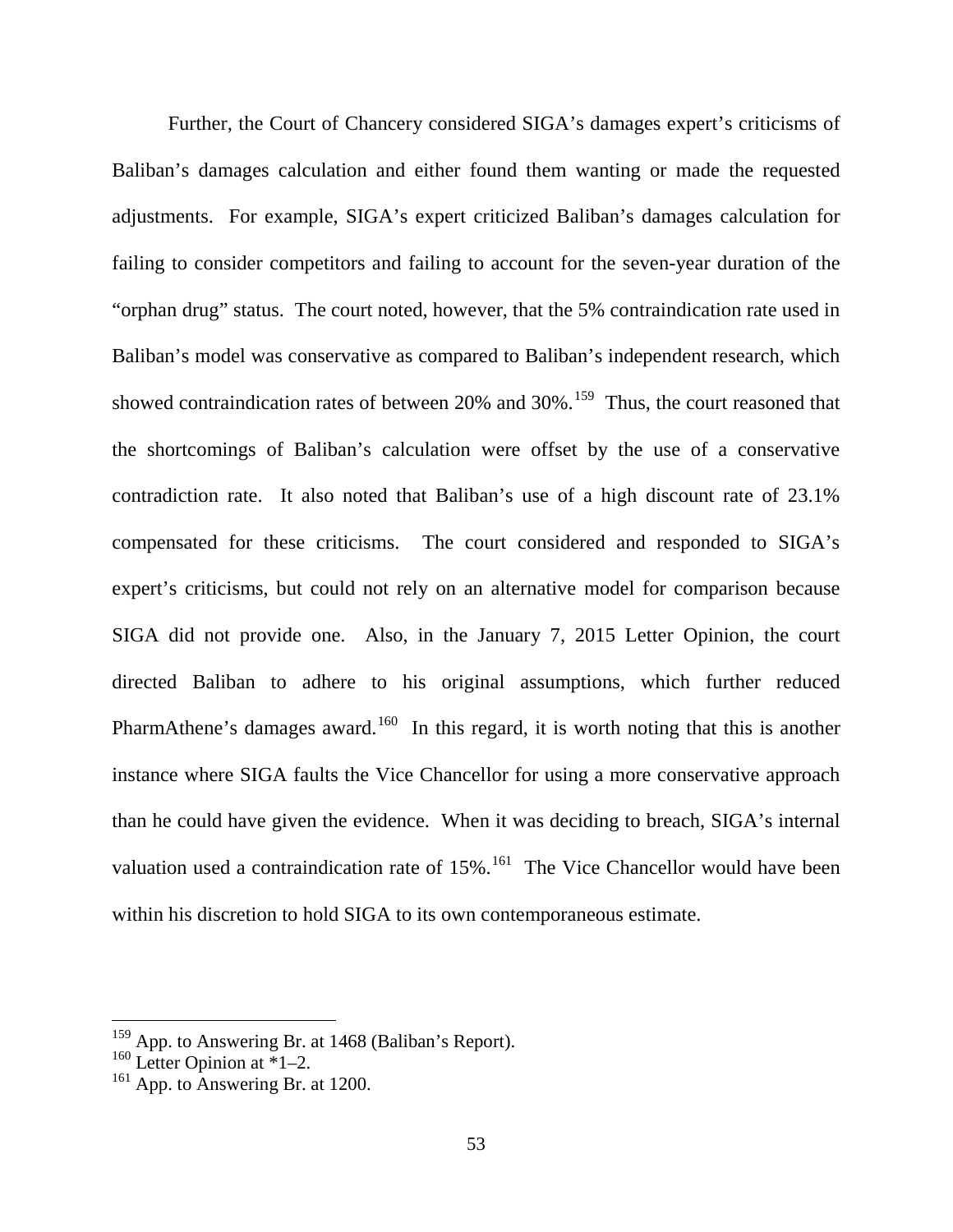On top of the changes made in response to SIGA's expert, the Court of Chancery conducted its own analysis and adjusted Baliban's calculations. Specifically, the court changed the start date assumption for ST-246 sales, and adjusted the assumed sales to the National Stockpile, both in SIGA's favor. The court also found that PharmAthene did not prove that it had a reasonable expectation of commercializing ST-246 outside of the U.S. at the time of SIGA's breach. Additionally, the court lowered the contraindication rate for the military population from 10% to 5%, because PharmAthene failed to justify the higher rate. The court also amended PharmAthene's projected recognition of its milestone payment obligations under the LATS to reflect the new timing of ST-246 sales. These changes demonstrate that the Court of Chancery carefully analyzed the factors used in Baliban's model to avoid an excessive award. Ultimately, the court awarded PharmAthene \$113 million in expectation damages—less than 11% of the \$1.07 billion damages figure in Baliban's model.

SIGA is poorly positioned to argue that the parties' expectations about ST-246's prospects at the time of the breach were too speculative. At the time of the breach, SIGA internally valued ST-246 conservatively at \$3 billion<sup>[162](#page-53-0)</sup> and optimistically at \$5.6 billion.<sup>[163](#page-53-1)</sup> A letter from SIGA's attorney to PharmAthene's attorney stated that SIGA valued the drug at over \$5 billion.<sup>[164](#page-53-2)</sup> Right before the breach, ST-246 received \$21.9 million in grant money from the National Institute of Allergy and Infectious Disease and

<span id="page-53-0"></span><sup>162</sup> *Id.* at 1189 (Fasman Email). <sup>163</sup> *Id.* at 1195.

<span id="page-53-2"></span><span id="page-53-1"></span><sup>&</sup>lt;sup>164</sup> *Id.* at 1204 n.1 (Letter from Coch to Olstein).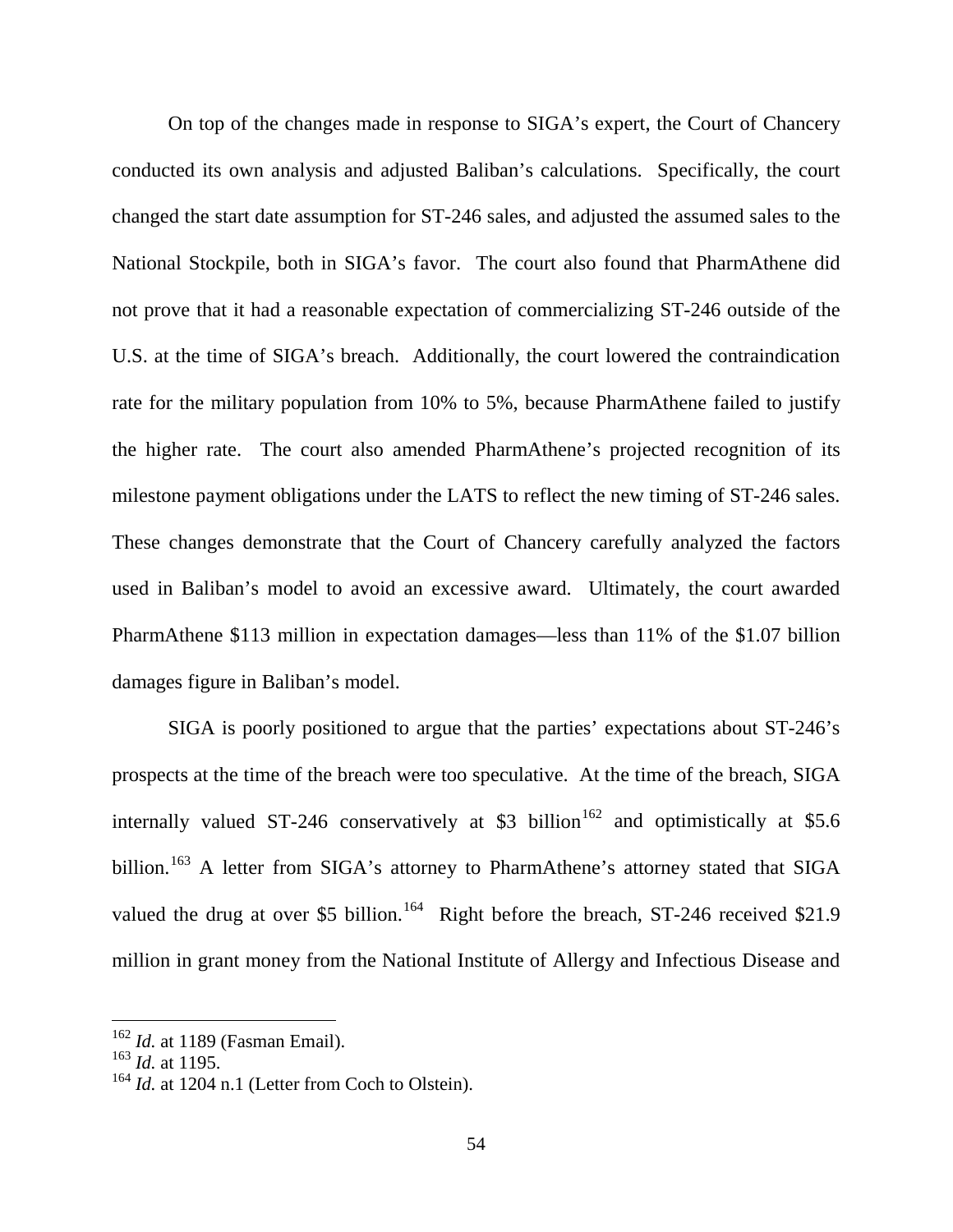the National Institutes of Health to address SIGA's cash shortage, allowing SIGA to continue development of a drug that was demonstrating promise.<sup>165</sup> These grants reflected the organizations' confidence in ST-246, confirming SIGA's optimism about the drug's prospects. It was precisely because SIGA believed that ST-246 was worth \$3 to \$5.6 billion that it did not wish to share the upside with PharmAthene under LATS terms and why SIGA refused to consummate a final agreement.

SIGA is also poorly positioned to argue that profits were entirely speculative because ST-246 was an experimental drug. Both of these companies were in the business of developing pharmaceuticals for use against biological warfare. They understood that the government was a likely near-term purchaser.<sup>166</sup> SIGA confidently announced on July 13, 2006 that ST-246 was "its lead smallpox drug candidate" and that it had "successfully completed the first planned human clinical safety trial."[167](#page-54-2) SIGA had met the scientific milestones for ST-246, and sought the bridge financing because of its confidence in the drug.<sup>[168](#page-54-3)</sup> The additional government funding awarded to SIGA to complete development of ST-246 in September 2006 also undercuts SIGA's argument that this was merely an experimental drug.<sup>169</sup> This was not a situation where profits were entirely speculative—SIGA believed it was on the cusp of bringing ST-246 to market.

<span id="page-54-0"></span><sup>&</sup>lt;sup>165</sup> *Id.* at 808 (Email from Hruby to Konatich); *id.* at 1135 (Email from Hruby to Drapkin). <sup>166</sup> App. to Answering Br. at 1135 ("I presented to both DHS and DOD last week. They were

<span id="page-54-1"></span>very 'impressed' and indicated acquisitions in the future.").

<span id="page-54-2"></span><sup>167</sup> *Id.* at 811 (SIGA Press Release). <sup>168</sup> *Id.* at 1135.

<span id="page-54-3"></span>

<span id="page-54-4"></span><sup>169</sup> *SIGA I* at 338.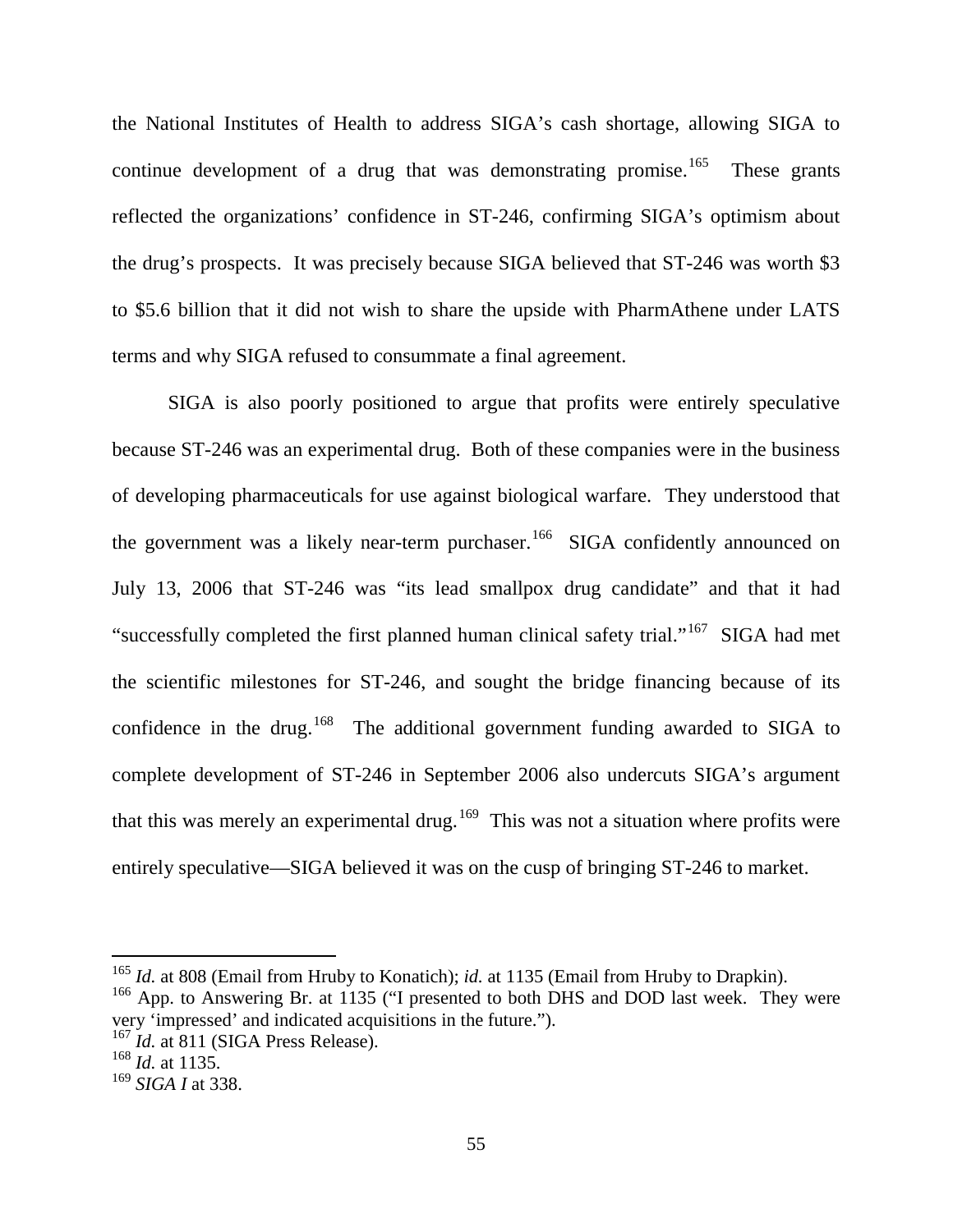We respectfully disagree with the dissent that PharmAthene should be limited to reliance damages, which, as the Court of Chancery found, would be no remedy at all for  $SIGA$ 's bad faith breach.<sup>170</sup> Although the dissent characterizes  $SIGA$  I as "unclear," we find nothing unclear about the instructions from this Court to the Court of Chancery on remand. We instructed the court to determine anew whether expectation damages should be awarded, which included a specific instruction to reconsider the helpfulness of expert testimony directed to expectation damages. Further, faced with PharmAthene's argument that the court erred by failing to award lump-sum expectation damages, we "remand[ed] for him to reconsider it in light of [the SIGA I] opinion." The Court of Chancery followed this Court's mandate, painstakingly applied accepted principles of law to a detailed record, and exercised its broad discretion for a second time to fashion a damages remedy. $171$ 

The dissent's extended discussion of cases from other jurisdictions, including New York, and its fear of falling out of step with other leading commercial jurisdictions, suggests that its main dissatisfaction is with SIGA I and the rule it adopted permitting the recovery of expectation damages for bad faith breach of Type II agreements. We note, however, that despite SIGA's concerns about the precedent set in SIGA I, the decision is

<span id="page-55-0"></span> $170$  Remand Opinion at  $*5$  n.29.

<span id="page-55-1"></span> $171$  The Court of Chancery crafted a remedy earlier in the case that was designed to eliminate uncertainty even more, by tying relief to a stream of royalties derived from sales. This Court in SIGA I never addressed whether that remedy was within Chancery's broad remedial discretion, and the dissent does not explain why that original remedy was incorrect.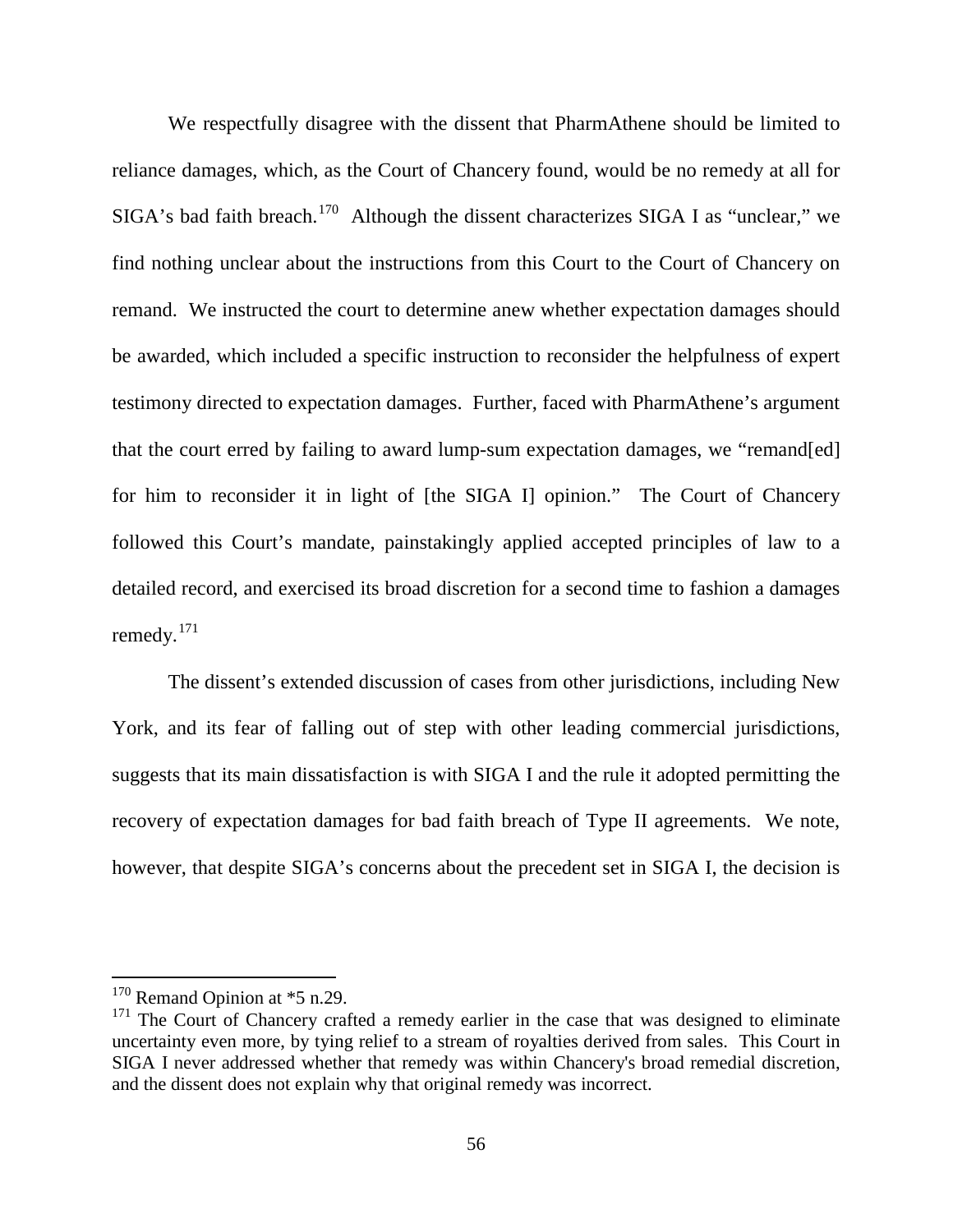the law of the case. Whether it was correctly decided was not raised by the parties and is not before us in this appeal. $172$ 

The Court of Chancery's opinion reflects a reasoned and thorough approach to evaluating the evidence underlying PharmAthene's damages claim. In view of our standard of review and of the evidence that was before the trial court, the Court of Chancery did not abuse its discretion or make conclusions that were clearly erroneous when it awarded PharmAthene lump-sum expectation damages on remand.

#### **V. CONCLUSION**

The law of the case doctrine did not prevent the Court of Chancery from reconsidering its prior finding that lump-sum expectation damages were too speculative. Instead, the Court of Chancery was required to reevaluate the helpfulness of expert testimony and reconsider the damages award in light of *SIGA I*'s guidance. That is precisely what the Court of Chancery did. Further, the Court of Chancery did not abuse its discretion in finding that PharmAthene met its burden of proving its expectation damages with reasonable certainty, and the court's factual findings were not clearly erroneous.

The judgment of the Court of Chancery is affirmed.

<span id="page-56-0"></span> <sup>172</sup> *See Gannett Co., Inc. v. Kanaga*, 750 A2d 1174, 1181 (Del. 2000) ("there must be some closure to matters already decided in a given case by the highest court of a particular jurisdiction, particularly when (with a different composition of jurists) that same court is considering matters in a later phase of the same litigation.").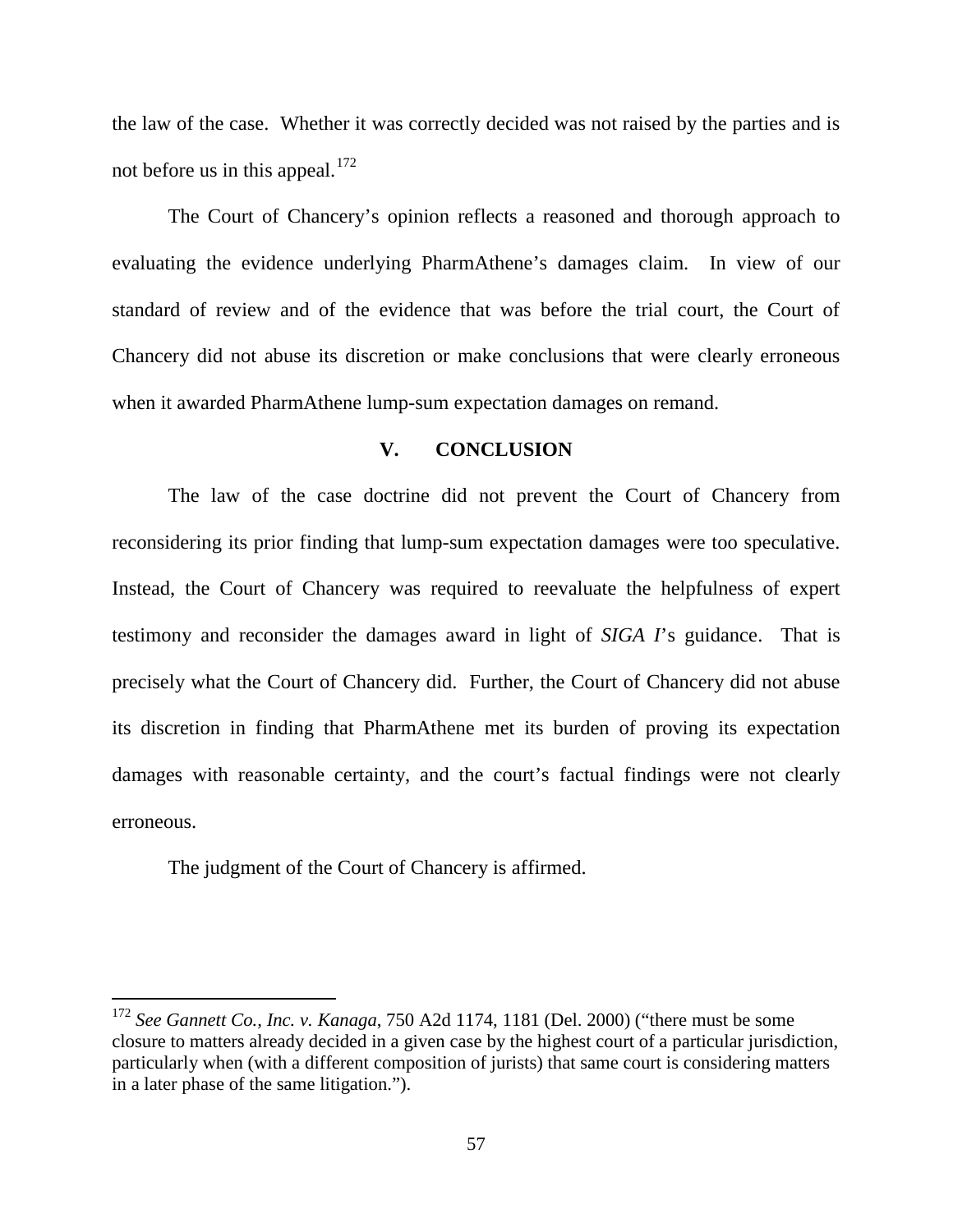**VALIHURA**, Justice, concurring in part and dissenting in part:

I concur with the Majority in part, and respectfully dissent in part.

I agree with the Majority's conclusion that the Court of Chancery's 2011 finding that expectation damages were "speculative and too uncertain, contingent, and conjectural"<sup>[1](#page-57-0)</sup> is not the law of the case. Rather, as the Majority says, pursuant to our decision in *SIGA I*, the trial court was free to reconsider a damages award.<sup>[2](#page-57-1)</sup> However, this Court also stated clearly in *SIGA I* that expectation damages must be proven with reasonable certainty.<sup>[3](#page-57-2)</sup> No recovery can be had for damages that are "uncertain, contingent, conjectural, or speculative."<sup>[4](#page-57-3)</sup> While it is not the law of the case, the Court of Chancery's reversal of its earlier finding that expectation damages here are "speculative and too uncertain, contingent, and conjectural,"<sup>[5](#page-57-4)</sup> after examining essentially the same information as it had in  $2011$ ,  $6$  is the product of certain legal errors which, in turn, are perhaps the result of the remand instructions from this Court in *SIGA I*. [7](#page-57-0)

<span id="page-57-0"></span> <sup>1</sup> *PharmAthene, Inc. v. SIGA Techs., Inc.*, 2011 WL 4390726, at \*37 (Del. Ch. Sept. 22, 2011) [hereinafter, "*PharmAthene I*, 2011 WL 4390726, at \_\_"].

<span id="page-57-1"></span><sup>2</sup> *See SIGA Techs., Inc., v. PharmAthene, Inc.*, 67 A.3d 330, 351-52 (Del. 2013) (citation omitted) [hereinafter, "*SIGA I*, 67 A.3d at \_\_"].

<span id="page-57-2"></span><sup>3</sup> *Id.* at 351 n.99.

<span id="page-57-3"></span><sup>4</sup> *Id.* (quoting *Callahan v. Rafail*, 2001 WL 283012, at \*1 (Del. Super. Mar. 16, 2001)) (internal quotations omitted).

<sup>5</sup> *PharmAthene I*, 2011 WL 4390726, at \*37.

<span id="page-57-5"></span><span id="page-57-4"></span><sup>&</sup>lt;sup>6</sup> On remand from this Court's opinion in *SIGA I*, the Court of Chancery granted PharmAthene's motion to reopen the record. *See* Op. Br. Ex. A. (Tr. 33:21-24). The Court of Chancery indicated that it "relied only sparingly on post-breach information . . . ." *PharmAthene, Inc. v. SIGA Techs., Inc.*, 2014 WL 3974167, at \*9 (Del. Ch. Aug. 8, 2014) [hereinafter, "*PharmAthene II*, 2014 WL 3974167, at \_\_"]. At oral argument before this Court, counsel for PharmAthene confirmed that the only factual difference between the evidence before the Court of Chancery in 2011 and the evidence as supplemented by reopening the record on remand was the existence of a post-breach contract between SIGA and the federal government via the Biomedical Advanced Research and Development Authority ("BARDA"). *See* Videotape: Oral Argument Before the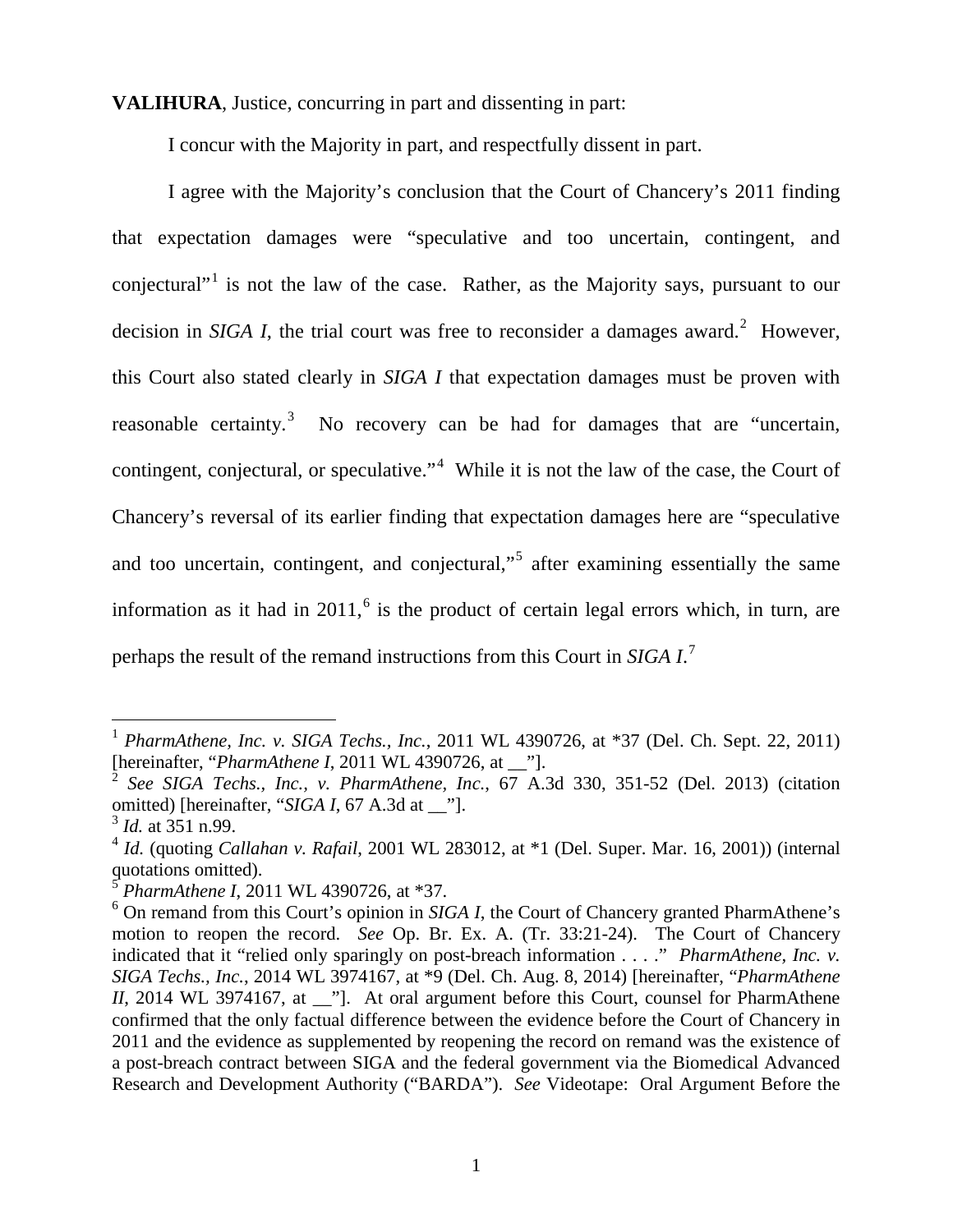As a preliminary matter, the Majority asserts that our scope of review of a damages award is "limited" and that "[d]amages awards are reviewed for abuse of discretion."<sup>[8](#page-58-0)</sup> However, our review of embedded legal issues is *de novo*.<sup>[9](#page-58-1)</sup> I disagree with the Majority's articulation of the standard of proof required for an award of expectation damages, its approval of the trial court's consideration of post-breach evidence, and its application of the "wrongdoer rule" to lessen the quantum of proof to the point of speculation and to broadly attribute to SIGA uncertainties in damages as the "but for" cause for failure to consummate a license agreement. Accordingly, I would reverse the trial court's decision, and I respectfully dissent as to those aspects of the Majority's Opinion.

## **I. THE LAW OF EXPECTATION DAMAGES**

 $\overline{a}$ 

Delaware Supreme Court, at 26:06 (*SIGA Techs., Inc. v. PharmAthene, Inc.*, No. 20, 2015, October 7, 2015), *archived at* http://livestream.com/DelawareSupremeCourt/events/4404659/videos/101331469.

 $<sup>7</sup>$  In particular, this Court's direction to the trial court to reevaluate the helpfulness of expert</sup> testimony is not as clear as it perhaps could have been, as evidenced by the parties' briefs on appeal. *Compare* SIGA's Op. Br. at 29 ("And the Court of Chancery flatly misunderstood the significance of this Court's invitation to 'reevaluate the helpfulness of expert testimony.' That invitation was extended in the context of this Court's discussion of expert fee-shifting, and was limited to a reexamination of whether expert testimony was helpful in determining a damage award 'in light of this opinion'—an opinion that explicitly held that speculative damages cannot be awarded, and left untouched the Court of Chancery's original finding that expectation damages in this case are speculative.") (internal citations omitted), *with* PharmAthene's Ans. Br. at 26 n.12 ("Rather than affirm the Vice Chancellor's findings that expectation damages were too speculative, this Court instead ordered the Vice Chancellor to reconsider his award consistent with the Court's opinion and even encouraged him to 'reevaluate the helpfulness of expert testimony' in so doing.") (citation omitted). 8 Maj. Op. at 41 (citations omitted).

<span id="page-58-1"></span><span id="page-58-0"></span><sup>&</sup>lt;sup>9</sup> See Schock v. Nash, 732 A.2d 217, 232 (Del. 1999) ("Whether or not an equitable remedy exists or is applied using the correct standards is an issue of law and reviewed *de novo*.") (citations omitted).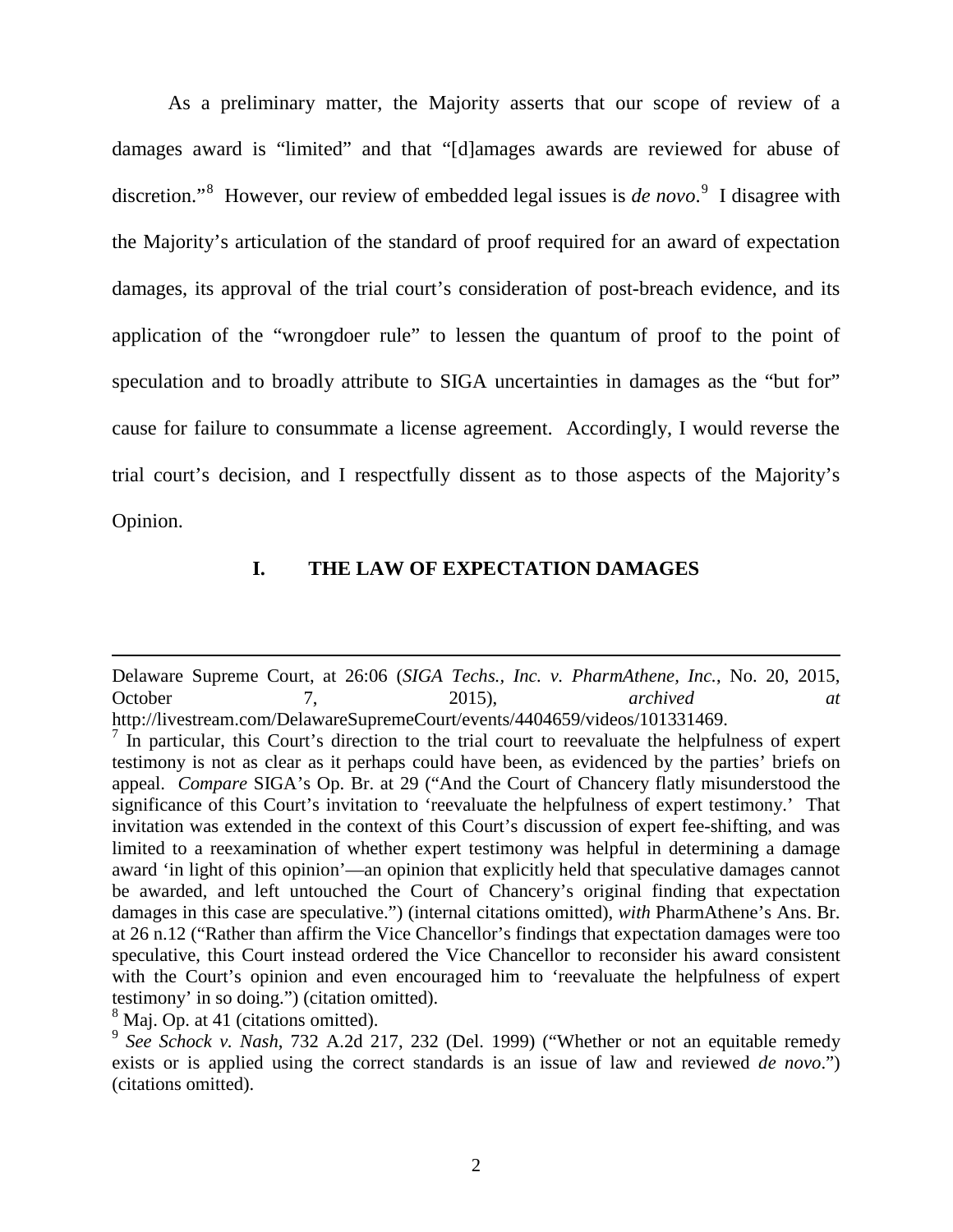Ordinarily, expectation damages are not awarded for the breach of a preliminary agreement due to difficulties in establishing such damages with sufficient certainty. As this Court acknowledged in *SIGA I*, "[n]o recovery can be had for loss of profits which are determined to be uncertain, contingent, conjectural, or speculative."<sup>[10](#page-59-0)</sup> The award of lump sum expectation damages in this case violates that basic principle—as the trial court correctly determined in the first instance. A review of the development of the law in the area of preliminary agreements provides a useful analytical backdrop for explaining why damages for breach of preliminary agreements are typically limited to reliance damages. $11$ 

# *A. New York Develops a Conceptual Framework Regarding Preliminary Agreements*

In 1987, Judge Leval of the United States District Court for the Southern District of New York observed in *Teachers Insurance & Annuity Association of America v. Tribune Co.*, that "[p]reliminary contracts with binding force can be of at least two distinct types."<sup>12</sup> He explained that one type "occurs when the parties have reached complete agreement (including the agreement to be bound) on all the issues perceived to require negotiation."<sup>13</sup> The second "expresses mutual commitment to a contract on

<span id="page-59-0"></span> <sup>10</sup> *SIGA I*, 67 A.3d at 351 n.99 (quoting *Callahan*, 2001 WL 283012, at \*1) (internal quotations omitted).

<span id="page-59-1"></span><sup>11</sup> *See, e.g.*, E. Allan Farnsworth, *Precontractual Liability and Preliminary Agreements: Fair Dealing and Failed Negotiations*, 87 COLUM. L. REV. 217, 267 (1987) ("[T]he appropriate remedy [for breach of a preliminary agreement] is not damages for the injured party's lost expectation under the prospective ultimate agreement but damages caused by the injured party's reliance on the agreement to negotiate.").

<span id="page-59-3"></span><span id="page-59-2"></span><sup>12</sup> *Teachers Ins. & Annuity Ass'n of Am. v. Tribune Co.*, 670 F. Supp. 491, 498 (S.D.N.Y. 1987).  $^{13}$  *Id.*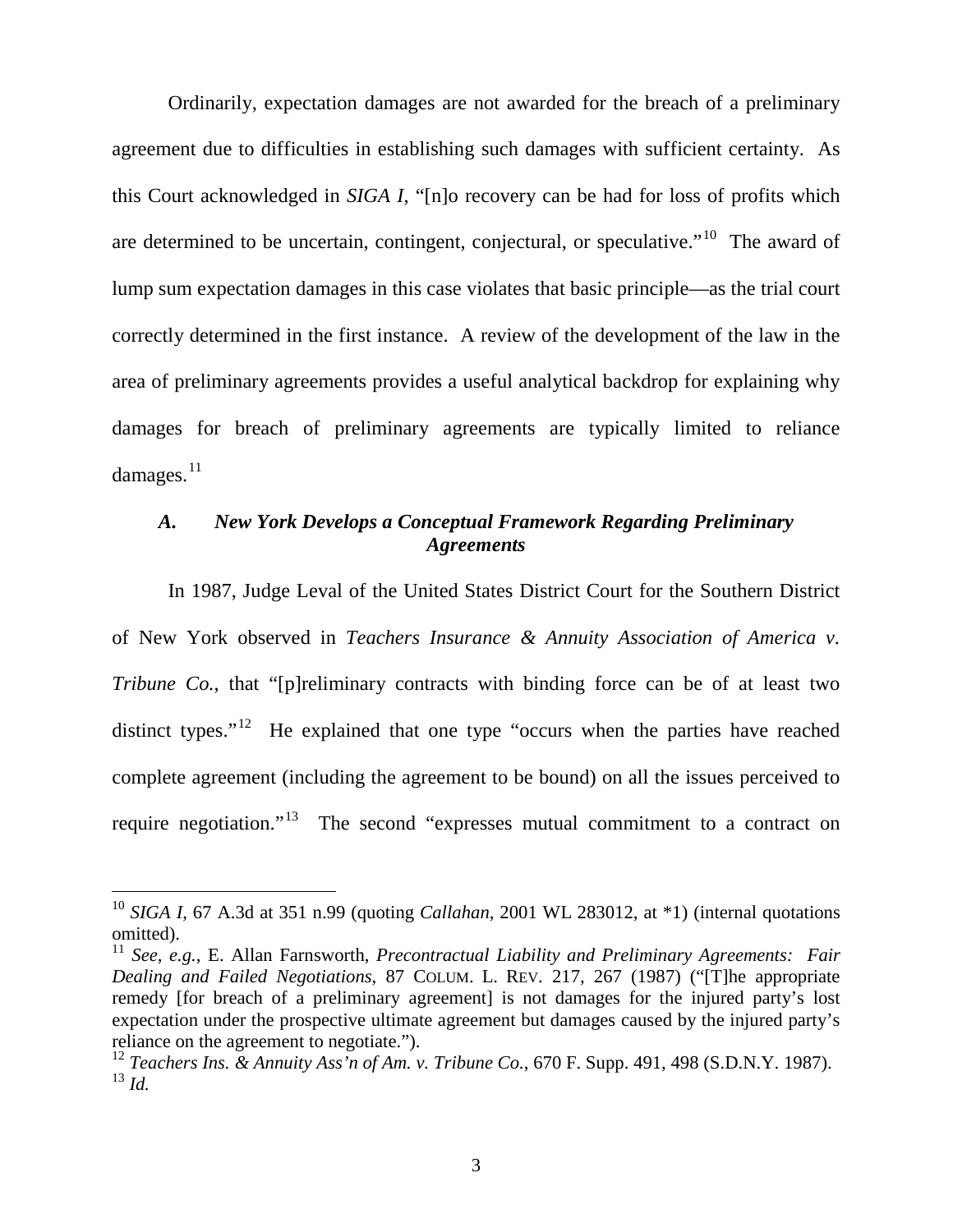agreed major terms, while recognizing the existence of open terms that remain to be negotiated."<sup>[14](#page-60-0)</sup>

Two years later, in *Arcadian Phosphates, Inc. v. Arcadian Corp.*, [15](#page-60-1) the United States Court of Appeals for the Second Circuit adopted Judge Leval's bifurcated framework for analyzing preliminary agreements. The Second Circuit has since applied this dual construction, observing that "binding preliminary agreements fall into one of two categories<sup>[1,]</sup><sup>[16](#page-60-2)</sup> either a Type I preliminary agreement or a Type II preliminary agreement.

As explained by the Second Circuit Court of Appeals, a Type I preliminary agreement exists "where all essential terms have been agreed upon in the preliminary contract, no disputed issues are perceived to remain, and a further contract is envisioned primarily to satisfy formalities."<sup>[17](#page-60-3)</sup> Instruments of this type are "preliminary only in form," such that the parties only desire "a more elaborate formalization of the agreement. The second stage is not necessary; it is merely considered desirable."<sup>[18](#page-60-4)</sup> Stated otherwise, Type I preliminary agreements are "fully binding," and are "created when the parties agree on all the points that require negotiation (including whether to be bound) but agree to memorialize their agreement in a more formal document."<sup>19</sup> Type I agreements

<span id="page-60-0"></span> <sup>14</sup> *Id.* 

<span id="page-60-1"></span><sup>15</sup> 884 F.2d 69 (2d Cir. 1989).

<span id="page-60-2"></span><sup>16</sup> *Adjustrite Sys., Inc. v. GAB Bus. Servs., Inc.*, 145 F.3d 543, 548 (2d Cir. 1998); *see also Vacold LLC v. Cerami*, 545 F.3d 114, 124 (2d Cir. 2008) (quoting *Adjustrite*, 145 F.3d at 548). <sup>17</sup> *Vacold*, 545 F.3d at 124 (quoting *Shann v. Dunk*, 84 F.3d 73, 77 (2d Cir. 1996)) (internal

<span id="page-60-3"></span>quotations omitted).

<span id="page-60-4"></span><sup>18</sup> *Tribune*, 670 F. Supp. at 498.

<span id="page-60-5"></span><sup>19</sup> *Vacold*, 545 F.3d at 124 (quoting *Adjustrite*, 145 F.3d at 548) (internal quotations omitted).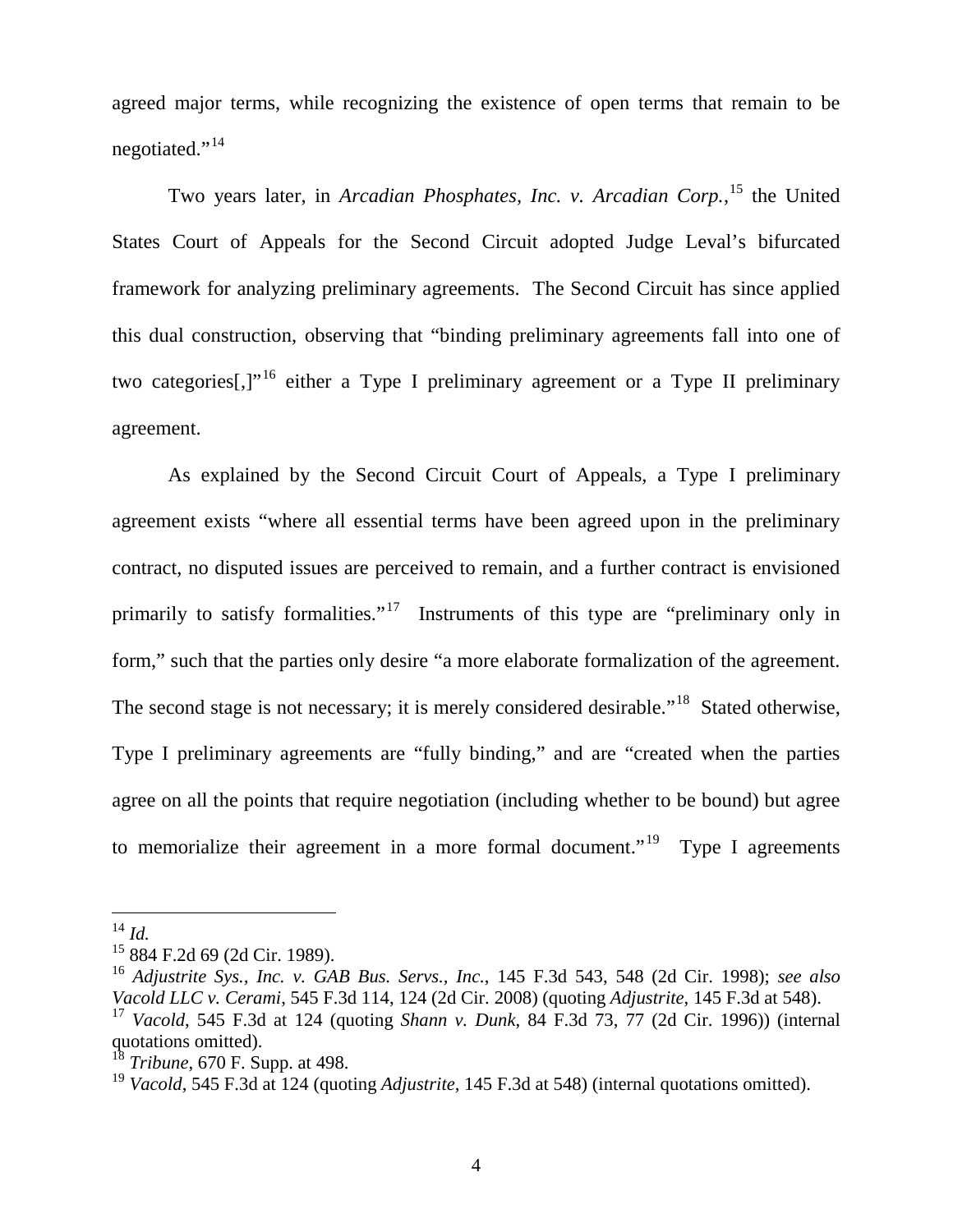"render the parties fully bound to carry out the terms of the agreement even if the formal instrument is never executed."<sup>[20](#page-61-0)</sup>

Type II preliminary agreements are commitments that are "binding only to a certain degree," as parties to such instruments "agree on certain major terms, but leave other terms open for further negotiation."<sup>[21](#page-61-1)</sup> In other words, a Type II preliminary agreement is "a contract 'that expresses mutual commitment to a contract'" on certain agreed terms, with others to be negotiated.<sup>22</sup> In the context of a Type II preliminary agreement, the parties "recognize the existence of open terms, even major ones, but, having agreed on certain important terms, agree to bind themselves to negotiate in good faith to work out the terms remaining open."<sup>23</sup> However, Type II preliminary agreements "do[] not commit the parties to their ultimate contractual objective but rather to the obligation to negotiate the open issues in good faith in an attempt to reach the . . . objective within the agreed framework."<sup>24</sup> Therefore, a party to a Type II preliminary agreement "may only demand that [the] counterparty negotiate the open terms in good faith toward a final contract incorporating the agreed terms. This obligation does not guarantee that the final contract will be concluded if both parties comport with their obligation, as good faith differences in the negotiation of the open issues may prevent a

<span id="page-61-0"></span> <sup>20</sup> *Id.* (quoting *Adjustrite*, 145 F.3d at 548) (internal quotations omitted).

<span id="page-61-1"></span><sup>21</sup> *Id.* (quoting *Adjustrite*, 145 F.3d at 548) (internal quotations omitted).

<span id="page-61-2"></span><sup>22</sup> *Westerbeke Corp. v. Daihatsu Motor Co., Ltd.*, 304 F.3d 200, 206 n.3 (2d Cir. 2002) (quoting *Tribune*, 670 F. Supp. at 498).

<span id="page-61-3"></span><sup>23</sup> *Vacold*, 545 F.3d at 124 (quoting *Dunk*, 84 F.3d at 77) (internal quotations omitted).

<span id="page-61-4"></span><sup>24</sup> *Brown v. Cara*, 420 F.3d 148, 153 (2d Cir. 2005) (quoting *Adjustrite*, 145 F.3d at 548) (internal quotations omitted) (alterations in original).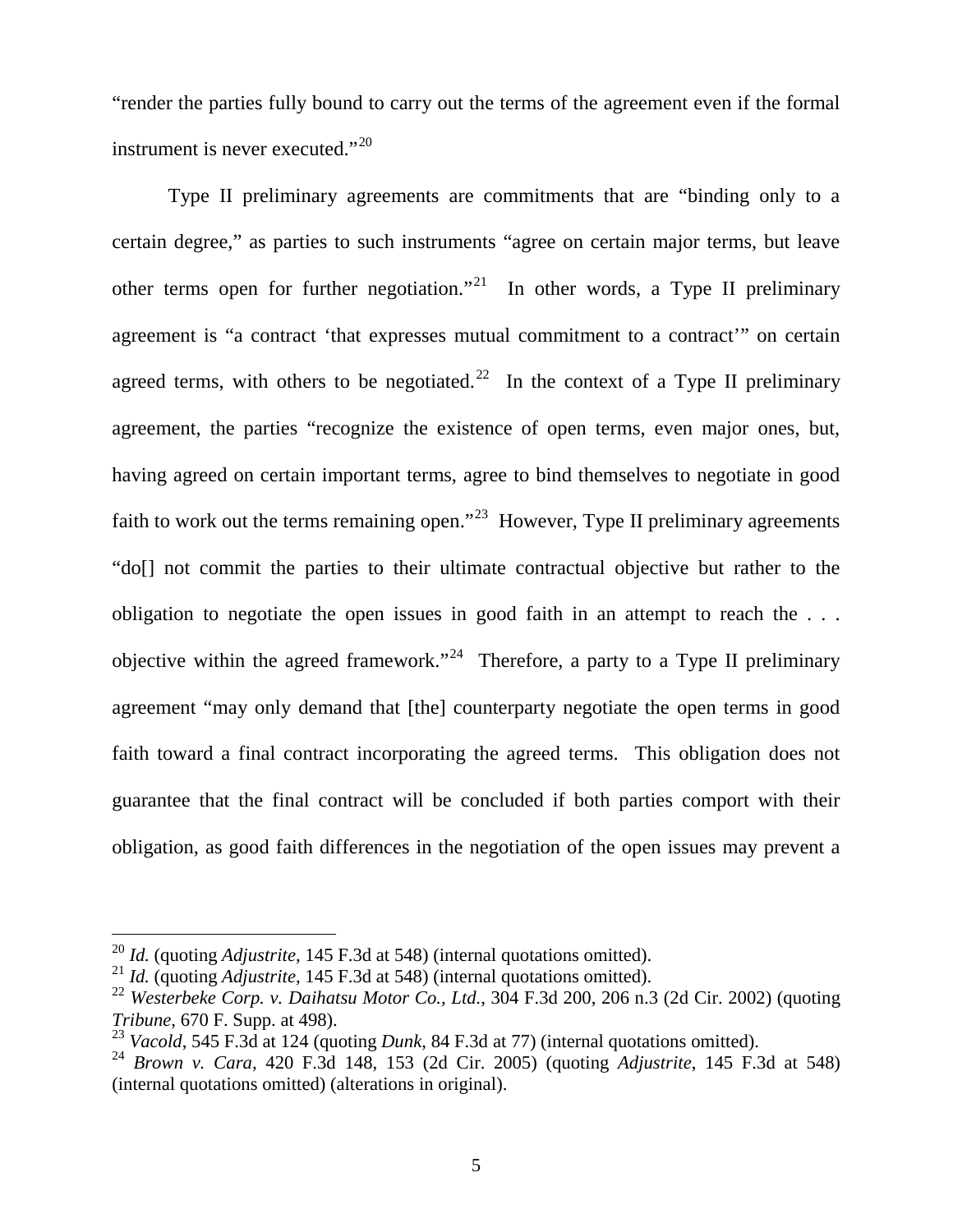reaching of final contract."<sup>25</sup> However, a party to a Type II preliminary agreement is barred "from renouncing the deal, abandoning the negotiations, or insisting on conditions that do not conform to the preliminary agreement."<sup>[26](#page-62-1)</sup> Ultimately, "[i]f the parties 'fail to reach such a final agreement after making a good faith effort to do so, there is no further obligation." $^{37}$ 

This Court first applied New York's bifurcated approach to preliminary agreements in *SIGA 1*<sup>28</sup> There, we held that plaintiffs who are party to a Type II preliminary agreement may recover *reasonably certain* expectation damages if "the trial judge makes a factual finding, supported by the record, that the parties would have reached an agreement but for the defendant's bad faith negotiations . . . ."[29](#page-62-4) *SIGA I* held that expectation damages are *theoretically* available, not definitively available, since our acknowledgement that a plaintiff might be entitled to recover expectation damages for breach of a Type II preliminary agreement was qualified by the associated footnote, which expressly stated that "[a]n expectation damages award presupposes that the plaintiff can prove damages with reasonable certainty."[30](#page-62-5) *SIGA I*, in that respect, does

<span id="page-62-0"></span> <sup>25</sup> *Westerbeke*, 304 F.3d at 206 n.3 (quoting *Tribune*, 670 F. Supp at 498) (internal quotations omitted) (alternations in original).

<span id="page-62-1"></span><sup>26</sup> *Tribune*, 670 F. Supp. at 498.

<span id="page-62-2"></span><sup>27</sup> *Vacold*, 545 F.3d at 124 (quoting *Adjustrite*, 145 F.3d at 548) (internal quotations omitted).

<span id="page-62-3"></span><sup>28</sup> *SIGA I*, 67 A.3d at 349-51.

<span id="page-62-4"></span><sup>29</sup> *Id.* at 350-51.

<span id="page-62-5"></span><sup>30</sup> *Id.* at 351 n.99 (citing *Callahan*, 2001 WL 283012, at \*1 ("It is well-settled law that 'a recovery for lost profits will be allowed only if their loss is capable of being proved, with a reasonable degree of certainty. No recovery can be had for loss of profits which are determined to be uncertain, contingent, conjectural, or speculative.'")).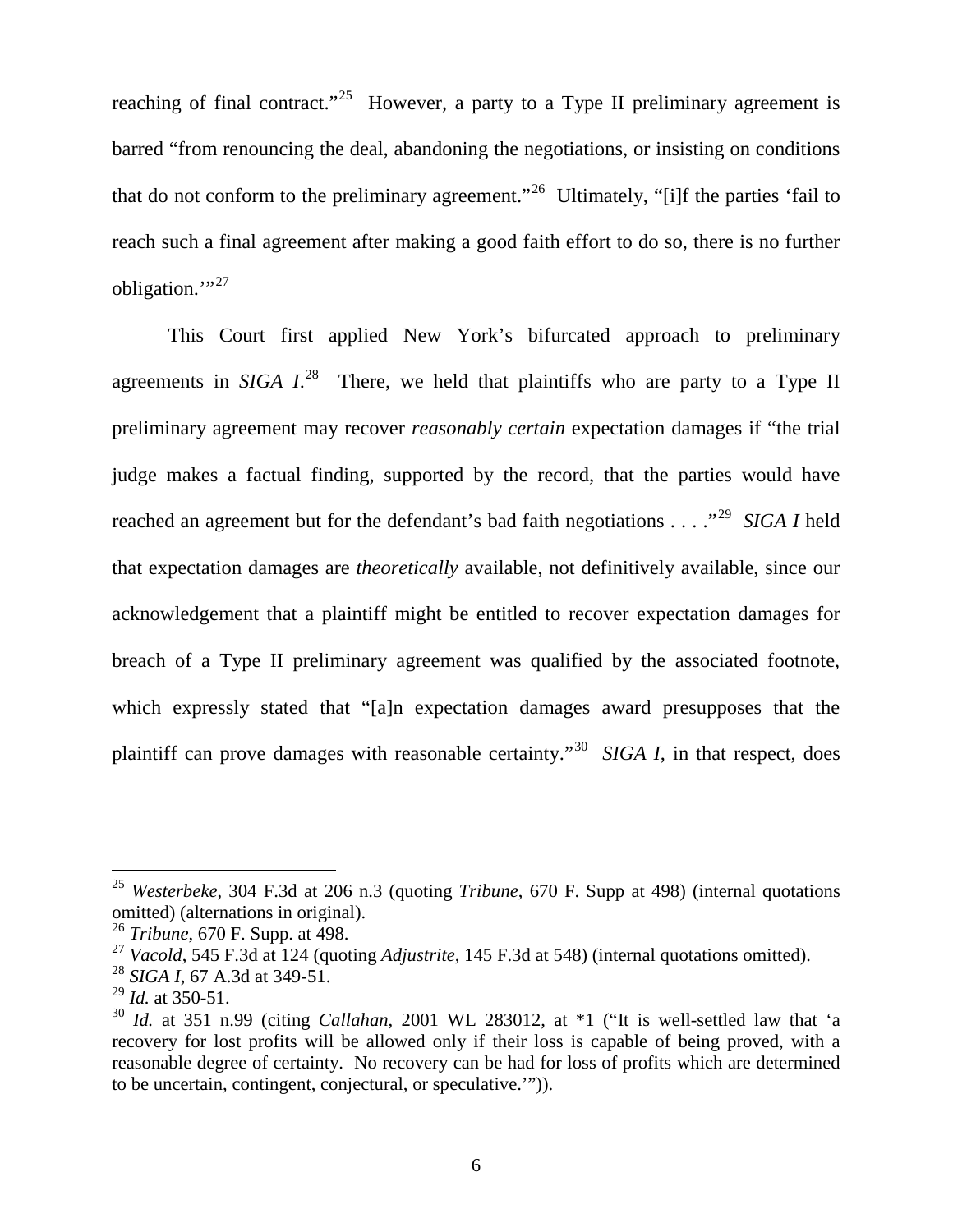not diverge from bedrock contract law establishing that reasonably certain proof is a predicate to an award of lost profits.<sup>[31](#page-63-0)</sup>

Notably, the same New York courts that adopted and applied the distinction between Type I and Type II preliminary agreements disfavor awarding expectation damages in cases of a breach of a Type II preliminary agreement.<sup>32</sup> For example, in *Goodstein Construction Corporation v. City of New York*, a case decided after Judge

<span id="page-63-0"></span> <sup>31</sup> *See* RESTATEMENT (SECOND) OF CONTRACTS § 352 (1981) ("Damages are not recoverable for loss beyond an amount that the evidence permits to be established with *reasonable certainty*.") (emphasis added), ch. 16, topic 2, § 352, cmt. a ("*Requirement of certainty.* A party cannot recover damages for breach of a contract for loss beyond the amount that the evidence permits to be established with reasonable certainty. . . . The main impact of the requirement of certainty comes in connection with recovery for lost profits. . . . Although the requirement applies to damages based on the reliance as well as the expectation interest, there is usually little difficulty in proving the amount that the injured party has actually spent in reliance on the contract, even if it is impossible to prove the amount of profit that he would have made. In such a case, he can recover his loss based on his reliance interest instead of on his expectation interest."); 5 CORBIN ON CONTRACTS § 1020 (Rev. ed. 1964) ("In order to be entitled to a verdict, or a judgment, for damages for breach of contract, the plaintiff must lay a basis for a *reasonable estimate* of the extent of his harm, measured in money. This applies alike to harm that consists in losses suffered by the plaintiff (expenditures and other subtractions from his wealth) and to harm that consists in gains prevented by the breach.") (emphasis added), § 1022 ("[A] plaintiff who has been injured by a breach of contract frequently has a right to damages much greater in amount than the mere net profit that would have resulted from full performance; but such profits, when their amount *and* the fact that they have been prevented by the breach of the defendant can be proved with *reasonable certainty*, always form one of the elements in the damages that can be recovered.") (emphasis added); MODERN LAW OF CONTRACTS § 14:14 (2015) ("Although the value of lost profits and other consequential damages do not have to be proven with precision, the proof must be solid enough to justify a reasonable approximation by the trier of fact. Thus, *rules of certainty* and foreseeability apply *both* to proof of damage *and* to fact of damage.") (emphasis added), § 14:6 ("Proving breach is not enough to recover damages. There also must be proof of actual damages that flow from the breach. . . . There must be evidence of associated costs from which a finder of fact can determine the actual net loss—or a close approximation thereof—that resulted from the breach. Mathematical certainty is not required. 'Reasonable' certainty, which may be based upon probabilities and inferences, will suffice.") (citations omitted).

<span id="page-63-1"></span><sup>32</sup> *See Goodstein Constr. Corp. v. City of N.Y.*, 604 N.E.2d 1356, 1360-62 (N.Y. 1992); *see also 180 Water St. Assocs., L.P. v. Lehman Bros. Holdings, Inc.*, 7 A.D.3d 316, 317 (N.Y. App. Div. 2004) (citing *Goodstein*, 604 N.E.2d at 1360-61) (noting that a plaintiff claiming breach of an agreement to negotiate in good faith was limited to damages for out of pocket losses).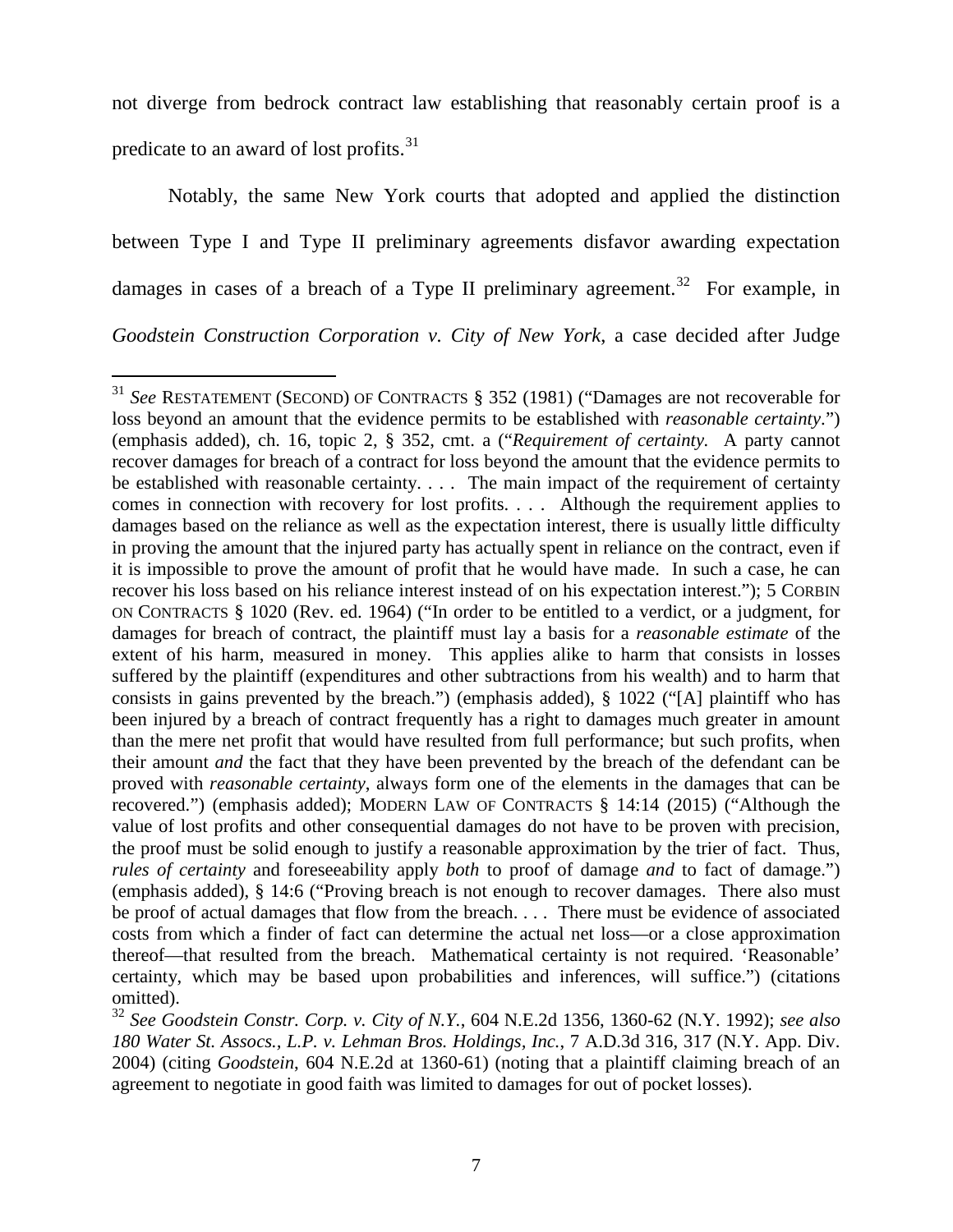Leval's decision in *Tribune* and the Second Circuit's adoption of his analytical framework in *Arcadian Phosphates*, the New York Court of Appeals considered whether a plaintiff could recover damages in the amount of profits it might have earned in the event that a preliminary agreement to negotiate a final contract evolved into a complete instrument.<sup>[33](#page-64-0)</sup> The court disallowed expectation damages under the circumstances,  $34$ reasoning that awarding such damages would require it to "transform[] an agreement to negotiate for a contract into the contract itself" and "give the injured party the benefit of the bargain that was not reached."[35](#page-64-2) *Goodstein* reflects the general rule that "lost profits are not available where no agreement is reached, out-of-pocket costs incurred in the course of good faith partial performance are appropriate.]"<sup>[36](#page-64-3)</sup>

Although some federal cases in New York have awarded expectation damages for breach of preliminary agreements, those cases are distinguishable. In *Network Enterprises, Inc. v. APBA Offshore Productions, Inc.*, [37](#page-64-4) for example, the parties entered into a fully enforceable contract for airtime to present ten telecasts of boat races. That contract incorporated an option to renew, which the court characterized as a Type II

 <sup>33</sup> *Goodstein*, 604 N.E.2d at 1359-60.

<span id="page-64-1"></span><span id="page-64-0"></span><sup>&</sup>lt;sup>34</sup> The *Goodstein* Court noted that the conclusion of a final agreement was far from certain because the City of New York had the ability to terminate the preliminary agreement. *Id.* at 1361. Here, by contrast, the Court of Chancery found that the LATS would have matured into a final agreement but for SIGA's breach. *PharmAthene I*, 2011 WL 4390726, at \*38. Nevertheless, as discussed below, other factors present here contribute to the speculative nature of PharmAthene's asserted profits, including the revenue-based economic terms of the LATS. *PharmAthene II*, 2014 WL 3974167, at \*4 n.20; *see* A352-53. Further, *Goodstein* involved the development of real property, the object of the LATS was to research, test, and market a new drug—an undertaking that embraces greater business risk and uncertainty.

<span id="page-64-2"></span><sup>35</sup> *Goodstein*, 604 N.E.2d at 1361 (internal quotations omitted) (citations omitted).

<span id="page-64-3"></span><sup>36</sup> *L-7 Designs, Inc. v. Old Navy, LLC*, 647 F.3d 419, 431 (2d Cir. 2011) (citing *Goodstein*, 604 N.E.2d at 1361) (citation omitted).

<span id="page-64-4"></span><sup>37</sup> 427 F. Supp. 2d 463 (S.D.N.Y. 2006), *aff'd*, 264 F. App'x 36 (2d Cir. 2008).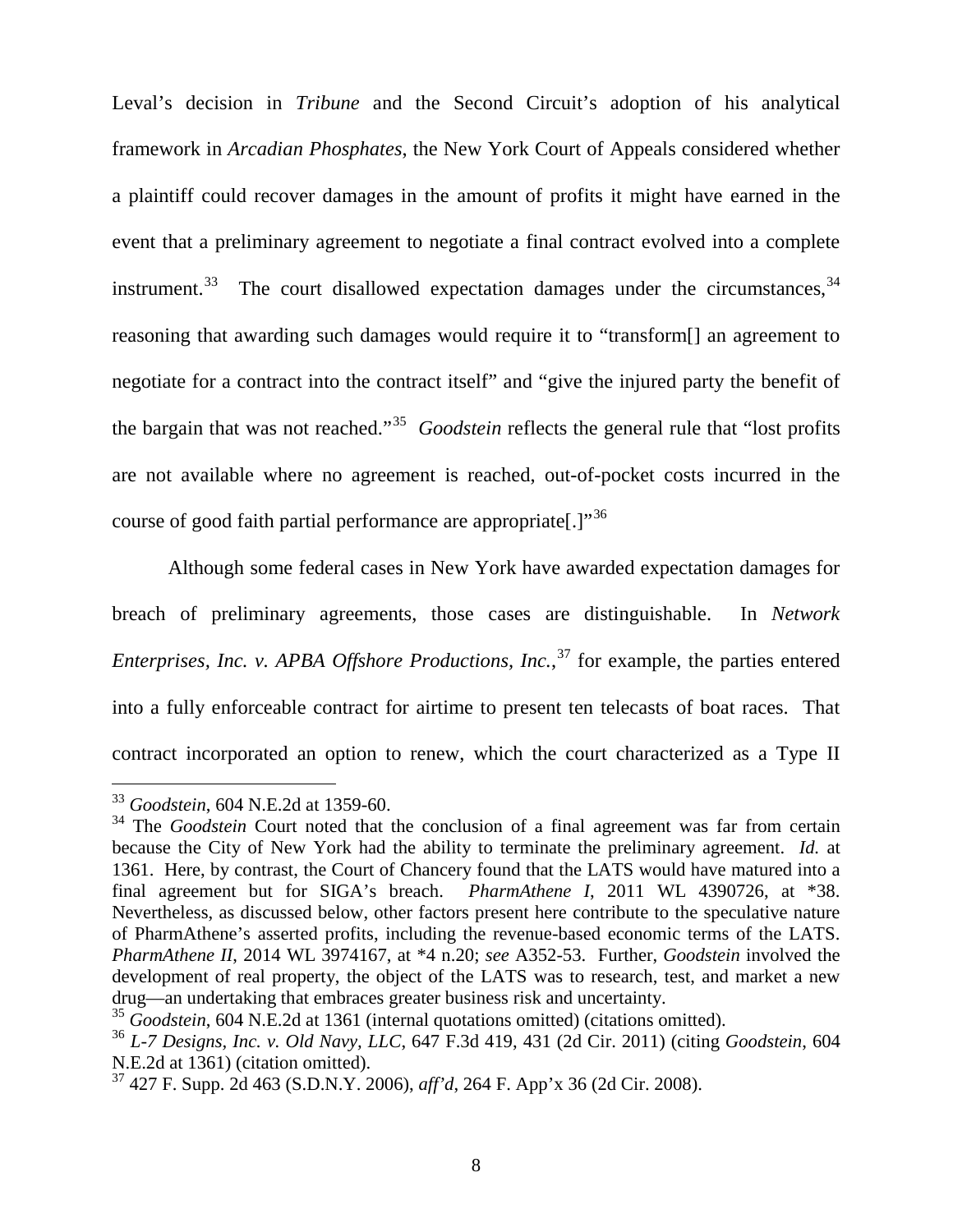preliminary agreement to negotiate the "number, dates[,] and times" of the next season's telecasts in good faith and which contained a "limited" number of open terms. $38$  The court, in view of the certainty of the damages calculus and the successful negotiating history between the parties, granted expectation damages by multiplying the fee per telecast set forth in the option by ten, as the option stated that the existing agreement would be renewed under "the same terms and conditions."<sup>[39](#page-65-1)</sup>

Similarly, in *Teachers Insurance & Annuity Association of America v. Ormesa Geothermal*, [40](#page-65-2) a borrower breached a commitment agreement it entered into with a lender to obtain a long-term loan. The agreement included "all of the crucial economic terms of the loan," including the principal, term, interest rate, security, repayment schedule, and penalties.[41](#page-65-3) The open terms "were terms that customarily are left for later negotiation" between loan parties.<sup>[42](#page-65-4)</sup> After the borrower breached the commitment agreement by insisting on a lower interest rate, the court awarded expectation damages to the lender in the amount as measured by the difference between the interest income it would have earned had the contract been performed and that it "would be deemed to have earned by timely mitigating its damages—*i.e.*, by making an investment with similar characteristics at the time of the breach."[43](#page-65-5)

<span id="page-65-0"></span> <sup>38</sup> *Id.* at 478, 485.

<span id="page-65-1"></span><sup>39</sup> *Id.* at 487.

<span id="page-65-2"></span> $^{40}$  791 F. Supp. 401 (S.D.N.Y. 1991).

<span id="page-65-3"></span> $^{41}$  *Id.* at 414-15.

<span id="page-65-4"></span><sup>42</sup> *Id.* at 415.

<span id="page-65-5"></span> $43$  *Id.* at 416.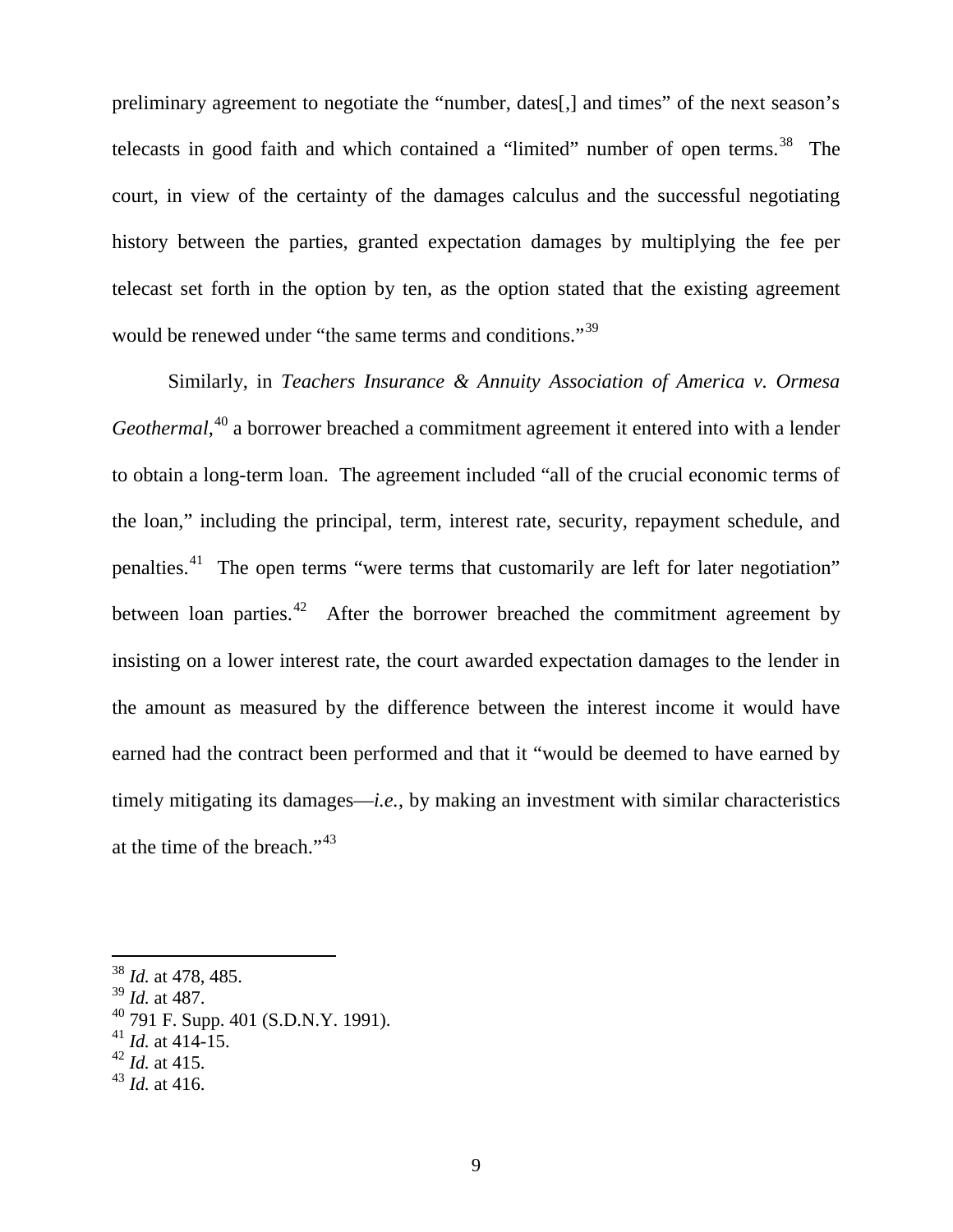In *Network Enterprises* and *Ormesa Geothermal*, the terms left open in the preliminary agreements were limited to details of a logistical nature. These agreements allowed the courts to calculate damages based on the terms therein. Here, by contrast, the terms set forth in the LATS provided a "nuanced, revenue-based approach" to calculating royalties.[44](#page-66-0) In addition, other payments would only be made upon the occurrence of certain milestones. A meaningful degree of speculation concerning the success of the project, the occurrence of various contingencies, and the extent of the ensuing profits, if any, would be required to ascertain the extent of PharmAthene's expectation damages.

In the context of a Type II preliminary agreement, lost profits damages, as a general rule, are inherently speculative. This case is no exception. Accordingly, I would hold that damages for SIGA's breach of its obligation to negotiate the license agreement in good faith are limited to PharmAthene's reliance damages.

## *B. The Majority Misapplies* **SIGA I** *and Now Places Delaware Out of Step with Other Major Commercial Jurisdictions*

This Court has imported New York's recognition of the binding force of preliminary agreements without adopting its concomitant limitations on expectation damages. Where parties have not established expectation damages to a reasonable certainty, limiting parties' damages for breach of a Type II preliminary agreement to reliance damages is necessary to prevent recovery in excess of the reasonable expectations of the parties at the time of breach. The Majority's decision, allowing nonreliance damages for breach of a Type II preliminary agreement absent sufficient

<span id="page-66-0"></span> <sup>44</sup> *PharmAthene II*, 2014 WL 3974167, at \*4 n.20; *see* A352-53.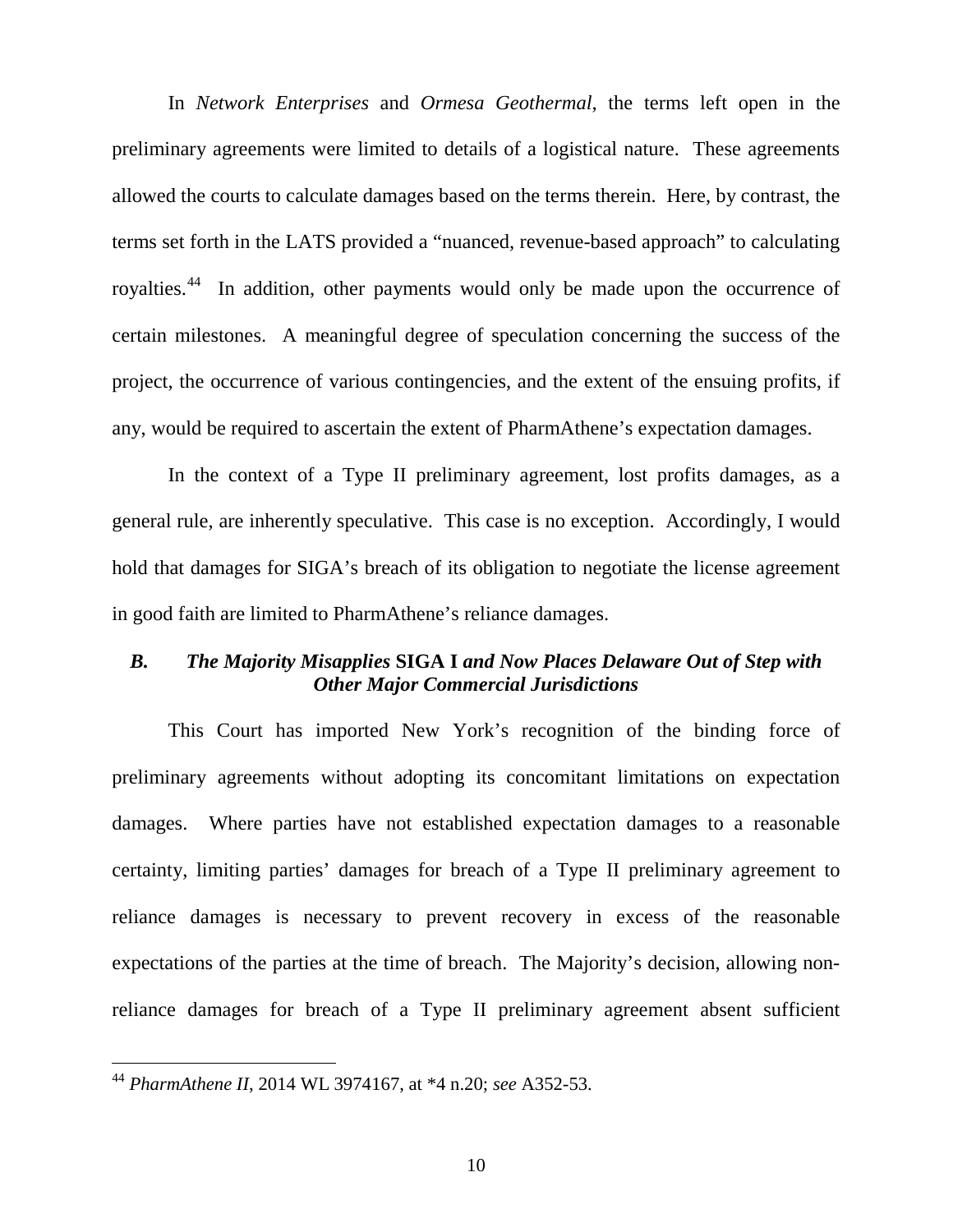evidence establishing such damages to a reasonable certainty, is a misapplication of *SIGA I*, which now places Delaware out of step with other important commercial jurisdictions.

# *i. New York Courts Disfavor Expectation Damages for Breach of a Preliminary Agreement*

As observed above, New York courts have hesitated to award expectation damages for the breach of a preliminary agreement, except in narrow cases where damages are ascertainable with reasonable certainty.[45](#page-67-0) In *L-7 Designs, Inc. v. Old Navy, LLC*, [46](#page-67-1) the United States Court of Appeals for the Second Circuit, in addressing the District Court's grant of a motion for judgment on the pleadings which rejected a claim for failure to negotiate a licensing agreement in good faith, commented that "[u]nder New York law parties who enter into binding preliminary agreements . . . 'accept a mutual

<span id="page-67-0"></span> <sup>45</sup> *See, e.g.*, *Bulldog N.Y. LLC v. Pepsico, Inc.*, 8 F. Supp. 3d 152, 175 (D. Conn. 2014) ("In situations where a defendant has breached a Type II [a]greement by failing to negotiate in good faith, 'lost profits are generally not available where no agreement is reached, [but] out-of-pocket costs may still be appropriate.' . . . The only damages [that the plaintiff] appears to claim relate to its expected profits . . . which are unavailable for breach of a Type II agreement.") (citation omitted) (alterations in original and added) (applying New York law); *Learning Annex Holdings, LLC v. Whitney Educ. Grp., Inc.*, 765 F. Supp. 2d 403, 417 (S.D.N.Y. 2011) ("Although it is true that lost profits are generally not available where no agreement is reached, out-of-pocket costs may still be appropriate.") (citations omitted); *Fairbrook Leasing, Inc. v. Mesaba Aviation, Inc.*, 519 F.3d 421, 429-30 (8th Cir. 2008) ("This is a difficult, largely unsettled question of remedies. . . . [But] we have no difficulty affirming the district court's decision that expectancy damages may not be recovered in this case. . . . The same reasoning [that applied in *Goodstein* for denying expectation damages] applies in this case. The Term Sheet was silent on significant issues . . . . The parties were not obligated to agree on these issues, nor can the missing terms be judicially determined by objective criteria in the Term Sheet itself or in commercial practice, usage, or custom. In effect, [the appellant] asks us to do what New York law prohibits transform a binding preliminary agreement to negotiate for a contract into the contract itself.") (applying New York law). *Cf. Worldwide Servs., Ltd. v. Bombardier Aerospace Corp.*, 2015 WL 5671724, at  $*20$  (S.D.N.Y. Sept. 22, 2015) ("The Court recognizes that the Second Circuit has explained that although out-of-pocket costs incurred in the course of good faith partial performance are appropriate, lost profits are not available where no agreement is reached.") (citing *L-7 Designs*, 647 F.3d at 431).

<span id="page-67-1"></span> $46$  647 F.3d 419 (2d Cir. 2011).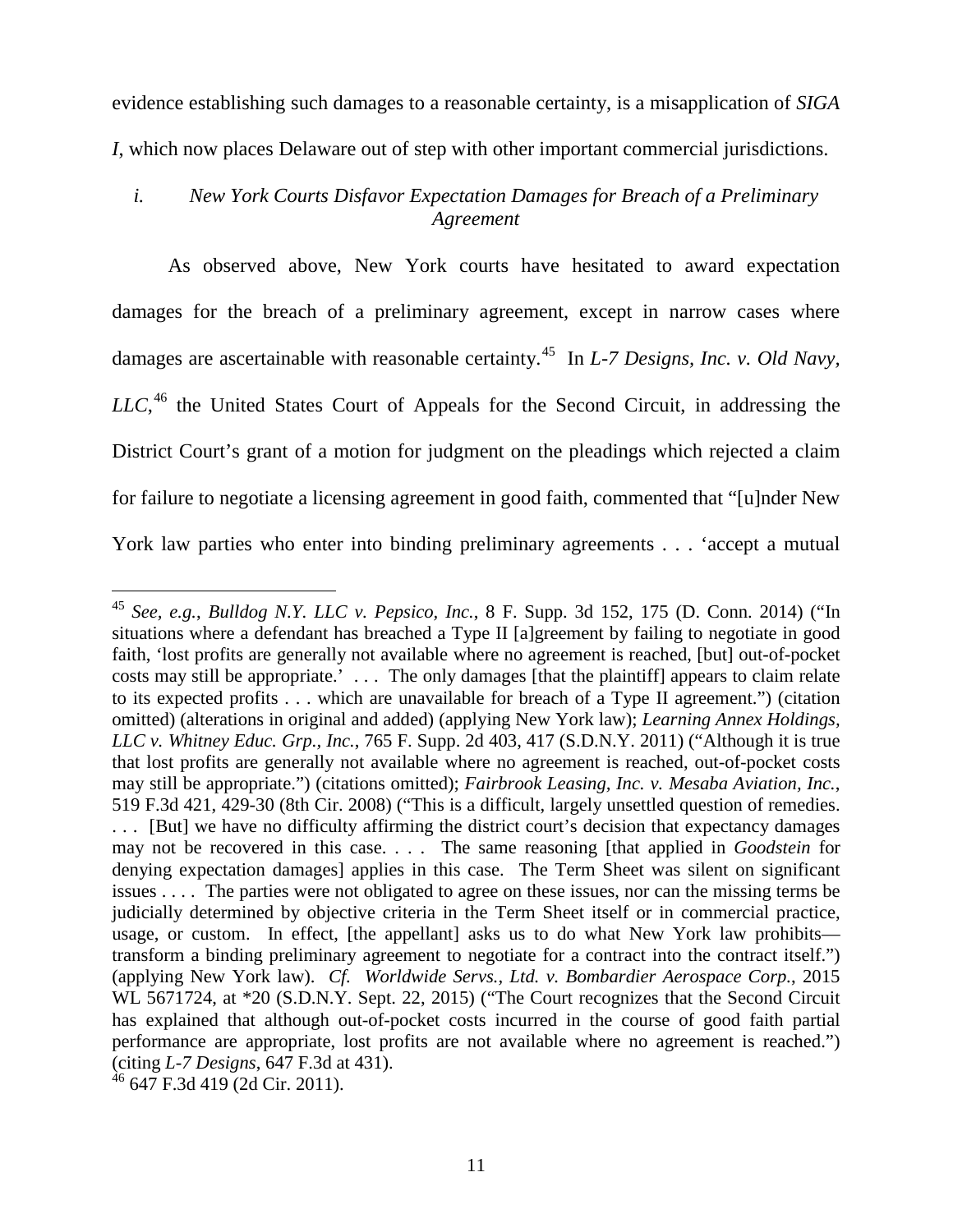commitment to negotiate together in good faith in an effort to reach final agreement . . .

...<sup>47</sup> Consistent with the decisions noted above, it then observed that, "[a]lthough lost profits are not available where no agreement is reached . . . out-of-pocket costs incurred in the course of good faith partial performance are appropriate. $1^{348}$  $1^{348}$  $1^{348}$ 

# *ii. California Courts Disfavor Expectation Damages for Breach of a Preliminary Agreement*

California courts have consistently declined to award expectation damages for the breach of a preliminary agreement.<sup>[49](#page-68-2)</sup> In *Copeland v. Baskin Robbins U.S.A.*,<sup>[50](#page-68-3)</sup> the parties entered into a preliminary agreement regarding a Baskin Robbins plant, whereby "Copeland would purchase the plant's manufacturing assets and sublease the plant property. Baskin Robbins would purchase seven million gallons of ice cream from

<span id="page-68-0"></span> <sup>47</sup> *Id.* at 430 (quoting *Tribune*, 670 F. Supp. at 498).

<span id="page-68-1"></span><sup>48</sup> *Id.* at 431 (citing *Goodstein*, 604 N.E. at 1361) (citation omitted). *See also ICBC (London) PLC v. Blacksands Pac. Grp., Inc.*, 2015 WL 5710947, at \*9 n.94 (S.D.N.Y. Sept. 29, 2015), *notice of appeal filed*, Oct. 23, 2015 (No. 15-3387) (citing *L-7 Designs*, 647 F.3d at 431) (observing that "lost profits are not available as a remedy for [breach of a Type II preliminary agreement]; recovery is limited to out-of-pocket costs incurred in partial performance of good faith negotiations").

<span id="page-68-2"></span><sup>49</sup> *See, e.g.*, *Advanced Thermal Scis. Corp. v. Applied Materials, Inc.*, 2010 WL 2015236, at \*52 (C.D. Cal. May 18, 2010) (discussing the uncertainty of lost profits damages and awarding reliance damages); *In re ECC Sys., Inc.*, 2009 WL 1028061, at \*2 (9th Cir. Apr. 17, 2009) (denying expectation damages in view of the fact that they were "not the reliance damages that under California law as set forth in [*Copeland v. Baskin Robbins U.S.A.*] are the *only* damages available for breach of a contract to negotiate an agreement") (emphasis added); *Original S.F. Toymakers, Inc. v. Trendmasters, Inc.*, 2003 WL 22384771, at \*7 (N.D. Cal. Oct. 7, 2003) ("The appropriate remedy for a breach of an agreement to negotiate are those damages which the plaintiff incurred in reliance on the defendant to negotiate in accordance with the covenant of good faith and fair dealing implied in every contract. This measure includes the 'plaintiff's out of pocket costs in conducting the negotiations' but may not include 'lost expectations (profits).'") (internal citations omitted); *Vestar Dev. II, LLC v. Gen. Dynamics Corp.*, 249 F.3d 958, 962 (9th Cir. 2001) (affirming the denial of expectation damages in connection with a preliminary agreement on the grounds that any such award would require "impermissible speculation").

<span id="page-68-3"></span> $^{50}$  117 Cal. Rptr. 2d 875 (Cal. Ct. App. 2002).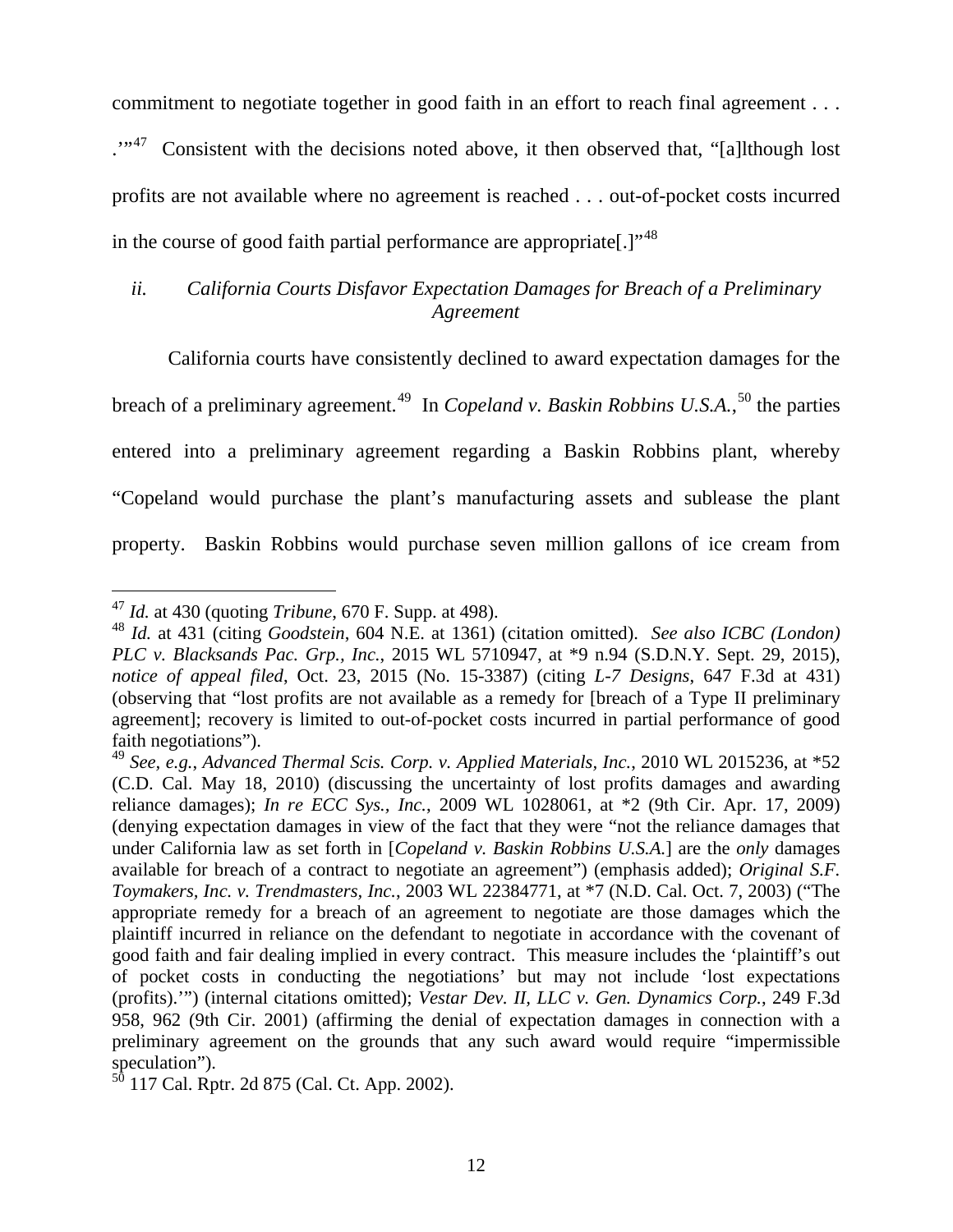Copeland over a three year period."<sup>51</sup> The agreement was contingent upon the ice cream purchase arrangement, referred to as a "co-packing" agreement, which the parties understood to be a material aspect of the deal.<sup>52</sup> "Among the issues to be settled were the price Baskin Robbins would pay for the ice cream, the flavors Copeland would produce, quality standards and controls, who would bear the loss from spoilage, and trademark protection."[53](#page-69-2) However, Baskin Robbins later wrote to Copeland, explaining that "'the proposed co-packing arrangement [was] out of alignment with [its] strategy.' Therefore, Baskin Robbins informed Copeland, 'we will not be engaging in any further negotiations of a co-packing arrangement."<sup>54</sup>

In a suit for breach of contract, Copeland alleged that the preliminary agreement "constituted a contract to negotiate the remaining terms of the co-packing agreement and Baskin Robbins breached this contract by refusing without excuse to continue negotiations or, alternatively, by failing to negotiate in good faith.<sup>55</sup> The court, however, observed that "[a]rguing bad faith is an uncertain concept which could cost the defendant millions of dollars in expectation damages [and] is also without merit. . . . [T]he appropriate remedy for breach of a contract to negotiate is not damages for the injured party's lost expectations under the prospective contract but damages caused by the injured party's reliance on the agreement to negotiate."[56](#page-69-5) Accordingly, the court held

- <span id="page-69-1"></span><sup>52</sup> *Id.*
- <span id="page-69-2"></span><sup>53</sup> *Id.* at 878.
- <span id="page-69-3"></span><sup>54</sup> *Id.*

<span id="page-69-0"></span> <sup>51</sup> *Id.* at 877.

<span id="page-69-4"></span><sup>55</sup> *Id.* at 880.

<span id="page-69-5"></span><sup>56</sup> *Id.* at 883 (citation omitted).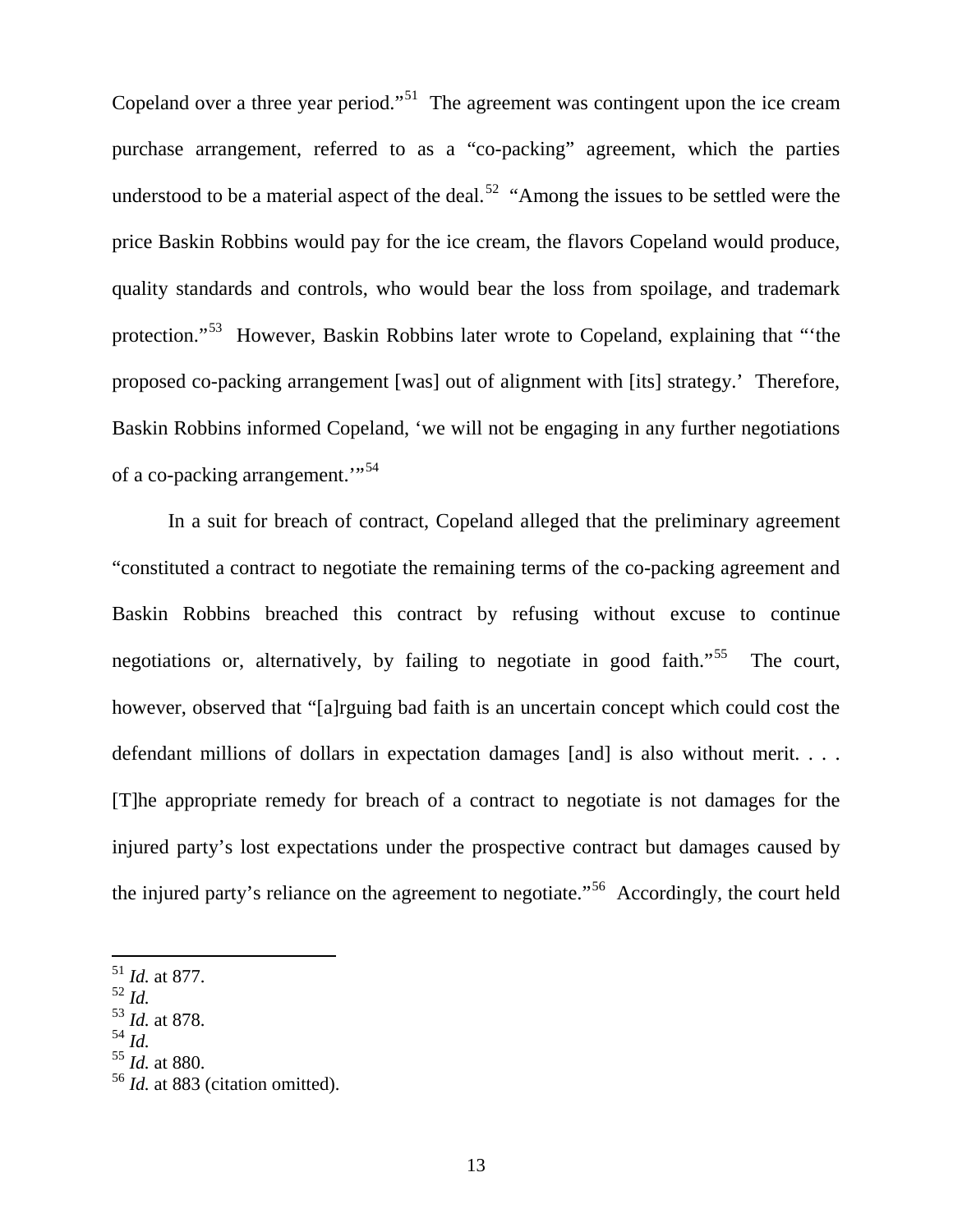that "damages for breach of a contract to negotiate an agreement are measured by the injury the plaintiff suffered in relying on the defendant to negotiate in good faith. This measure encompasses the plaintiff's out-of-pocket costs in conducting the negotiations and may or may not include lost opportunity costs. The plaintiff cannot recover for lost expectations (profits) because there is no way of knowing what the ultimate terms of the agreement would have been or even if there would have been an ultimate agreement."<sup>[57](#page-70-0)</sup>

# *iii. Other Jurisdictions Disfavor Expectation Damages, Particularly in the Pharmaceutical Context*

Particularly in the pharmaceutical context, the courts of other jurisdictions appear to disfavor expectation damages.[58](#page-70-1) In *AlphaMed Pharmaceuticals Corp. v. Arriva*  Pharmaceuticals, Inc.,<sup>[59](#page-70-2)</sup> in the context of a patent infringement suit, the United States District Court for the Southern District of Florida observed that "only a minuscule percentage of drugs in development ever reaches the commercial market—and of those, only a subset ever prove profitable for their manufacturer. Accordingly, reliance on a multitude of assumptions is endemic to any valuation of the prospective profitability of

<span id="page-70-0"></span> <sup>57</sup> *Id.* at 885 (citations omitted). Notably, in *PharmAthene I*, the trial court found that "the parties did not intend the LATS as attached to [the Bridge Loan Agreement and Merger Agreement] to be a binding license agreement or to require that any later formal agreement include exactly the same terms as the LATS." *PharmAthene I*, 2011 WL 4390726, at \*16. But, on remand, the trial court observed that this Court's opinion in *SIGA I* "place[d] greater weight on the terms specified in the LATS than [it] afforded those terms in determining [the] prior damages award." *PharmAthene II*, 2014 WL 3974167, at \*4.

<span id="page-70-1"></span><sup>58</sup> *See, e.g.*, *PharmaNetics, Inc. v. Aventis Pharms., Inc.*, 2005 WL 6000369, at \*12, \*16 (E.D.N.C. May 4, 2005), *aff'd*, 182 F. App'x 267 (4th Cir. 2006) (affirming exclusion of expert testimony and noting that there was "no clear error in ruling the new technology's lost sales to be too speculative").

<span id="page-70-2"></span><sup>59</sup> 432 F. Supp. 2d 1319 (S.D. Fla. 2006), *aff'd*, 294 F. App'x 501 (11th Cir. 2008).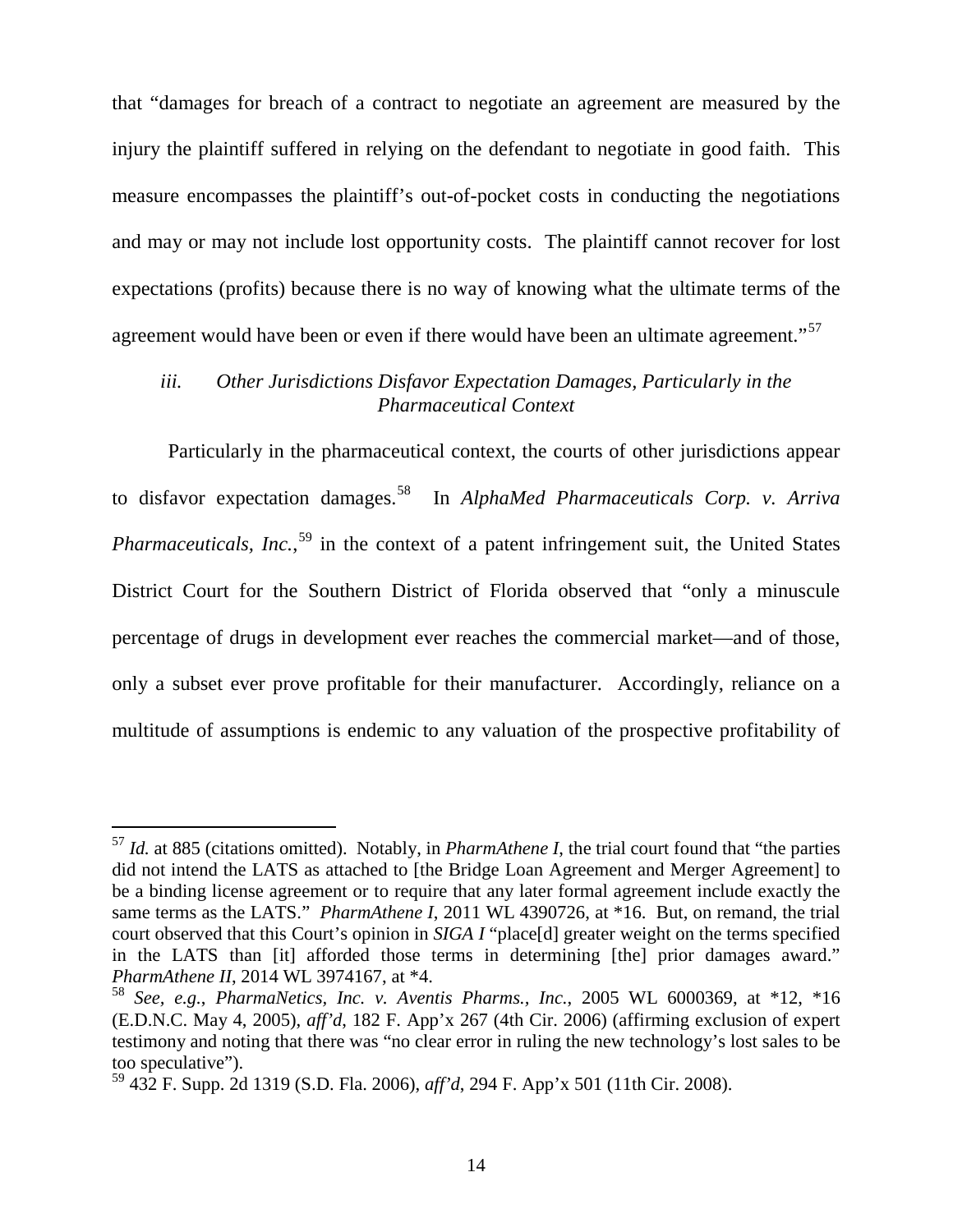new pharmaceutical products."[60](#page-71-0) In view of the intrinsic unpredictability underlying the development of pharmaceuticals, the District Court noted that "inherent uncertainty makes the recovery of lost profits for anticipated sales of a new drug exceedingly difficult."[61](#page-71-1)

In *Microbix Biosystems, Inc. v. BioWhittaker, Inc.*, [62](#page-71-2) the United States District Court for the District of Maryland, in the antitrust context, found that a plaintiff's request for lost profits related to the production of a pharmaceutical ranging between \$60 and \$95 million, even before trebling, was too speculative. In so holding, the District Court stated that "for the damages to be of the amount claimed (or any amount for that matter), one must assume that [the p]laintiff would have successfully secured a manufacturing facility, obtained FDA approval, developed the [drug's essential protein enzyme] in commercial quantities, and marketed the product during the relevant time frame."[63](#page-71-3) Because the court concluded that the plaintiff failed to present evidence of damages "with a sufficient degree of certainty," it granted summary judgment.<sup>[64](#page-71-4)</sup>

<span id="page-71-0"></span> <sup>60</sup> *Id.* at 1345 (internal citation omitted). *See also Schonfeld v. Hilliard*, 218 F.3d 164, 172 (2d Cir. 2000) (explaining that under New York law, "evidence of lost profits from a new business venture receives greater scrutiny because there is no track record upon which to base an estimate") (citing *Kenford Co., Inc. v. Erie Cnty.*, 493 N.E.2d 234, 235 (N.Y. 1986)).

<span id="page-71-1"></span><sup>61</sup> *Id.* at 1346. In *AlphaMed*, the plaintiff failed to prove the fact of damages, *i.e.*, that it would have earned a profit (of any amount) but for the defendant's conduct.

<span id="page-71-2"></span><sup>62</sup> 172 F. Supp. 2d 680 (D. Md. 2000), *aff'd*, 11 F. App'x 279 (4th Cir. 2001).

<span id="page-71-3"></span><sup>63</sup> *Id.* at 698.

<span id="page-71-4"></span><sup>64</sup> *Id.* at 699.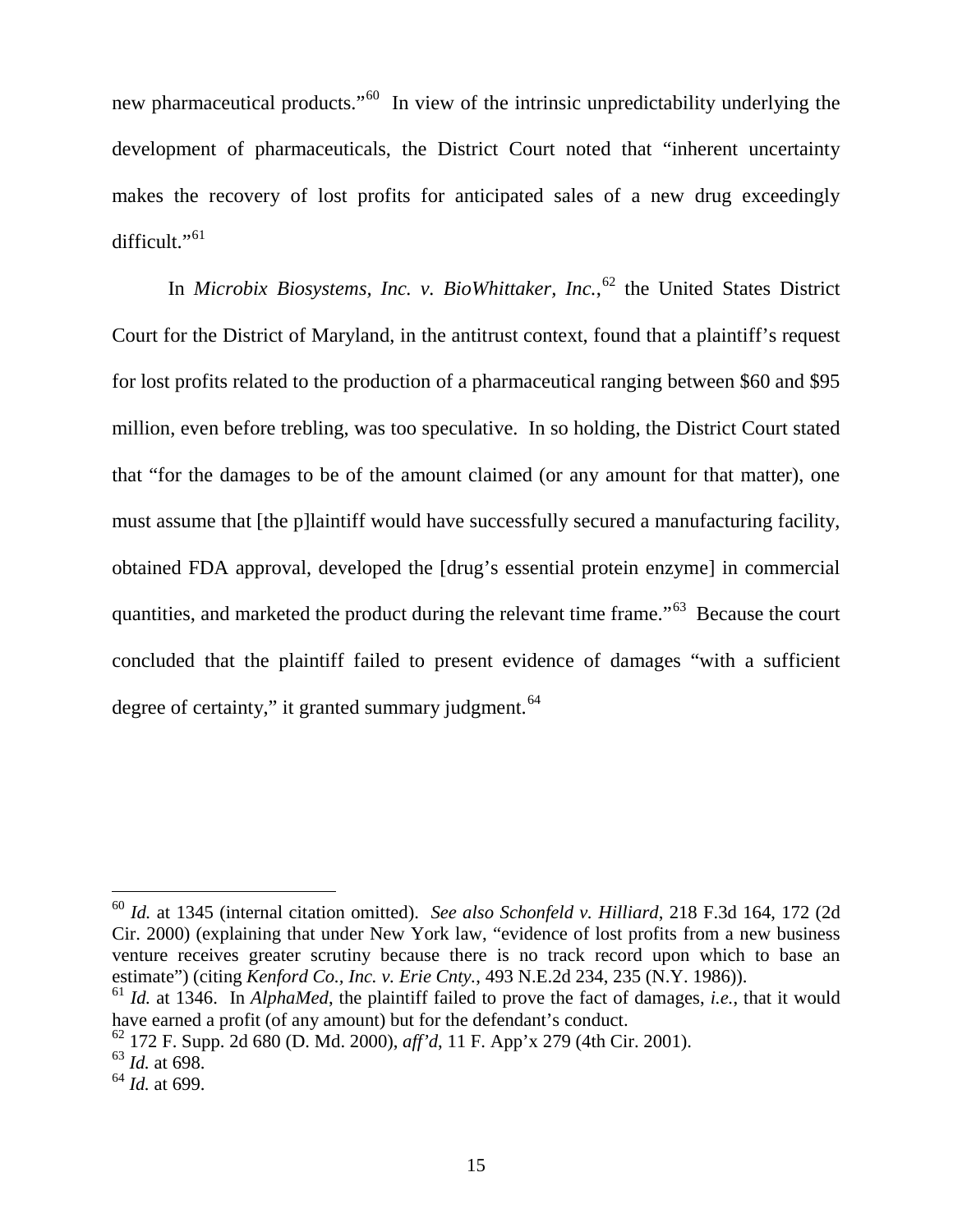Further, this Court has recognized the desirability of maintaining symmetry of laws in important areas.<sup>[65](#page-72-0)</sup> In *SIGA I*, we acknowledged that there were two enforceable, relevant contracts. We stated that "[t]he promise to negotiate in good faith for a definitive license agreement in accordance with the LATS's terms [was] expressly included in both the Bridge Loan and Merger Agreements."<sup>[66](#page-72-1)</sup> The Bridge Loan Agreement was governed by New York  $law<sup>67</sup>$  $law<sup>67</sup>$  $law<sup>67</sup>$  and the Merger Agreement was governed by Delaware law.<sup>68</sup> The asymmetry between New York and Delaware law, now enhanced by the Majority's Opinion, is undesirable, particularly since it is common for financing agreements to be governed by New York law, and for merger and other related transaction agreements to be governed by Delaware law.

## **II. ERRONEOUS RELIANCE ON POST-BREACH EVIDENCE**

The Court of Chancery erroneously looked to post-breach evidence to determine what the parties' expectations were at the time of the breach seven years earlier. Such evidence included the award of the BARDA contract in 2011, several years after the breach, despite the reality that BARDA is a government agency that did not come into existence until the day before the breach. The trial court then decided that sales of ST-246 would have begun in 2010, ignoring the undisputed fact that it was first delivered in

<span id="page-72-0"></span> <sup>65</sup> *See Stewart v. Wilmington Trust SP Servs., Inc.*, 2015 WL 6672222, at \*2 (Del. Nov. 2, 2015) (discussing the beneficial impact of synchronizing laws of "sister states, such as New York, whose laws are often involved in situations involving Delaware corporations"). Harmonizing the laws of sister states is useful where, as here, we adopt a portion of the sister state's law as our own.

<span id="page-72-1"></span><sup>66</sup> *SIGA I*, 67 A.3d at 348.

<span id="page-72-2"></span> $67$  A147 (Bridge Loan Agreement § 7.11).

<span id="page-72-3"></span> $68$  A273 (Merger Agreement § 13.5).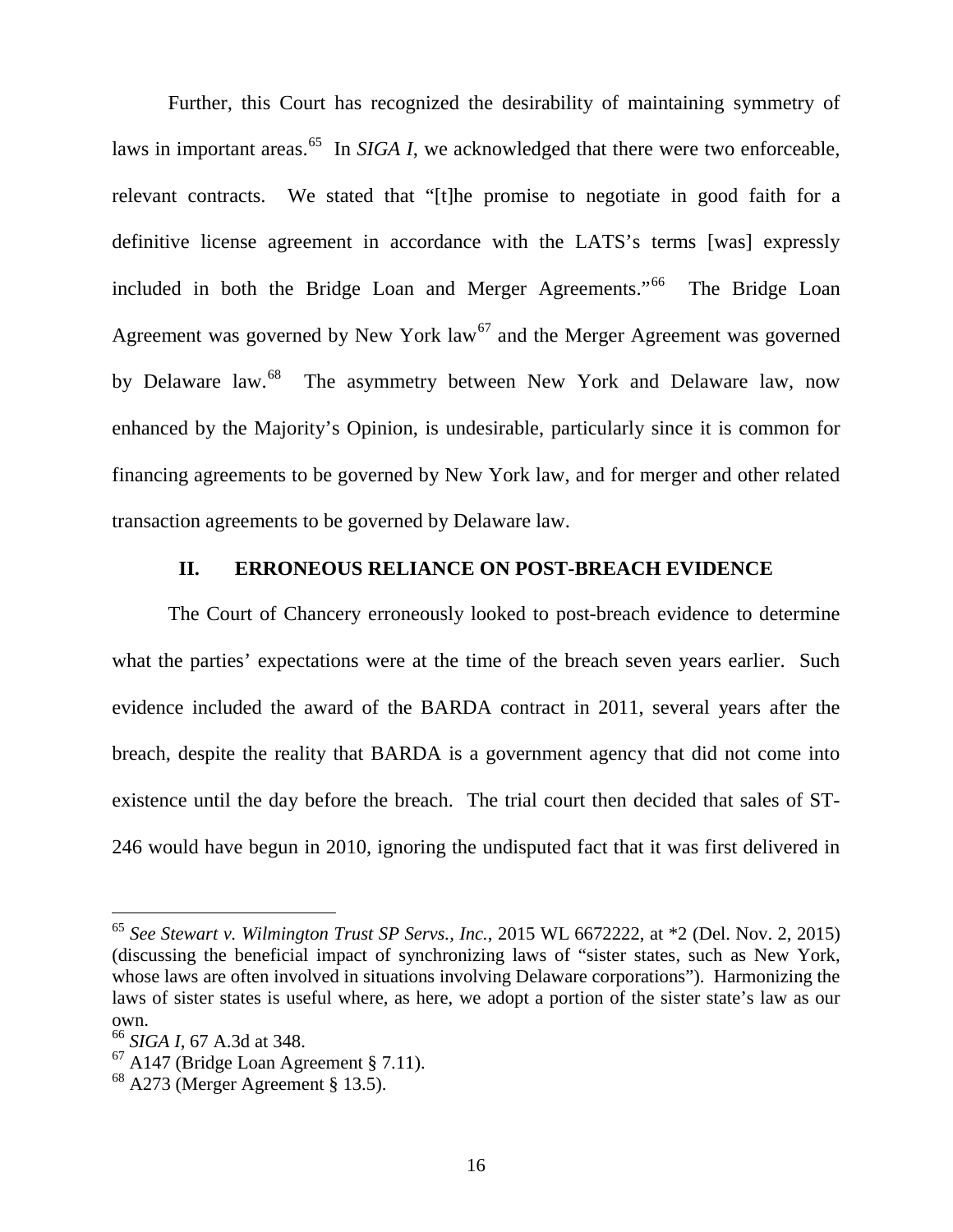2013. Further, in the model adopted by the Court of Chancery, the calculation of damages is extremely sensitive to changes in the timing of ST-246 sales.<sup>[69](#page-73-0)</sup>

Uncertainty with respect to the success of the project, the occurrence of contingencies, and the extent of the profits to be gained, if any, were the basis of the Court of Chancery's 2011 determination that calculating expectation damages was "speculative and too uncertain, contingent, and conjectural."<sup>70</sup> As the Court of Chancery then ruled, the *fact* of damages was even uncertain: "The evidence adduced at trial proved that numerous uncertainties exist regarding the marketability of ST-246 and that it remains possible that it will not generate any profits at all."<sup>71</sup> The following chart illustrates that the trial court's consideration of post-breach evidence reversed this important conclusion:

| The trial court's view in<br>2011 of the fact of | The trial court's<br>consideration of post-            | The trial court's 2014 view of<br>the <i>fact</i> of damages |
|--------------------------------------------------|--------------------------------------------------------|--------------------------------------------------------------|
| damages                                          | breach evidence                                        |                                                              |
|                                                  | "The evidence adduced at   "[S]ince I issued the Post- | the<br>"Having<br>considered                                 |
| trial<br>that  <br>proved                        | Trial Opinion, SIGA has been                           | and<br>competing<br>arguments                                |
| uncertainties<br>numerous                        | awarded a contract to sell ST-                         | relevant case law, I have decided                            |
| regarding<br>the<br>exist                        | 246 to the United States                               | that this Court should take note of                          |
| marketability of ST-246                          | government via BARDA. The                              | SIGA's success in procuring a                                |
| remains<br>that it<br>and                        | parties dispute the extent to                          | contract with BARDA (i.e., its                               |
| possible that it will not                        | which I<br>can and should                              | actual commercialization of ST-                              |

<span id="page-73-2"></span><span id="page-73-1"></span><sup>71</sup> *Id.* 

<span id="page-73-0"></span> $^{69}$  In 2011, by contrast, the trial court had found that "[t]he disparity of outcomes between, on the one hand, the Basis I and 2009 Basis II models and, on the other hand, the 2010 Basis II model highlights the inherently speculative nature of Baliban's damages calculations." *PharmAthene I*, 2011 WL 4390726, at \*37 n.224 ("With the benefit of slightly more current information, PharmAthene's estimated damages diminished by over \$600 million, or more than 50%."). The trial court, specifically, had found Baliban's analysis to be too speculative due to its sensitivity to the timing of sales. *See id.* ("[W]ere sales to commence one year later than assumed . . . the ultimate damages amount would decrease by over \$90 million, a decrease of over 20%."). <sup>70</sup> *Id.* at \*37.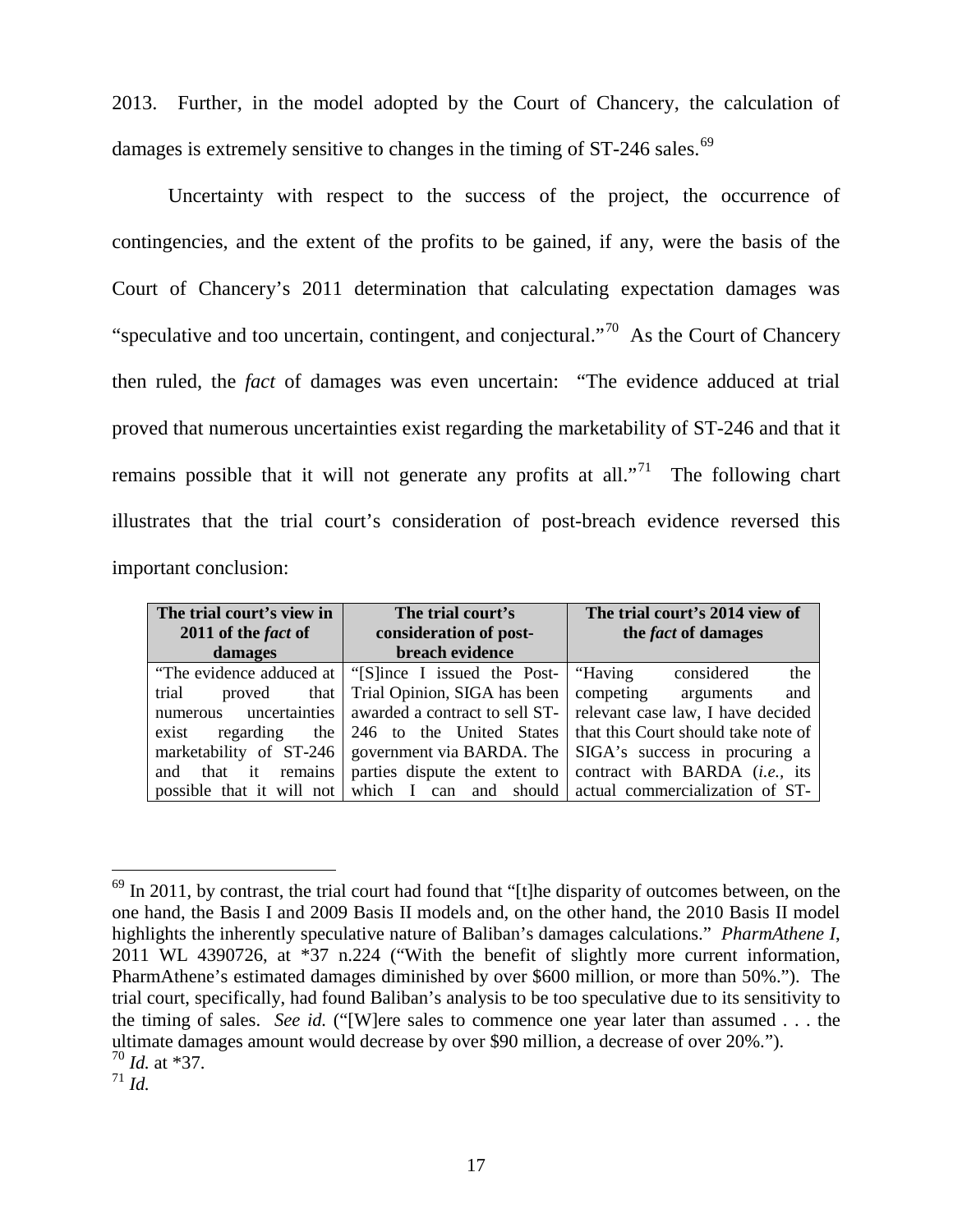| generate            | anv | profits at |                                   | consider an event such as this, $\vert$ 246). In particular, that fact |
|---------------------|-----|------------|-----------------------------------|------------------------------------------------------------------------|
| all." <sup>72</sup> |     |            | which occurred several years      | mitigates or possibly eliminates                                       |
|                     |     |            | faith  <br>SIGA's<br>bad<br>after | some of the concerns I expressed                                       |
|                     |     |            | breach." $^{73}$                  | Opinion<br>Post-Trial<br>the<br>1n                                     |
|                     |     |            |                                   | regarding ST-246's<br>future                                           |
|                     |     |            |                                   | prospects, including<br>the                                            |
|                     |     |            |                                   | possibility that the drug might not                                    |
|                     |     |            |                                   | generate any profits at all." <sup>74</sup>                            |

That the Court of Chancery came to the opposite conclusion in 2014 suggests that it gave undue weight to evidence of ST-246's performance in the intervening years. The future performance of ST-246 could not have been known to the parties at the time of breach.

The Majority holds that the Court of Chancery properly "recognized that postbreach evidence could be used 'in order to aid in its determination of the proper expectations as of the date of the breach,' but relied on such evidence 'sparingly.'"<sup>[75](#page-74-3)</sup> Yet, the chance in 2006 of an event occurring years later is not altered by subsequent knowledge that the event did or did not occur.

Moreover, consideration of post-breach information in the chart below—although this is admittedly "20/20 hindsight"—only illustrates the speculative nature of PharmAthene's claimed expectation damages and highlights the unreliability of crafting an award of damages based on the expectations of parties in cases such as this:

<span id="page-74-0"></span> $72 \; H.$ 

<span id="page-74-1"></span><sup>73</sup> *PharmAthene II*, 2014 WL 3974167, at \*6.

<span id="page-74-2"></span><sup>74</sup> *Id.* (citation omitted).

<span id="page-74-3"></span><sup>75</sup> Maj. Op. at 47 (citing *PharmAthene II*, 2014 WL 3974167, at \*9).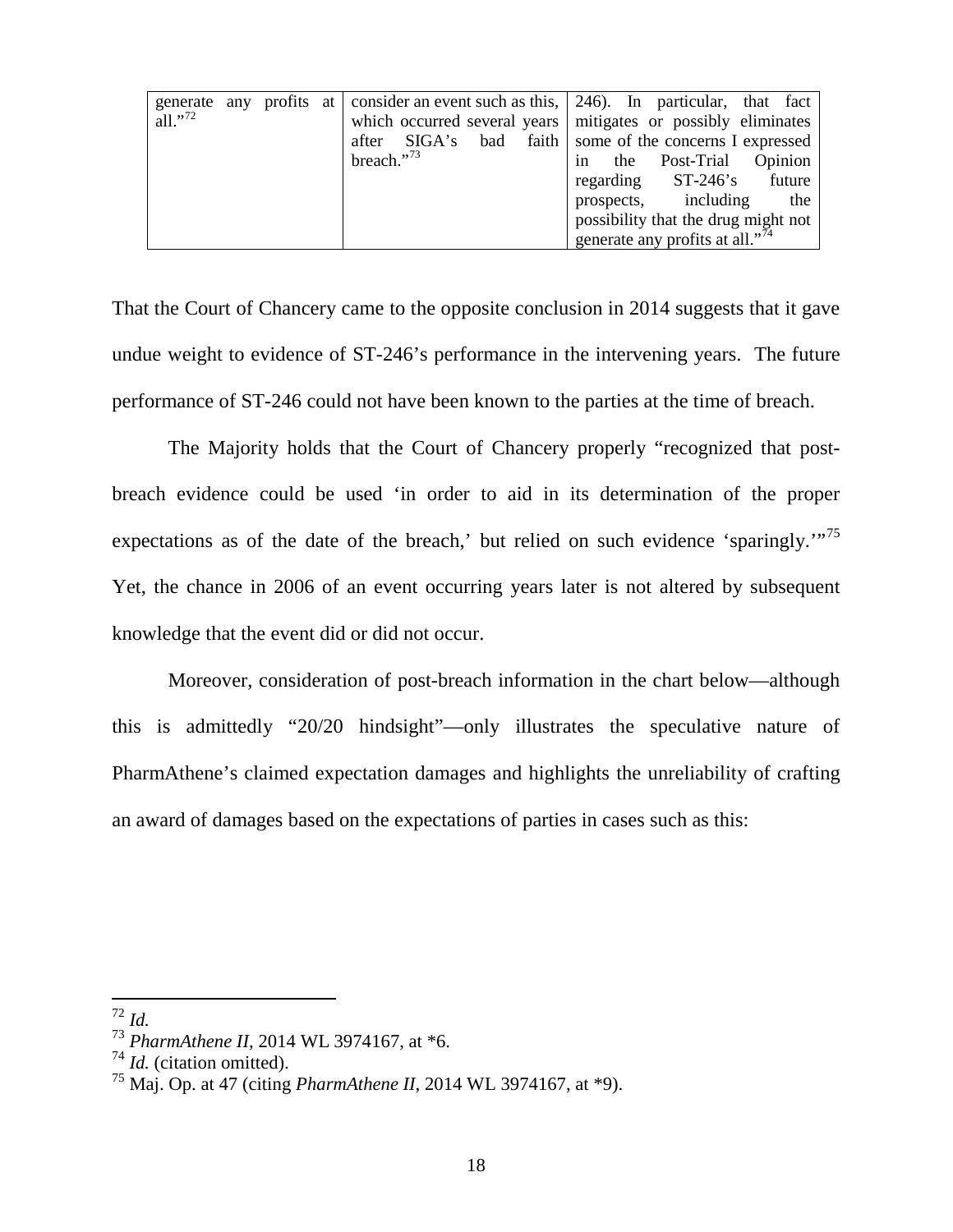| <b>Court of Chancery</b>   | PharmAthene's 2006 and 2009        | <b>Eventual Result<sup>78</sup></b>      |
|----------------------------|------------------------------------|------------------------------------------|
| Factors <sup>76</sup>      | Assumptions <sup>77</sup>          |                                          |
| The likelihood that ST-246 | FDA<br>84%<br>probability of       | No FDA approval, and no                  |
| sold<br>would<br>be        | approval, forecasted to occur in   | indication of when or if FDA             |
| commercially.              | 2012.                              | approval will occur.                     |
| When such sales were       | Between 2008 and 2011.             | First delivery in 2013.                  |
| likely to begin.           |                                    |                                          |
| The price at which ST-246  | \$100 per course <sup>79</sup>     | At least $$180$ per course <sup>80</sup> |
| would be sold.             |                                    | under the BARDA contract.                |
| The quantity of ST-246     | Sales to the Strategic National    | million<br>1.7<br>of<br>courses          |
| that would be sold.        | Stockpile of between 14.778        | treatment under the BARDA                |
|                            | million and 18.9 million courses   | contract; <sup>81</sup> no sales to the  |
|                            | treatment; sales to the<br>of      | Department of Defense; and               |
|                            | Department of Defense<br>of        | no sales to the rest of the              |
|                            | between 250,490 and 600,460        | world.                                   |
|                            | courses of treatment; and sales to |                                          |
|                            | the rest of the world of between   |                                          |
|                            | 14.778 million to 17.2 million     |                                          |
|                            | courses of treatment.              |                                          |

The Court of Chancery recognized in 2011 that expectation damages were likely

speculative because the legislation enacting BARDA was less than a day old at the time

of breach and "predictive models for regulatory success [were] difficult to come by for

ST-246 both because there [were] no other treatments for smallpox to compare it to and

<span id="page-75-0"></span> <sup>76</sup> *PharmAthene II*, 2014 WL 3974167, at \*10-18.

<span id="page-75-1"></span><sup>&</sup>lt;sup>77</sup> Unless otherwise indicated, these figures are drawn from the assumptions made by PharmAthene expert Jeffrey L. Baliban in his "Basis I" and "Basis II" damages estimates. Baliban conducted a discounted future earnings analysis on two different bases, "forecasting over a ten-year period the earnings PharmAthene would have received under a license for ST-246 consistent with the terms of the LATS. . . . Basis I employed data inputs derived from information the parties knew as of December 2006, and Basis II updated those inputs to account for new information the parties had learned as of a date shortly before trial." *PharmAthene I*, 2011 WL 4390726, at \* 36. The trial court, on remand, considered some information from the Basis II scenario, using facts known as of November 2009—almost three years post-breach. *PharmAthene II*, 2014 WL 3974167, at \*9 n.45. SIGA's expert, Keith R. Ugone, opined in his 2009 expert report that an 84% probability of success was "too high," and that, in view of the "developmental stage and regulatory uncertainties associated with ST-246," forecasted sales beginning in 2008 under Basis I and 2010 under Basis II were "highly uncertain and unreasonable." AR613-14.

<span id="page-75-2"></span><sup>78</sup> The eventual result is current as of December 2013. *See* A808.

<span id="page-75-3"></span><sup>79</sup> *PharmAthene II*, 2014 WL 3974167, at \*14.

<sup>80</sup> *Id.* at \*14 n.66.

<span id="page-75-5"></span><span id="page-75-4"></span><sup>81</sup> *PharmAthene II*, 2014 WL 3974167, at \*12.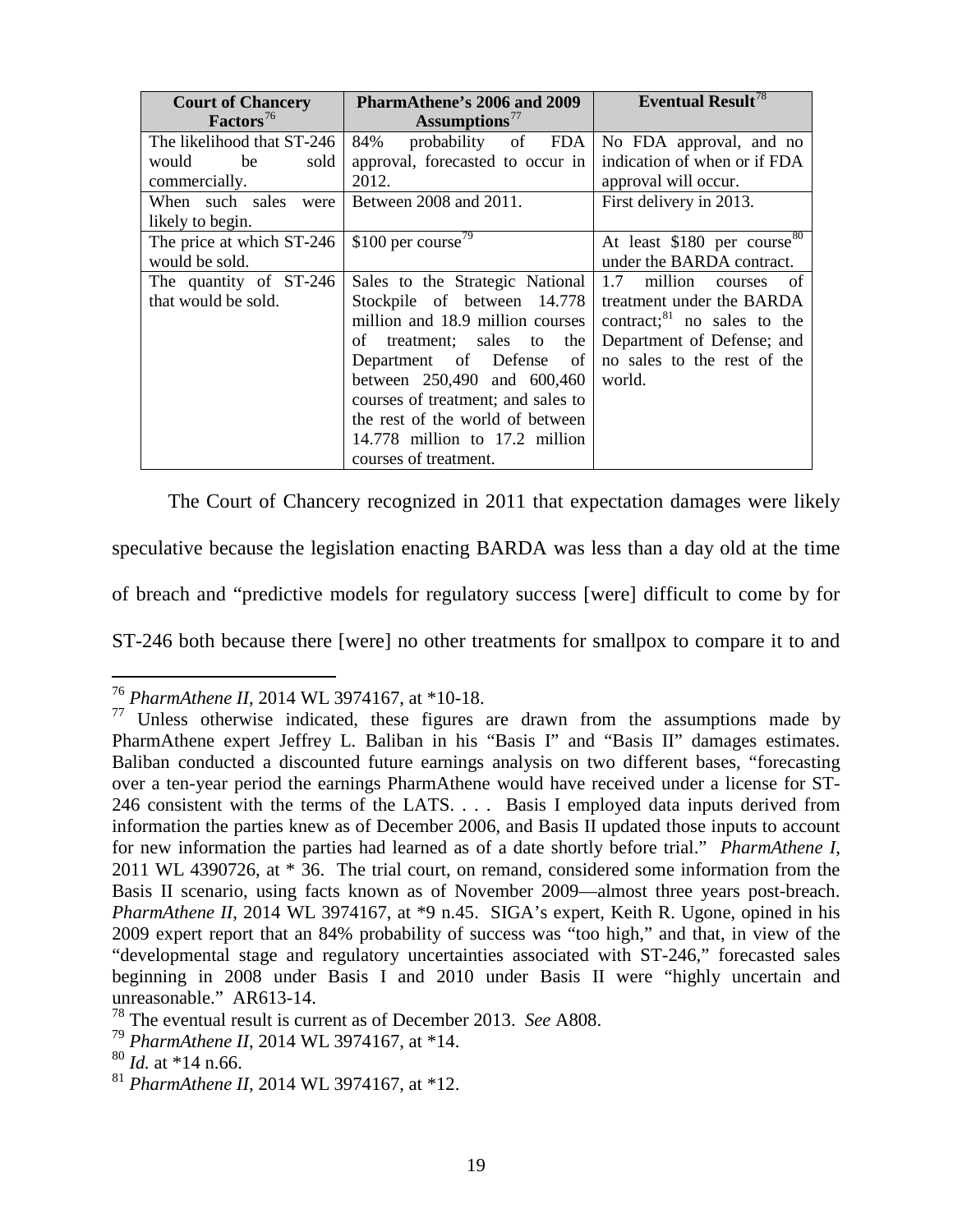very few drugs have been approved under the Animal Efficacy Rule[.]"<sup>82</sup> Also, based upon the trial record, the Court of Chancery in 2011 denied expectation damages as impermissibly speculative in part because "ST-246 might [have] never receive[d] FDA approval, there [were] no guaranteed purchasers of ST-246, and research delays or problems in animal trials might [have] prevent[ed] ST-246 from reaching a viable market in a timely fashion[.]<sup>"[83](#page-76-1)</sup> and, as of April 2010, "no final contract with BARDA yet existed."<sup>84</sup> I believe that the trial court's reliance on post-breach evidence to resolve uncertainties that it had previously ruled were fatally speculative was error.

## **III. THE WRONGDOER RULE**

The Court of Chancery relied on the so-called "wrongdoer rule" to resolve, or compensate for, uncertainties in establishing damages payable by SIGA. In doing so, the Court of Chancery erroneously used SIGA's breach of its duty to negotiate a commercial contract in good faith as a basis to relieve PharmAthene of its duty to prove nonspeculative damages.

While I agree with the Majority's conclusion that the *fact* of damages must be proven with reasonable certainty, I disagree with its holding that the *amount* of damages does not have to be proven with reasonable certainty.<sup>85</sup> Here, the Majority observes that

<span id="page-76-0"></span> <sup>82</sup> *PharmAthene, Inc. v. SIGA Techs., Inc.*, 2010 WL 4813553, at \*11 n.64 (Del. Ch. Nov. 23, 2010).

<span id="page-76-1"></span><sup>83</sup> *PharmAthene I*, 2011 WL 4390726, at \*31.

<span id="page-76-2"></span><sup>84</sup> *Id.* at \*37 n.224.

<span id="page-76-3"></span><sup>85</sup> *See Cole v. Homier Distrib. Co., Inc.*, 599 F.3d 856, 864 (8th Cir. 2010) ("[A] plaintiff in a contract action generally has the burden of proving 'the existence *and* amount of . . . damages with reasonable certainty.") (citation omitted) (emphasis added); *Schonfeld*, 218 F.3d at 172 ("In an action for breach of contract, a plaintiff is entitled to recover lost profits only if he can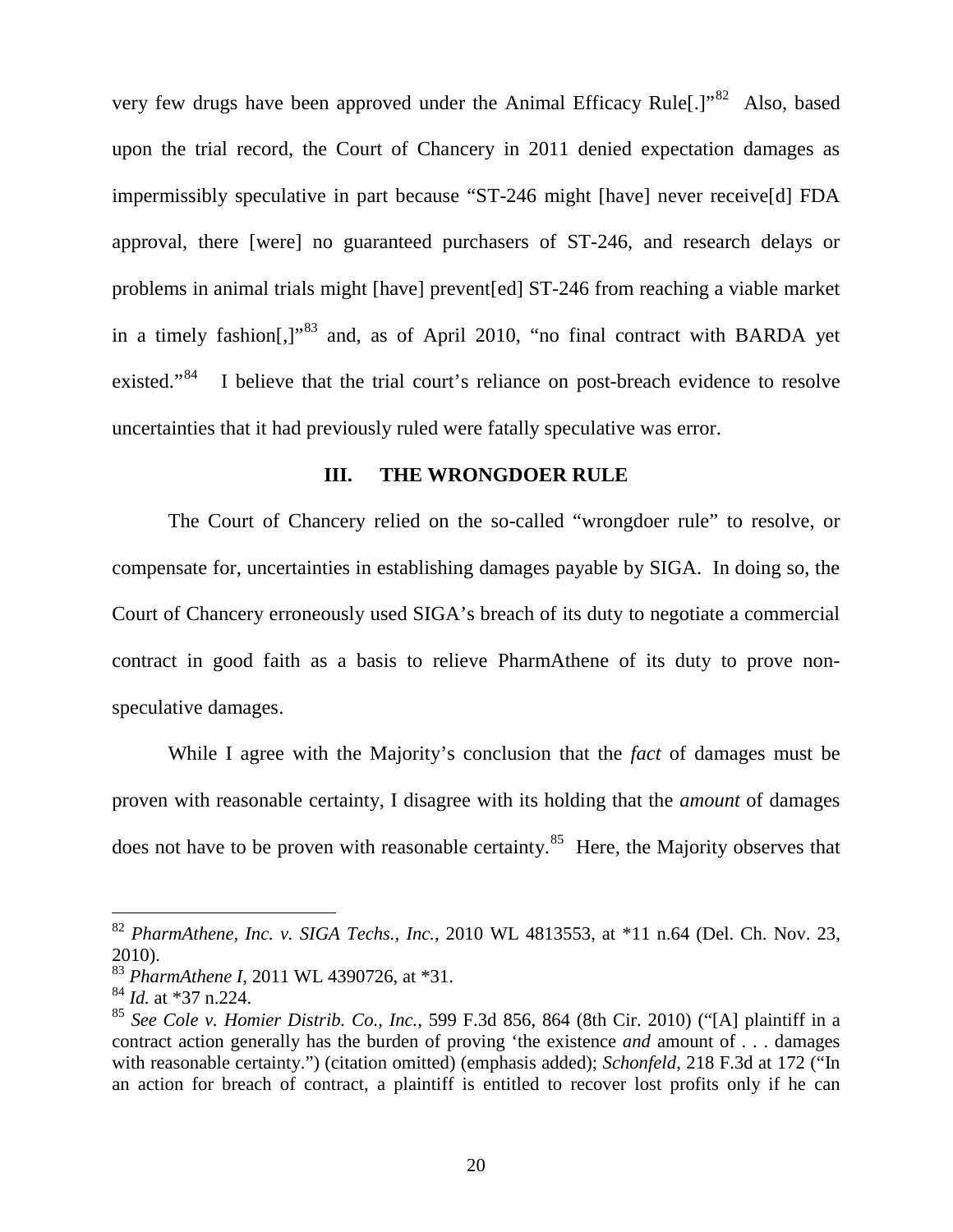where the *fact* of damages has been proven, less certainty is required to establish the *amount* of damages. It then adds that "where the wrongdoer caused uncertainty about the final economics of the transaction by its failure to negotiate in good faith, willfulness is a relevant factor in deciding the quantum of proof required to establish the damages amount."[86](#page-77-0) Even if mathematical precision is not required to establish the amount of damages and even if reasonable estimates are permissible, I believe the Majority understates the level of certainty required for an award of expectation damages,  $87$  and then compounds the error by relying on the wrongdoer rule to lessen the burden of proof and sanction an award of speculative damages.

As we said in *SIGA I*, lost profits damages must be proved with reasonable certainty.[88](#page-77-2) "The general rule, followed in Delaware law and elsewhere, is that future lost profits must be established by 'substantial evidence' and not by speculation."[89](#page-77-3) Thus,

 $\overline{a}$ 

establish *both* the existence *and* amount of such damages with *reasonable certainty*.") (citing *Kenford Co.*, 493 N.E.2d at 235) (emphasis added); *Summit Props. Int'l, LLC v. Ladies Prof'l Golf Ass'n*, 2010 WL 2382405, at \*2 (S.D.N.Y. June 14, 2010) ("In order to recover loss of future profits as damages for breach of contract under New York law, the plaintiff must establish the existence *and* the amount of lost profits with *reasonable certainty* . . . .") (citing *Schonfeld*, 218 F.3d at 173) (emphasis added); *Am. Commc'ns Network, Inc. v. Steuben Assocs.*, 2005 WL 1355070 (E.D. Mich. Apr. 5, 2005) ("In general, damages must be proved by the plaintiff by establishing *both* the existence *and* amount of such damages with *reasonable certainty*.") (citation omitted).

 $86$  Maj. Op. at 44 (collecting cases).

<span id="page-77-1"></span><span id="page-77-0"></span><sup>87</sup> *See* 5 CORBIN ON CONTRACTS § 1022 (Rev. ed. 1964) ("[T]he term 'speculative and uncertain profits' is not really a classification of profits, but is instead a characterization of the evidence that is introduced to prove that they would have been made if the defendant had not committed a breach of contract. The law requires that this evidence shall not be so meager or uncertain as to afford no reasonable basis for inference . . . .").

<span id="page-77-2"></span><sup>88</sup> *SIGA I*, 67 A.3d at 351 n.99. *See also Chrysler Corp. v. Quimby*, 144 A.2d 123, 139 (Del. 1958).

<span id="page-77-3"></span><sup>89</sup> *Agilent Techs., Inc. v. Kirkland*, 2010 WL 610725, at \*29 n.271 (Del. Ch. Feb. 18, 2010) (quoting *Mobile Diagnostics, Inc. v. Lindell Radiology, P.A.*, 1985 WL 189018, at \*4 (Del.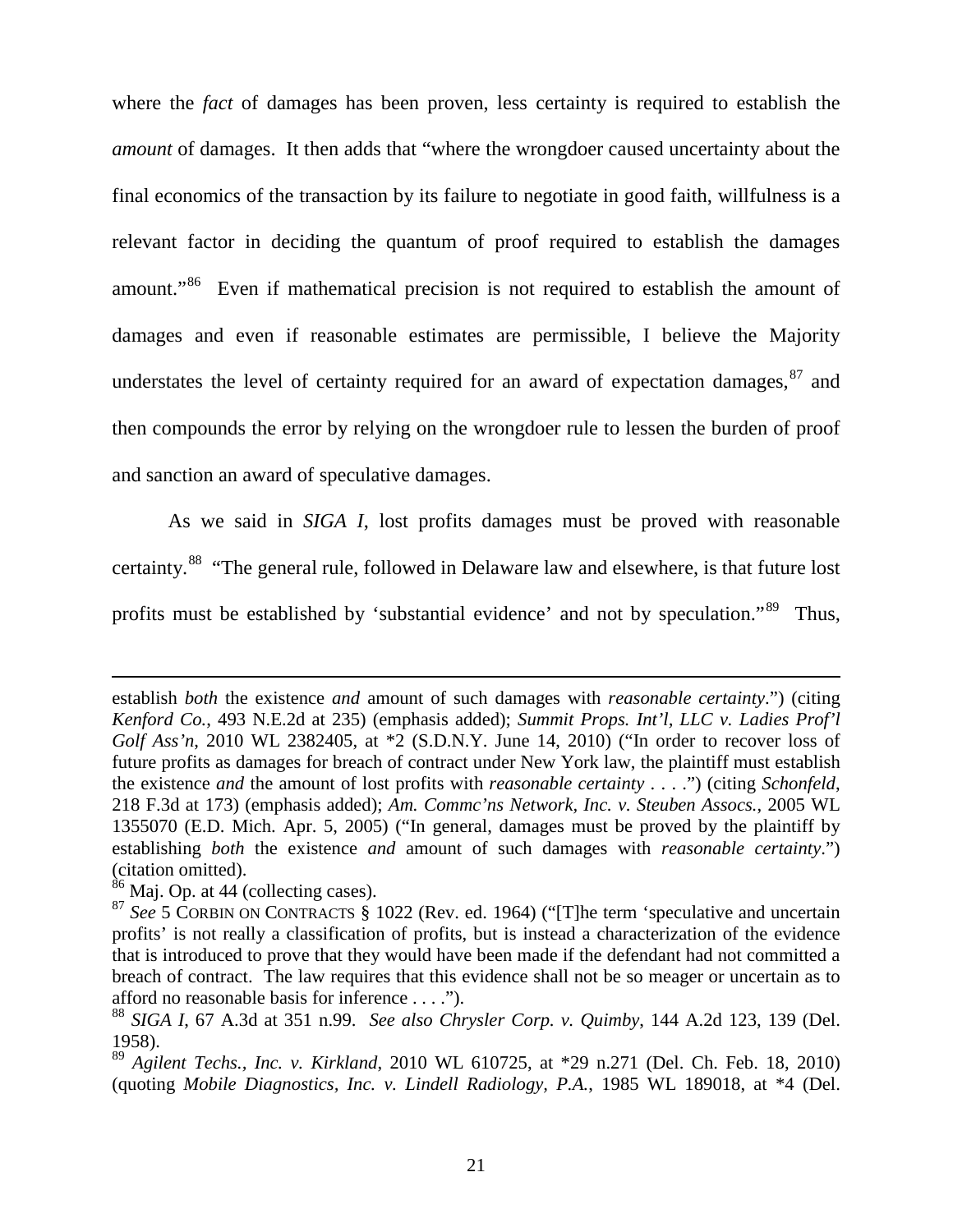while estimates are permissible, the calculus for such estimates must exclude evidence founded upon speculation or conjecture, and rely, instead, on reasonably certain evidence which enables the factfinder to determine estimated expectancy damages.

Accordingly, I believe that the trial court's and the Majority's application of the wrongdoer rule to compensate for the lack of requisite certainty is error. The Majority, for example, relies on *Beard Research, Inc. v. Kates*<sup>[90](#page-78-0)</sup> for the proposition that if the plaintiff can prove the *fact* of damages with reasonable certainty, the *amount* of damages can be an estimate that is not reasonably certain.[91](#page-78-1) *Beard Research* is distinguishable, in that the case involved misappropriation of trade secrets, breach of fiduciary duty, aiding and abetting a breach of fiduciary duty, tortious interference with contractual relations, and tortious interference with prospective business relations. That is to say, *Beard Research* was not a case that centered on a breach of contract, let alone a breach of a preliminary agreement. "Courts have traditionally required greater certainty in the proof of damages for breach of a contract than in the proof of damages for a tort."[92](#page-78-2) In *SIGA I*, we instructed that the trial court "must look to the contract as the source of a remedy on the breach of an obligation to negotiate in good faith."[93](#page-78-3) Further, while the *Beard* 

 $\overline{a}$ 

Super. July 29, 1985) ("The general rule is that loss of future profits must be established by substantial evidence and can't be left to speculation."); *Re v. Gannett Co., Inc.*, 480 A.2d 662, 668 (Del. Super. 1984), *aff'd*, 496 A.2d 553 (Del. 1985) ("Courts have required that loss of future profits be established by substantial evidence and not be left to speculation.") (internal citations omitted)).

<span id="page-78-0"></span><sup>90</sup> *Beard Research, Inc. v. Kates*, 8 A.3d 573 (Del. Ch. 2010), *aff'd sub. nom.*, *ASDI, Inc. v. Beard Research, Inc., 11 A.3d 749 (Del. 2010).*<br><sup>91</sup> Mai. Op. at 4, 25, 43, 44.

<span id="page-78-1"></span>

<span id="page-78-2"></span> $92$  RESTATEMENT (SECOND) OF CONTRACTS ch. 16, topic 2, § 352, cmt. a (1981).

<span id="page-78-3"></span><sup>93</sup> *SIGA I*, 67 A.3d at 348.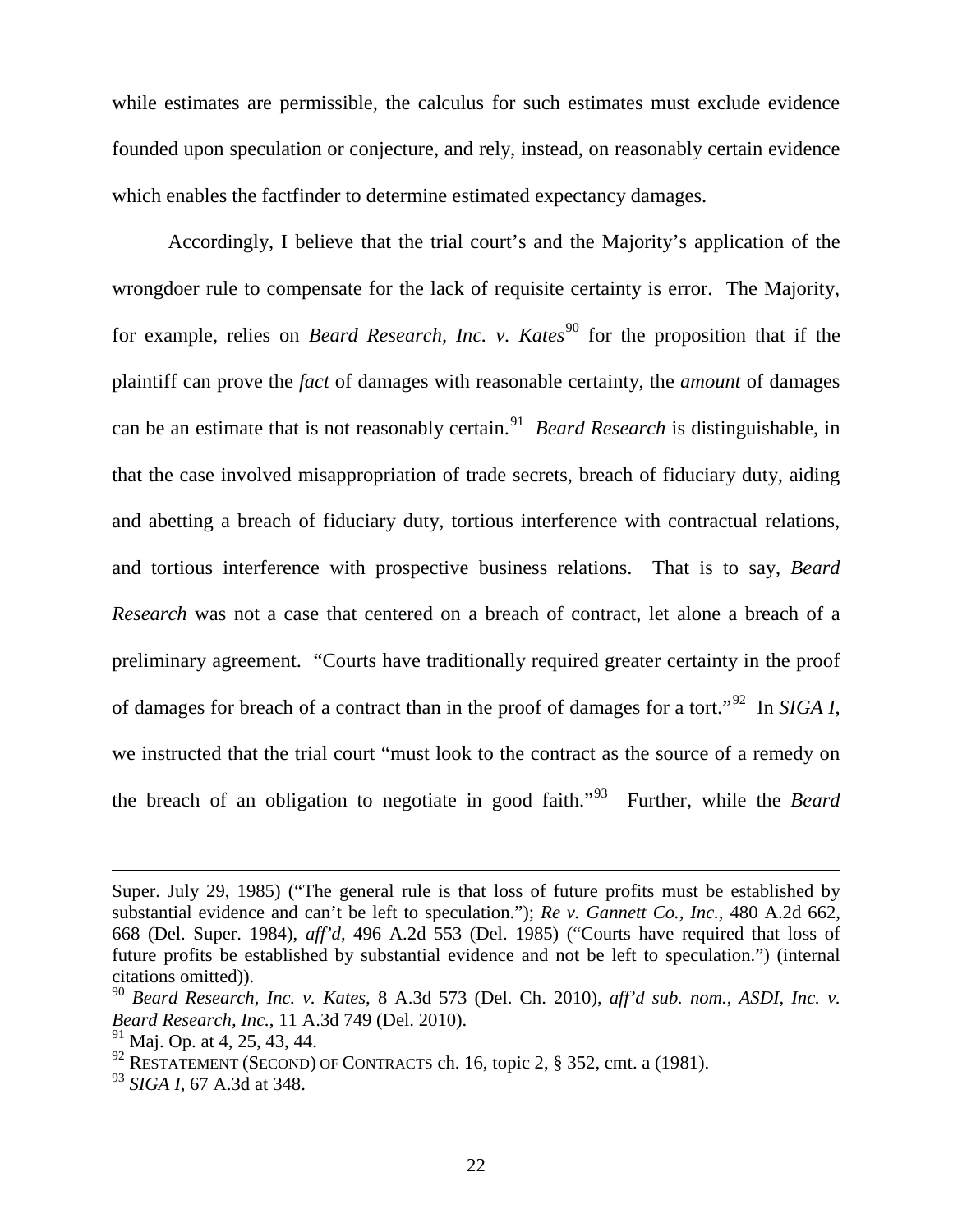*Research* court observed that "'[t]he quantum of proof required to establish the amount of damage is not as great as that required to establish the fact of damage[,] $\cdot$ <sup>[94](#page-79-0)</sup> the court's immediately succeeding qualifier with respect to the required certainty of damages states: "Nevertheless, when acting as the fact finder, [the Court of Chancery] may not set damages based on mere 'speculation or conjecture' where a plaintiff fails to adequately prove damages."[95](#page-79-1)

The Majority relies upon *Delaware Express Shuttle, Inc. v. Older*<sup>[96](#page-79-2)</sup> for the same proposition. Like *Beard Research*, *Delaware Express* involved claims of misappropriating trade secrets and breach of fiduciary duties, in addition to claims with respect to breach of a non-competition agreement, defamation, and tortious interference with existing and prospective business relationships. The plaintiff sought injunctive relief as well as damages. The court entered an injunction and awarded damages of "only \$6,000."[97](#page-79-3) As in *Beard Research*, the Court of Chancery acknowledged in *Delaware Express* that "[t]he law does not require certainty in the award of damages where a wrong has been proven and injury established. Responsible estimates that lack mathematical certainty are permissible so long as the court has a basis to make a responsible estimate of

<span id="page-79-0"></span> <sup>94</sup> *Beard Research*, 8 A.3d at 613 (citation omitted) (alteration in original).

<span id="page-79-1"></span><sup>95</sup> *Id.* (quoting *Medek v. Medek*, 2009 WL 2005365, at \*12 n.78 (Del. Ch. July 1, 2009)). The Majority also cites to 24 WILLISTON ON CONTRACTS § 64:9 (4th ed. 2000) for the proposition that "it is now well established that the uncertainty that prevents recovery is uncertainty as to the fact of damage and not as to its amount." Williston's immediately succeeding qualifying language, however, provides: "In other words, where substantial damage has been suffered, the impossibility of proving its *precise amount* provides no basis for denying the recovery of substantial damages altogether." *Id.* (citations omitted). Indeed, damages need not be denied merely because the plaintiff cannot establish their exact amount, but that is not to say, as the Majority suggests, that damages may be awarded based on speculative estimations.

<span id="page-79-2"></span><sup>&</sup>lt;sup>96</sup> 2002 WL 31458243 (Del. Ch. Oct. 23, 2002).

<span id="page-79-3"></span><sup>97</sup> *Id.* at \*1.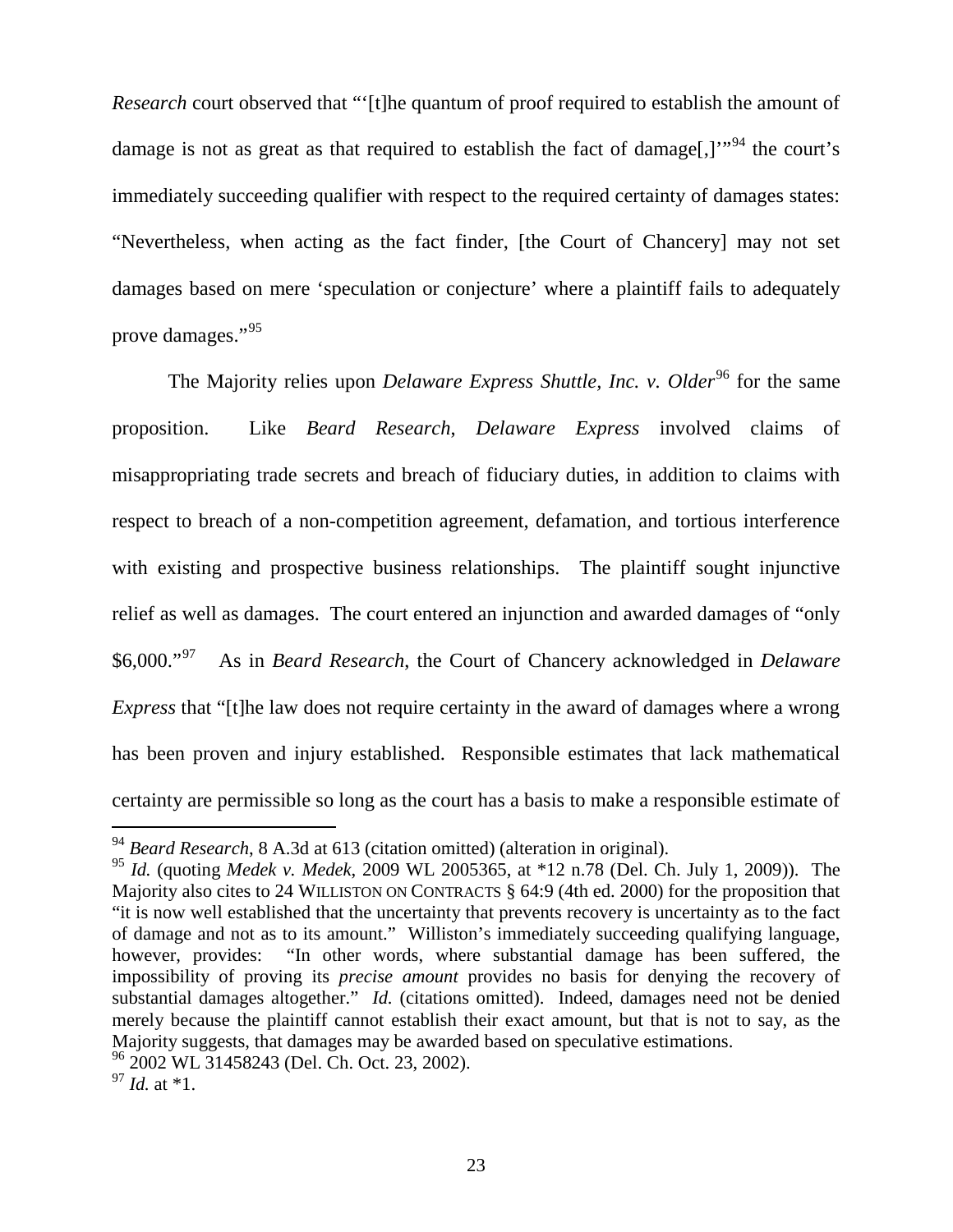damages."<sup>98</sup> But, in the immediately succeeding sentence, the court reiterated that "[s]peculation is an insufficient basis" for an award of damages.<sup>[99](#page-80-1)</sup> Further, the court rejected the plaintiff's argument that any uncertainties must be resolved against the defendants as wrongdoers. $100$ 

This Court's decision in *Duncan v. Theratx, Inc.*<sup>[101](#page-80-3)</sup> illustrates that uncertainties not attributed to the wrongdoer in a breach of contract case should be excluded from the damages calculus. There, the defendant's breach of a merger agreement caused a temporary restriction on the ability of certain stockholders to sell their shares. The uncertainty in calculating damages—"'what the plaintiff[s] would have done with [their] securities had they been freely alienable'"—was caused by the breach.<sup>102</sup> The court calculated damages based upon the difference between the "highest intermediate price" achieved while the restriction was in effect and the average price during the period immediately after the restriction was lifted, in order to approximate the effect on share values caused by the restriction. Notably, the court rejected a calculation of damages based on the actual price later obtained for the plaintiffs' stock—or, for the plaintiffs who retained their shares, the trading price at the time of trial—because such an approach would shift to the defendant the risk of fluctuations in the stock price that were not

<span id="page-80-0"></span> <sup>98</sup> *Id.* at \*15 (internal quotations omitted) (citation omitted).

<span id="page-80-1"></span><sup>&</sup>lt;sup>99</sup> *Id.* (internal quotations omitted) (citation omitted).

<span id="page-80-2"></span><sup>100</sup> *Id.* at \*15 n.88.

<span id="page-80-3"></span><sup>101</sup> 775 A.2d 1019 (Del. 2001).

<span id="page-80-4"></span><sup>102</sup> *Id.* at 1023 (quoting *Am. Gen. Corp. v. Cont'l Airlines Corp.*, 622 A.2d 1, 10 (Del. Ch. 1992)).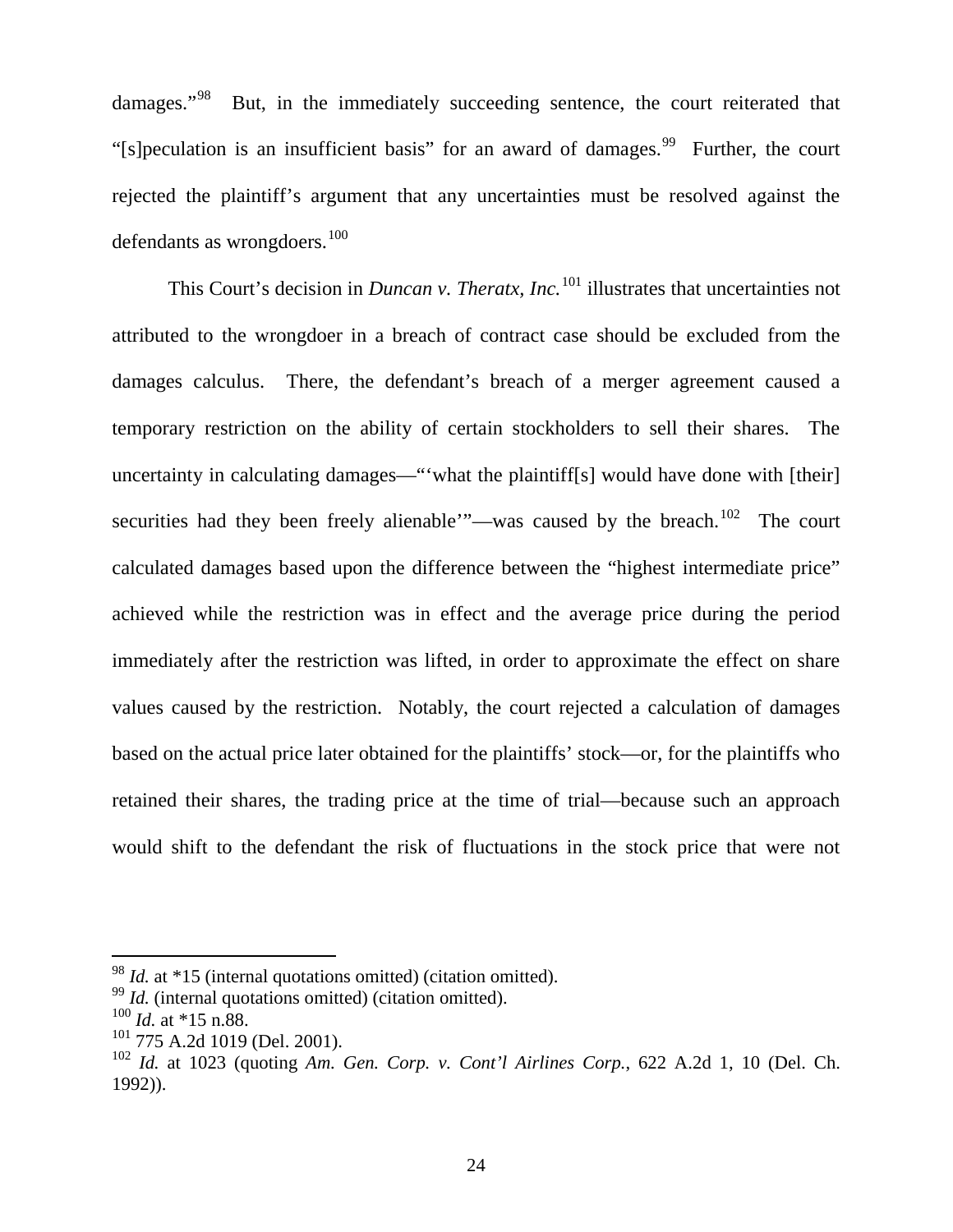correlated with the breach. Thus, the award in *Duncan* was tailored to the scope of the injury caused by the breach, and it excluded uncertainties caused by external factors.

Risks of uncertainty concerning future events that are "impossible to know" do not shift to the defendant in a breach of contract case.<sup>103</sup> Here, the uncertainties that bar expectation damages were caused by neither SIGA nor its breach. Rather, they were the result of the same externalities and third-party decisions that compelled the Court of Chancery to find such damages to be too speculative in 2011. These uncertainties include: (i) whether, when, or how FDA approval would be achieved; (ii) feasibility and cost of manufacturing; (iii) potential toxicities; (iv) whether or when sales would occur and the amount of such sales; and (v) the state of the economy, which has limited government spending on biological threat countermeasures. SIGA's bad faith conduct does not absolve PharmAthene of its burden to prove expectation damages with reasonable certainty.

## **IV. CONCLUSION**

*SIGA I* allowed for the *theoretical* availability of expectation damages for breach of a preliminary agreement. It added the important qualifier that such damages must be established with reasonable certainty. Such requirement is presently firmly grounded not only in New York and California law, but in Delaware's as well. In my view, the Majority erodes the "reasonable certainty" requirement by applying a "presumption that doubts about the extent of damages are generally resolved against the breaching party" to

<span id="page-81-0"></span> <sup>103</sup> *See id.* at 1023-24 (citing *Madison Fund, Inc. v. Charter Co.*, 427 F. Supp. 597, 608 (S.D.N.Y. 1977)).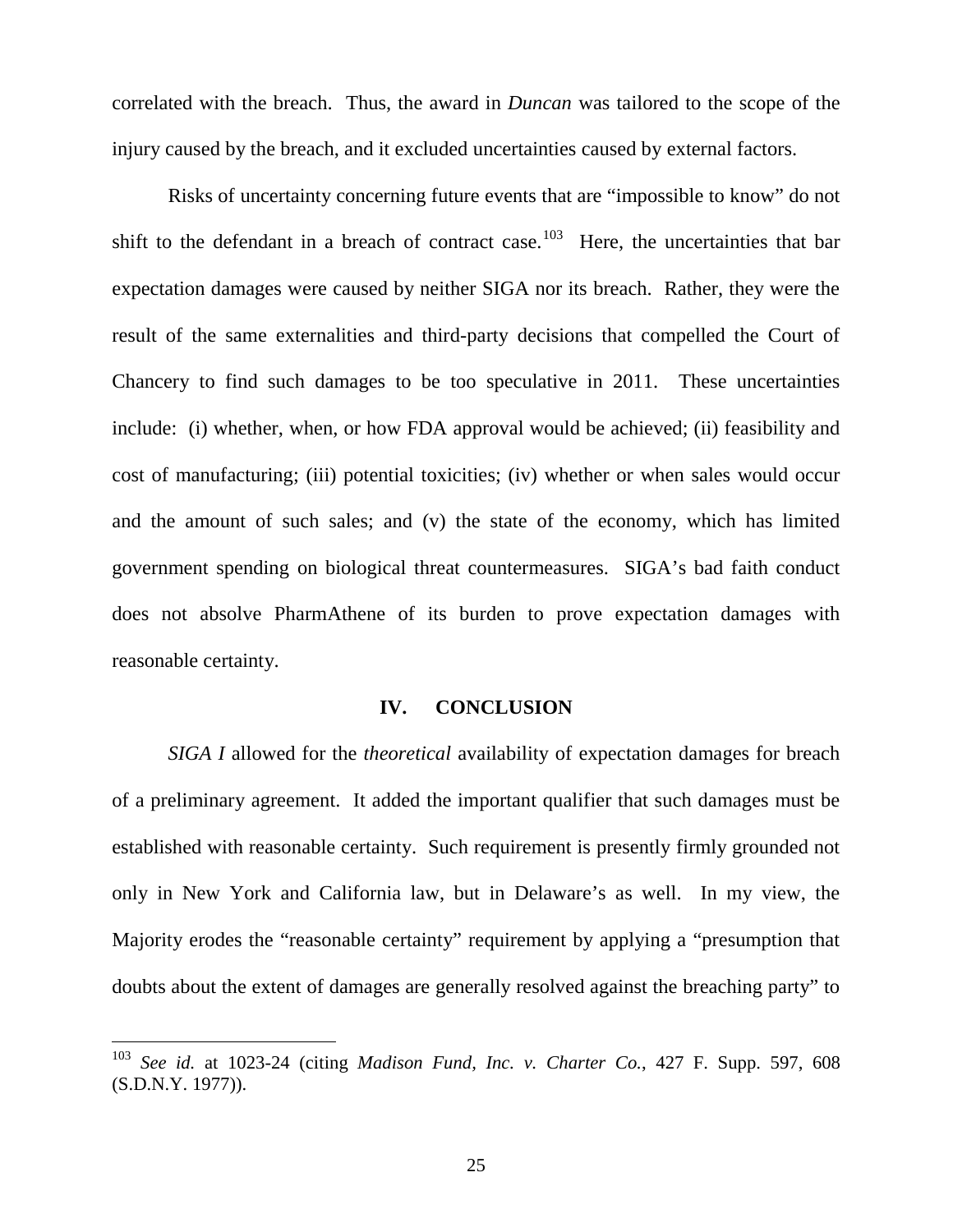the point of speculation, and then taking "into account the willfulness of the breach" in a manner that imposes responsibility on SIGA for uncertainties beyond those that it caused.[104](#page-82-0)

I believe that this Court's remand instructions in *SIGA I* were unclear, perhaps prompting the trial court to interpret them in a fashion that essentially ignores the important qualifier regarding the standard of proof.<sup>[105](#page-82-1)</sup> Consequently, it applied the analytical framework borrowed from New York law, without properly accounting for the concomitant limitations on expectation damages, including the requirement that they be established with reasonable certainty. The Majority states that the Dissent's "main dissatisfaction is with *SIGA I* and the rule it adopted permitting the recovery of expectation damages for bad faith breach of Type II agreements."<sup>106</sup> The Majority is incorrect. I do not believe that *SIGA I*'s adoption of New York's analytical framework with respect to preliminary agreements was error. Rather, I respectfully suggest that it is the Majority's application of *SIGA I* that is problematic for the reasons expressed herein.

<span id="page-82-2"></span>

<span id="page-82-1"></span><span id="page-82-0"></span><sup>&</sup>lt;sup>104</sup> Maj. Op. at 43. **105** The Majority Opinion suggests that the remand instructions were clear because they instructed the trial court to "determine anew whether expectation damages should be awarded" and to "reconsider the helpfulness of expert testimony directed to expectation damages." *Id.* at 56. But the trial court, perhaps understandably, appears to have interpreted the instructions as a hint that this Court believed that expectation damages were likely available. Yet, this Court, in *SIGA I*, expressly stated that it was not reaching the question of whether such an award "would be too speculative." *SIGA I*, 67 A.3d at 353. Since we made clear in footnote 99 of *SIGA I* that an award of expectation damages "presupposes that the plaintiff can prove damages with reasonable certainty," the remand instructions, to the extent they suggested that an award of expectation damages would likely be available, are inconsistent with *SIGA I*'s recognized need to reach the issue of speculation first—which this Court expressly did not do. *Id.* at 351 n.99.  $106$  Maj. Op. at 56.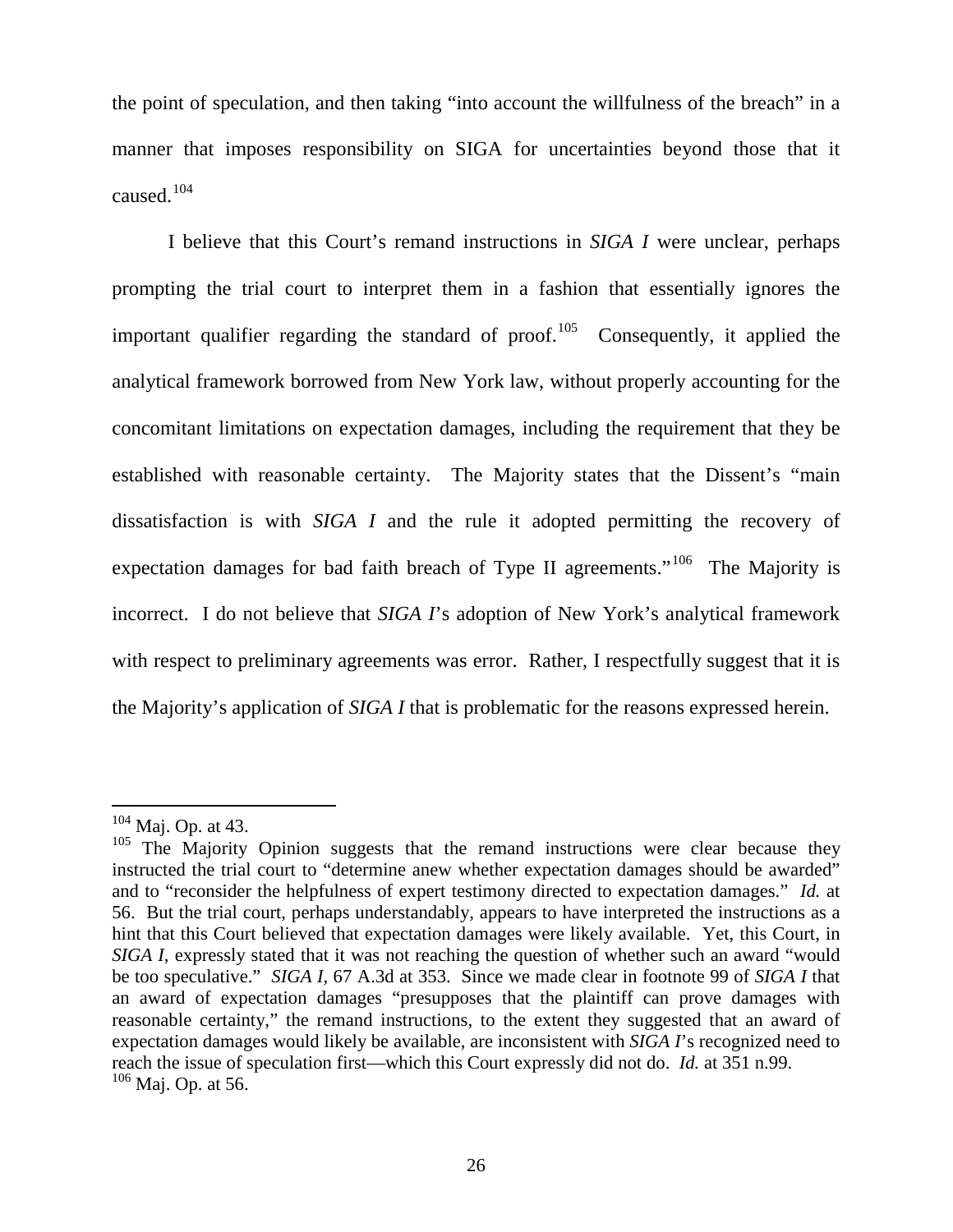I appreciate that the trial court, having fashioned two remedial orders, should not be asked to act again to fashion a third remedial order. Nor should the parties be delayed further in obtaining a final resolution in this long-running dispute. But to further push our law in the wrong direction and out of alignment with other major commercial jurisdictions is a more significant error, and one which has far greater consequences than the impacts felt by the parties in this case alone. I would prefer that this Court accept responsibility for its less-than-clear guidance to the trial court in fashioning a remedial order on remand.

I would vacate this Court's prior order and remand with an instruction that, based upon this record, expectation damages for breach of this Type II preliminary agreement are "speculative and too uncertain, contingent, and conjectural  $[3]$ <sup>[107](#page-83-0)</sup> and, as a consequence, only reliance damages are available.<sup>[108](#page-83-1)</sup>

<span id="page-83-0"></span> <sup>107</sup> *PharmAthene I*, 2011 WL 4390726, at \*37 (citing *PharmAthene, Inc. v. SIGA Techs., Inc.*, 2010 WL 4813553, at \*11 (Del. Ch. Nov. 23, 2010)).

<span id="page-83-1"></span><sup>&</sup>lt;sup>108</sup> The Majority states that the Court of Chancery found that reliance damages "would be no remedy at all for SIGA's bad faith breach." Maj. Op. at 56 (citation omitted). In fact, the trial court stated that, "[b]ased on the evidence presented at trial . . . reliance damages here appear to be in the range of only about \$200,000, a nominal sum relative to PharmAthene's claimed damages of hundreds of millions of dollars." *PharmAthene II*, 2014 WL 3974167, at \*6 n.29. SIGA maintains that PharmAthene made a strategic decision not to proffer any evidence of reliance damages at trial. The record reflects that, on remand, PharmAthene predominantly sought lump sum expectation damages as relief. *Compare* PharmAthene's Pre-Trial Br. on Remand at B638 (urging that PharmAthene is entitled to its "expectation and not simply its reliance interest"), *with* PharmAthene's Post-Hearing Response Br. at B715 (same), *and* SIGA's Op. Br. on Remand at A817 ("If the only reliance damages in the record are *de minimis* (SIGA contends they are not), it is the consequence of a strategy PharmAthene adopted in an effort to press the Court [of Chancery] to make an inappropriately larger award."). The Majority also claims SIGA is "poorly positioned" to argue that the parties' expectations at the time of breach were too speculative. Maj. Op. at 54. As support, it points to SIGA's internal valuations of ST-246, which ranged from \$3 billion to \$5 billion. *Id.* Yet, its affirmance of a lump sum award of